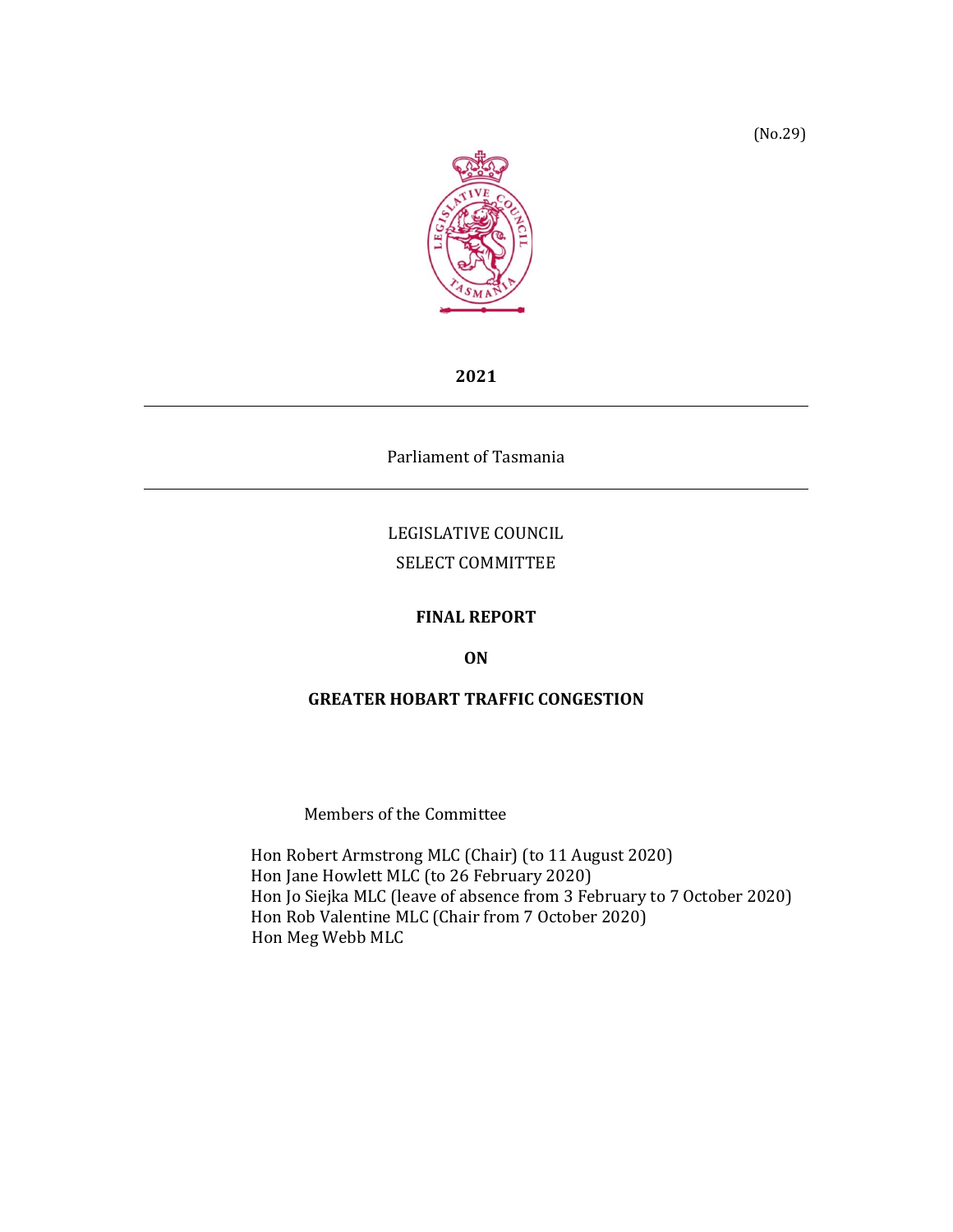# **TERMS OF REFERENCE**

- 1. The scope of Greater Hobart's traffic congestion and its impact on the community and economy;
- 2. Causes of congestion, including physical and topographical barriers;
- 3. Strategic planning processes between Commonwealth, State and Local governments;
- 4. Future initiatives to address traffic congestion in the Greater Hobart area; and
- 5. Any other matters incidental thereto.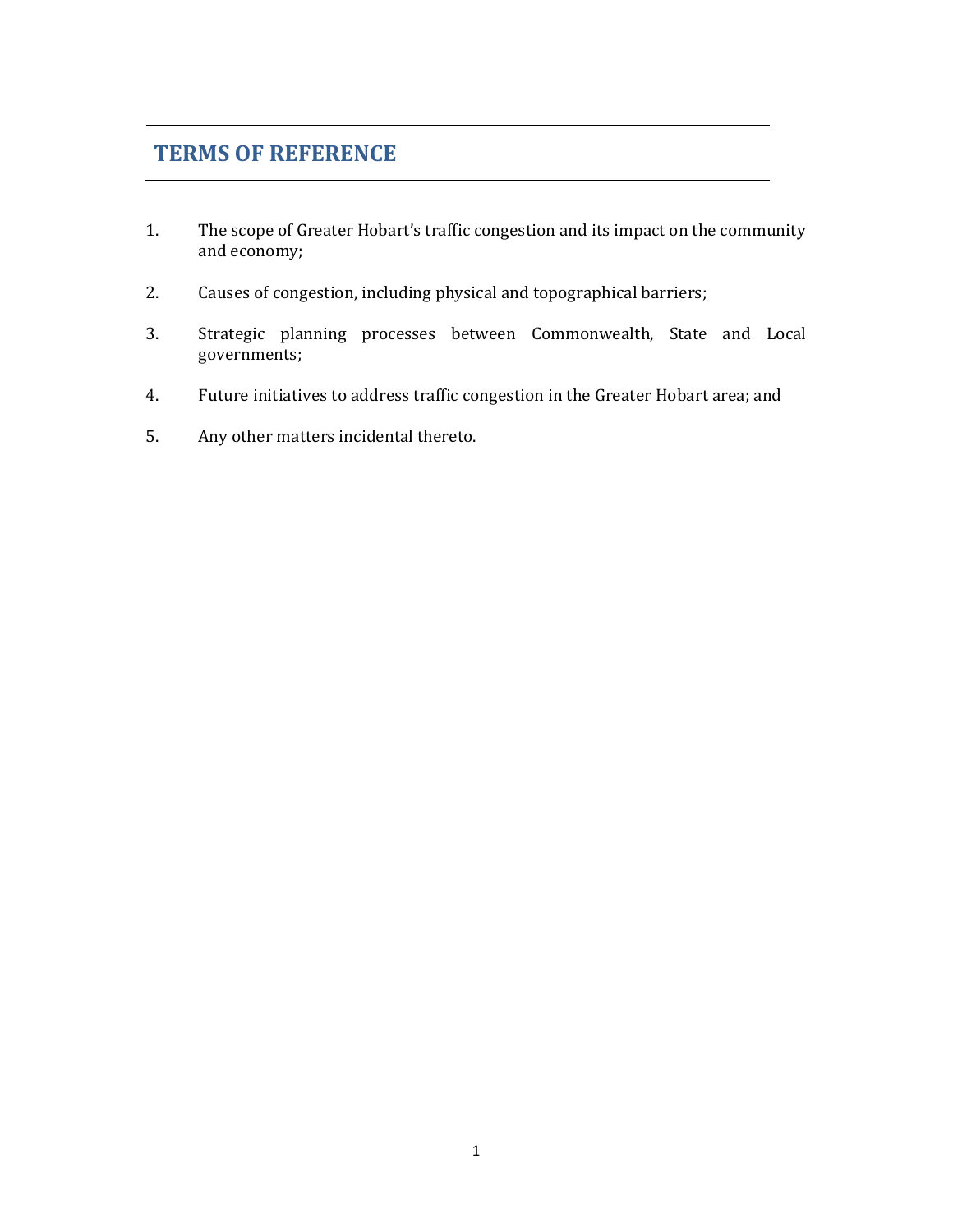# **TABLE OF CONTENTS**

| The scope of Greater Hobart's traffic congestion and its impact on the community and<br><b>ToR 1:</b> |  |
|-------------------------------------------------------------------------------------------------------|--|
|                                                                                                       |  |
|                                                                                                       |  |
|                                                                                                       |  |
|                                                                                                       |  |
| ToR2 - Causes of congestion, including physical and topographical barriers26                          |  |
|                                                                                                       |  |
|                                                                                                       |  |
|                                                                                                       |  |
|                                                                                                       |  |
|                                                                                                       |  |
|                                                                                                       |  |
|                                                                                                       |  |
|                                                                                                       |  |
| ToR 3 - Strategic planning processes between Commonwealth, State and Local governments38              |  |
|                                                                                                       |  |
|                                                                                                       |  |
|                                                                                                       |  |
|                                                                                                       |  |
| ToR4 - Future initiatives to address traffic congestion in the Greater Hobart area 47                 |  |
|                                                                                                       |  |
|                                                                                                       |  |
|                                                                                                       |  |
|                                                                                                       |  |
|                                                                                                       |  |
|                                                                                                       |  |
|                                                                                                       |  |
|                                                                                                       |  |
|                                                                                                       |  |
|                                                                                                       |  |
|                                                                                                       |  |
|                                                                                                       |  |
|                                                                                                       |  |
|                                                                                                       |  |
|                                                                                                       |  |
|                                                                                                       |  |
|                                                                                                       |  |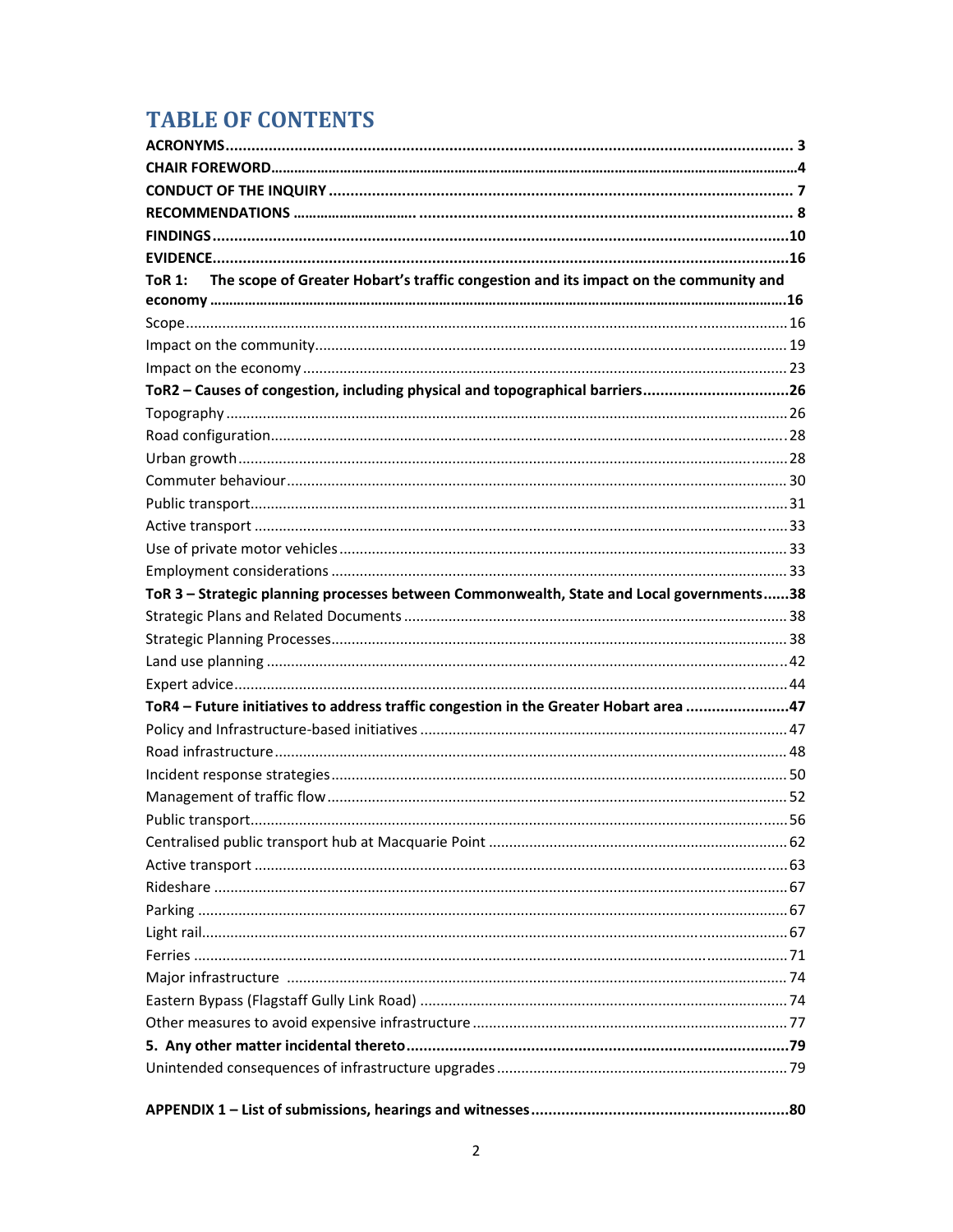# **ACRONYMS**

| <b>BITRE</b>  | Bureau of Infrastructure and Transport Research Economics |  |  |
|---------------|-----------------------------------------------------------|--|--|
| <b>BRT</b>    | <b>Bus Rapid Transit</b>                                  |  |  |
| <b>BSP</b>    | Brighton Structure Plan 2018                              |  |  |
| <b>DSG</b>    | Department of State Growth                                |  |  |
| GHMV          | <b>Greater Hobart Mobility Vision</b>                     |  |  |
| HCD           | <b>Hobart City Deal</b>                                   |  |  |
| HTS           | <b>Household Travel Survey</b>                            |  |  |
| <b>HUA</b>    | Hobart Urban Area                                         |  |  |
| <b>HWBFS</b>  | Hobart Western Bypass Feasibility Study                   |  |  |
| <b>ITI</b>    | <b>Integrated Transportation Inquiry</b>                  |  |  |
| <b>LRT</b>    | Light Rail Transit                                        |  |  |
| <b>OTIS</b>   | On-road Traveller Information System                      |  |  |
| <b>PIA</b>    | Planning Institute of Australia                           |  |  |
| <b>PUCN</b>   | Principal Urban Cycling Network                           |  |  |
| RACT          | Royal Automobile Club of Tasmania                         |  |  |
| <b>RMPAT</b>  | Resource Management and Planning Appeal Tribunal          |  |  |
| <b>SCATS</b>  | Sydney Coordinated Adapted Traffic Signals                |  |  |
| <b>STRLUS</b> | Southern Tasmania Regional Land Use Strategy              |  |  |
| <b>TBMs</b>   | <b>Tunnel Boring Machines</b>                             |  |  |
|               |                                                           |  |  |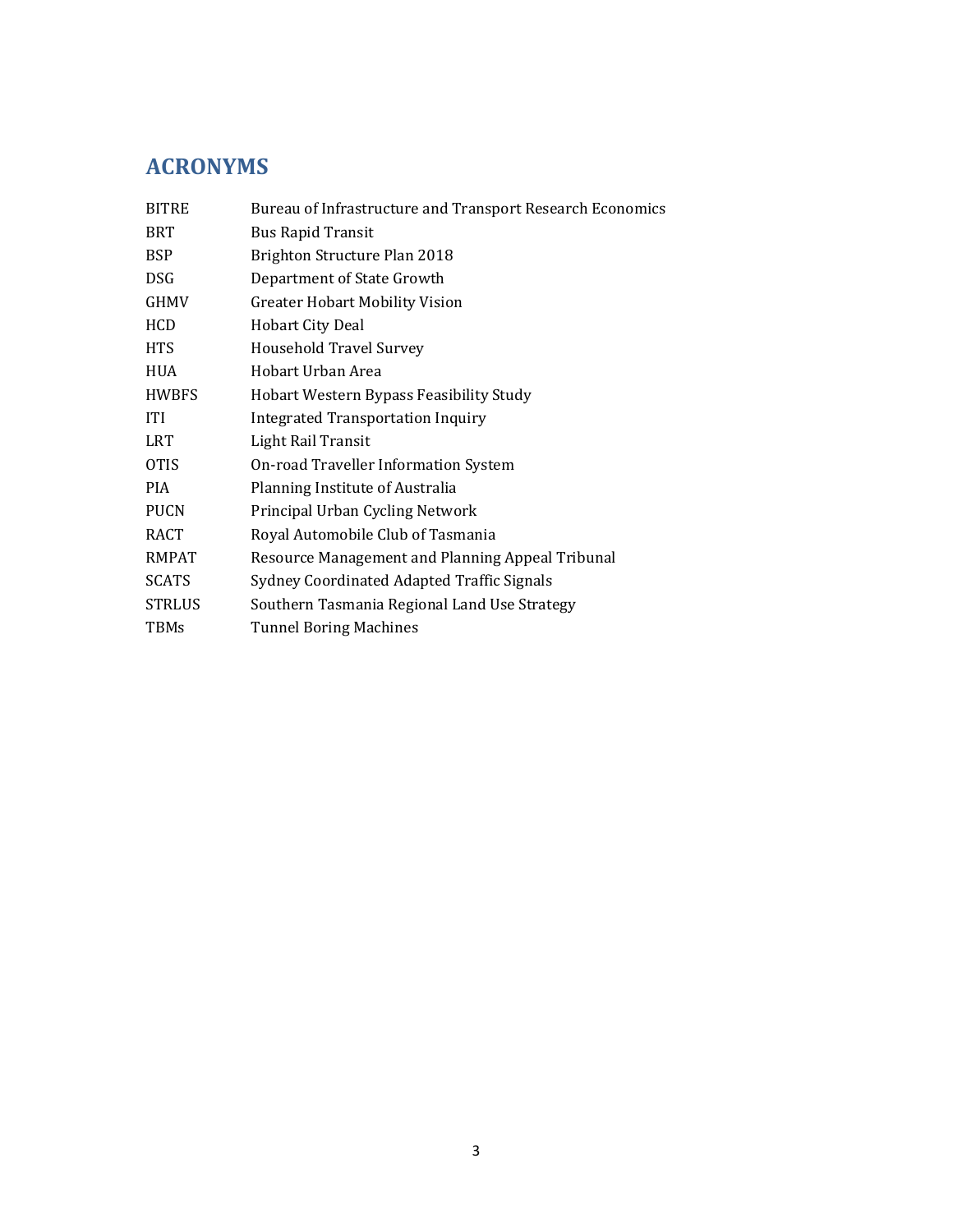## **CHAIR FOREWORD**

While commuters and general road users in the Greater Hobart area have historically enjoyed lower levels of traffic congestion and delays than our mainland counterparts, it may surprise some that Hobart is now one of the most congested cities in Australia. Without action it is simply not going to go away.

This Inquiry, in short, has sought to expand our understanding of congestion in the Greater Hobart area, consider its causes, any associated strategic planning and future initiatives to address it.

As backed up by submissions to the Inquiry, when considering this Report and searching for solutions, governments, as they work together, should not just focus on our immediate congestion issues but also ensure the solutions are future-focussed and cater for a growing, but not always advantaged population, if we are to realise a more socially inclusive and productive society.1

#### **Focusing the Issue**

For many years the issue of congestion has been the subject of much public debate, with varying plans and solutions being proposed by both Local and State governments and other significant stakeholders.

Given the obvious physical strictures of landscape in the Greater Hobart area the options for infrastructure investment to solve traffic congestion are somewhat constrained. It is a growing problem for a city experiencing a national lift in residential status as a desirable place to live.

Original planning has provided a challenging legacy. Many streets were laid out during early settlement when urban sprawl, the need for off-street car parking and increasing traffic volumes of today could not possibly have been contemplated.<sup>2</sup> Topography and geology also provided challenges. Many roads were of necessity both narrow and winding and the river provided a challenge to growth and connectedness. Add to this the likely impact on our heritage buildings and it becomes a challenge to contemplate changing the basic layout of the Greater Hobart area.

With an increasing population and corresponding use of personal vehicles<sup>3</sup> people are seeking the benefits of a lifestyle that outer-urban and regional living provides, whether it be through the facilitation of various rural pursuits, access to more affordable housing or access to natural amenity. As a result they face the associated travel burden to attend work or leisure activities in the city. It has resulted in an increasingly congested situation, especially at peak times.

<sup>&</sup>lt;sup>1</sup> Written submission 37, Planning Institute of Australia, p.2

<sup>2</sup> Written submission 7, NCK Evers Network, p.2

<sup>3</sup> Greater Hobart Mobility Vision 30 Year Strategy, RACT, p.2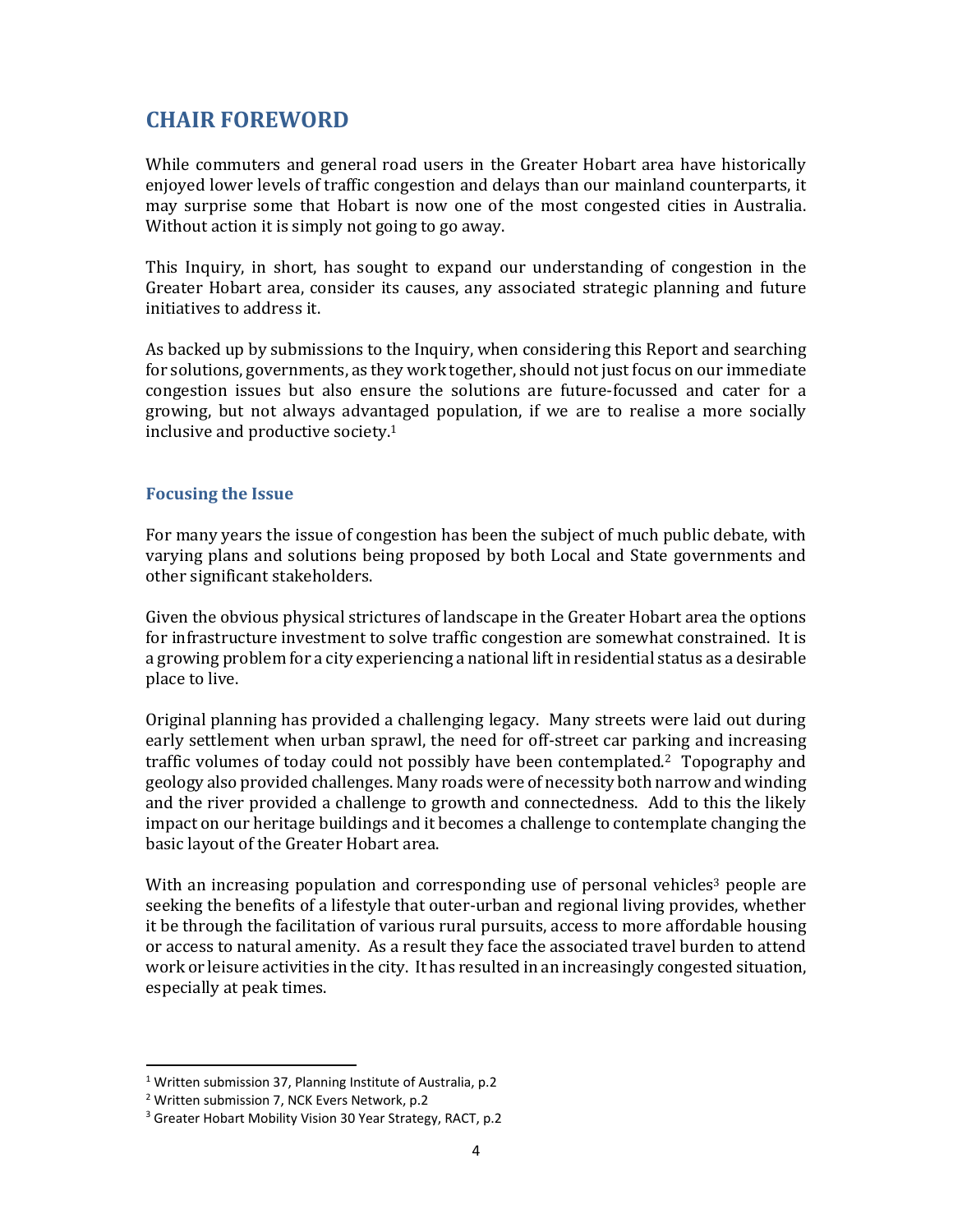With the demand created by increasing tourism (recently very much interrupted by COVID-19), it can only add further to a worsening situation.

The fragility of the road network has certainly been demonstrated in recent years, where single-point incidents in areas surrounding the CBD, or on major arterial roads during peak times, have resulted in gridlock that flows on to adjacent areas, severely impacting traffic flow and resultant social and economic circumstances.4

This leads to the ever-present question of where the effort and resources are best applied to improve the situation, including through better social and workforce planning, increased and more efficient public and active transport arrangements or additional road infrastructure to accommodate the increasing transport demand.

The Strategic Framework and endorsed vision contained in the Southern Tasmanian Regional Land Use Strategy<sup>5</sup>, a statutory document which is integral to the Tasmanian Resource Management and Planning System, provides the foundation to guide these efforts.

There is a shared responsibility required by all spheres of government, of which the Hobart City Deal is an example, $6$  where there is an impetus to see an effective single plan developed in order to address the multiple congestion issues Greater Hobart faces. It is considered such a plan should be long-term and driven by the State Government, in close consultation and agreement with the Greater Hobart councils where they are impacted by the chosen solutions.

If we continue in a piecemeal or siloed approach, as evidenced by the many studies and reports this Inquiry has considered, the community will remain frustrated by the congestion problem, no doubt resulting in further social and economic impacts.

It is recognised there have been many experienced and knowledgeable planners who have grappled with the issue of traffic congestion, resulting in the numerous studies and proposals which were either forwarded or referenced in submissions to the Inquiry (for a complete list refer to paragraph 3.2 in this Report).

The Inquiry seeks to add further value by drawing on a number of those reports and, importantly, has provided an opportunity for the travelling and observant public to express their own valuable experiences and opinions.

The creation of a single transport authority was a key focus in certain submissions but should be approached in a way that ensures the public, through their local councils, is fully engaged with the development of strategies and implementation plans, given the ultimate impact it will have on them.

The Northern Suburbs Light Rail has been the subject of numerous reports and analysis over many years. It was discussed in several submissions and variously seen as a valuable public transport option or, alternatively a somewhat unwise investment. Given

 <sup>4</sup> Submission 39, John Pauley, p.1

<sup>5</sup> *Southern Tasmanian Regional Land Use Strategy 2010‐2035*, p.17

<sup>6</sup> *Implementing the Hobart City Deal*, p.1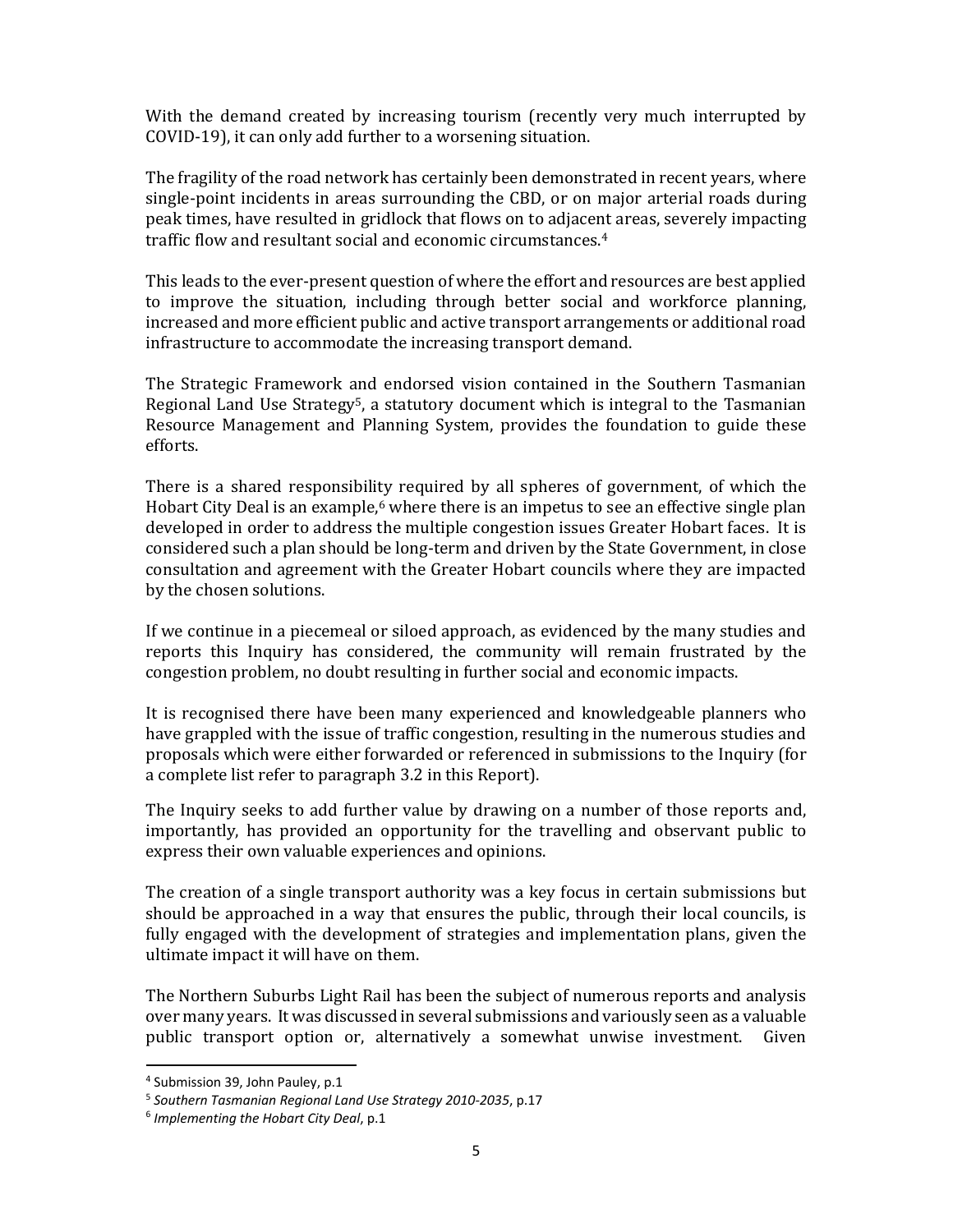congestion is the principle subject of this Inquiry, there has been insufficient evidence received to determine the overall impact of such a light rail service on congestion, either within the extended northern suburbs street network or the CBD of Hobart. Consequently, the Committee has not made recommendations in relation to the Northern suburbs light rail proposal.

Broadly, the issue of congestion is not an insurmountable problem. Evidence received suggests solutions are required that achieve a modal shift of between 10 and 15 per cent of the commuting population to effectively address congestion. Evidence also confirms it is not a matter of all commuters needing to change established habits for all trips made. Rather, significant benefits will be realised by a modest percentage of commuters being provided with a greater opportunity to engage more with public or active transport options for some trips.

The Committee commends the findings and recommendations in this Report and recommends that solutions identified in the many referenced reports, be fully examined by Government in designing policy and implementing solutions. The gathered knowledge may well save further unnecessary duplication.

by m Hon Rób Valentíne MLC  $\geq$ 

Inquiry Chair

4 November 2021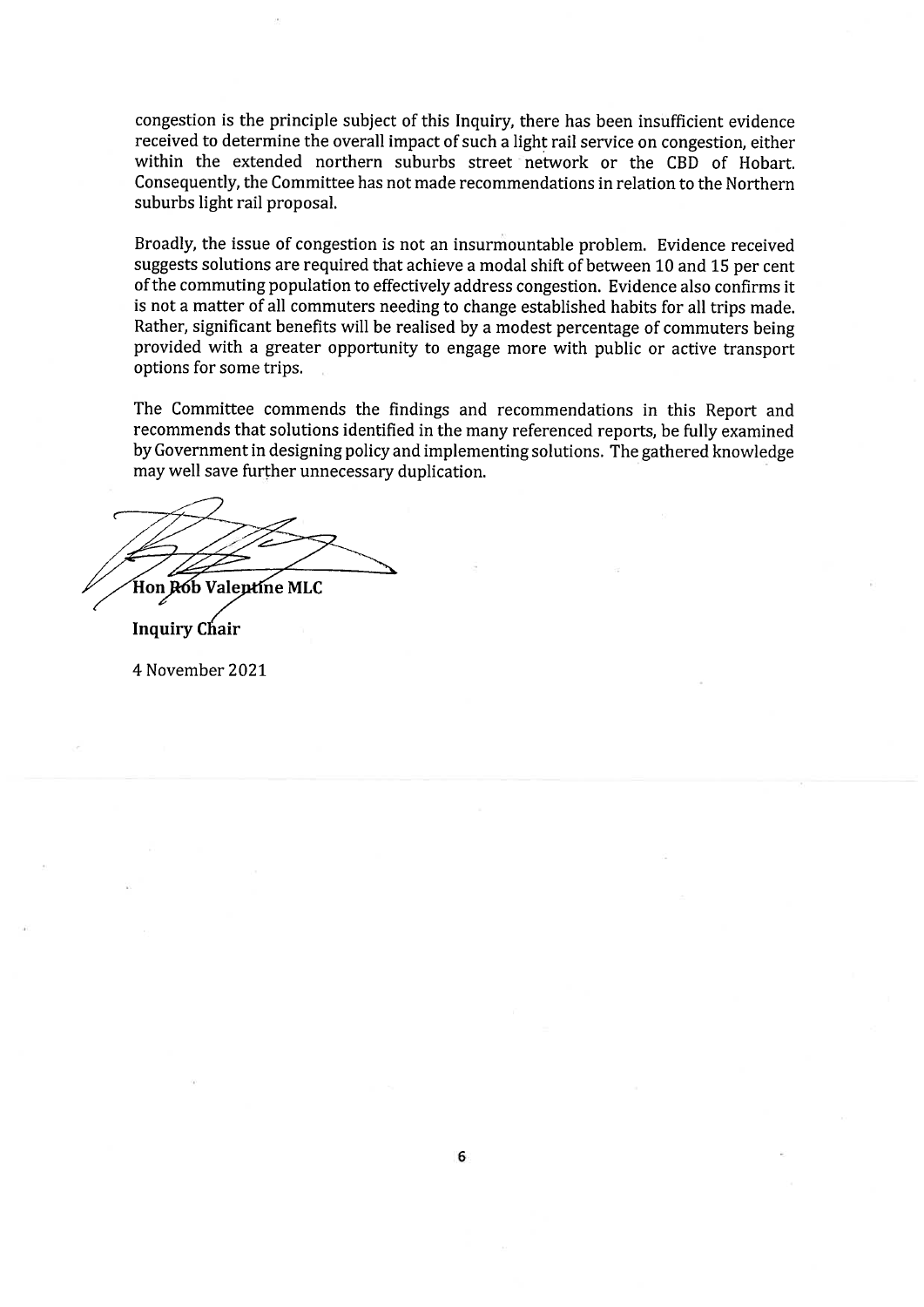## **CONDUCT OF THE INQUIRY**

On Tuesday 13 August 2019 the Legislative Council resolved that a Select Committee be appointed, with power to send for persons and papers, with leave to sit during any adjournment of the Council, and with leave to adjourn from place to place to inquire into and report upon traffic congestion in the Greater Hobart area, in line with the approved Terms of Reference (above on Page 2) and further that the Select Committee consist of five Members, and that Mr Armstrong, Ms Howlett, Ms Siejka, Mr Valentine and Ms Webb be of the Committee.

The Committee met in August 2019 and elected Hon Rob Armstrong MLC Inquiry Chair and Hon Rob Valentine MLC Inquiry Deputy Chair. It resolved at its first meeting to advertise in the three daily regional newspapers on 31 August 2019 with a closing date for submissions of 27 September 2019. In addition, the Committee directly invited individuals and organisations to provide the Inquiry with information deemed to be relevant to the Inquiry.

There have been a number of unexpected interruptions through the course of this Inquiry with the occurrence of the COVID-19 pandemic and the conduct of elections in both Houses of Parliament, somewhat lengthening the Inquiry process.

Following the departure of Inquiry Chair Hon Robert Armstrong MLC in July 2020, Hon Rob Valentine MLC was elected to the position of Chair and Hon Jo Siejka MLC was elected Deputy Chair.

Fifty submissions were made to the Inquiry. Hearings were scheduled in Hobart on 12, 13 and 14 November 2019, 3 December 2019 and 29 June 2020. The Inquiry heard from 27 witnesses.

The work of all individuals and organisations who contributed to the Inquiry is acknowledged. The written evidence provided was valuable and verbal evidence presented was thoughtful and informative.

The Committee acknowledges the Hon Robert Armstrong, former Legislative Council Member for Huon and previous Chair, as initiator of the Inquiry prior to his departure from Parliament in July 2020.

The Hon. Jane Howlett MLC is also acknowledged for her initial membership of the Inquiry Committee, but having been appointed a Minister of the Government, was required to step down from the Committee.

Finally, acknowledgement must go to the Legislative Council staff who have greatly assisted the Inquiry, namely Ms Natasha Exel as Secretary and Ms Allison Waddington. Their efforts have been greatly appreciated.

This report should be read in conjunction with all submissions and Hansard transcripts which are available at the **Inquiry webpage**: https://www.parliament.tas.gov.au/ctee/Council/LC%20Select%20- %20Greater%20Hobart%20Traffic%20Congestion.html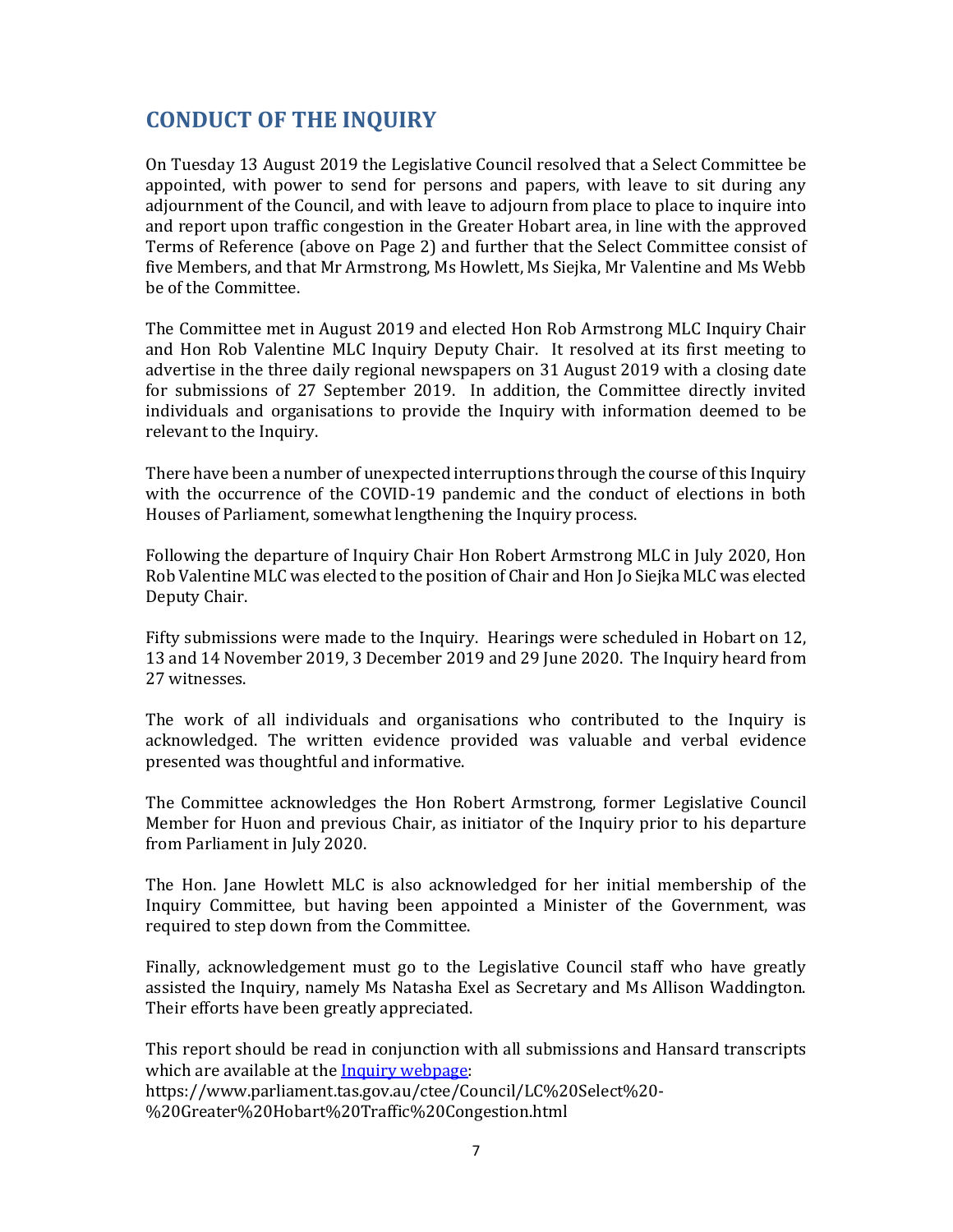## **RECOMMENDATIONS**

- 1. The State Government establish a single transport authority:
	- A. That:
		- a. Partners with both Federal Government and Local Governments;
		- b. Coordinates with relevant portfolios including Infrastructure, Local Government, Planning, Housing, Health, Community Services and Development;
		- c. Reports to the Minister for Transport;
	- B. That delivers:
		- a. Long-term, evidence-based transport policy and planning;
		- b. Transport solutions that are fully appraised and aligned with statutory land-use strategies, which;
			- i. consider settlement strategies and housing placement, employment demand, and service needs of a socially inclusive community;
			- ii. maximise opportunities for public and active transport;
			- iii. have been subject to full public consultation with affected communities.
- 2. The State Government consider the following infrastructure priorities:
	- A. Fully analyse the benefit of an Eastern Bypass (Flagstaff Gully Link Road) between the Tasman Highway and Bowen Bridge;
	- B. Further develop park and ride facilities at strategic locations on each major arterial road and public transport node leading to the CBD;
	- C. In areas of identified need, increase the provision of recharge options, parking and storage facilities for bicycles, micro-mobility vehicles and motorcycles.
	- D. Negotiate the planning and delivery of active transport networks including fully connected and separated paths for bicycles and micromobility vehicles across Greater Hobart.
- 3. Ensure policy development considers the potential for non-infrastructure traffic management solutions before progressing major infrastructure solutions.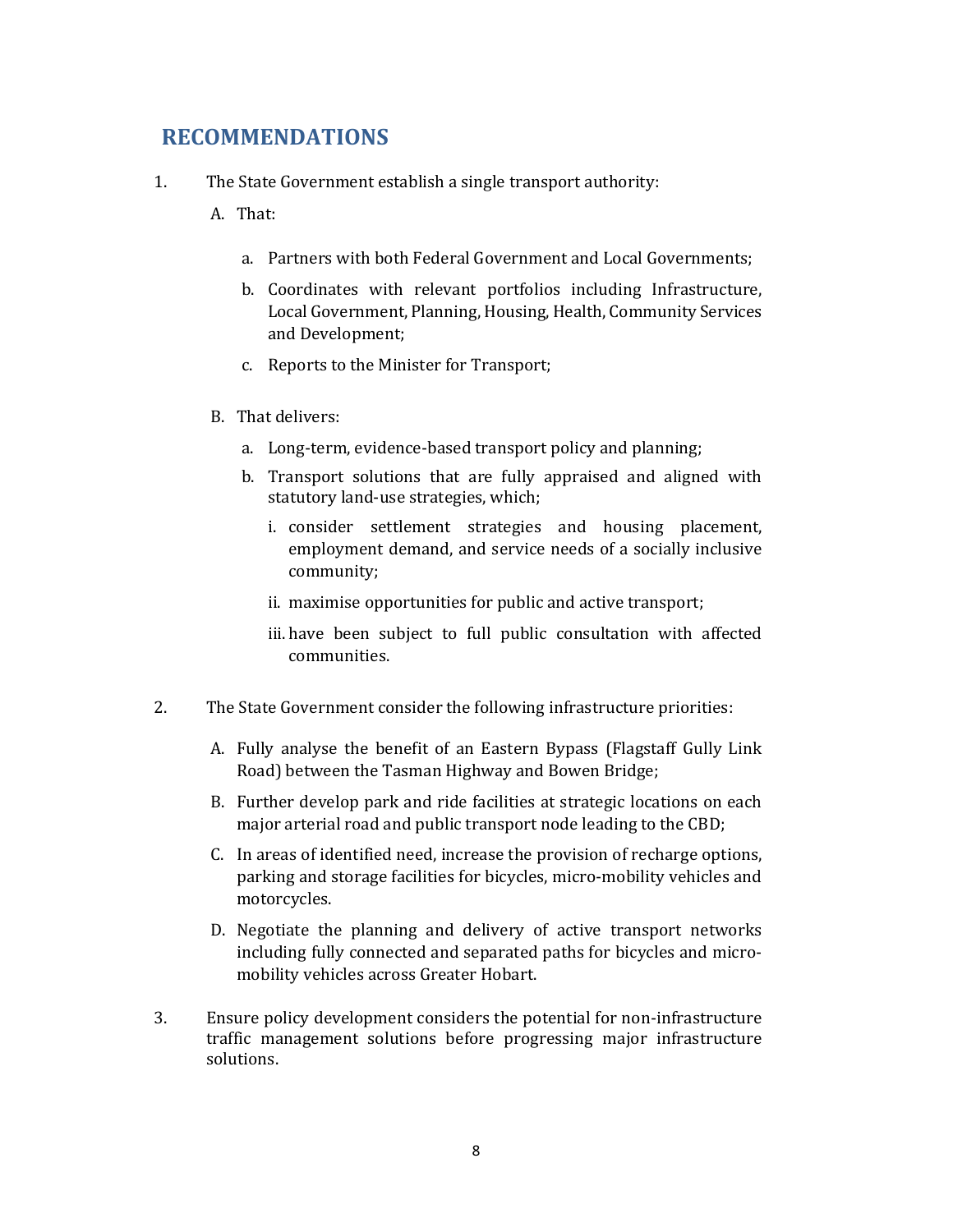- 4. Provide Metro with the autonomy and capacity to design, operate and integrate its modes of operation and service provision to satisfy commuter needs.
- 5. Provide increased public transport services, including greater investment in more vehicles and operations to assist in achieving a 10 per cent modal shift.
- 6. Devise prioritised public transport options that operate within a digitised and integrated network environment, across all modes.
- 7. Identify strategies in partnership with private and public schools to reduce dependence on the private motor vehicle for student travel.
- 8. Explore further options within the public service to provide flexible and decentralised working arrangements, and engage with private enterprise to consider similar strategies.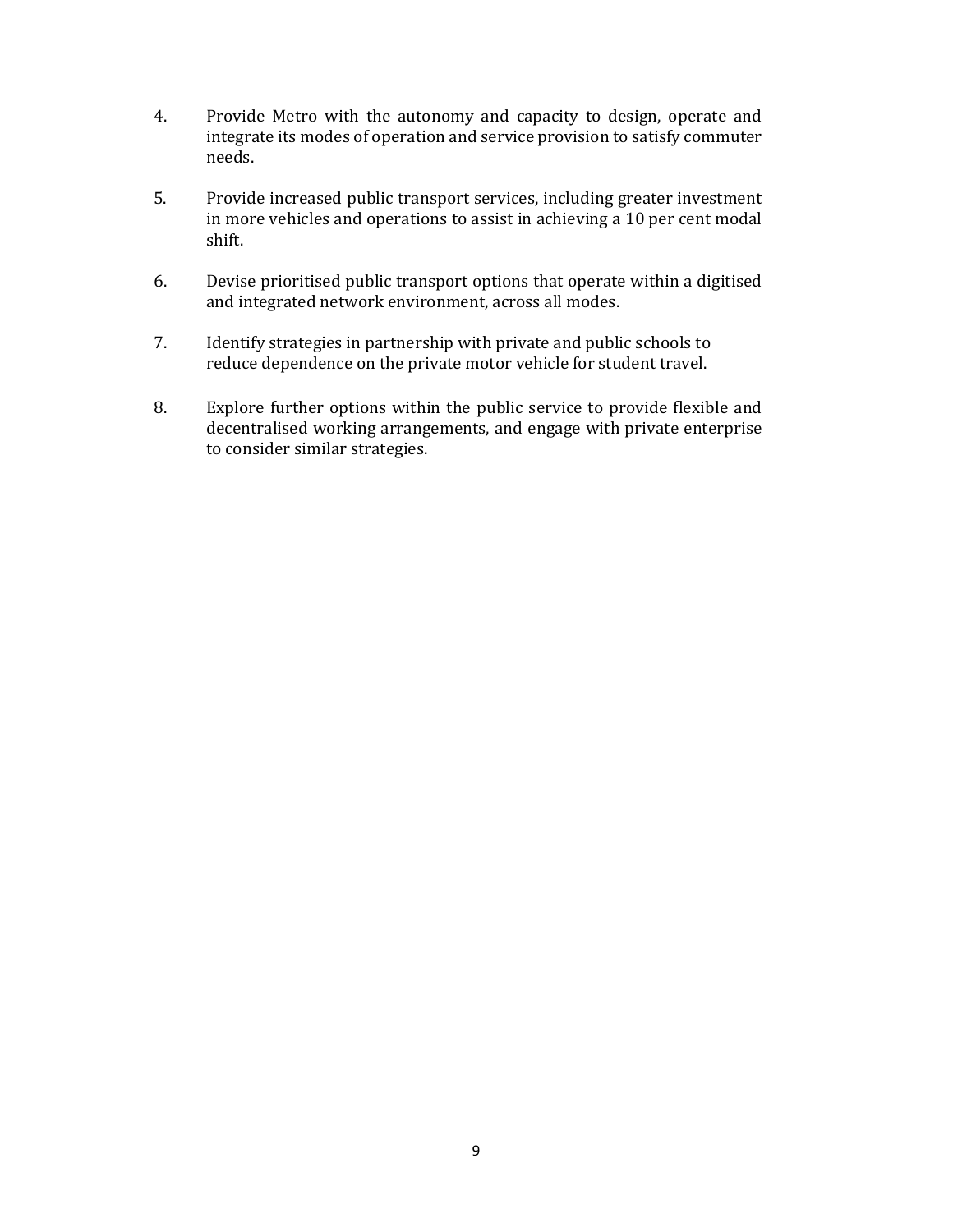## **FINDINGS**

#### **Term of Reference 1: The scope of Greater Hobart's traffic congestion and its impact on the community and economy**

#### *Scope*

- 1. Traffic volumes in Greater Hobart have increased in the past five years, causing congestion on every major arterial road leading to the CBD.7
- 2. Congestion impacts on commuting time, personal productivity and economic growth.
- 3. The degree of Greater Hobart's traffic congestion has been shaped by settlement patterns, land use and transport planning.
- 4. If left unaddressed, traffic congestion in the Greater Hobart area is expected to increase through population growth.

#### *Impact on the Community*

- 5. Use of private vehicles for commuting directly impacts inner-city suburbs through competition for curb-side parking and increased vehicular movements in narrow streets.
- 6. Traffic congestion has a negative impact on the community, including a detrimental impact on lifestyle, increased health issues, impact on family time, accident and domestic violence rates, a lack of participation and reduced access to services.
- 7. Research indicates separated cycleway infrastructure could provide a greater level of confidence and safety, encouraging more people to cycle.
- 8. Cycling is impacted by the one-way street network in the Hobart CBD, reducing permeability and direct access.
- 9. When traffic incidents occur, limited alternative route options to major transit corridors further contribute to congestion.
- 10. Improved transport options could lead to greater economic development and increased community connectedness in the Greater Hobart area, including access to employment and education opportunities.

#### *Impact on the economy*

11. Traffic congestion has an estimated cost to the Hobart economy of \$0.09 billion, projected to increase to \$0.12 - 0.16 billion by 2030.8

 $7$  Written submission, Government of Tasmania, Attachment H, Department of State Growth Key Arterials Traffic Data Catalogue, p.1, 7, 13, 18

<sup>8</sup> Written submission 47, Andrew Holmes, p.2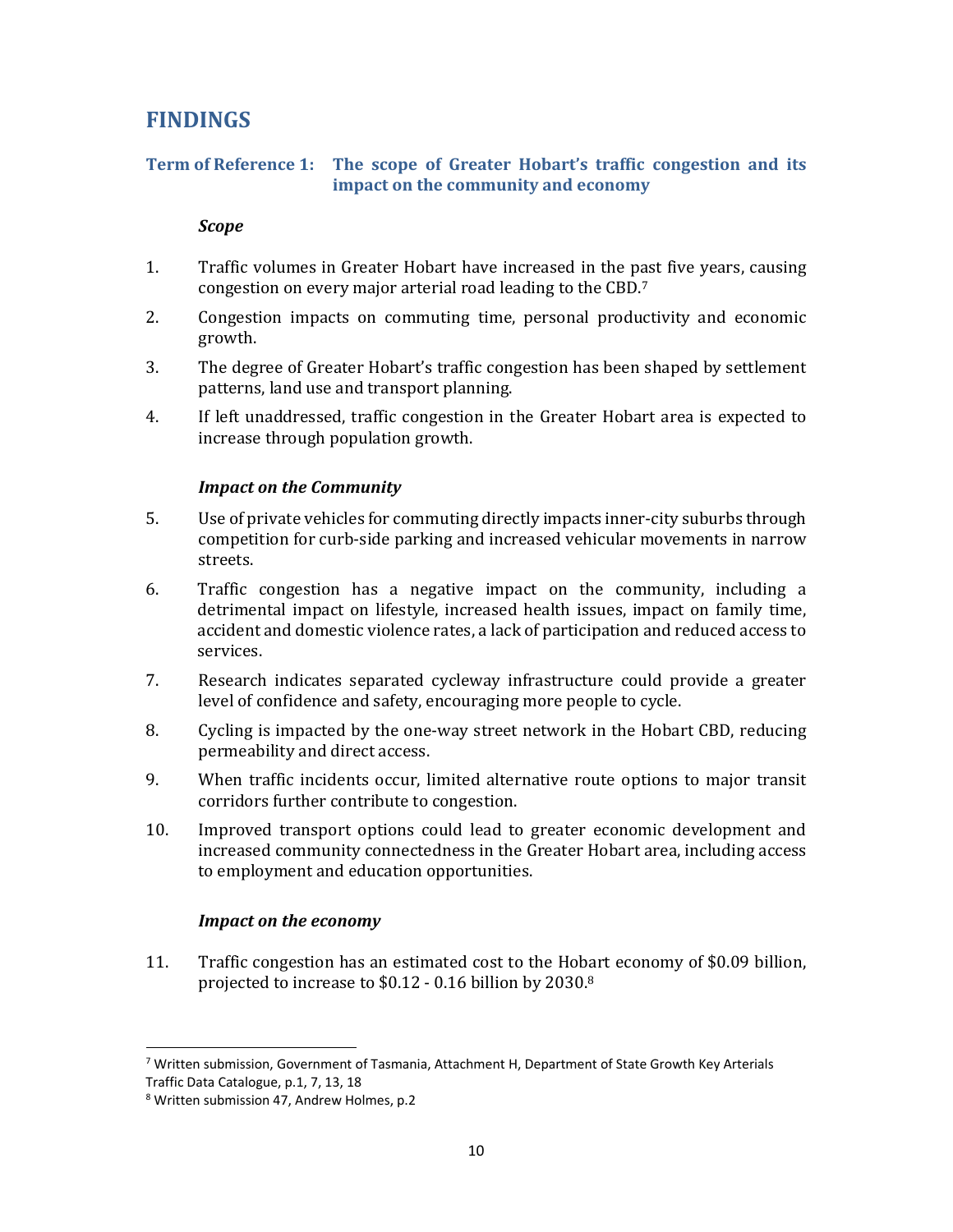- 12. Congestion reduces productivity in the Greater Hobart area and potentially suppresses demand as a result of trips not made.
- 13. Potential infrastructure solutions to congestion may provide economic stimulus.
- 14. There are complex economic impacts both from congestion itself and solutions to overcome it.

#### **Term of Reference 2: Causes of congestion, including physical and topographical barriers**

#### *Topography*

15. The natural topography of the Greater Hobart area limits options for arterial routes.

#### *Road Configuration*

- 16. Historic street design inhibits traffic flow and contributes to traffic congestion.
- 17. There has been little major infrastructure work in proximity to the Hobart CBD since the mid-1980s.
- 18. Congestion is generated due to major arterial routes converging on the Macquarie-Davey couplet.

#### *Urban Growth*

- 19. A lack of spatial planning has resulted in urban growth without sufficient consideration of traffic and congestion impacts.
- 20. City employment and dormitory suburbs increase the need for commuting, which in turn increases congestion.

#### *Public transport*

- 21. Public transport currently does not adequately meet the needs of all patrons which discourages its use and adds to congestion.
- 22. Bus service delays caused by traffic congestion is increasingly systemic and is thought to be a deterrent to bus use.
- 23. Government-imposed constraints in Metro's contracts shapes the services it provides.
- 24. Investment has focussed on road infrastructure rather than the development of a suite of public transport infrastructure and services.

#### *Active Transport*

25. The lack of separated cycle lanes, associated amenities and a connected cycle network discourages active transport.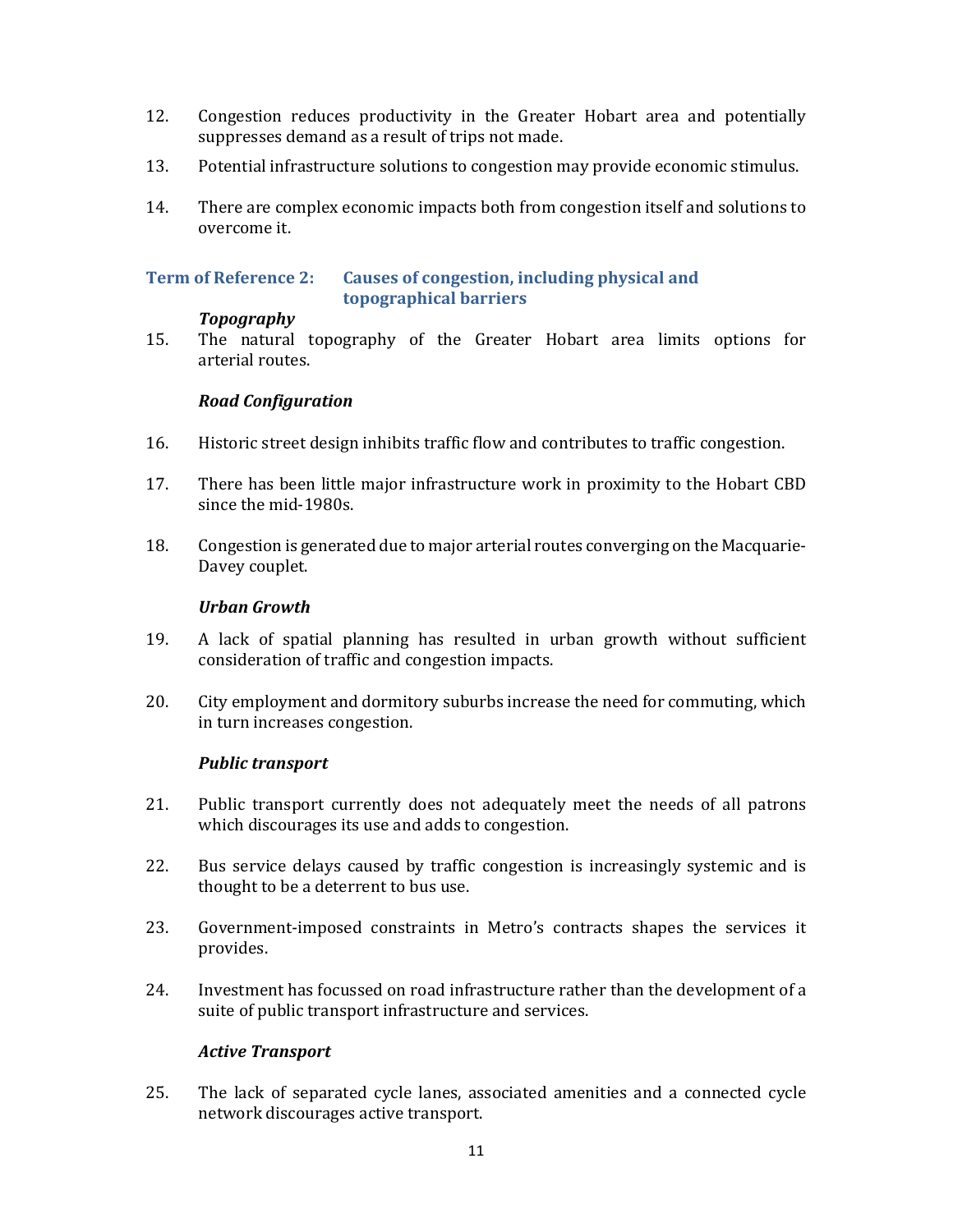#### *Use of Private Motor Vehicles*

- 26. Reduced congestion during school holidays indicates use of private motor vehicles for student commuting contributes to congestion.
- 27. Increased commuter car parking availability in the CBD encourages the use of private motor vehicles and contributes to congestion.

#### **Term of Reference 3: Strategic planning processes between Commonwealth, State and Local governments**

#### *Strategic Plans and Related Documents*

28. A fragmented and siloed approach to strategic planning is demonstrated by the multiple traffic studies and reports completed over the past decade by government agencies and stakeholders.

#### *Strategic Planning Processes*

- 29. The need for a holistic and collaborative approach to strategic transport planning was supported by Government and other stakeholder submissions.
- 30. Tasmania does not have a transport authority to lead and coordinate a joint approach to providing traffic congestion solutions.
- 31. The Hobart City Deal contains measures to address transport related issues in the Greater Hobart area.

#### *Land Use Planning*

- 32. Poor land use planning contributes to traffic congestion.
- 33. The Government is committed to maintaining the urban growth boundaries.
- 34. The Government is planning to undertake a review of the existing regional land use strategies commencing in 2021, following the implementation of the Tasmanian Planning Policies.

#### **Term of Reference 4: Future initiatives to address traffic congestion in the Greater Hobart area**

#### *Incident Response Strategies*

35. Government is implementing an Incident Management Plan to clear accident areas quickly and minimise traffic delays.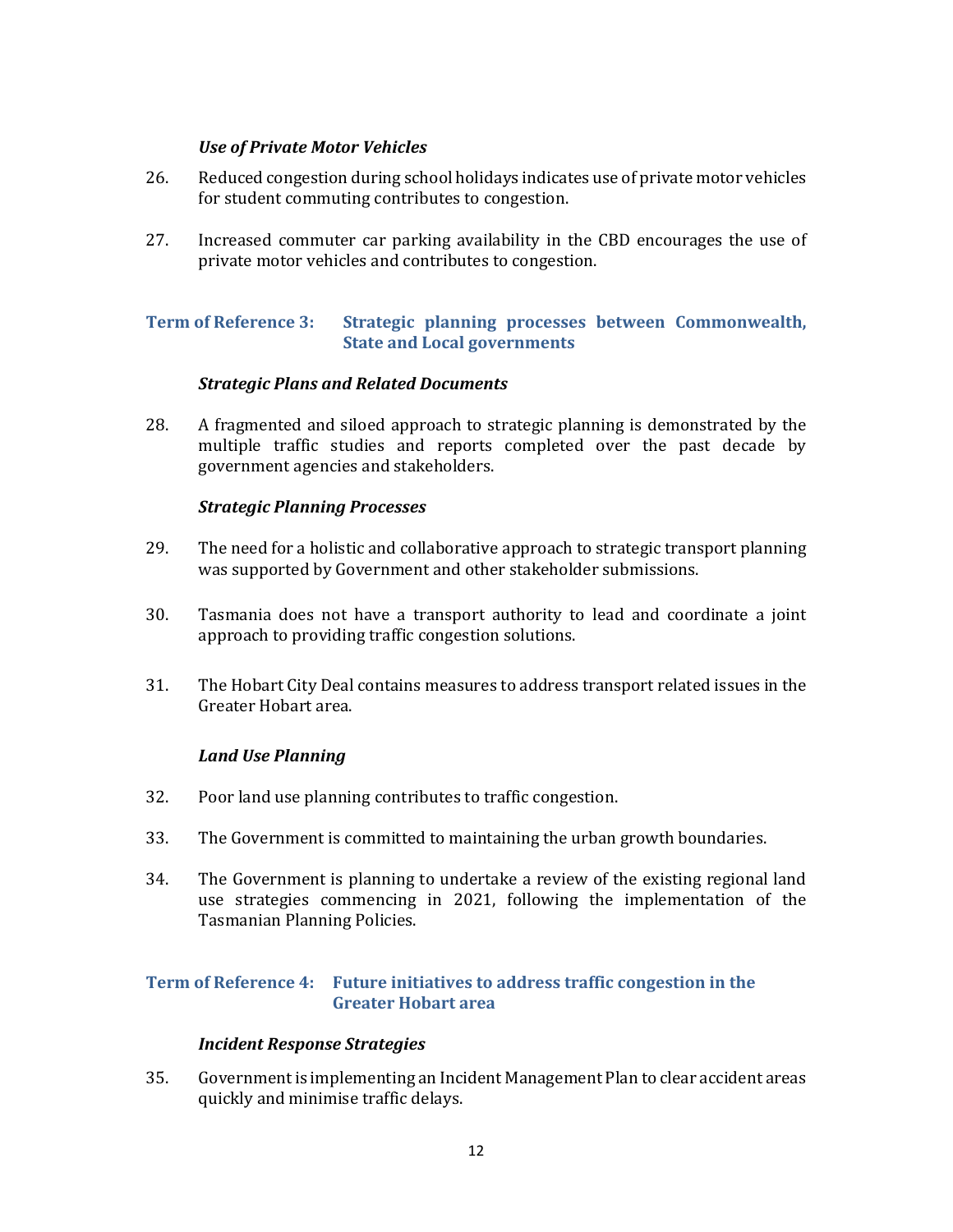#### *Management of Traffic Flow*

- 36. Some consider converting one-way CBD streets to two-way may assist to improve traffic flow when incidents occur.
- 37. Higher-occupancy vehicle/bus priority and lane management solutions, together with traffic signal management measures, could improve traffic flow in peak hours.
- 38. The Government is committed to the provision of a fifth lane on the Southern Outlet.
- 39. Submissions and witnesses advocated for non-infrastructure solutions being first implemented before progressing the development of a fifth lane on the Southern Outlet.

#### *Public Transport*

- 40. Tasmania's per capita funding of public transport is reported to be the lowest in the nation.
- 41. Provision of greater public transport capacity relies on a higher level of Government investment and subsidy.
- 42. Traffic congestion challenges the delivery of timely public transport services to meet customer expectations.
- 43. The timeliness of Metro services represents 55 per cent of reported negative customer feedback.
- 44. Improvements to Metro's reliability, service frequency, buses and accessibility could make it more appealing to commuters resulting in greater use.
- 45. The concept of smaller more frequent buses was not found to be economically viable due to staff and operational costs.
- 46. Improving public transport is likely to be less costly than providing major road infrastructure.

#### *Centralised public transport hub at Macquarie Point*

47. While some see Macquarie Point as playing a part in a future public transport network, the Greater Hobart Mobility Vision considers it is too far from other transit options in the CBD.

#### *Active Transport*

48. Active and public transport is seen as providing a safer, more equitable and healthier form of transport while reducing congestion.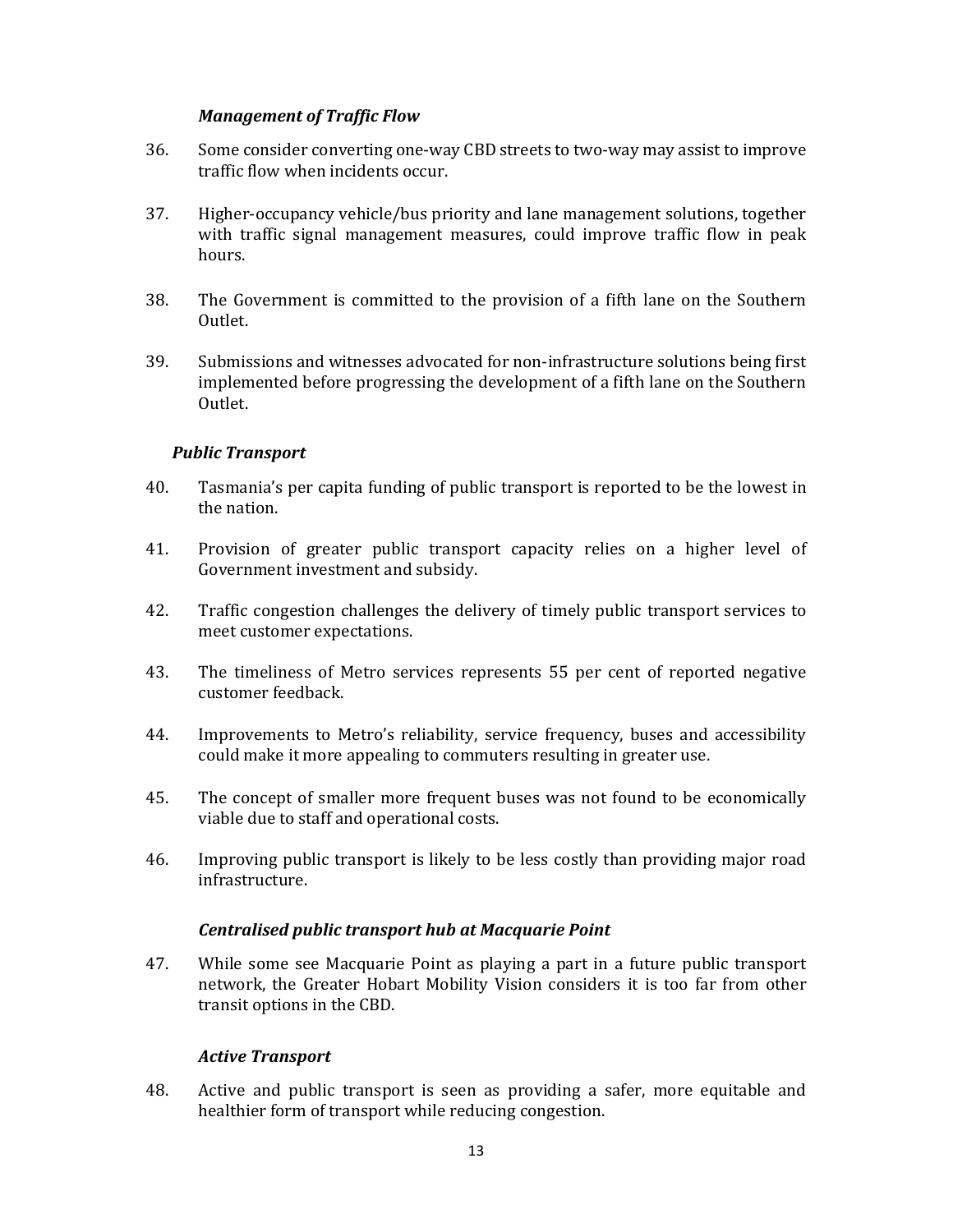- 49. Achieving a shift of transport modality options will contribute to reducing congestion but will not on its own solve the issue.
- 50. Separated walking and separated cycling/micro mobility infrastructure would provide a safer option for active transport users and would be likely to promote their use.
- 51. Effective design and integration of public and active transport networks would promote higher use of active transport.

#### *Parking*

52. Limited dedicated parking in the CBD discourages motorcycle, bicycle and micromobility vehicle use and -may contribute to congestion.

#### *Northern Suburbs Light Rail*

53. While there were conflicting views presented, the Committee did not receive sufficient evidence to make a finding on the benefits or otherwise of a northern suburbs light rail service in relation to its impact on traffic congestion.

#### *Ferries*

- 54. Evidence received indicated any trial of a ferry service should be of sufficient length to constitute a real test of the cost-effectiveness of such a service and its likely impact on traffic congestion.
- 55. Use of cross-river ferry services would be increased by effective design and integration with public and active transport networks.

#### *Hobart Western Bypass from Southern Outlet*

56. While raised as an option, the Hobart Western Bypass Feasibility Study concluded that a bypass is technically feasible but not commercially attractive for a Public Private Partnership investment, nor funding by state or federal government.

#### *Eastern Bypass (Flagstaff Gully Link Road)*

57. Construction of an Eastern Bypass (Flagstaff Gully Link Road has been considered as an option to assist in alleviating traffic congestion on the Tasman Highway and East Derwent Highway corridors.

#### *Other measures to avoid expensive infrastructure options*

58. Flexible working arrangements decentralisation of CBD businesses and free bus travel for students were considered by some as steps to relieve traffic congestion and avoid expensive infrastructure options.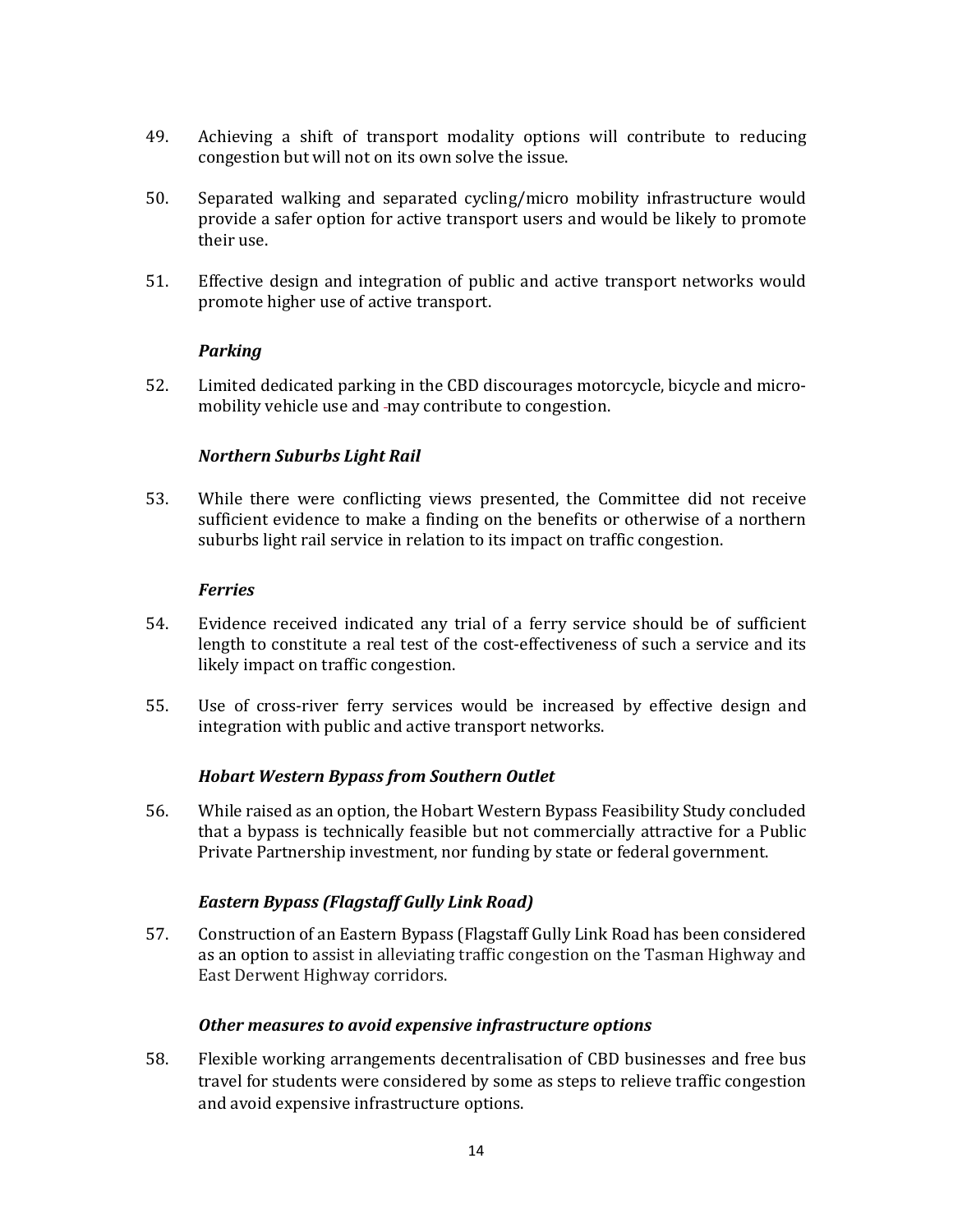## **Term of Reference 5: Any other matters incidental thereto**

## *Climate Change*

59. Transport is the sub-sector that has the largest greenhouse gas emissions in Tasmania, indicating that some solutions to congestion may also deliver emission reduction benefits.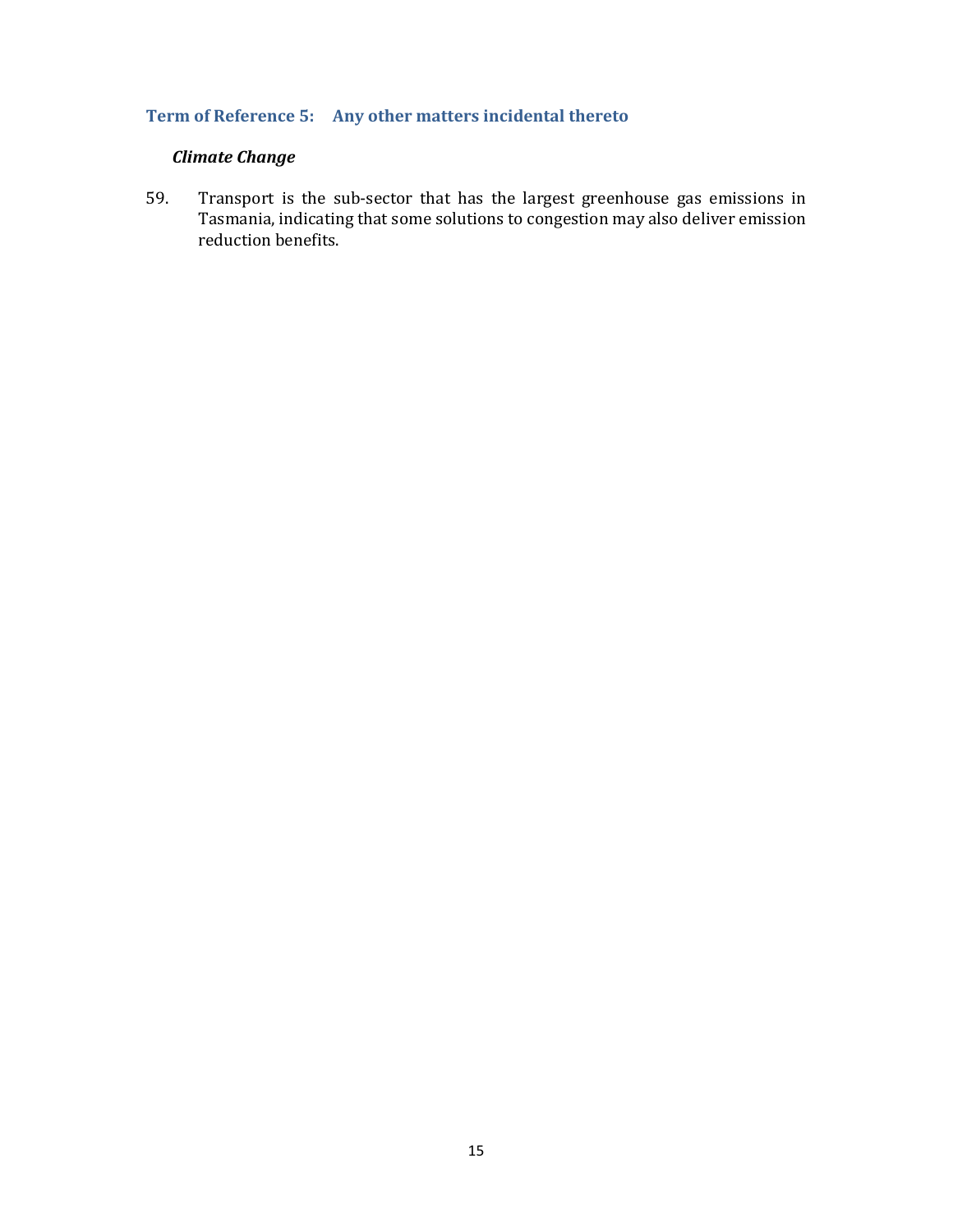## **EVIDENCE**

#### **1. The scope of Greater Hobart's traffic congestion and its impact on the community and economy**

Scope

- 1.1 Evidence received by the Inquiry indicates that cities in the Greater Hobart area experience congestion on every major arterial road.
- 1.2 The written submission of the Government provided the following technical explanation as to the definition of congestion and questions surrounding the issue:

*When traffic demand equals network capacity saturation occurs and when traffic demands exceed the available capacity congestion occurs. Congestion results in lengthy delays and queue formation until demands reduce to levels below capacity.*

*The 'acceptable' level of congestion is a subjective concept related to both urban planning and customer expectations, with five defining factors:*

- *Commute time. How many minutes per day are required to travel to work on average in a city?*
- *Stability of Commute time. Is commute time better or worse than it was last year?*
- *Scheduling. How variable is the travel time, and what extra time should be scheduled for delays? Can travel time be reduced by travelling earlier or later?*
- *Productivity. How much traffic flows through a given road compared to its theoretical capacity?*
- *Economic. Can investment to reduce congestion be justified?*<sup>9</sup>
- 1.3 The written submission from the Heart Foundation provided a succinct overview of the scope of traffic congestion:

*Traffic congestion is linked to wider patterns of movement, which in turn links to settlement patterns, land use planning and transport planning*. 10

 $9$  Written submission 44, Government of Tasmania, p.1

<sup>&</sup>lt;sup>10</sup> Written submission 15, Heart Foundation, p.1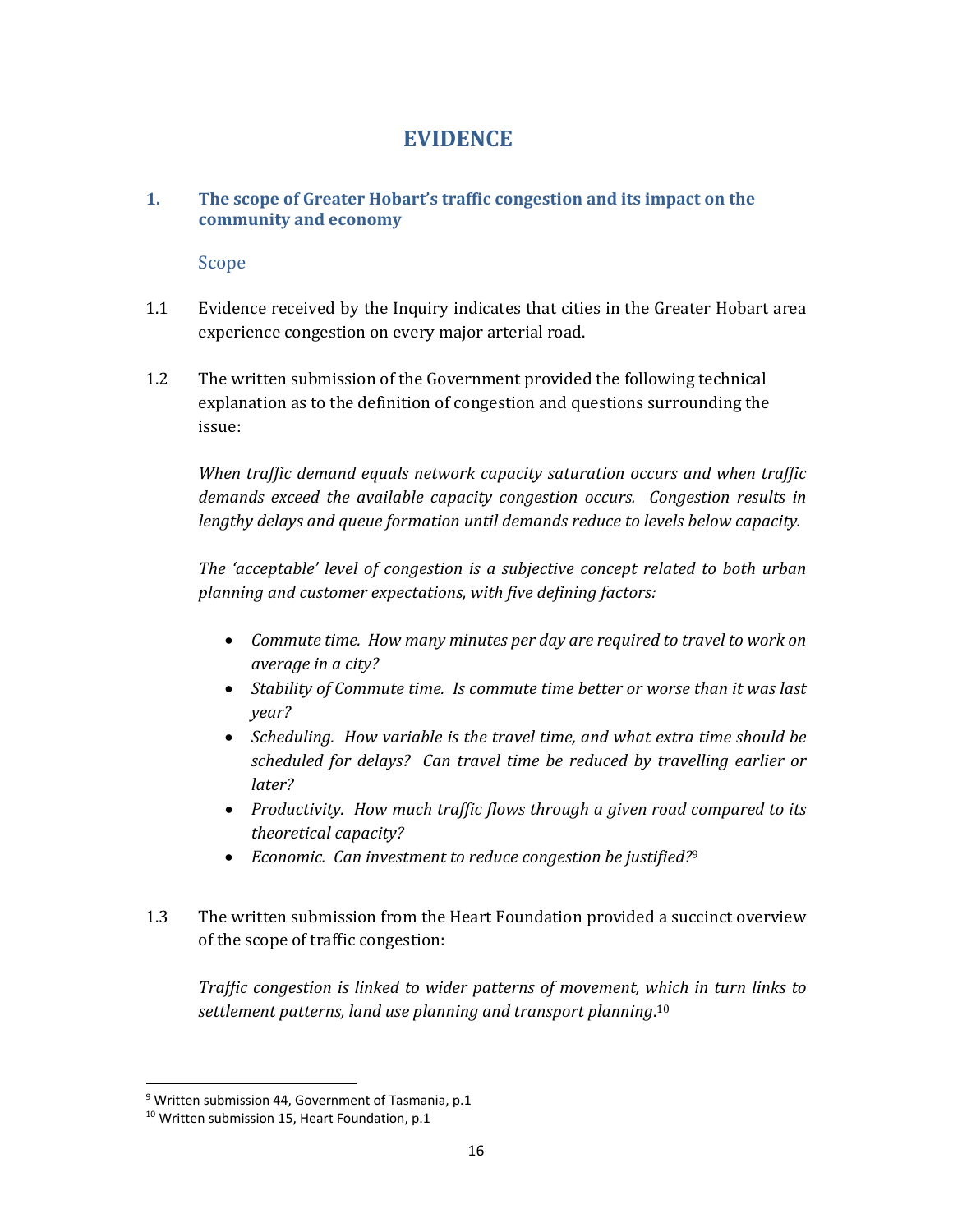1.4 The written submission from Southern Tasmanians for Action on Roads (START) provided 2017 data that indicated Hobart was the third most congested capital city in Australia:

*A recent study by navigation systems operator TomTom found that Hobart had the third worst traffic congestion of the capital cities, that drivers were spending an average of 123 extra hours a year behind the wheel due to congestion and that this was costing business an extra \$80.77 million a year*. 11

- 1.5 In addition to the above, the following observations provided in submissions are useful to build a thorough picture of Greater Hobart's traffic:
	- With respect to traffic movements it is also reported:

*In 2016, almost 70,000 vehicles used the Macquarie Davey Couplet daily, with over 11,000 vehicles during the morning peak (7:00 am to 9:00 am) and 13,000 vehicles during the afternoon peak (4:00 pm to 6:00 pm).*<sup>12</sup>

 The Government submission provided a Department of State Growth Historic Traffic Trends document which outlines 37-year compound traffic growth (1982 - 2019) on key arterial roads<sup>13</sup>. A summary is presented below:

| <i>Location</i>               | 1982   |        | 2019 $\%$ p.a. growth |
|-------------------------------|--------|--------|-----------------------|
| Tasman Highway, Tasman Bridge | 43.949 | 73.029 | 1.38                  |
| Southern Outlet Highway       | 13,180 | 39.908 | 3.04                  |
| Brooker Highway               | 32,898 | 54,567 | 1.38                  |

1.6 While commenting on the city bypass options, the Hobart Western Bypass Feasibility Study found:

… *In 2016, almost 70,000 vehicles used the Macquarie Davey Couplet daily on the Macquarie‐Davey Couplet is not 'through' traffic, but instead traffic which accesses the CBD.*<sup>14</sup>

And

*80% of vehicles entering the city are found to stay in the city.*<sup>15</sup>

<sup>&</sup>lt;sup>11</sup> Written submission 38, Southern Tasmanians for Action on Roads (START), p.2

<sup>&</sup>lt;sup>12</sup> Hobart Western Bypass Feasibility Study summary report, Department of State Growth, September 2020, p.2

<sup>&</sup>lt;sup>13</sup> Written submission 44, Government of Tasmania, Attachment H, pp.1,7,13

<sup>&</sup>lt;sup>14</sup> Hobart Western Bypass Feasibility Study summary report, Department of State Growth, September 2020,  $n.2$ 

<sup>&</sup>lt;sup>15</sup> Written submission 47, Andrew Holmes, p.1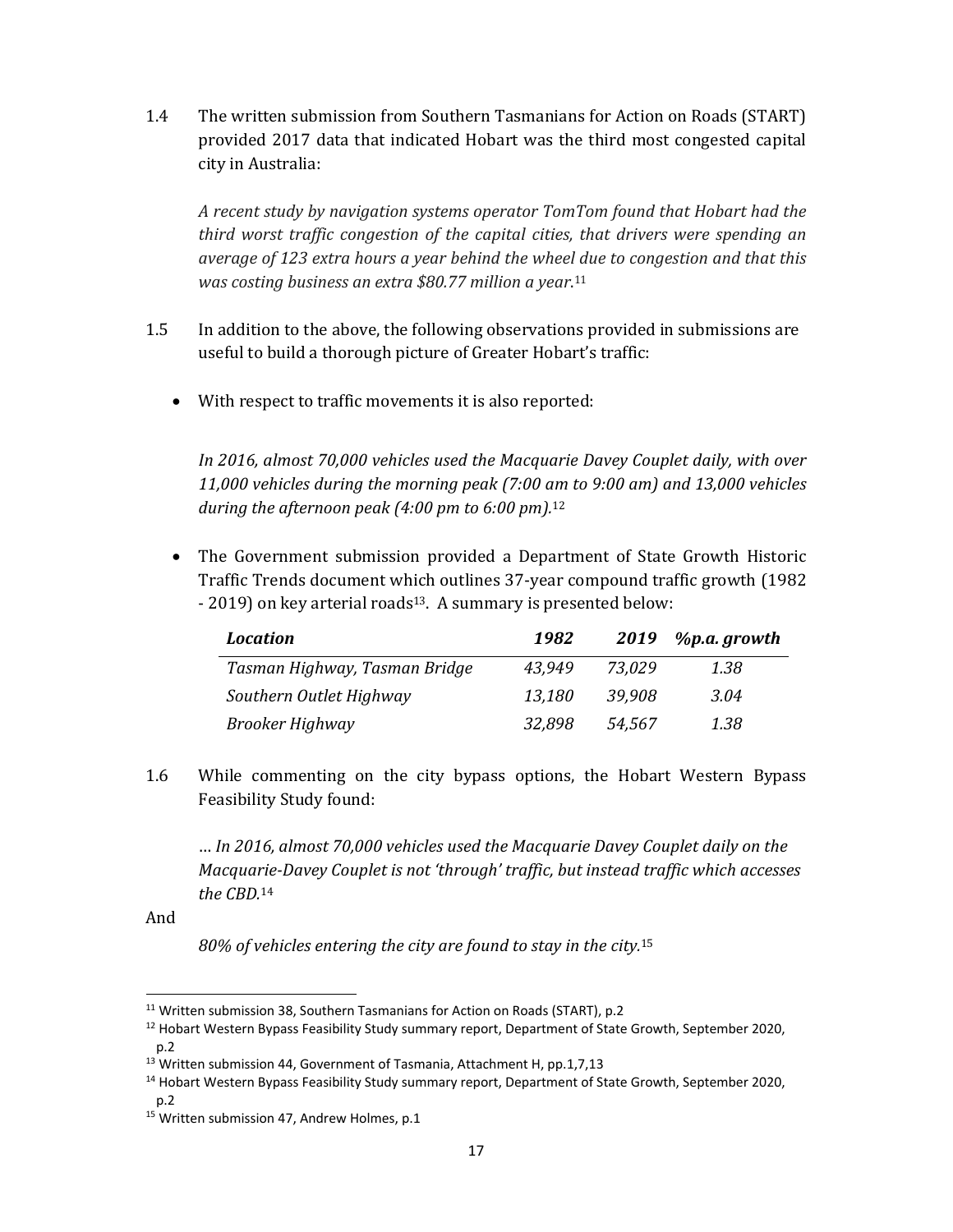- 1.7 The Royal Automobile Club of Tasmania's (RACT) Greater Hobart Mobility Vision, 2019 (GHMV), provided the following overview:
	- *Automobile Association of Australia survey listed Hobart as the fourth most congested city in Australia behind Sydney, Melbourne and Adelaide:*
	- *Highest percentage of car use for commuting of all capital cities – 84% of commuters utilise a private vehicle to get to work. A 4% reduction in private vehicle use would make a significant difference to the efficiency of the road network at peak times;* (Overall recommendation could come out of this in terms of focusing on smaller changes rather than larger infrastructure fixes)
	- *There are up to 35,000 vehicle movements on both Macquarie and Davey streets each working day;*<sup>16</sup>
	- *During morning peak an average of 79% of cars travelling from the northern suburbs, 77% from the south and 76% from the east complete their journey in the city:*
	- *In the afternoon peak, an average of 73% of cars to the northern suburbs, 76% to the south and 66% to the east commence their journey in the city;*
	- *More than half of all employment in Greater Hobart is in the CBD.*<sup>17</sup>
- 1.8 The Greater Hobart Mobility Vision also made comment on future traffic growth:

*With a rapidly growing population – currently about 230,000 but predicted by the Australian Bureau of Statistics (ABS) to reach 300,000 by 2050 – congestion has become a major issue for our residents.18*

1.9 The Household Travel Survey data showed:

| Work trips | Private Vehicle | 84% (77% as driver, 7% as passenger) |
|------------|-----------------|--------------------------------------|
|            | <b>Bus</b>      | $-7\%$                               |
|            | Walk            | $-6\%$                               |
|            | Cycle           | $-2\%$                               |
|            | Other           | $-1\%$                               |

1.10 Further extracts from the Survey showed:

<sup>&</sup>lt;sup>16</sup> 70,000 movements on the Couplet in total per day

<sup>&</sup>lt;sup>17</sup> Written submission 47, Andrew Holmes, p.1

<sup>18</sup> *Greater Hobart Mobility Vision*, RACT 2019, p.2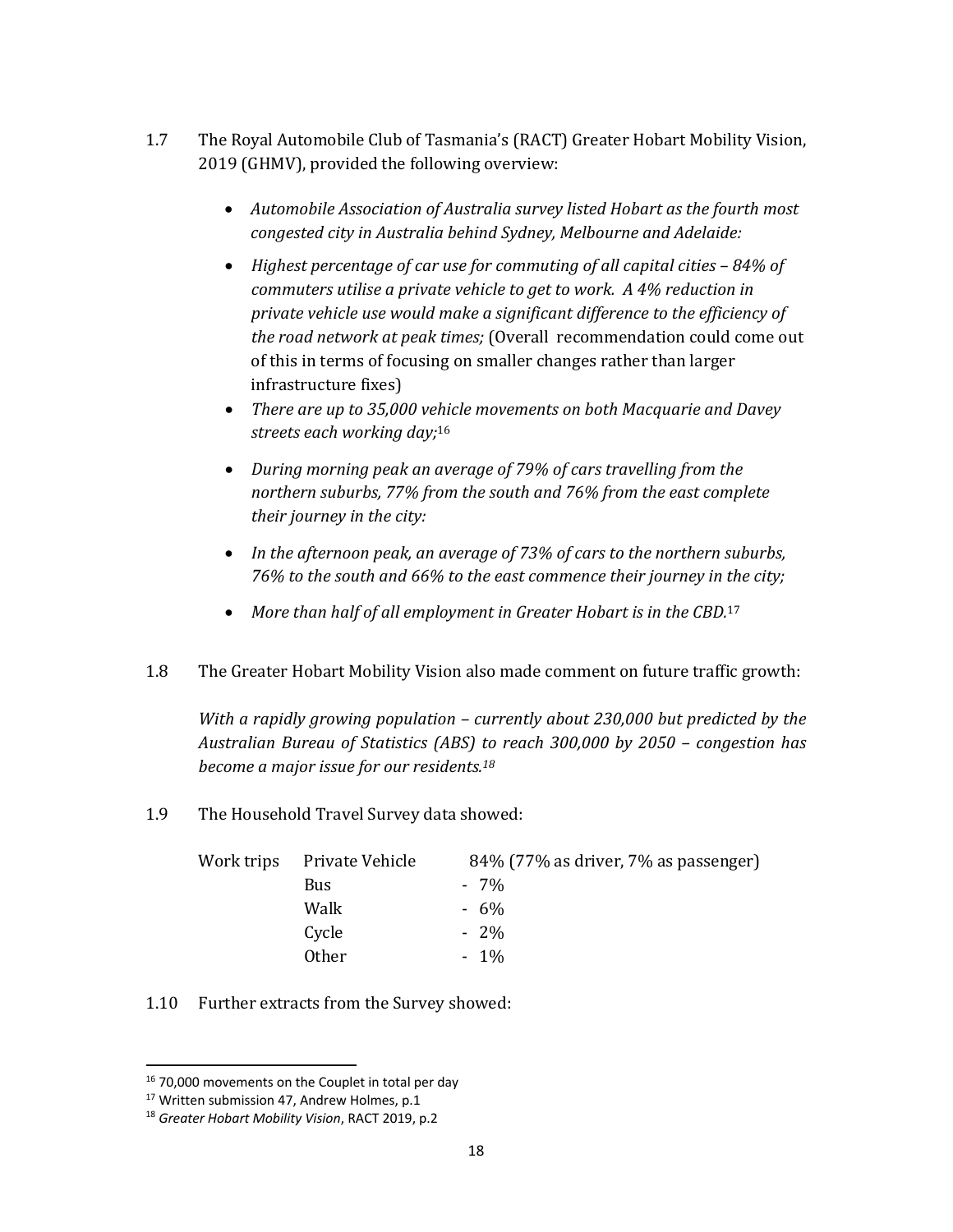*The most popular mode of travel is private vehicle, which accounts for 77% of weekday trips (54% as driver, 23% as passenger).* 

*Why do Hobart residents travel?*

*On weekdays the top reason for a trip is work (22%). This is followed by social or recreational purposes (20%) and shopping (17%).*

*However, during the morning and afternoon peak periods, work accounts for 29% of trips, with pick‐up/drop‐off (19%) and education (15%) the next most common reasons for travel.*<sup>19</sup>

## Impact on the community

1.11 The written submission from the University of Tasmania discussed a range of impacts on the community as a result of traffic congestion:

*The current traffic challenges faced across Greater Hobart impact several factors that detract from the overall liveability of the region. These include:* 

- *Increased air and noise pollution impairs Hobart's reputation as the capital of Australia's green and sustainable state*
- *Increased greenhouse gas and particulate emissions. Action to remedy congestion should reduce greenhouse gas emissions and lessen particulates, creating related health benefits (e.g. reduced levels of asthma).*
- *Increased stress levels as the community deals with longer commuting times and reduced time with family and friends*
- *Increased risk of traffic related accidents for vehicle traffic and other commuters (cyclists and pedestrians etc) due to the higher attention levels required when driving in traffic congestion and the driver fatigue that it can cause*. 20
- 1.12 The Planning Institute's written submission supported the above observations:

*Recent research has indicated that congestion has an increasing impact on mental and physical health. It has been reported that in the United States, sitting in congestion has been found to increase the rate of domestic violence by up to 6%. The Heart Foundation in Tasmania published the Healthy by Design in 2010 which*

<sup>19</sup> Travel in Greater Hobart ‐ Hobart Travel Survey 2019

<sup>20</sup> Written submission 33, UTAS, pp.1‐2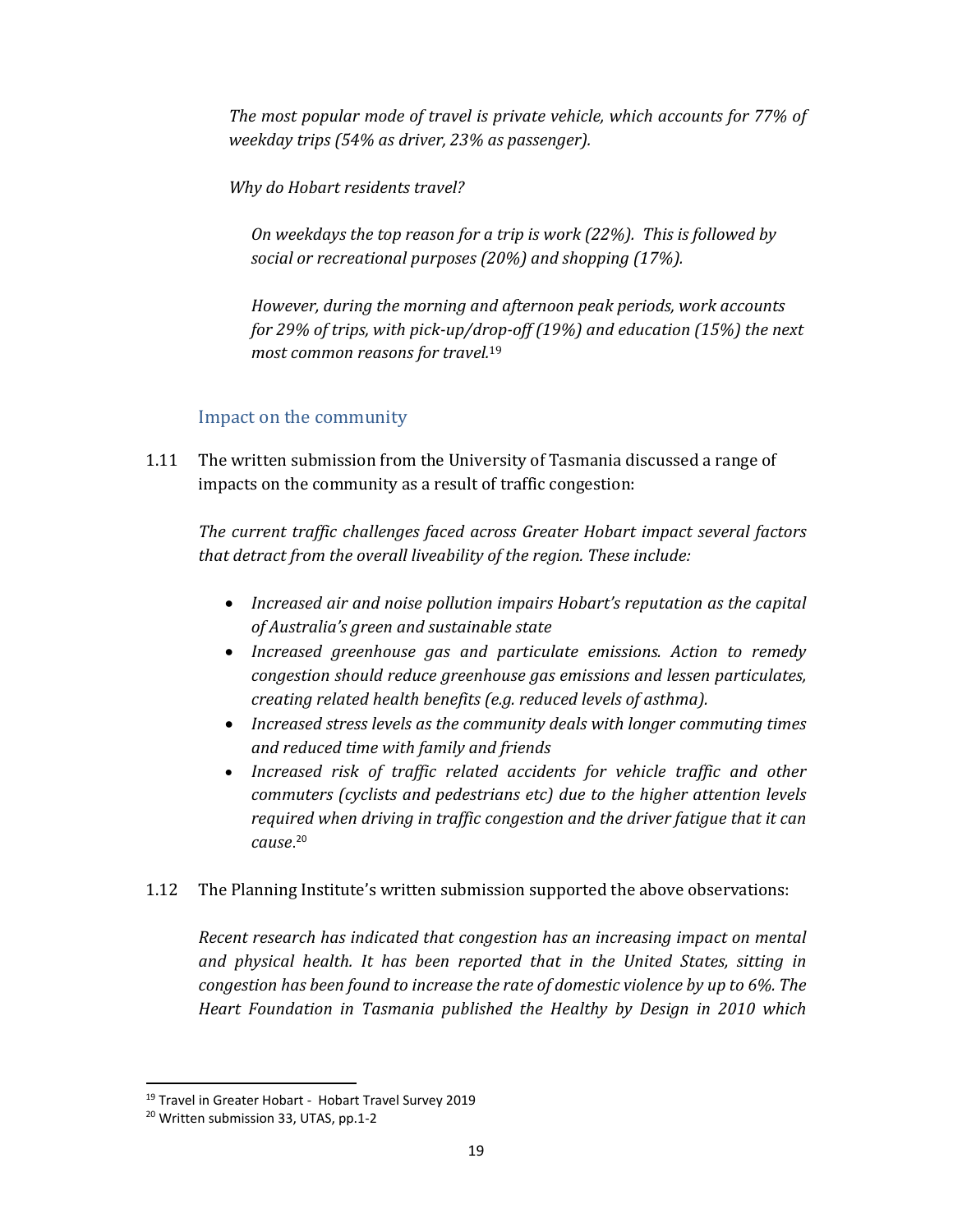*advocates for increasing active and public transport as a way to increase physical health and reduce the risk of heart disease.* 21

1.13 Andrew Holmes, Master of Planning and Bachelor of Engineering, drew the Committee's attention to the health and wellbeing impacts of traffic congestion on the community:

*At a community level, growing congestion has been found to cause social impacts including heightened anger and stress (Hennessy & Wiesenthal 1999). Congestion also brings increased health issues as drivers and passengers sit in their cars for longer. It has been identified that people who live in outer suburbs have a higher likelihood of obesity … compared to* [those] *living … in* [the] *inner city. There are suggestions that this may be attributed to increased sitting in vehicles (Sugiyama 2012, p.6). Longer driving time as a result of congestion has been associated with higher oddsfor smoking, insufficient physical activity,shortsleep, obesity, and worse physical and mental health (Ding et al, 2014).*<sup>22</sup>

1.14 Cycling South advised the Committee that traffic congestion was having a detrimental effect on those wishing to use cycling as a mode of transport:

*Traffic congestion is having a negative impact on transport cycling. The annual counts program carried out in the morning peak from 7am to 9am on a Tuesday in March each year is finding that separated routes such as the Intercity Cycleway are maintaining steady numbers of riders but on‐road routes with no cycling infrastructure are seeing a drop in the number of people cycling. It is speculated that it is becoming increasingly difficult and stressful to ride a bicycle on congested roads where motor vehicles volumes are increasing. A disproportional amount of road space has been allocated to private motor vehicles (for driving and on‐street car parking) at the expense of public transport and cycling, with the efficiency of these modes compromised as a result. The CBD is particularly challenging for cycling due to the one‐way street network restricting permeability and directness for people riding bicycles.* 

### And further:

*Research carried out by Roger Geller in Portland* [Oregon USA] *found that the strong and confident riders only make up around 8% of the population but there is a much larger portion of people 'Interested but concerned' who would like to ride but are afraid of traffic and concerned for their safety on the available infrastructure where there is no separation from motor vehicles. Unless the bar is raised on the quality of*

<sup>21</sup> Written submission 37, Planning Institute of Australia, pp.2‐3

<sup>&</sup>lt;sup>22</sup> Written submission 47, Andrew Holmes, p.2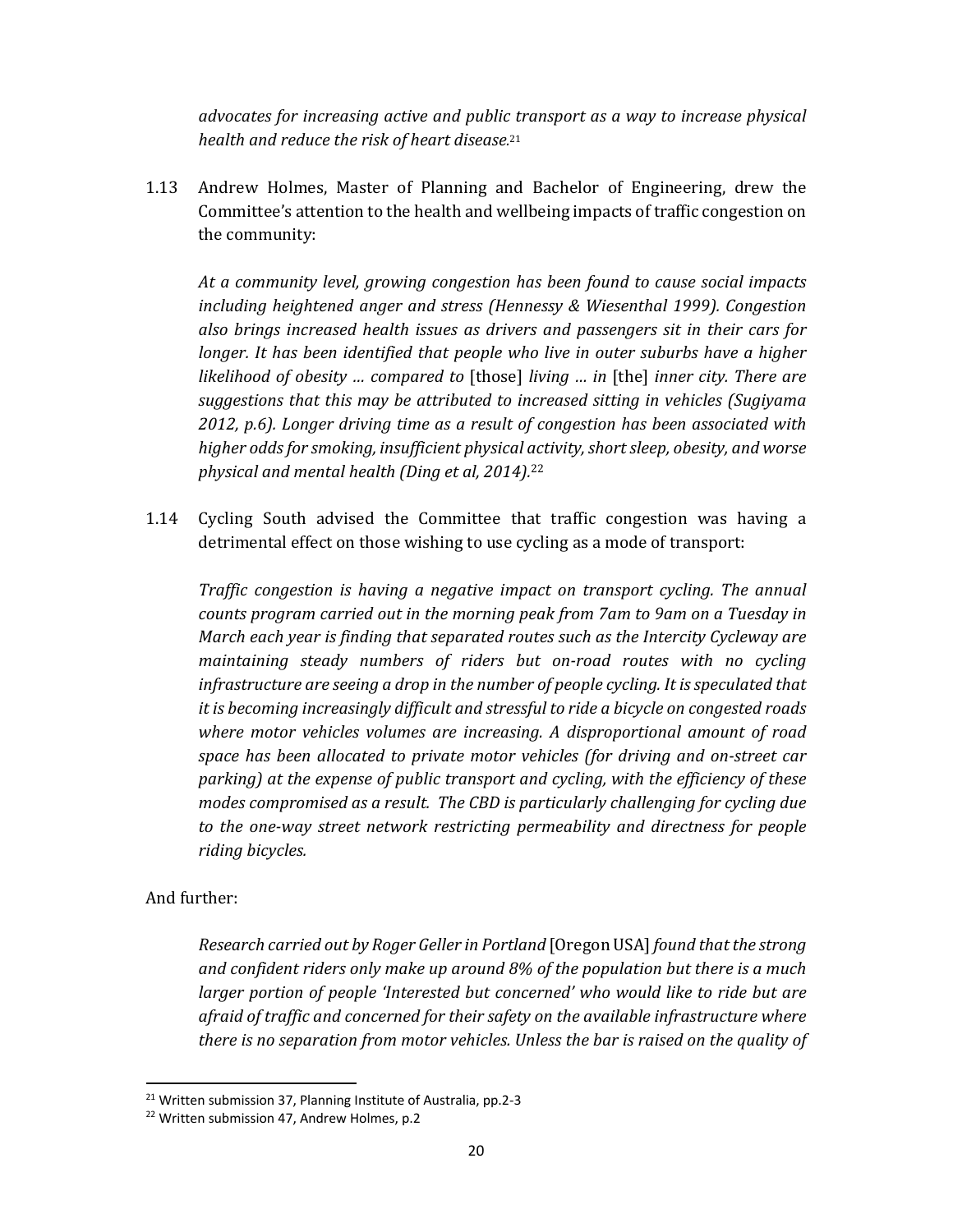*cycling infrastructure provided, it will be very difficult to achieve modal shift to cycling from the broader population.*<sup>23</sup>

1.15 Mary McParland representing the Bicycle Network at a public hearing commented that safety concerns were a disincentive for potential cyclists:

*There is a lot of opportunity, but the biggest barrier is safe places to ride. ….. Based on surveys, we know about 60 per cent of the population is interested in riding, but there is no way they are going to ride under the current conditions. What's currently out there at the moment is providing for very experienced or confident riders. When we put in painted bike lanes on the road, that makes it better for that existing group of riders; it makes their level of comfort a bit better, but it is not really going to attract new riders until we actually separate them from motor vehicle traffic, and that is through separated cycleways*.

1.16 The submission of John Thurstans provided the following personal observations in relation to the amenity of active transport in Hobart:

*I have recently returned to live in Hobart after being away for the past 25 years. Congestion has noticeably increased. Walking my son to school, riding into town, walking through Salamanca, riding to North Hobart and many other activities are less pleasant than they could be. I have yet to encounter;*

- *‐ a single on‐road separated bicycle lane;*
- *‐ a 'shared' street, where pedestrians and cycles have priority over cars;*
- *‐ a filtered street, where bollards or other means are used to restrict through traffic;*
- *‐ public transit priority lanes;*
- *‐ trams with dedicated road space.*

*Transport planning has and continuesto fail the city. It has remained car centric and the community and economy are worse for it.*<sup>24</sup>

1.17 The written submission of the South Hobart Progress Association (SHPA) made the following observations of the increasing nature of traffic congestion affecting the suburb:

*The increase in traffic* [is] *due to population growth and the relatively high number of residents who are employed out of the Suburb. This is evidenced by the fact that it* can take up to 20-30 minutes to get into the City at the wrong time of the day, with

<sup>23</sup> Written submission 14, Cycling South, pp.1‐2

<sup>&</sup>lt;sup>24</sup> Written submission 12, John Thurstans, p.1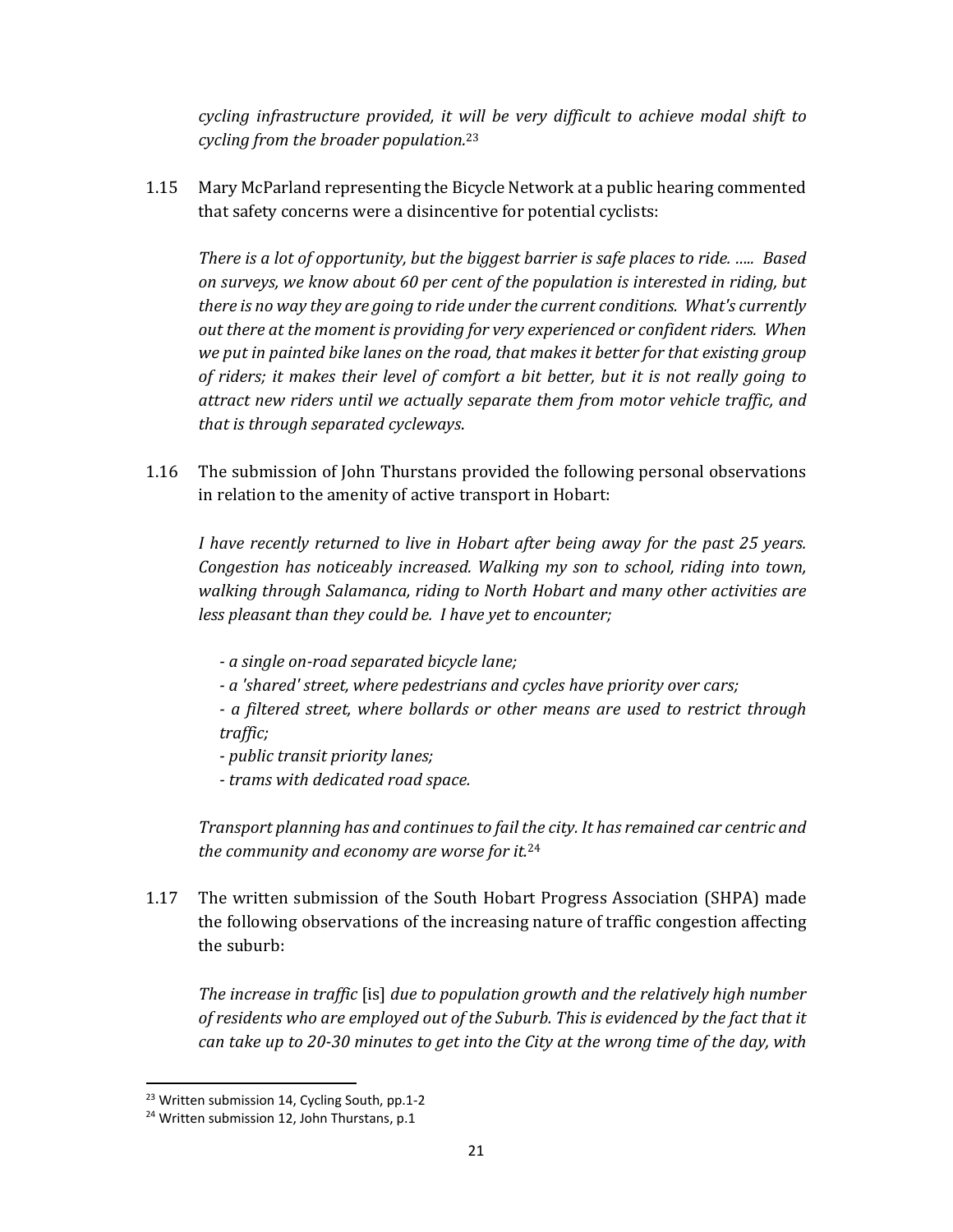*traffic backed up from the Southern Outlet to near St. John's Hospital. In the space of a decade, this has gone from a rare to a common occurrence.* 25

1.18 The SHPA also raised the amenity issue of commuter parking in suburbs adjacent to the CBD:

*Whole streets are now taken up with out‐of‐municipality commuter parking, which not only creates congestion, but is a major issue for residents as they seek to get street parking for a range of purposes. This Association has lobbied the City of Hobart for many years to develop and implement a coherent Parking Strategy specifically designed for South Hobart that deals not only with commuter parking but also addresses increased demand and the wishes of local residents in terms of zoned or timed parking. Inner city suburbs should not be made the "fall guys" to take responsibility for the parking issues caused by failure to properly anticipate population growth outside Hobart. Local ratepayers are made to pay for these commuters ‐ both financially and in other ways (e.g: commuters often wilfully disobey parking regulations, creating dangerous conditions at intersections within the Suburb.) Neither the local council, nor residents benefit from these "free loaders".*<sup>26</sup>

1.19 Clarence City Council also raised safety and amenity concerns in its written submission:

*The negative social amenity and safety impacts include the diversion of traffic to alternative routes (rat running). Drivers chose to access the local street network, rather than staying on key transport corridors. For many drivers this becomes habitual and leadsto poor safety and amenity outcomes. Examples ofthisin Clarence include Clarence Street, Cambridge Road, Gordons Hill Road and Begonia Street. Recent traffic counts in Richmond indicate that some traffic from Sorell is diverting through Richmond to avoid the Tasman Highway causeways and Midway Point*. 27

1.20 The written submission of Tasmanian Labor stated:

*Time is our most valuable resource, particularly for working people. Traffic snarls erode our time to relax, to be with our children and simply get things done. In the past four years, people in Hobart have been spending far too much time stuck in traffic.* 28

<sup>&</sup>lt;sup>25</sup> Written submission 22, South Hobart Progress Association, p.2

<sup>26</sup> Ibid, p.3

<sup>&</sup>lt;sup>27</sup> Written submission 45, Clarence City Council, p.2

<sup>28</sup> Written submission 27, Tasmanian Labor Party, p.2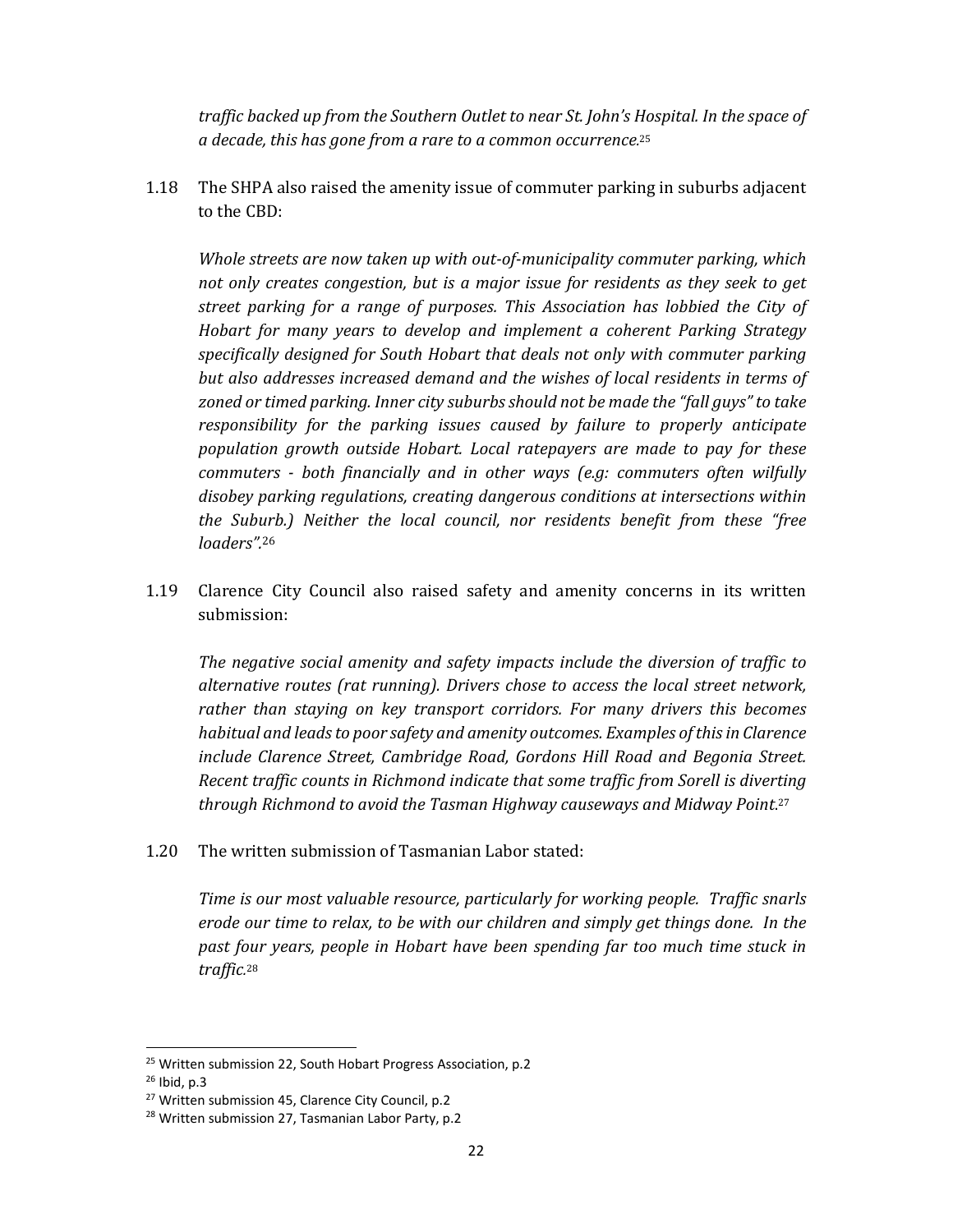1.21 The written submission of Metro Tasmania discussed the direct impact of additional school bus trips as a result of there being no high school in the CBD:

*With a view to travel demand, Metro recognises the absence of a high school in the CBD increases dependency on decentralised secondary education providers like Taroona High School, a school community which generated over 76,000 boardings on dedicated services alone in 2018/19 (an average of 400/day). The overwhelming majority of students live outside walking distance of their schools, creating additional network load and challenging capacity during school term*. 29

#### Impact on the economy

- 1.22 The University of Tasmania's written submission outlined a number of traffic issues that impacted the overall liveability of the Greater Hobart region. Those that related to the economy were:
	- *Reduction in productive economic activity in both workplace productivity and reduced trading within the region due to time and effort to commute to places of business;*
	- *Increased fuel cost from spending greater periods in stop/start or slow‐moving traffic.* 30
- 1.23 Mark Broadley, retired traffic engineer, in his written submission made the following points regarding traffic congestion and the impact of 'suppressed demand' on the economy:

*… there is a hidden cost to the economy of trips NOT made due to congestion, I think the jargon phrase is 'suppressed demand'. From anecdotal talking to many friends, they also exhibit similar behaviour. The result is that the Greater Hobart economy underperforms. As congestion gets worse, this suppressed trip‐making will impact on making the economy worse off.*

*Often anti‐car proponents point to the 'futility' of building new infrastructure like freeways. I remember this clearly when London's M1 Orbital Motorway was built, maybe 20 years ago. The moment the motorway was opened, it was at capacity at peak hours. And the anti car fanatics loved this because they could say what a waste of money, 'the new motorway is already congested'. But what they never could understand is that the new M1 motorway did in fact provide transport for far more people to get to employment, entertainment, medical appointments etc etc. So, there was a huge economic and social benefit from the building of that new infrastructure,*

<sup>29</sup> Written submission 8, Metro Tasmania, pp.2‐3

<sup>30</sup> Written submission 33, UTAS, pp.1‐2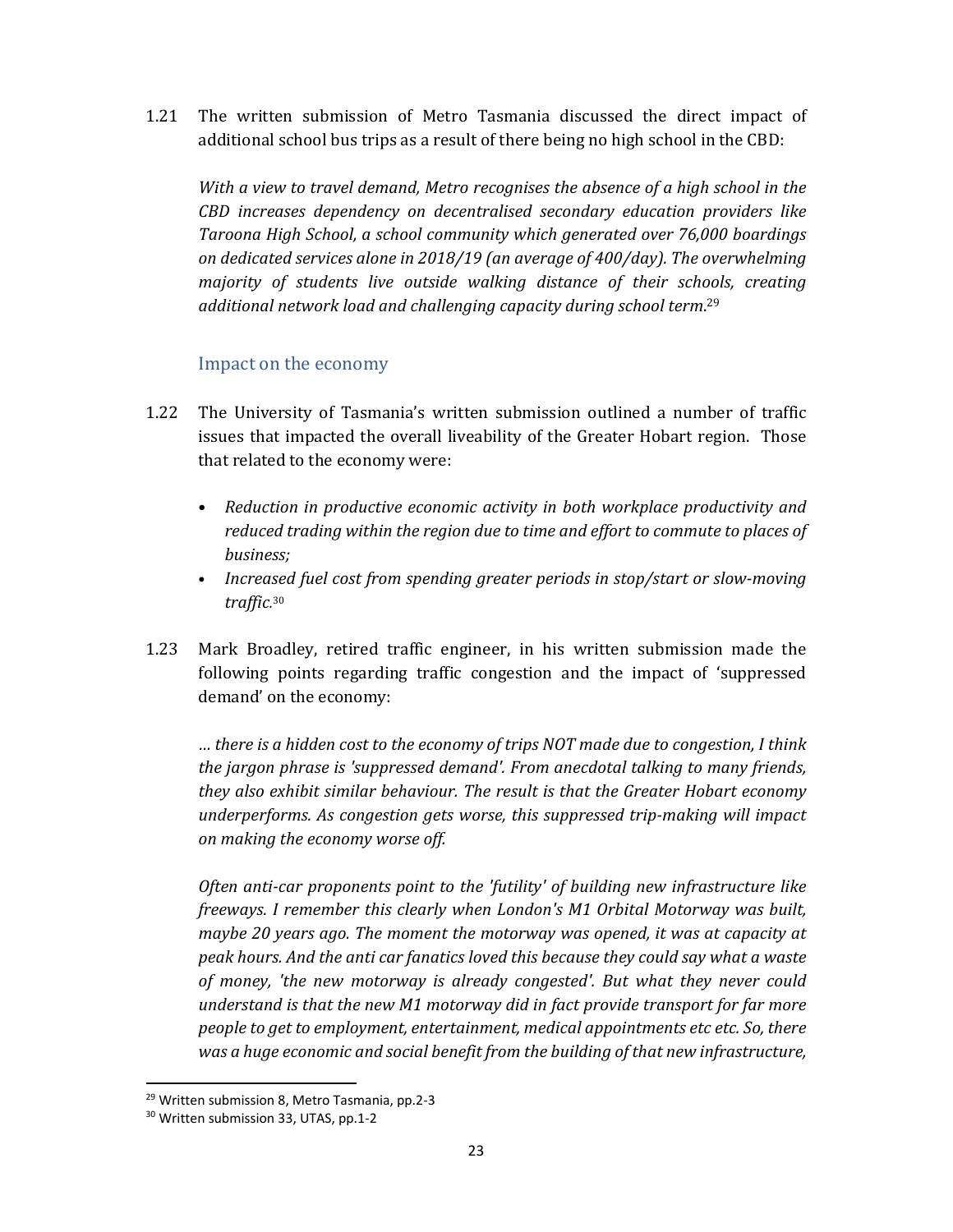*even though there still was congestion. The pre existing suppressed demand was reduced and economic and social benefits unlocked.* <sup>31</sup>

1.24 Mr Holmes also noted studies regarding the impact of traffic congestion on the economy in respect of time delays:

*Road users, including motor vehicles, buses and trucks also experience economic impacts of increasing congestion. Time delays in Greater Hobart are 32% higher in peak times when compared to non‐peak times (Salmon 2017). These time delays can be evaluated into a dollar value. The costs of congestion Australia wide are projected to be \$27‐37 billion by 2030 (BITRE 2019). In Hobart, it is projected to increase from \$0.09 billion to \$0.12‐0.16 billion by 2030 (BITRE 2019, p.24).*<sup>32</sup>

- 1.25 The Committee noted from the RACT study that the cost of congestion is based on private and business time costs, extra vehicle operating expenses and vehicle emission costs.<sup>33</sup>
- 1.26 John Pauley noted the fragility of the road network in relation to incidents in the Greater Hobart region:

*As a result of both the fragility of the network to an incident, and the increased likelihood of an incident, there will be increasing social and economic impacts on Greater Hobart as time goes by.*<sup>34</sup>

1.27 The Hobart Western Bypass Feasibility Report also highlighted this fragility:

*… the Macquarie‐Davey Couplet is on the border of LOSD [Level of Service Rank D] meaning that small increases in traffic can have significantly amplified impacts, affecting travel time reliability*. 35

1.28 Glenorchy City Council Mayor Kristie Johnston's evidence in a public hearing discussed further the breadth of scope, including community connectedness and the benefits of public transport, in the form of light rail and tourism:

*The focus for us is around urban renewal and the opportunity to provide the infrastructure that will lead to that urban renewal and also affordable housing, to make sure our community is well connected.*

<sup>&</sup>lt;sup>31</sup> Written submission 5, Mark Broadley, p.2

<sup>&</sup>lt;sup>32</sup> Written submission 47, Andrew Holmes, p.2

<sup>&</sup>lt;sup>33</sup> Written submission 20, RACT, p.4

<sup>&</sup>lt;sup>34</sup> Written submission 39, John Pauley, p.1

<sup>&</sup>lt;sup>35</sup> Hobart Western Bypass Feasibility Study summary report, Department of State Growth, September 2020, p.6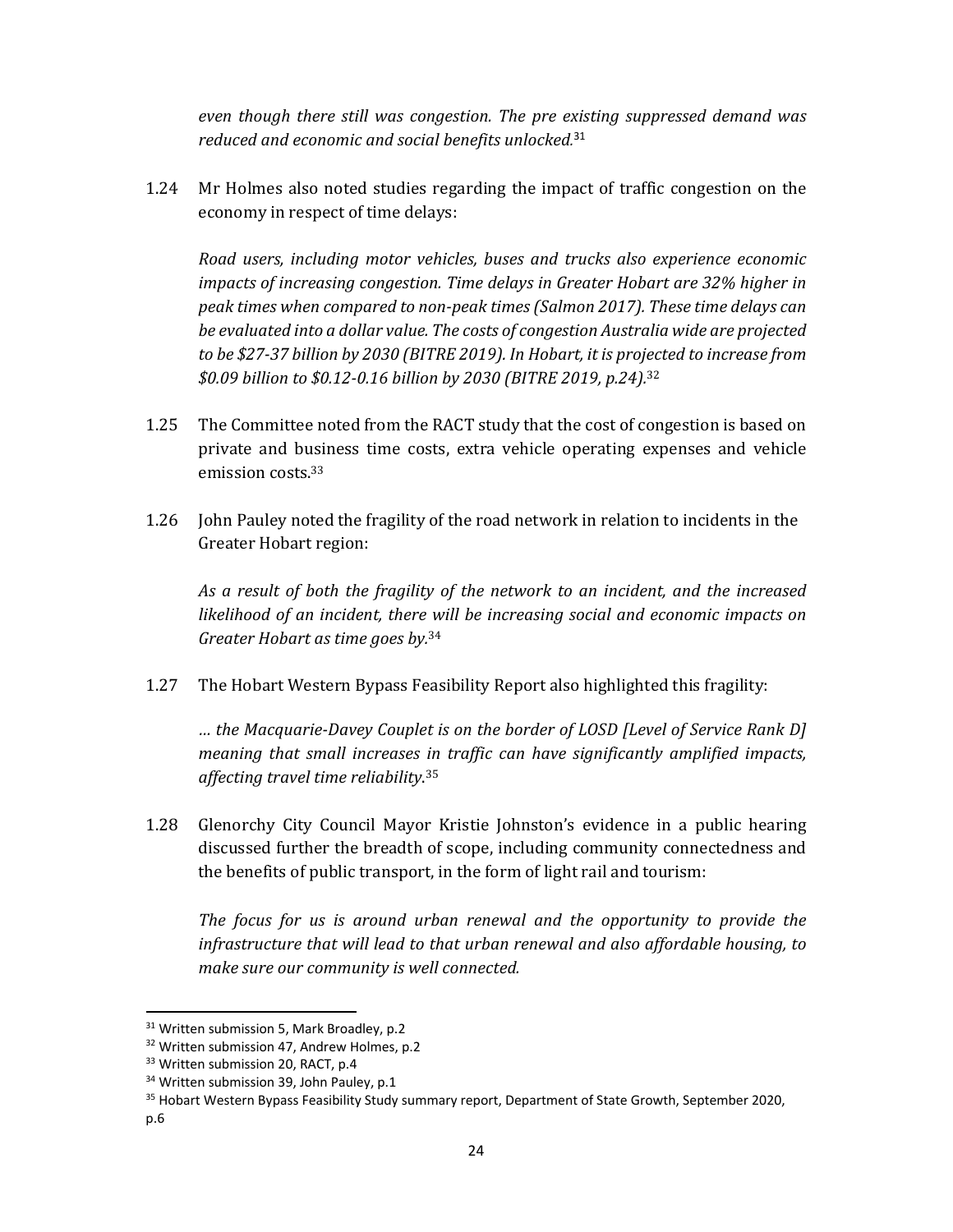*You will see in the submission that the Glenorchy City Council has made a collaboration between the three municipalities of Glenorchy, Hobart and Kingborough. We particularly focus on our rail corridor. It is a key deliverable under the Hobart City Deal, not only in terms of a transport solution to our growing traffic issues, but also, importantly, an urban renewal project that will lead to greater economic development in our city, connecting some of the most disadvantaged people in the Greater Hobart area to better employment services and education.*

*It also provides really important connection with our tourism facilities, which is very important.*<sup>36</sup>

1.29 Regarding the future impact of congestion, Tasmanian Labor's written submission considered the benefits and advantages of living and working in Hobart would evaporate and stated that:

*Failure to act will also have a major impact on the state's economic productivity.* 37

<sup>36</sup> Hansard transcript, 12 November 2019. P.2‐3

<sup>&</sup>lt;sup>37</sup> Written submission 27, Tasmanian Labor, p.2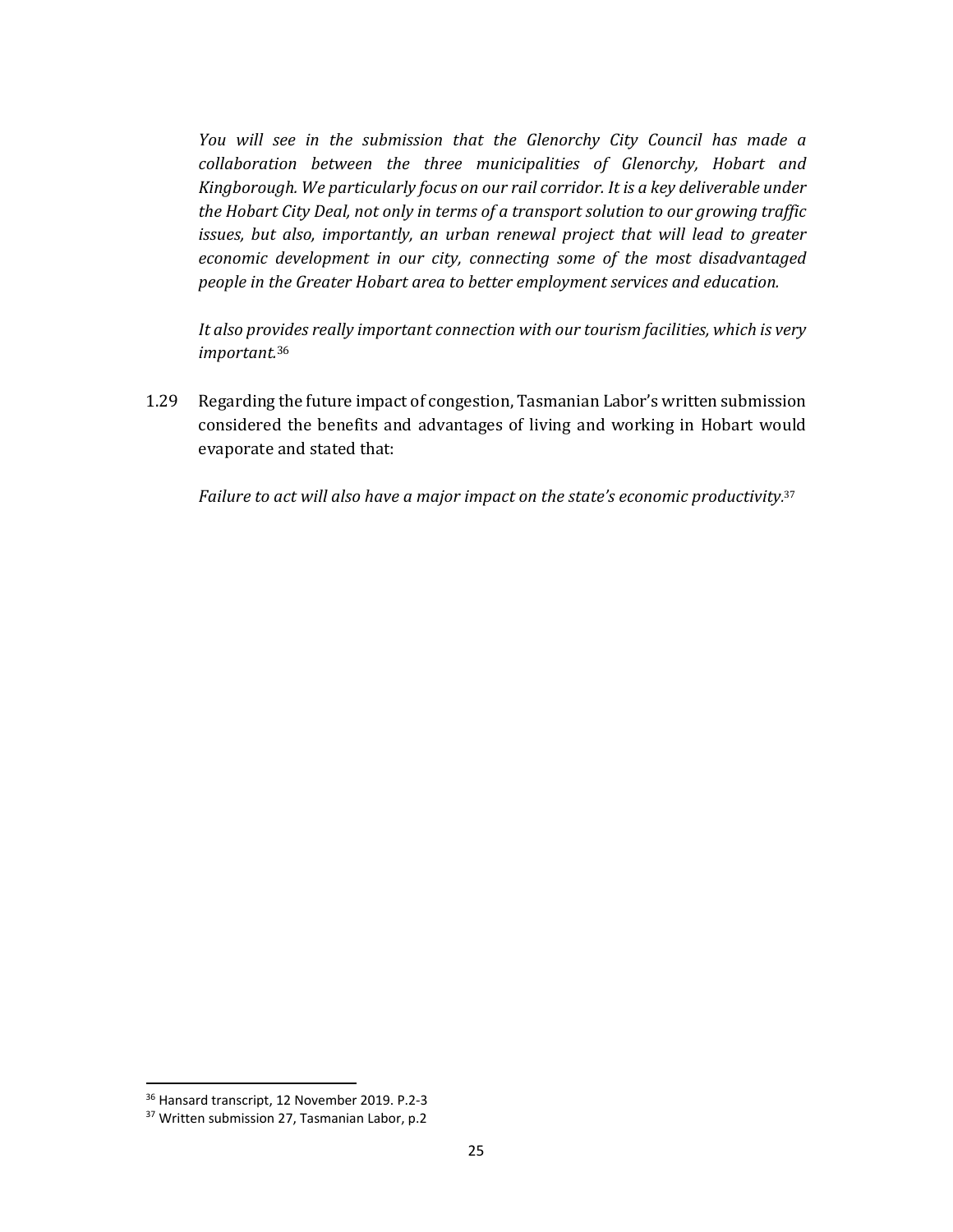# **2. Causes of congestion, including physical and topographical barriers**

- 2.1 The Committee noted a number of issues relevant to this Term of Reference that had been outlined in previous reports.
- 2.2 Mr Broadley's written submission noted the inevitable growth in traffic congestion as economies grow:

*Natural growth in number of trips made as our collective wealth as a community rises. People have more money and time to make more trips to restaurants, theatres, sporting events, cafes, shops and so on. As this wealth continues to grow in future as we'd all hope it will, and as the population ages and retires and has more time available, then one would think that logically congestion will increase from this factor. We used to use a traffic volume growth estimate of 1.5% per annum increase in traffic on arterial routes. This was based on historical time series traffic volumes on major arterial routes. When compounded over the years, this does add up to eventually substantial increased volumes which must lead to increased congestion if no capacity improvement options are implemented*.

#### And

*The final factor I mention is a lack of a sensible programme of provision of new infrastructure over now a long period. From my memory, the most significant investments in infrastructure in and around the Hobart CBD were the duplication of the Southern Outlet in the 1980s and the creation of the Davey Street – Macquarie Street couplet at the gasworks in the mid 1980s. Since that time, most infrastructure work has been very small scale intersection capacity improvements. Along with the capacity improvements has been reduced capacity in some cases for other reasons such as pedestrian amenity improvements in inner city streets of Hobart. So on the whole, we've seen very little infrastructure capacity improvement for the gradually increasing trip making that has historically occurred*. 38

## Topography

- 2.3 A number of witnesses and submissions indicated that Greater Hobart is constrained by its topography that has historically contributed to challenges in street design, as well as a deterrent to greater use of active transport.
- 2.4 The Planning Institute written submission made some general observations regarding the challenges of Hobart's topography and urban sprawl:

 <sup>38</sup> Written submission 5, Mark Broadley, p.2, 4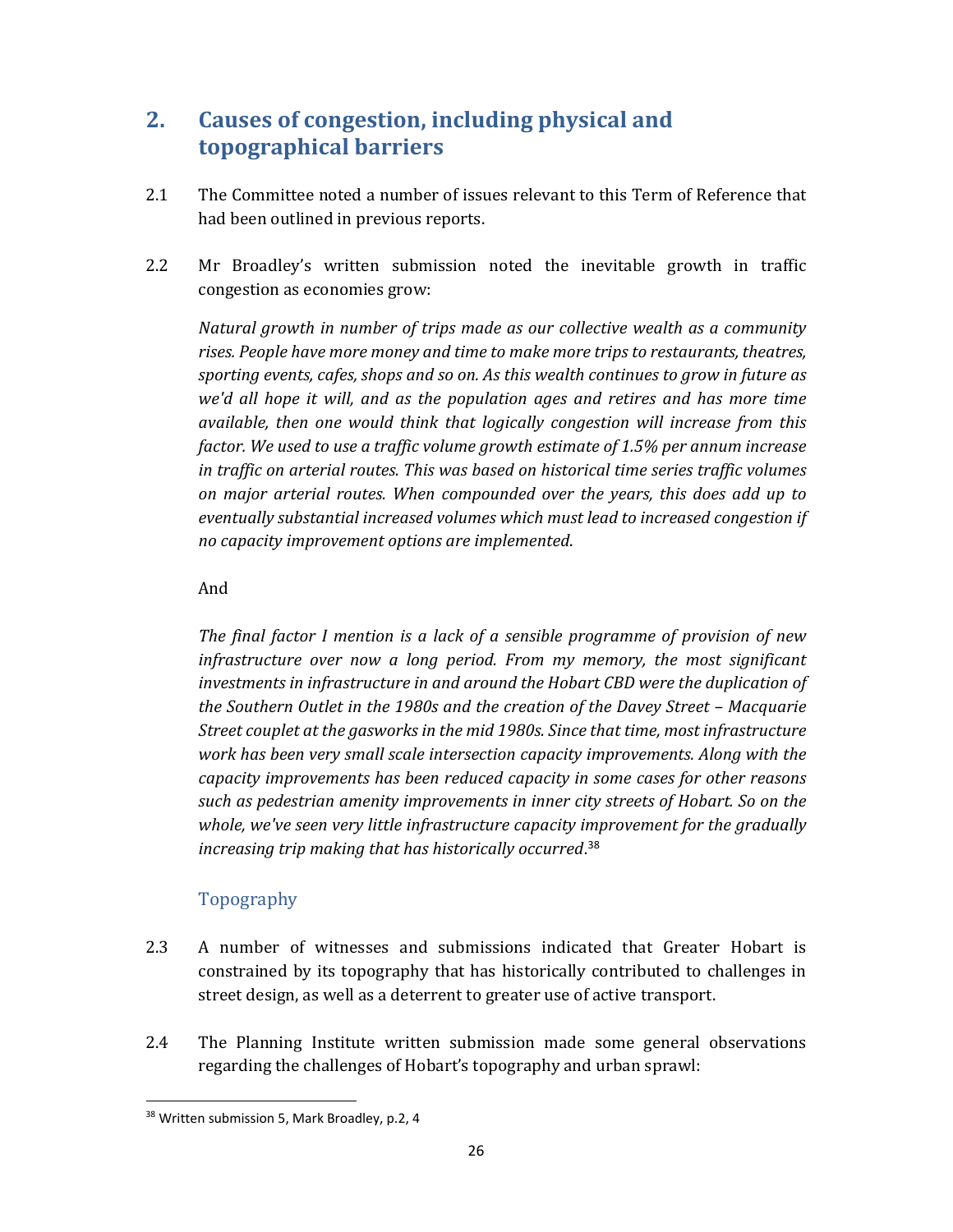*Hobart's location and topographical constraints increase the complexity of the planning of transport options, however Hobart and indeed Tasmania are not alone in the nation when it comes to the current challenges of growth and infrastructure planning.*<sup>39</sup>

2.5 John Pauley's written submission pointed out natural constraints of Hobart's topography on road network design:

*… the topography of Hobart places further constraints on what can be achieved. Hobart is of necessity an elongated city stretching along the river and constrained on both sides by the topography of the mountain and the hills on the eastern shore*. 40

2.6 The written submission of NCK Evers Network provided the following observations on the nature of the Greater Hobart topography and road network:

*Hobart's traffic congestion is severe for a city of its size. It arises mainly from geography – the location of the city in the shadow of, and on the foothills of kunanyi, and stretched out along the banks of the Derwent River. It also arises from the early design of the city centre which did not contemplate traffic volumes now experienced. The consequence is that traffic is funnelled from the three main arterials – the Brooker Highway, the Tasman Bridge and the Southern Outlet – through Macquarie and Davey streets – designed as picturesque boulevards but now anything but, ensnared as they are with heavy traffic*. 41

2.7 A further comment from Mr Broadley underscores the above observation:

*For Hobart, topographical factors are important. Because of our constrained topography we have too few major arterial routes. The rule of thumb for spacing of major arterialsis a grid pattern about 1.6kms apart. By way of example, the Brooker Hwy is our only major arterial in a north south direction. There should have been in an ideal world another major arterial between the Brooker Highway and Knocklofty Range but of course the topography precluded this. This is why some of the more local roads like Argyle, Campbell, Murray, and so on are so congested, i.e, because they are acting as de facto arterial routes in lieu of a more ideal arterial network. There are ways to improve this problem that could have been addressed 30 years ago when Governments had opportunities but they didn't*. 42

2.8 An alternative opinion was offered by Mr Thurstans:

<sup>&</sup>lt;sup>39</sup> Written submission 37, Planning Institute, p.3

<sup>40</sup> Written submission 39, John Pauley, p.2

<sup>&</sup>lt;sup>41</sup> Written submission 7, NCK Evers Network, p.2

<sup>&</sup>lt;sup>42</sup> Written submission 5, Mark Broadley, p.3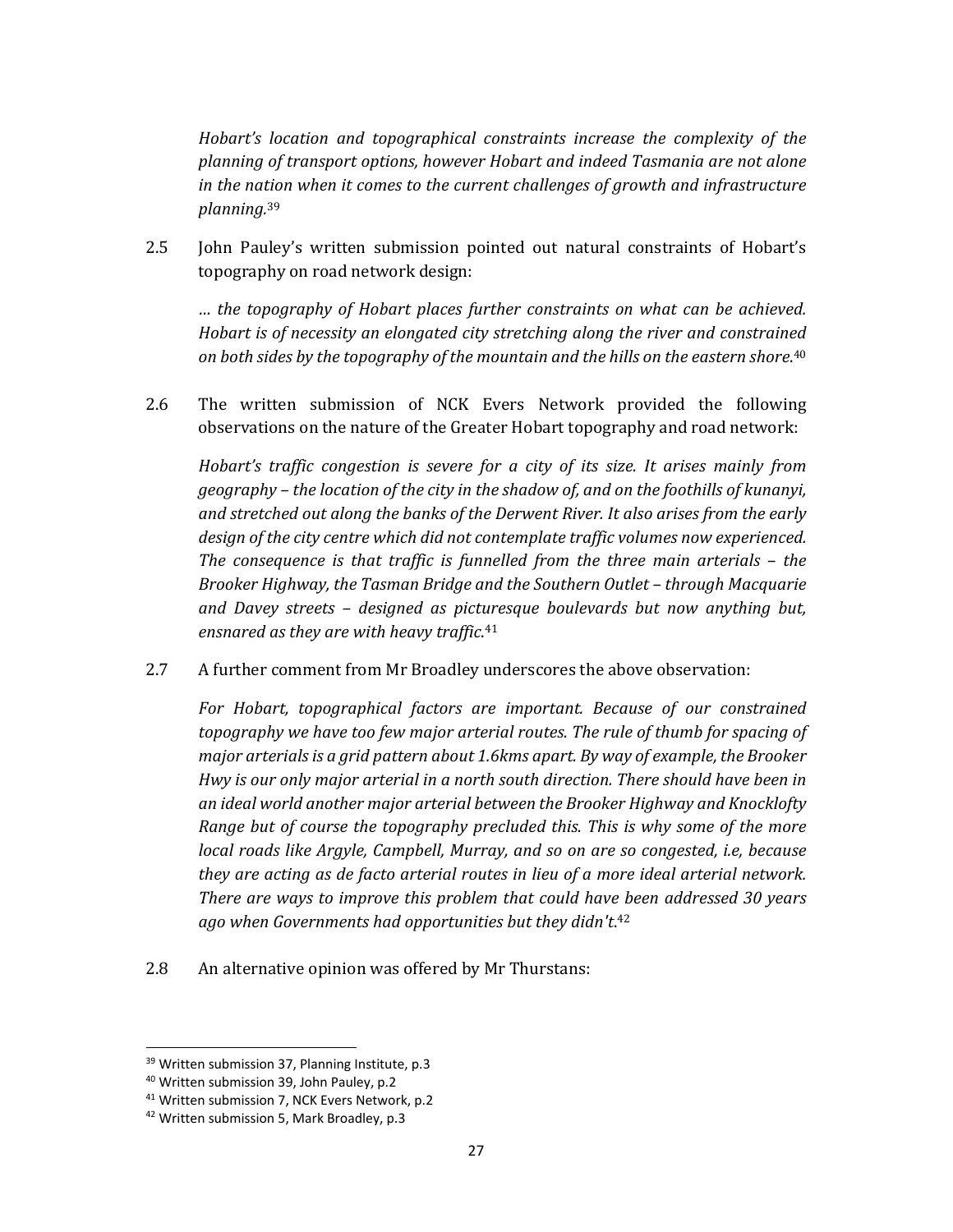*It's important to recognise that congestion isn't caused by any unique topographical or physical feature of Hobart or any particular characteristic of the people living in Hobart. Congestion occurs in every city in the world. Hobart is not unique.*

*Congestion in Hobart is caused solely by too many people having to rely on private cars for transport.*<sup>43</sup>

## Road configuration

- 2.9 A number of witnesses and submissions noted that constraints on and lack of existing feeder route infrastructure through and around Greater Hobart contributed to a lack of alternative route options for motorists and cyclists. A number of areas particularly identified included:
	- Macquarie-Davey Couplet;
	- Southern Outlet;
	- Brooker Highway, including Lower Domain Highway junction;
	- ABC, Mornington, Kingston Algona Rd/Channel Highway and Airport roundabouts;
	- Eastern Ring Road between the Tasman Highway and Bowen Bridge (Flagstaff Gully Link Road);
	- The causeways between Cambridge and Sorell;
	- Limited cycling routes in and around the CBD; and
	- CBD one-way street system;

### Urban growth

2.10 The Sorell Council written submission made the following observation in relation to population growth in the municipality:

*The Sorell municipality has experienced the highest population growth rate in Tasmania from 2013 to 2018. Current Treasury Department population forecasts to 2038 indicate Sorell will continue to experience ongoing growth at nearly six times the state average, per annum. This is in addition to strong tourism/visitor numbers accessing the region (Hobart Airport growth is 5% per annum).*<sup>44</sup>

2.11 City of Clarence Mayor Doug Chipman provided an overview of growth in the Clarence municipality in relation to future traffic congestion:

<sup>&</sup>lt;sup>43</sup> Written submission 12, John Thurstans, p.1

<sup>44</sup> Written submission 49, Sorell Council, p.1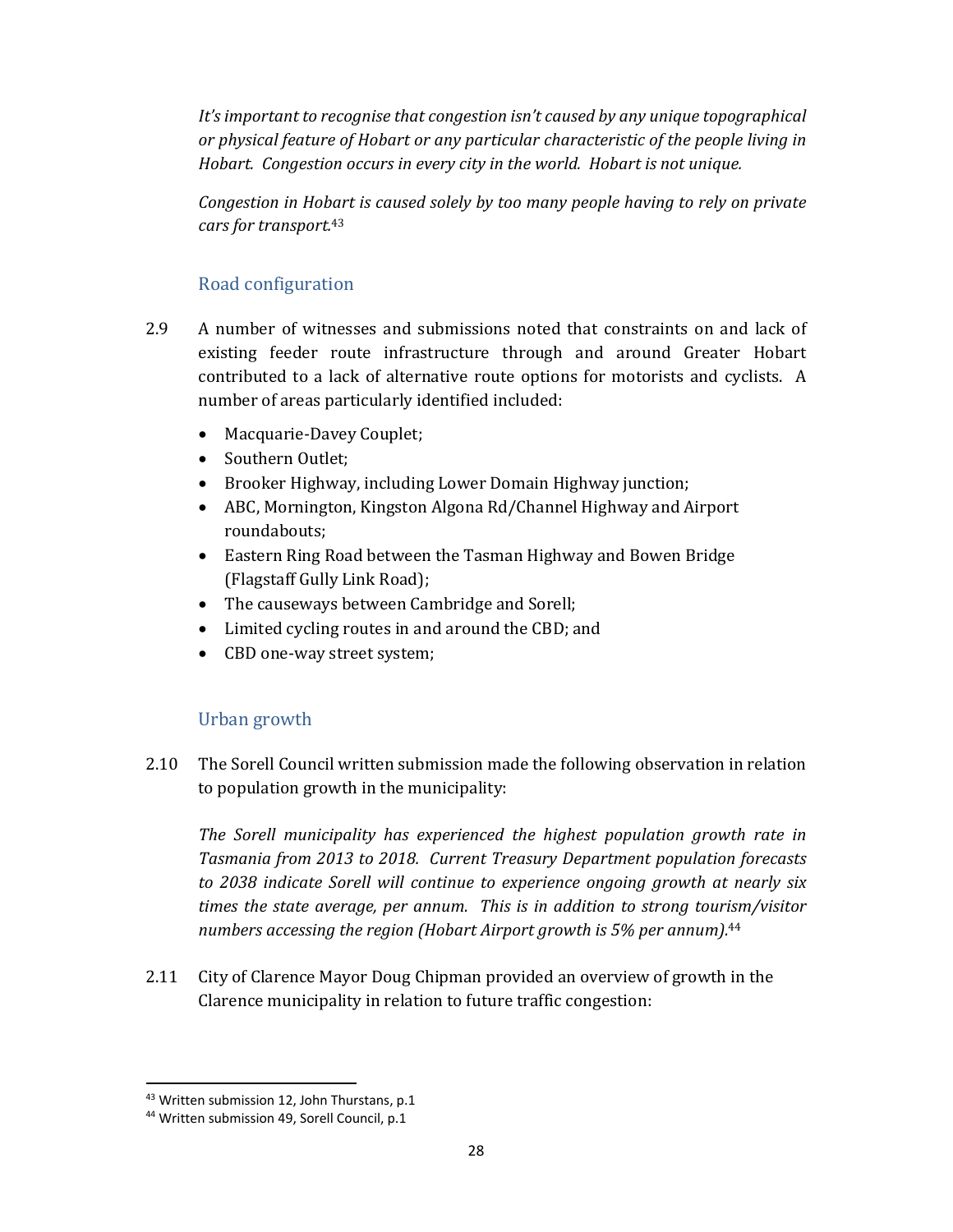*As you would be aware, Clarence and the south‐east corridor has seen substantial population growth over the last decade. Clarence's population growth is expected to continue at 1.3 per cent, which is higher than the Tasmanian population at around 1 per cent.* 

*Clarence is actively and strategically planning for future growth. For example, we are working with relevant landowners to complete a structure plan for Droughty Point to eventually join the suburbs of Rokeby and Tranmere.* 

*Currently, Clarence has approximately 4500 housing lots to be released over the next two decades, and it is understood the Sorell Council will have approximately 1800 housing blocks over the same period coming online.* 

*While this growth has many beneficial aspects for Clarence and the region, I consider it to be a major factor influencing future traffic congestion in the region. We need to find better ways to balance development and traffic management outcomes*. 45

2.12 Mr Cotgrove's written submission provided Census figures on urban growth areas in Greater Hobart:

*In the almost half‐century between the 1971 and 2016 Censuses, the HUA* [Hobart Urban Area] *population increased by 67,435.*

*Remarkably, and significantly for Hobart's road traffic congestion, almost all of that growth (97.6%) was attracted to the "Outer" ring suburbs in the north (Brighton), south (Kingborough) and east (Clarence and Sorell) with 21.0%, 36.7% and 39.9% of the growth respectively.*<sup>46</sup>

2.13 The written submission of Brighton Council drew the Committee's attention to urban growth in the Brighton area:

*A recent study by UTAS estimated that an additional 5,750 people will live in Brighton by 2042.* 

*Traffic congestion in Hobart is largely attributed to low density residential development in outer suburbs and Hobart and Glenorchy business areas acting as the central nodes for employment. This coupled with decades of underinvestment in public transport (PT) infrastructure has resulted in chronic reliance on private motor vehicles for commuting and carrying out daily errands.* 

<sup>45</sup> Hansard transcript, 12 November 2019, p.19

<sup>46</sup> Written submission 24, Robert Cotgrove, p.5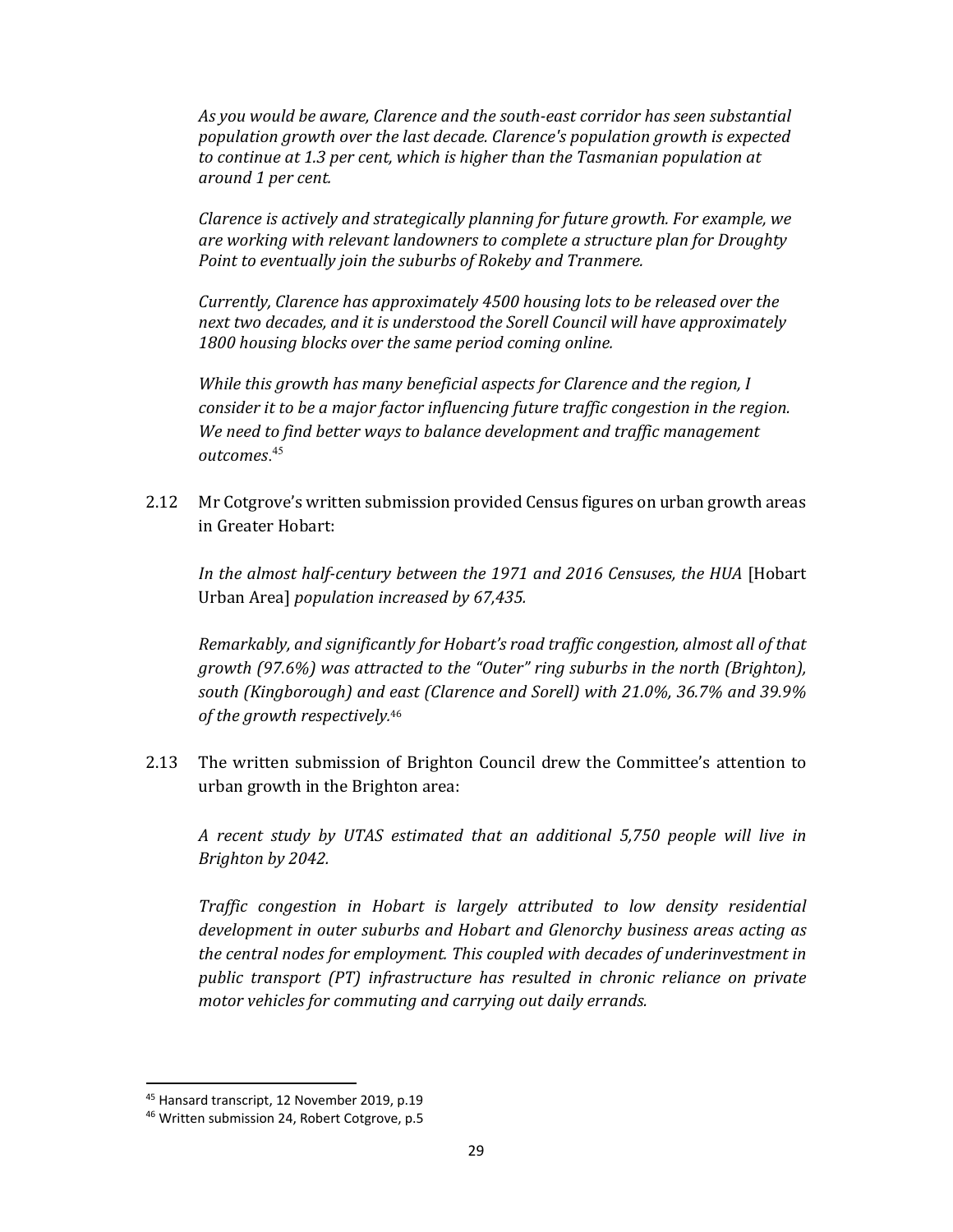*In the Brighton Structure Plan 2018 (BSP 2018) it was identified that only 18% of the Brighton labour force works in the Brighton municipality, with the other 82% commuting mainly to Hobart and Glenorchy by private car contributing significantly to traffic congestion in Greater Hobart*.47

2.14 City of Clarence Group Manager Engineering Ross Graham provided history in respect of an Eastern Ring Road:

*Back in 2012, council tried to set aside land. We did a study including the option of going through Flagstaff Gully Link Road. Of the options, council found a preferred one going through Geilston Bay Road. Council was looking at that time … at setting aside a road reserve for future use; it wasn't to be done right at that time. Some of the local residents lobbied and council decided not to proceed any further. I think that was in 2012. We haven't moved any further on that.*

*In terms of a local issue, Begonia Street has a gravel road and cars are going through that. We have just received origin‐destination data for that, which found about 250 to 300 cars in the morning are going along South Arm Highway through the Mornington roundabout and up the gravel road of Begonia Street towards the Geilston Bay and Glenorchy region.*

*It is not a significant number of carsin terms of the number using the entire network, but for a gravel road, and those local residents… I think what the mayor is saying is that it's the long‐term planning. It might not be needed right now, but it is setting the road reservation aside.* 48

### Commuter behaviour

2.15 At a public hearing Mr Keith Brown, representing the Heart Foundation, made the following observations with respect to the benefits associated with changes in commuter behaviour:

*A small percentage change in trying to improve public transport or active modes of transport, be that walking or cycling, potentially has a big impact proportionally. ….*

*Many other cities are addressing similar problems, with different geographical, physical geographical and social issues. It's notable that a lot of places are really looking to make a different stepped change, particularly with public transport and active travel, and recognising that the benefits are multiple. We can sit here and talk*

<sup>&</sup>lt;sup>47</sup> Written submission 35, Brighton Council, p.1

<sup>48</sup> Hansard transcript, 12 November 2019, pp.23‐24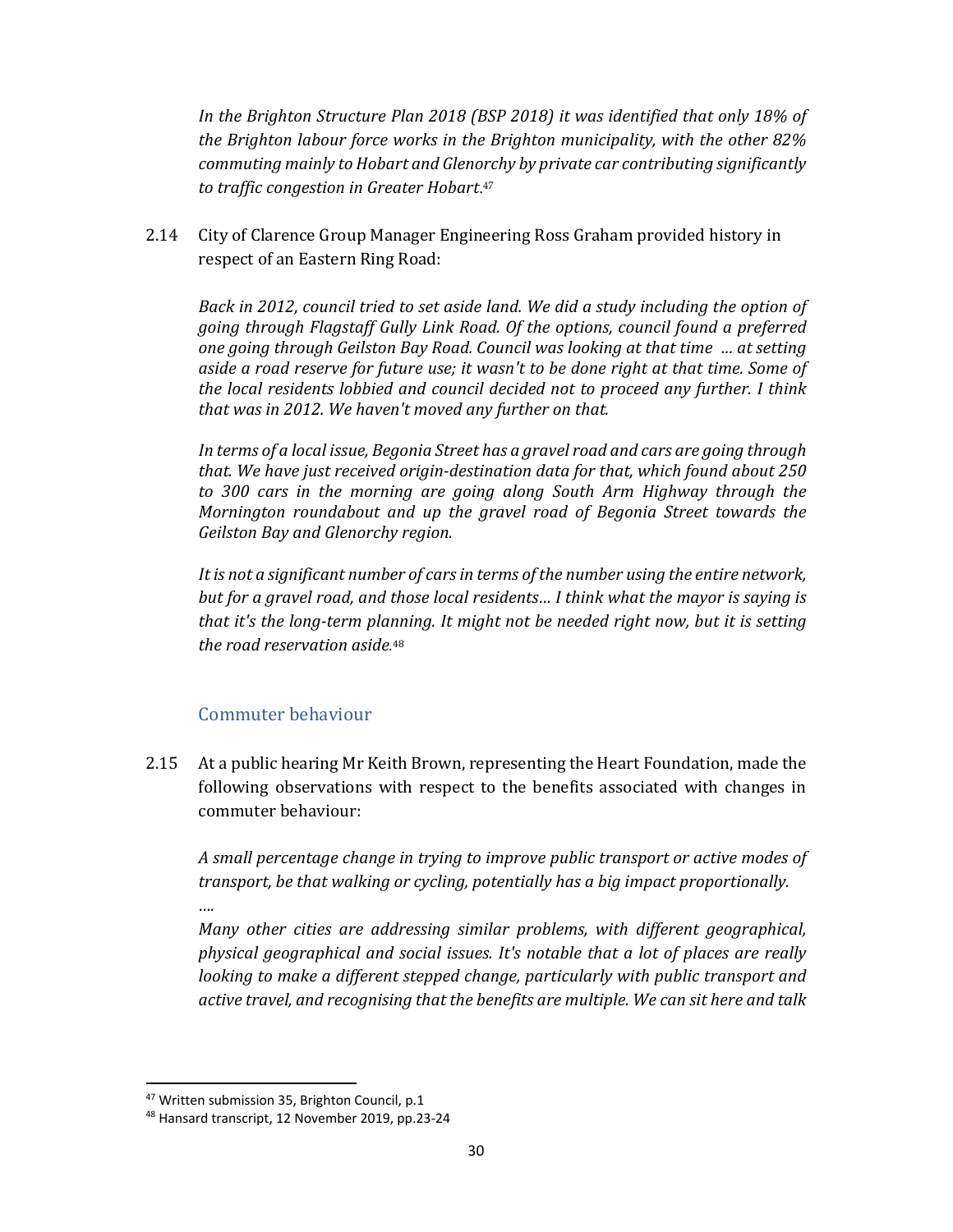*about the health benefits, but we often talk about the co‐benefits: what's good in terms of planning for health can also be good for business.* 49

### Public transport

2.16 The written submission of Metro Tasmania outlined the increase in use of its services:

*Patronage has increased every year since 2012/13 ‐ including an increase of 16% in full ‐fare paying adult passenger boardings ‐ with around 80% of journeys concentrated in our Hobart network. In 2018/19 alone, Metro's adult patronage grew by nearly 200,000 trips, which would have filled every off‐street council carpark in Hobart over 85 times were they made by car*. 50

2.17 However, Metro's written submission highlighted service delivery was impacted by traffic congestion:

*Metro is a data ‐rich business, and thisintelligence identifiestraffic congestion asthe single biggest influence on service reliability, with disruption in the road network fundamentally challenging our ability to deliver services in line with timetables and customer expectations. While historically congestion was event‐based and sporadic, Metro would suggest disruption is increasingly systemic, and now represents the impetus for 55% of all adverse customer feedback Metro receives*.<sup>51</sup>

2.18 Kingborough Council Mayor Dean Winter suggested Metro's operational model required review:

*The Auditor‐General in his assessment last year of the previous year's annual report, in volume 2 of its Government Business 2017‐18 Analysis*<sup>52</sup> *said that Metro is relying on equity contributions in a service contract with the Department of State Growth to maintain its bus fleet and it has generated losses in each of the past four years …*

*The for‐profit corporate structure of entities like Metro may not be appropriate unless a significant improvement in the financial performance is expected, and it's not expected.*

*The structure and governance of Metro itself is called into question by the Auditor‐ General.*<sup>53</sup>

<sup>49</sup> Hansard transcript, Keith Brown, 12 November 2019, p.35

<sup>50</sup> Written submission 8, Metro Tasmania, p.1

<sup>51</sup> Written submission 8, Metro Tasmania, p.3

<sup>52</sup> https://www.audit.tas.gov.au/publication/government-businesses-2017-18/ p.2-3

<sup>&</sup>lt;sup>53</sup> Hansard transcript, 12 November 2019, p.4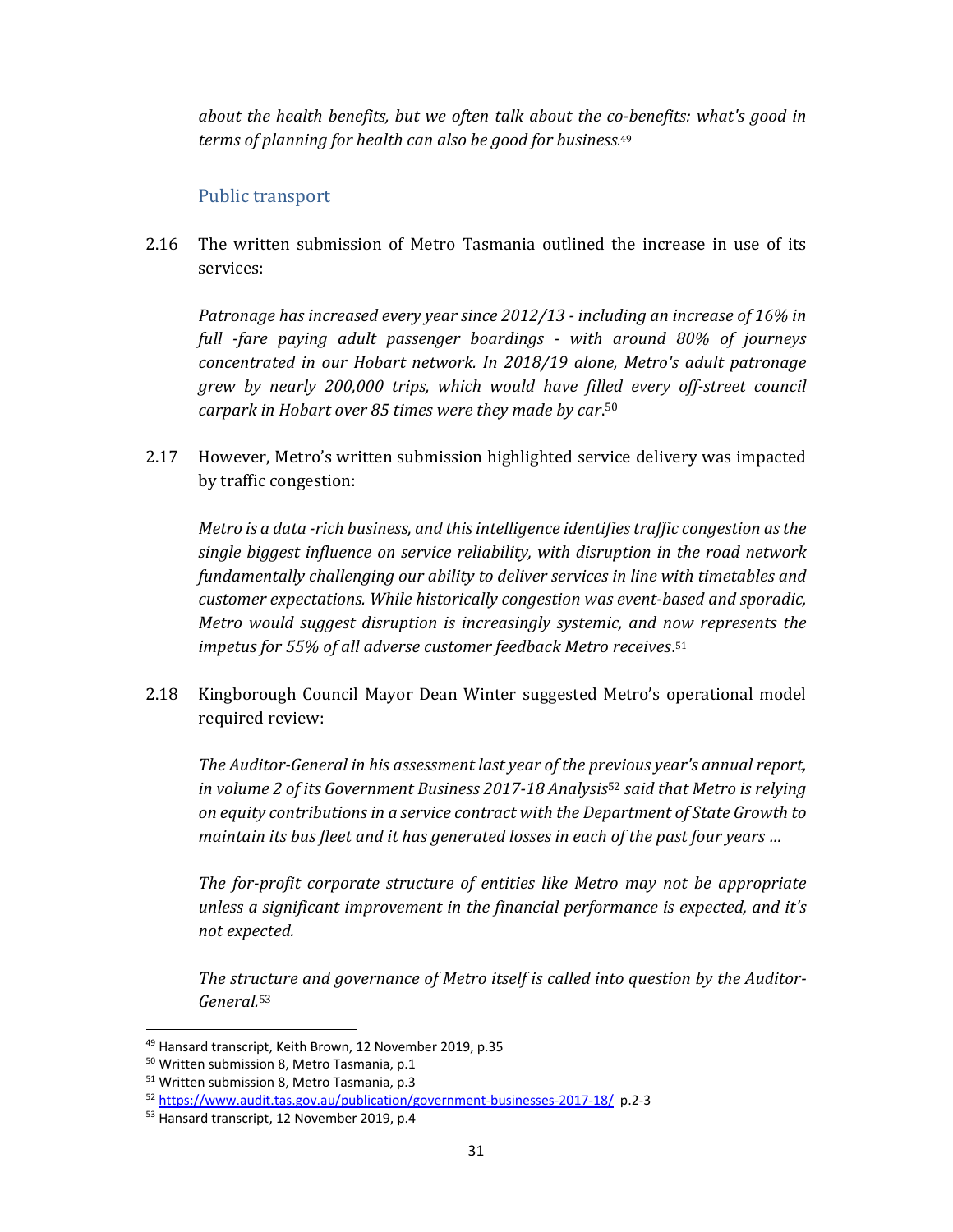2.19 In relation to public transport disability access, Mayor Winter stated:

*The Disability Discrimination Act compliance is only 70 per cent, so only 70 per cent of its buses are actually compliant with the DDA. Last year, they missed key targets when it comes to getting buses to locations on time. Thisis a significant contributing factor ‐ the fact people do not want to get on buses. My personal experience with buses in our area was that even if 87 per cent of the time, they are on time that is actually not enough for a commuter who needs to get into work and do business. It is a critical failure in the model. If people lose confidence in public transportservices, they are more likely to get back in the car.*<sup>54</sup>

2.20 At a public hearing in November 2019, Metro Tasmania CEO Tim Gardner explained the constraints imposed by Metro's contract obligations:

*In terms of Metro's constraints, as per my opening points, we are fundamentally constrained by our contract obligations. Our contracts define exactly where and when we will run, what vehicles we will have on the road and the timetables by which we will operate. It is a decision in relation to the contracts we provide that then shapes the way we can operate on the ground.*<sup>55</sup>

2.21 MRCagney, a specialist transport planning and urban strategy consultancy, made the following comments on the state of the public transport network:

*The investment in large‐scale highway infrastructure, while aiding private vehicle traffic, has also had an influence on the size of the city and patterns of suburban development, making high‐frequency public transport provision in many parts of the city expensive to run for operators. Key issues with the existing public transport network include:* 

- *Absence of operational heavy/light rail servicing the metropolitan area;*
- Absence of public transport regular passenger ferry;
- *Existing infrastructure, including the central city bus interchange is inadequate to accommodate existing and forecast demands;*
- *Limited rapid passenger transport (BRT);*
- *Limited out of peak services; and*
- *Issues associated with the coordination of investment and delivery of public transport assets between different authorities*. 56
- 2.22 The Committee noted comments suggesting a more limited role for public transport to the general community in a document tabled by Mr Cotgrove:

<sup>54</sup> Hansard transcript, Dean Winter, 12 November 2019, p.4,11

<sup>55</sup> Hansard transcript, 13 November 2019, Tim Gardner, p.2

<sup>&</sup>lt;sup>56</sup> Written submission 36, MG Cagney, pp.4-5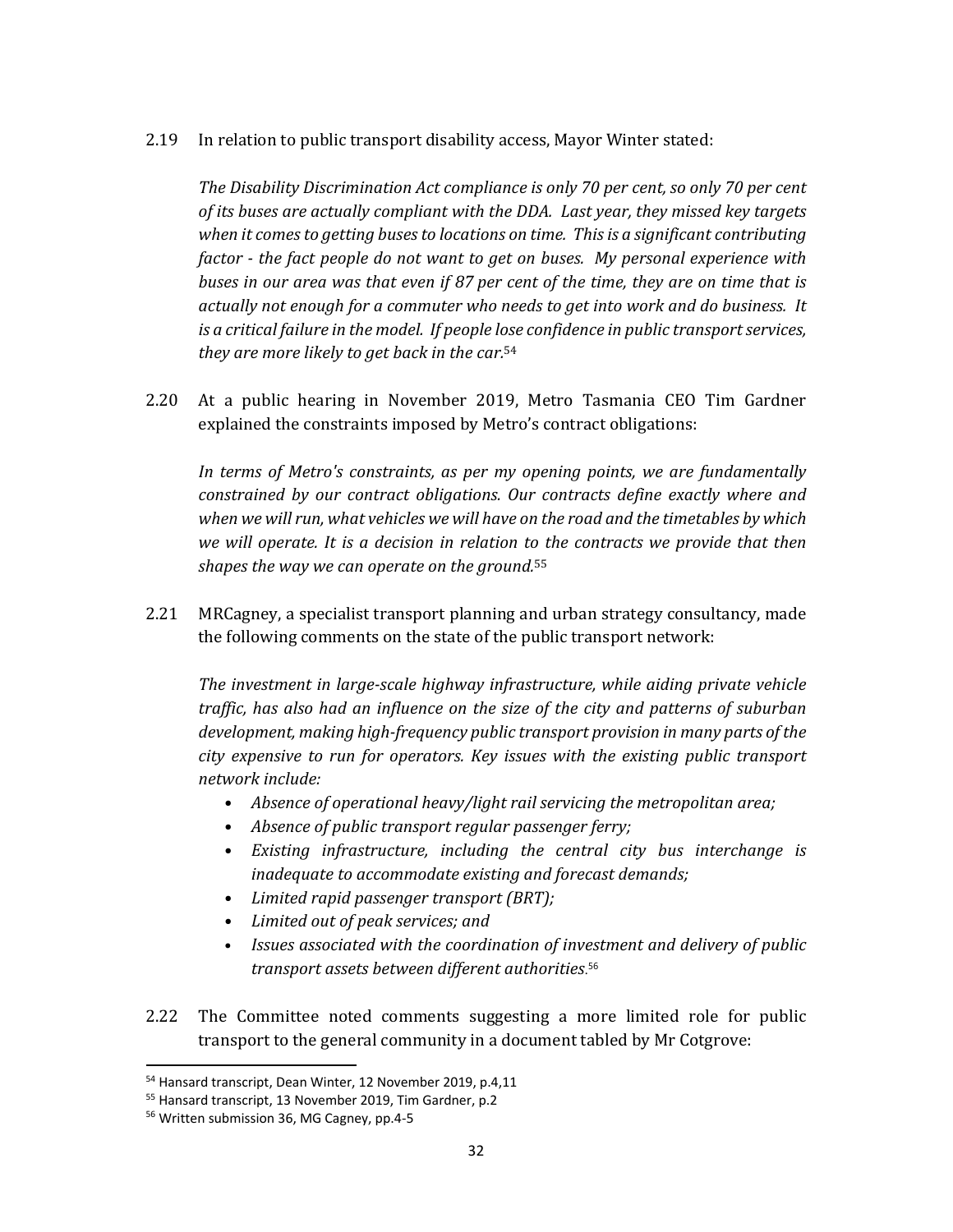*The role of public transport is increasingly being limited to the journeys to work of people who work in the central area and have simple daily activity patterns.*

*Public transport no longer provides a general service for most members of the community because of its inherent limitations of being bound by routes and timetables. In effect, public transport and personal automobility serve essentially separate markets with little overlap.* 

*Improvements* to *public transport have very little effect on reducing road congestion. People who, for various reasons, are unable to drive generally have travel needs that are unsuited to public transport. These needs are generally non‐peak and non‐ central and at times that do not coincide with public transport routes or timetables. Hence the predominance of community transport, taxis, and getting lifts from friends or relatives.* 57

2.23 Mayor Winter spoke of the strength of feeling in the Kingborough Council with respect to the lack of bus services:

*My colleagues last night asked me again to raise the issue of a lack of bus services and the fact that at peak periods, Metro is still constrained by not having enough buses to service the peak demand in Greater Hobart. That's the situation we're in. Surely, the easiest and quickest way to resolve some of these issues is to invest in more buses and in Metro.* 58

### Active transport

2.24 Mary McParland, representing the Bicycle Network, provided verbal evidence that indicates a lack of separated cycleways is actually a barrier to greater use of bicycles:

*There are studies from Auckland and even Sydney that show that when they put in the cycleways, they've seen 200 to 300 per cent increases in usage on a particular route when they converted from, say, a bike lane to a protected bike lane. That has been borne out around the world*. 59

2.25 Bicycle Network Chief Executive Officer Craig Richards spoke at a public hearing about the benefits of prioritising active transport to reduce congestion and maximise health outcomes, balanced with public safety and convenience:

<sup>57</sup> Tabled document 37, p.1

<sup>58</sup> Hansard transcript 12 November 2019, p.4

<sup>59</sup> Ibid, p.48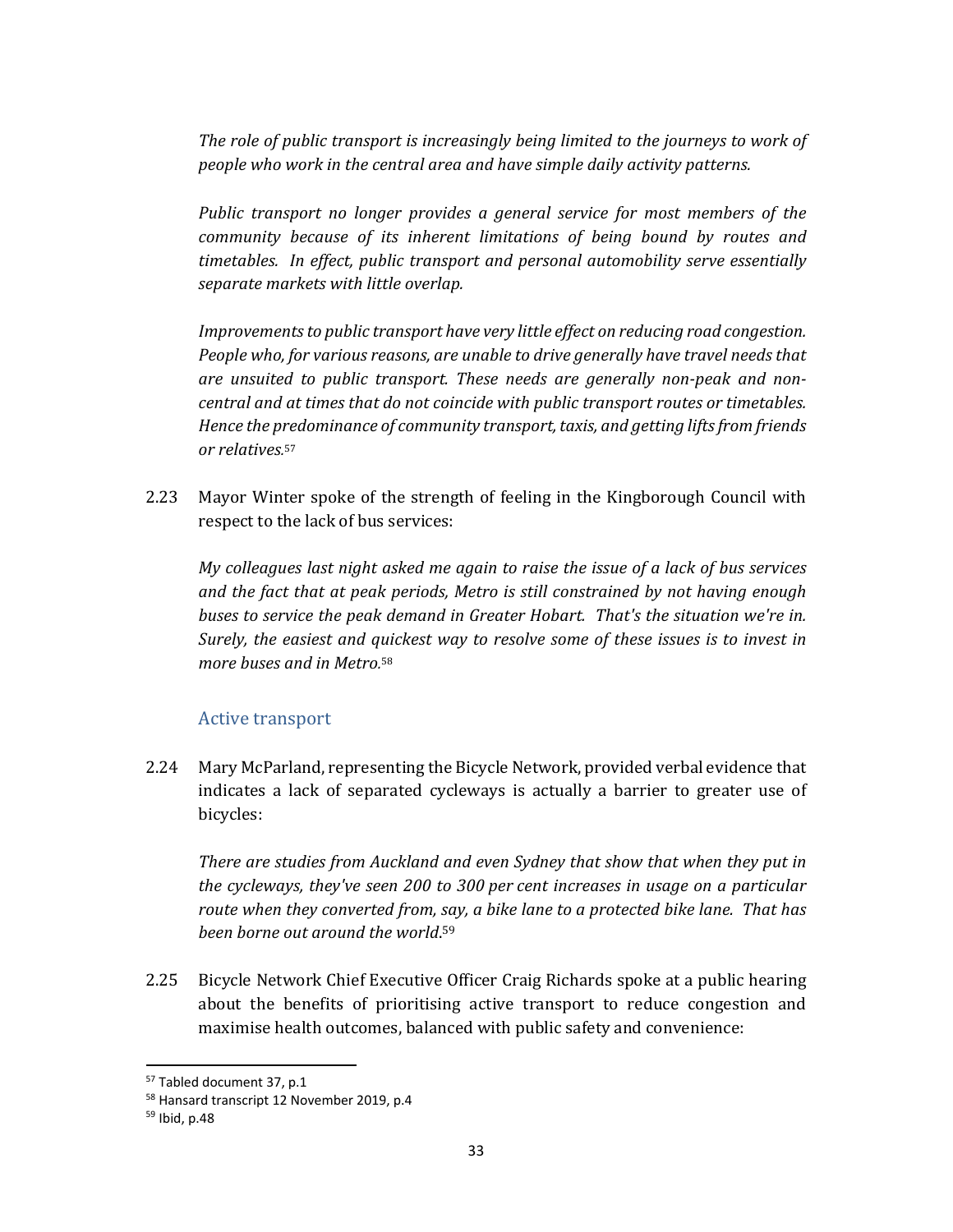*…our position is that if you're going to remove congestion from your cities, you need to come up with safe, energy‐ and cost‐efficient ways to move people around.* 

*From the human perspective, humans are looking for the most convenient way to move around and the added bonus is, if you can provide a healthy way that improves their health outcomes, that obviously is a great thing as well.* 

When it comes to Hobart, it has been very much a car-centric city but to be a city of *the future, it can't continue to be a car‐centric city. When it comes to the space limitations, it just doesn't work to move people around that way. As we have seen with many other cities around the world, they have gone the way where they prioritise active travel as their most space‐ and energy‐efficient means of moving people around; second, they have prioritised public transport; and, third, their private vehicles, particularly with so many being single‐occupant vehicles, are the ones that get the least priority.* 60

2.26 MRCagney commented on the current state of cycling infrastructure in the city:

*Leading cities across the world recognise the value of providing for and encouraging cycling, as part of a range of transport options for people. Although still car dominant, Australian cities are slowly building better cycling networks to combat traffic congestion and provide safe and amenable facilities for growing cycling populations. For Hobart, while the city has larger mode split of cyclists as a proportion of population compared to other capitals (refer to chart on page 7 from BITRE), many people choose to drive rather than choosing other active modes of transport due to:* 

- *Poor network connectivity; and*
- *Safety concerns.*<sup>61</sup>

### Use of Private Motor Vehicles

- 2.27 The Committee received evidence that commuters in Greater Hobart were highly reliant on private vehicles and that the combination of topography plus infrastructure meant that people tended to choose the most convenient option, resulting in 'car culture' being a contributor to traffic congestion.
- 2.28 Kingborough Mayor Dean Winter drew the Inquiry's attention to the evidence that indicated a low level of carpooling and use of public transport:

<sup>60</sup> Hansard transcript, 12 November 2019, Craig Richards, p.28

<sup>&</sup>lt;sup>61</sup> Written submission 36, MR Cagney, p.5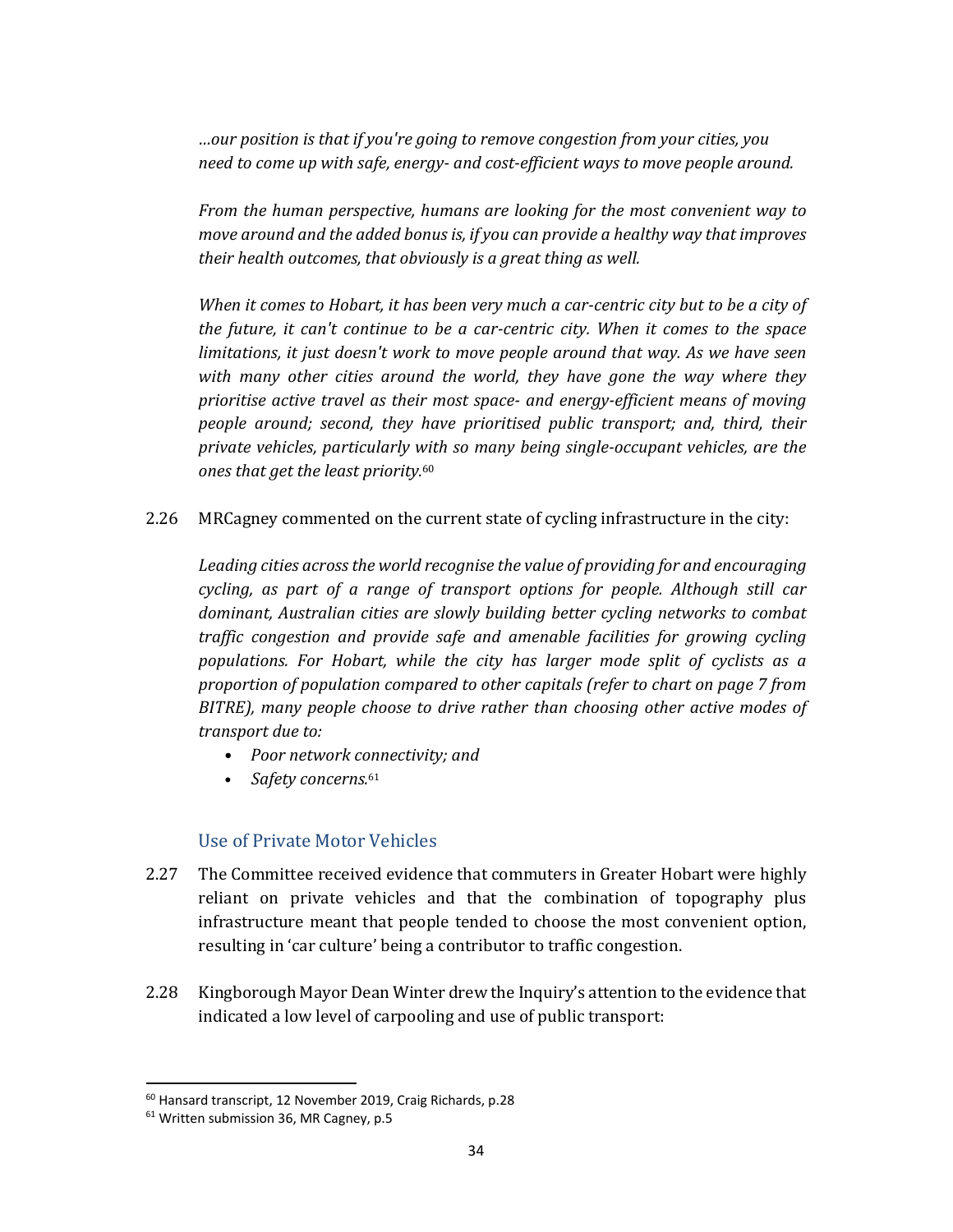*We had another workshop with the Department of State Growth last week and it pointed to evidence that showed over 80 per cent of people travelling into Hobart* from our area are doing so as the driver in the car. Not just in a car, they are driving *the car, pointing to a lack of carpooling and public transport.* 62

2.29 In his submission, Jarrah Vercoe observed the following regarding school traffic:

*During school holidays traffic congestion is significantly reduced. This suggests that most of the problem* [in] *'peak traffic' are parents dropping off and collecting children from school*. 63

2.30 Metro Tas CEO Tim Gardner also commented on the increased use of vehicles for student transportation:

*The area that has been particularly challenging nationally over the last decade plus is students. Nationally, there is a declining trend in student use of buses. More parents are driving their kids around and you can see how that impacts, school holidays ‐ traffic dies off.*<sup>64</sup>

2.31 At a public hearing in June 2020, the Minister for Infrastructure and Transport, Michael Ferguson MP, made the following comment:

*For example, as regular users here in Hobart, I am sure everyone at the table knows that during school holidays it's noticeably different. It's only an 8 to 10 per cent difference in traffic volume, but it changes everything*. 65

2.32 The written submission of Mr Peter Jones drew the Inquiry's attention to Hobart's 'car culture', particularly in relation to student transport:

*The cause of our congestion is obviously the roads into and out of Hobart from the Eastern Shore, the Northern Suburbs and the Southern Outlet, built long before there were so many cars driving to work and back. The situation is compounded by parents who insist on driving their children to school in term time instead of putting them on a bus, walking or riding a bike.*<sup>66</sup>

2.33 Mr Cotgrove provided the following view in his verbal evidence to the Inquiry as to why cars are a preferred method of urban travel:

<sup>62</sup> Hansard transcript, 12 November 2019, Dean Winter, p.4,11

<sup>&</sup>lt;sup>63</sup> Written submission 10, Jarrah Vercoe, p.1

<sup>64</sup> Hansard transcript 13 November 2019, Tim Gardner, p.1

<sup>&</sup>lt;sup>65</sup> Hansard transcript 29 June 2020, Hon Michael Ferguson MP, p.14

<sup>&</sup>lt;sup>66</sup> Written submission2, Peter Jones, p.1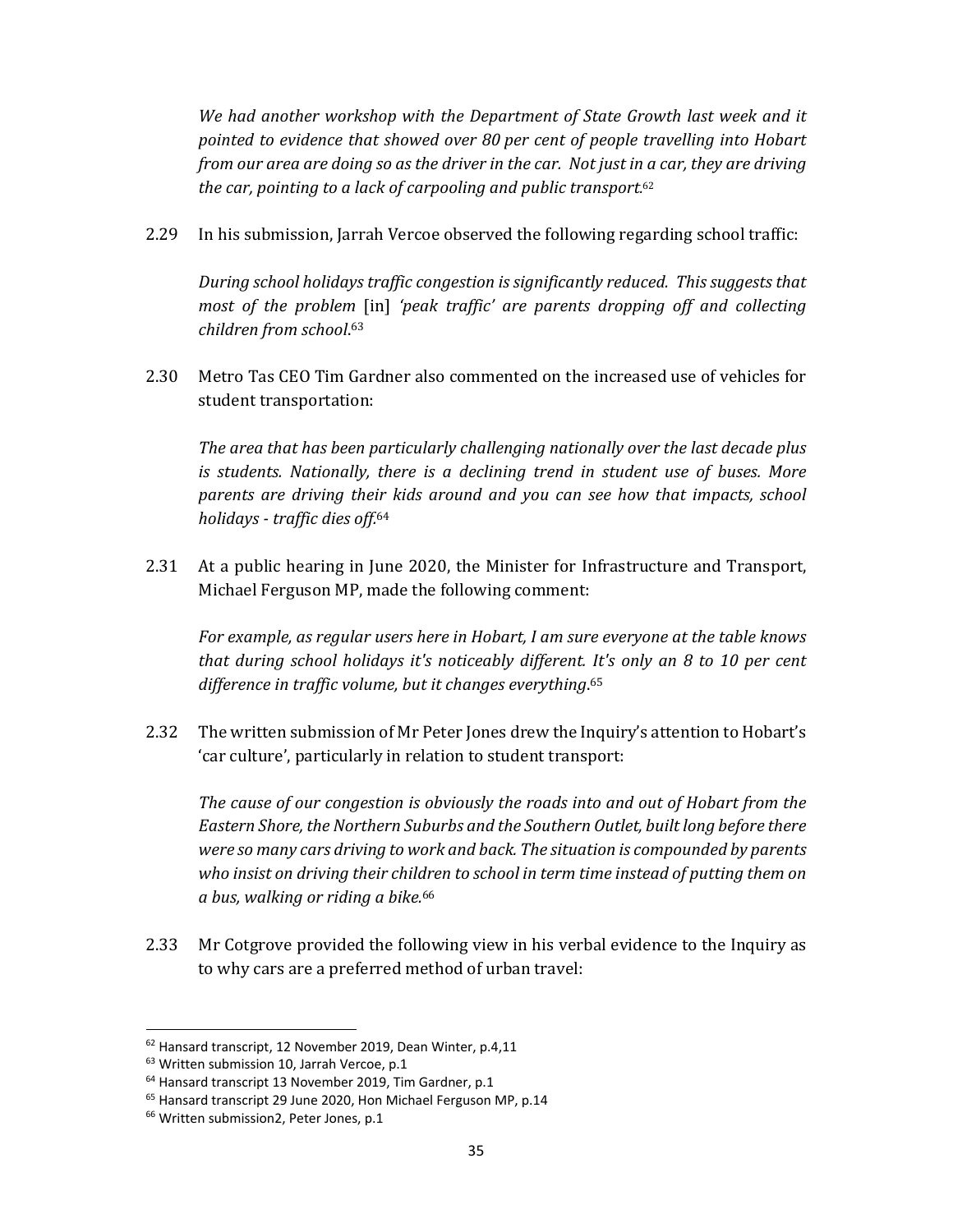*The car has been designed for the post‐industrial society. It was originally developed as a kind of luxury, recreational vehicle for families so they could get away from the city and visit the countryside. Increasingly, in the post‐industrial society, it has been an urban vehicle. The reason for that is it can connect up spatially dispersed locations in highly critical time situations. If Johnny has to be picked up to go to the dentist and the appointment is at 4.30 p.m., he has to be there. Somebody has to pick him up from school and take him there, someone has to do the shopping on the way home and get home to cook the evening meal. Mums and dads and other people in society, whether they have children, lead busy lives and the only practical way for most people to do that is by car.* 

*The reason public transport cannot do it is because public transport necessarily is governed by routes and it can only take you to points along the routes ‐ stations and bus stops and so on. It can only take you at certain times. In other words, it is dependent on the timetable. It is intermittent and therefore it cannot connect up with spaciously dispersed travel patterns*. 67

2.34 MRCagney made several observations via written submission regarding vehicular traffic and car parking in relation to congestion:

*The 2016 Hobart Traffic Congestion Analysis report details the high‐level contributing factors to congestion:* 

- *Increased traffic demands on the network as a result of the return of schools and University;*
- *Increased parking availability in Hobart, increasing traffic demands on the network within the city;*
- *Road works in various locations reducing capacity and/or reducing vehicle speeds in critical locations;*
- *Changed travel patterns in the network; and*
- *Changed land use patterns.*

*In addition to these, current traffic circulation patters (one‐way streets) in the CBD further add to the congestion problems due to queuing times. In addition, encourages unsafe travel speeds as well as being unfriendly to people on bikes.* 

And further:

<sup>67</sup> Hansard transcript, 13 November 2019, Robert Cotgrove, p.68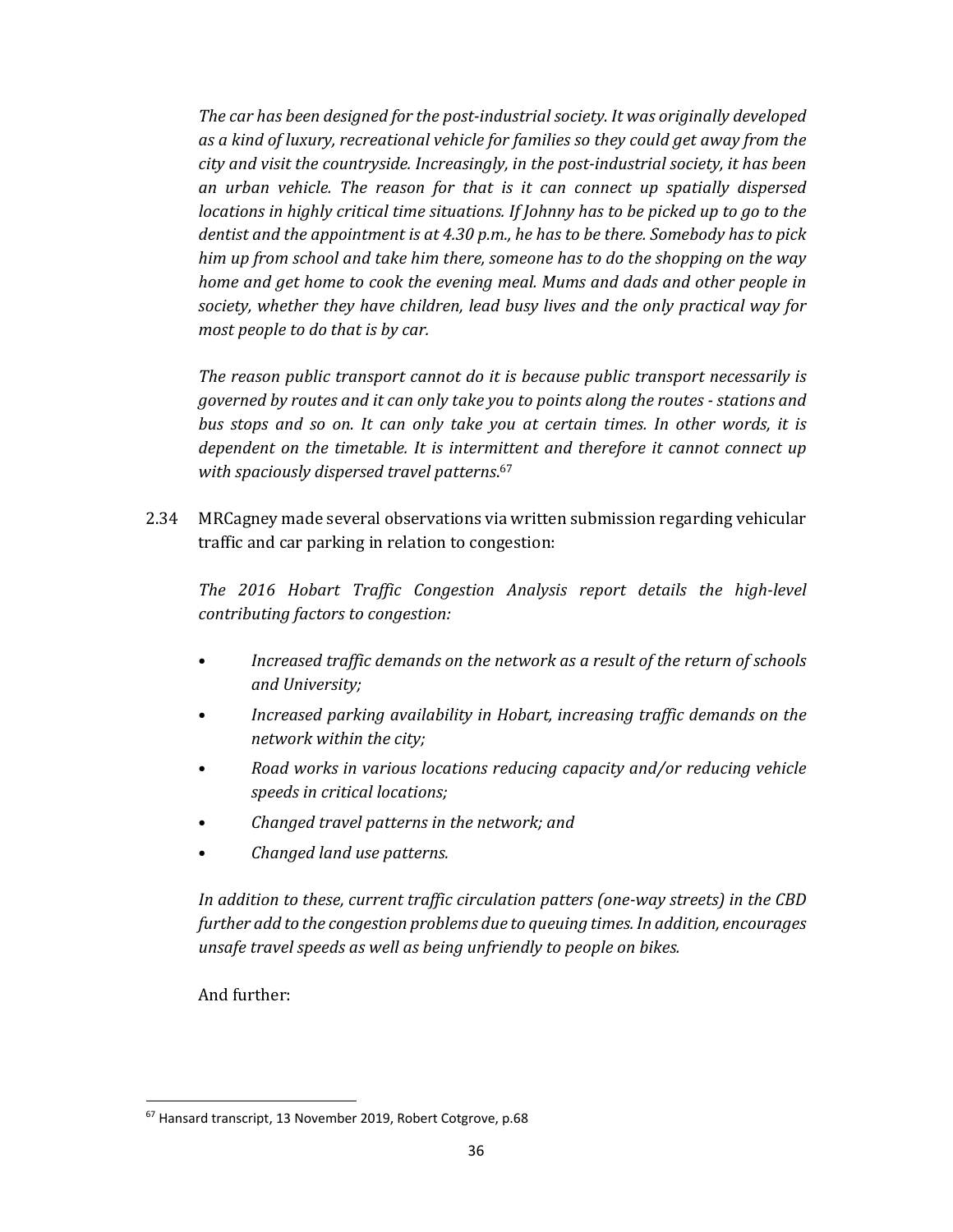*The City of Hobart Draft Transport Strategy 2018‐2030 recognises that cheap and abundant car parking encourages commuter traffic into the CBD. Our understanding of the current regulatory parking management practices used in Hobart include:* 

- *On‐site parking provision as part of individual developments based on arbitrary minimum parking requirements;*
- *In‐lieu fees for parking short‐falls; and*
- *Unlimited, time‐limited, priced or un‐priced on‐street and off‐street public parking.* 68
- 2.35 A number of submissions drew the Committee's attention to the unsuitability of many Hobart streets to facilitate on-street parking. The written submission of the Tasmanian Bicycle Council pointed out a number of benefits to removing on-street parking including:
	- *Reduction in the number of vehicles driving those streets looking for parking, and circulating around the city;*
	- *Less disruption to motor vehicle traffic flow as a result of cars entering and exiting on‐street parking spots;*
	- *Improved sightlines for drivers exiting driveways, off‐street parking garages and people crossing the road;*
	- *Additional space on the road to transport people by bike to their destinations. The City of Hobart Transport Strategy states that*

*"parking space can be reutilised where other transport modes may need priority and additional space to cater for movement demand, particularly in busy city areas where footpath space for pedestrian movement needs to be increased, or to provide bus priority or bicycle facilities on selected corridors".*<sup>69</sup>

# Employment considerations

2.36 Mayor Winter's verbal presentation to the Committee pointed to centralised employment as an issue:

*There is a land use planning issue here, where we have done what the textbooks tell us we should not do, which is centralise employment and services in the middle of the city and have people living in the outskirts and everyone trying to travel in and out at the same time, but that's where we are.* 70

<sup>68</sup> Written submission 36, MRCagney, pp. 3‐4

<sup>&</sup>lt;sup>69</sup> Written submission 11, Tasmanian Bicycle Council, p.3

<sup>70</sup> Hansard transcript 12 November 2019, Dean Winter, p.3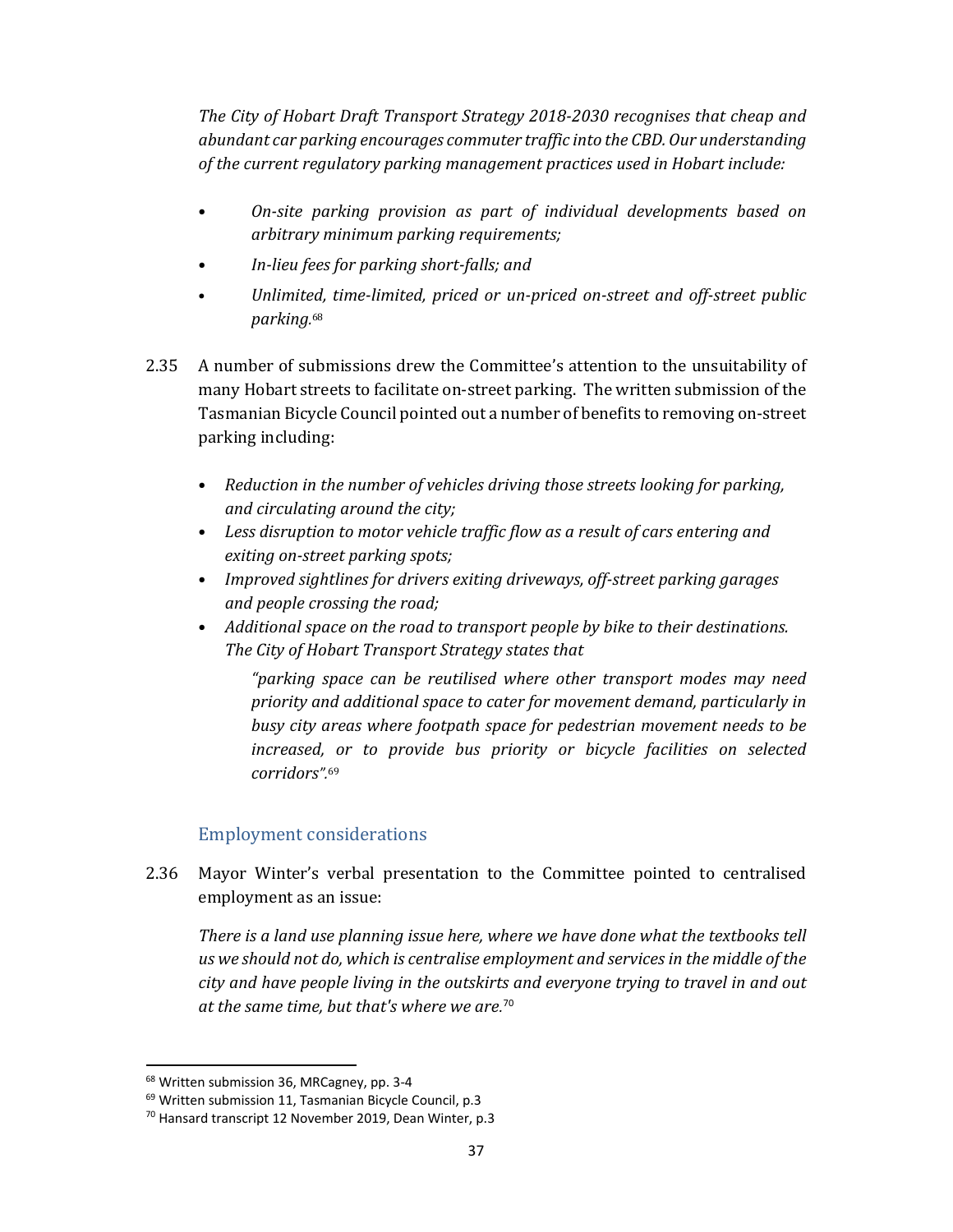# **3. Strategic planning processes between Commonwealth, State and Local governments**

# Strategic Plans and Related Documents

- 3.1 The breadth and depth of strategic planning by various governments involving transport and related issues is clearly demonstrated by the number of reports, studies and surveys that were either submitted to the Inquiry as attachments to, or referenced in submissions.
- 3.2 The following is a list of those documents produced over the last decade that drew the closer attention of the Inquiry and were taken into evidence, given their relevance to the Terms of Reference:
	- Southern Integrated Transport Plan 2010
	- Congestion in Greater Hobart, Response to Issues, Department of State Growth 2011
	- Southern Tasmanian Regional Land Use Strategy 2010-2035 (amended 2020)
	- Report on the Options for an Integrated Sustainable Public Transport System in Southern Tasmania 2013
	- Hobart Congestion Traffic Analysis 2016, Department of State Growth
	- Hobart Traffic Origin-Destination Report, 2017
	- City of Hobart Transport Strategy 2018-30, City of Hobart
	- Transport Access Strategy 2018, Department of State Growth
	- Greater Hobart Mobility Vision, 30 Years Strategy, RACT 2019
	- Hobart Transport Vision, Infrastructure Tasmania
	- Travel in Greater Hobart Household Travel Survey 2019, Department of State Growth
	- Hobart City Deal, Greater Hobart councils and the Australian Government, 2019
	- Hobart City Deal Implementation Plan Greater Hobart councils and the Australian Government 2019
	- Hobart Western Bypass Feasibility Study, Department of State Growth 2020
	- Department of State Growth Key Arterials Traffic Data Catalogue

# Strategic Planning Processes

- 3.3 A number of stakeholders to the Inquiry commented on the need for a more holistic approach.
- 3.4 Mr Mark Broadley, a retired traffic engineer, offered the following with respect to how new initiatives should be approached in terms of assessment: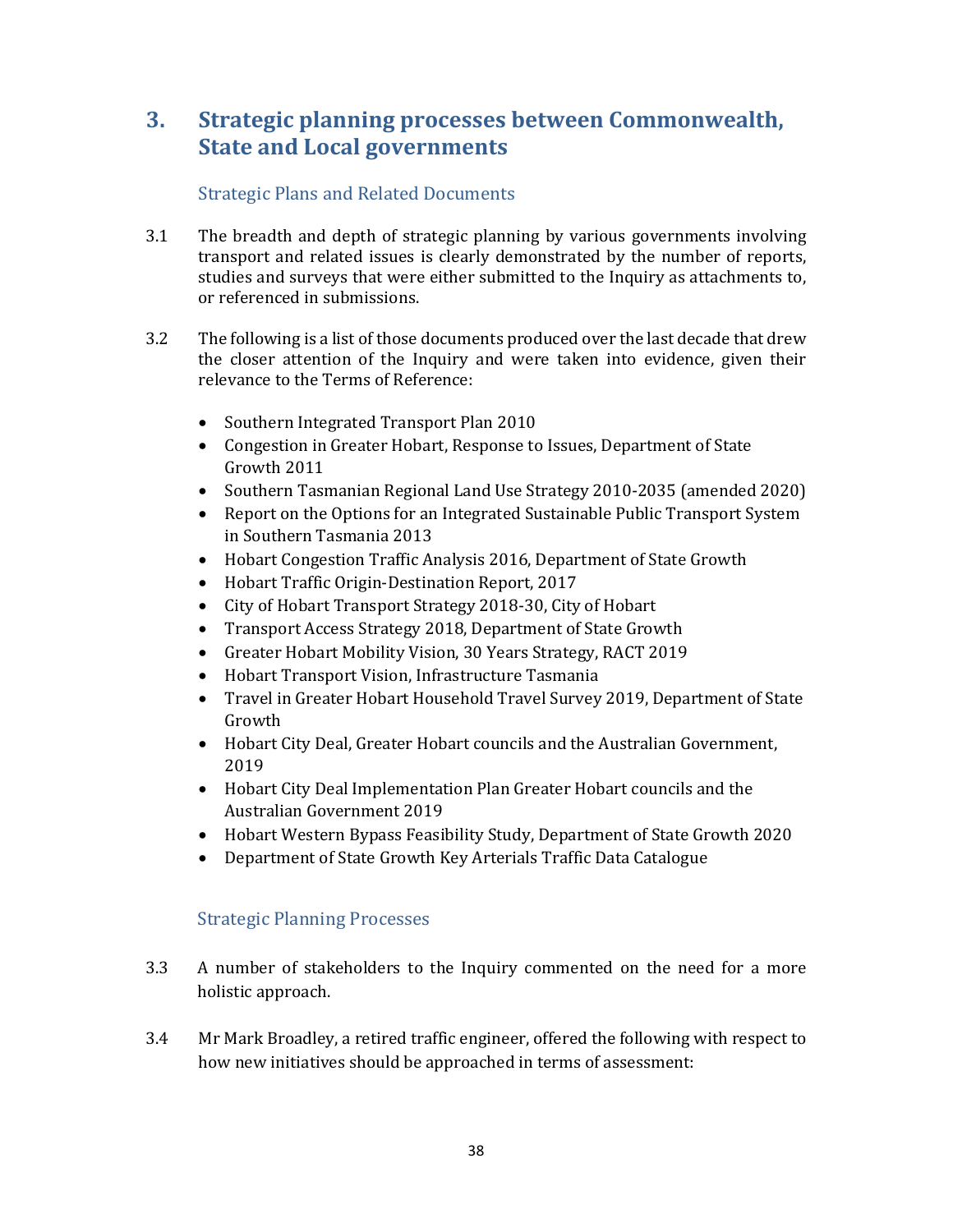*Isuspect this is where the Committee will get a lot of ideas from well meaning people because many people like to go to solutions before they do any analysis. And that is fine, these ideas and solutions can be incorporated into a proper Transport Study. It is however dangerous to take on these solutions without doing the hard work of rigorous assessment. As I say, I've seen local governments making decisions about infrastructure in this (non rigorous assessment) way. Often it isn't anything mischievous on the part of the individuals concerned, it's just that they have never been taught how to think properly. Thinking means working out'whatisthe problem we are looking at', 'what is the objective evidence we have of the problem', 'what are the options for improvement for our problem', then 'how do we measure the performance of the options we have' then leading to making a decision.*<sup>71</sup>

3.5 Mr Broadley also provided the following example of significant infrastructure investment without an adequate planning process:

*The Derwent River is another physical barrier factor and because there are limited crossing opportunities causes congestion. The Tasman Bridge as currently operated, is congested. The Bowen Bridge is underused because it is not well located for trip making and it is difficult to see how it ever can be better utilised.* 72

3.6 Mr Broadley also pointed to the need for a comprehensive planning process for major infrastructure:

*What is vitally important in the cost benefit appraisal approach that Infrastructure Australia follows, and that I really hope in time that state government and local government will be mandated to follow, is that our elected representatives actually take notice of the results of these appraisals.*

And

*Education of politicians in this area would firstly alert them to projects that come forward without good appraisals to send them back, and secondly help them incorporate the results of the appraisals in their final decisions on those projects and crucially how they explain their decisions to the community*.<sup>73</sup>

3.7 Mr Bob Annells, a member of the NCK Evers Network, expressed the following view in relation to the need for a holistic approach to communication and coordination:

<sup>&</sup>lt;sup>71</sup> Written submission 5, Mark Broadley, p.10

<sup>72</sup> Ibid, p.4

<sup>73</sup> Ibid, p.10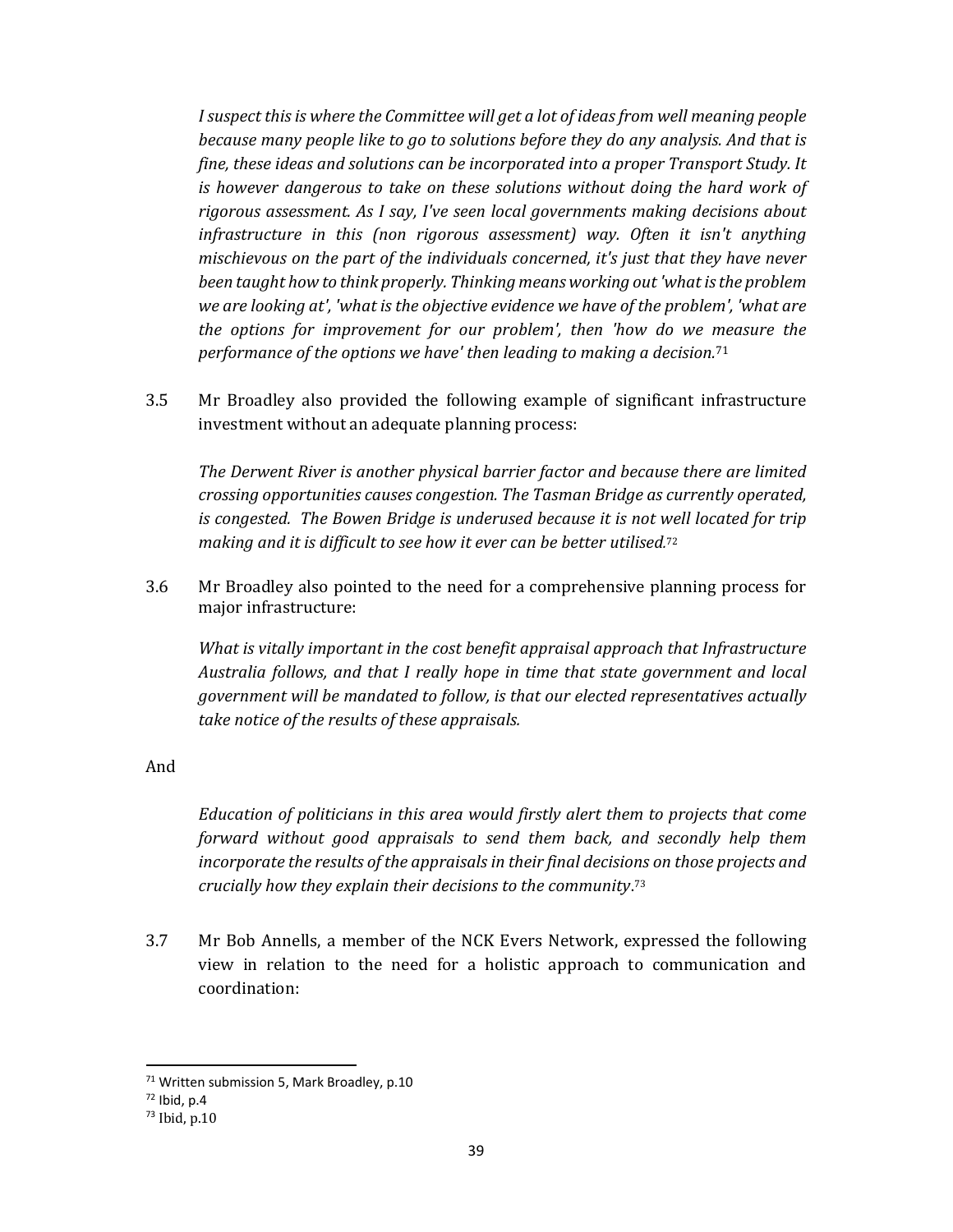*Inevitably, when you put the various competing ‐ and I use that word advisedly ‐ interests in silos, with their own structures, their minister, their own legislation and legislative requirement often, inevitably, you have problems of communication and coordination and an enhanced difficulty in getting a sensible holistic approach. We think the situation is serious enough, particularly because of the very long lead time required to implement whatever you finally get around to deciding*. 74

3.8 As a peripheral but important issue, the Government's current Transport Access Strategy, referred to by the PIA in their submission also refers to the need for a coordinated settlement strategy to improve access to transport for disadvantaged people.75

*…the Government considers that the original intent of focussing on transporting disadvantaged people must remain intact, as it is a key priority for the Government to ensure acceptable levels of mobility for these Tasmanians.*<sup>76</sup>

3.9 In the current Transport Access Strategy, identified above, the Government articulates a need for a holistic, collaborative approach to strategic planning:

*Transport access issues are often complex and are unlikely to be effectively resolved in isolation from the broader policy environment. Consequently the Transport Access Strategy favours a holistic, collaborative approach to addressing transport issues and gaps*.

#### And further

*Addressing 'transport gaps' and issues demands a holistic approach to transportation – it is about supporting transport providers, service providers and various levels of government to form partnerships and alliances to facilitate and deliver transport that best meets the needs of the community*. 77

3.10 Commitments made in the Hobart City Deal's Implementation Plan emphasise the delivery of an integrated and collaborative approach to transport management through the establishment of a project steering committee:

*A Transport and Housing Project Steering Committee has been established to advise the Implementation Board and support integration and collaboration in the delivery of the transport and housing related actions across all three levels of government.* 

<sup>74</sup> Hansard transcript, 14 November 2019, p.4

<sup>&</sup>lt;sup>75</sup> City of Hobart Transport Access Strategy 2018, Department of State Growth, p.3

<sup>76</sup> Ibid

<sup>77</sup> Ibid, p.12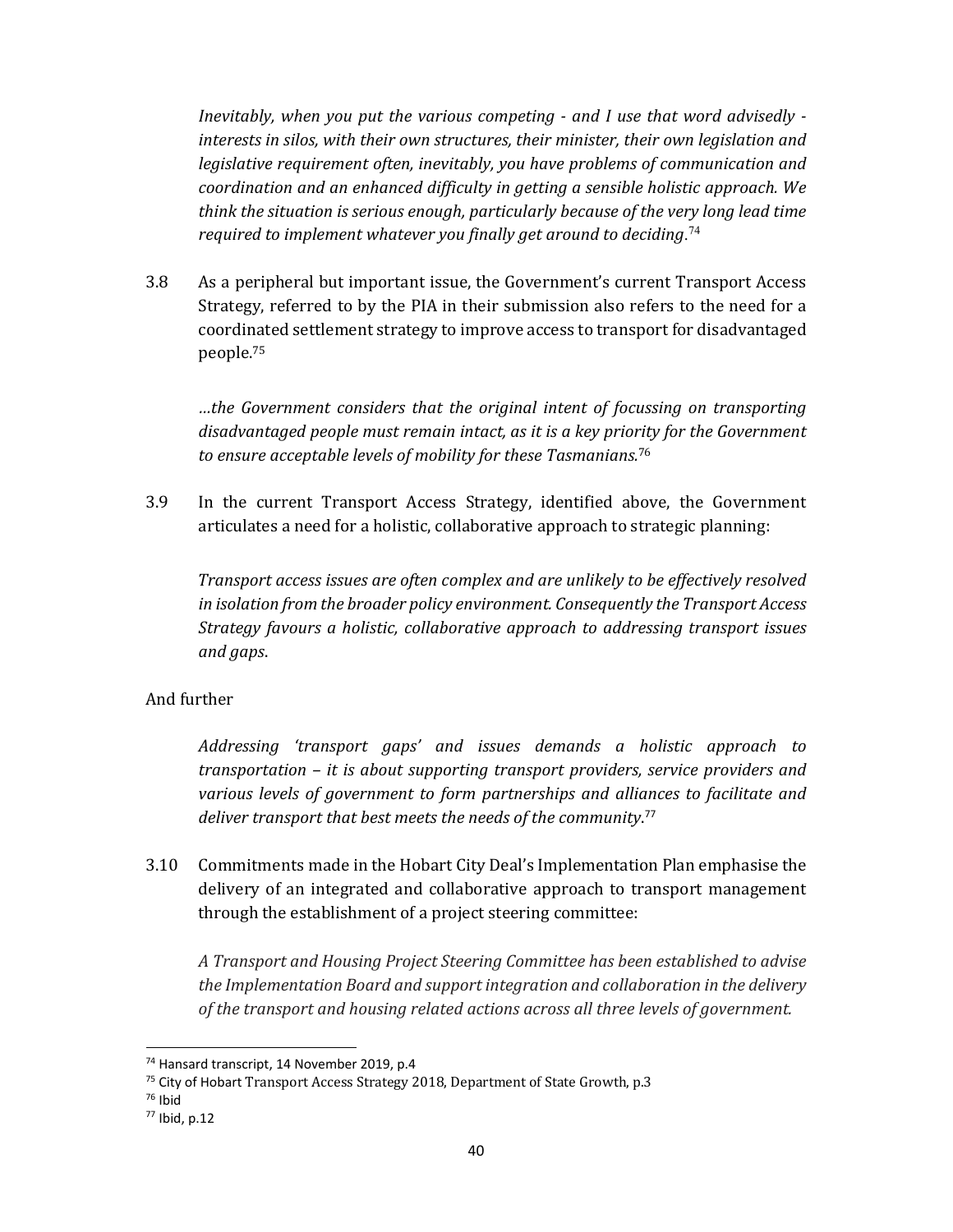*This group brings together representatives from the Australian Government (Departments of Infrastructure, Transport, Cities and Regional Development, and Social Services), Tasmanian Government (Infrastructure Tasmania and the Departments of State Growth, Justice, Communities Tasmania, and Premier and Cabinet) and the Clarence, Glenorchy, Hobart and Kingborough councils.* 78

3.11 Lord Mayor Anna Reynolds provided the following verbal evidence to the Committee, underscoring the need for good planning and governance in relation to Greater Hobart as a whole:

*We note Greater Hobart is the fastest growing area of Tasmania and our concern is there is not the infrastructure or even the sort of policy and planning infrastructure inside government ready for this growth. That includes public transport planning and planning to deal with some of these congestion issues. The work of the Legislative Council will provide some really important input into that policy vacuum. We feel very concerned the capacity is not there to do the future thinking about Greater Hobart growth, including traffic, public transport planning and planning more generally.*

*That said, we are all very supportive of the work that has happened in the last 12 months to establish the Greater Hobart Act and the Greater Hobart City Deal, because this is the beginning of what we believe is a change to provide some of the governance structure required to be thinking about Greater Hobart as an entire city and the planning required for this. As part of this, the city deal is a really positive initiative. We have all signed on to it*. 79

3.12 In providing verbal evidence to the Inquiry, Mr Nick Heath, General Manager of Hobart City Council made the following key point:

*The absolute critically factor from where I sit is that we continue to have strong partnership relationships as we move forward to try to address the issues. I do not make any political statements around what has been said but I think we need to continue those relationships, continue talking and continue to address complex problems because they are wicked problems. I do not think any one person, agency or council has the solutions ‐ a combined approach is what we rely on*. 80

<sup>&</sup>lt;sup>78</sup> Hobart City Deal Implementation Plan, p.10

<sup>&</sup>lt;sup>79</sup> Hansard transcript, 12 November 2019, p.1

<sup>80</sup> Hansard transcript, 12 November 2019, p.5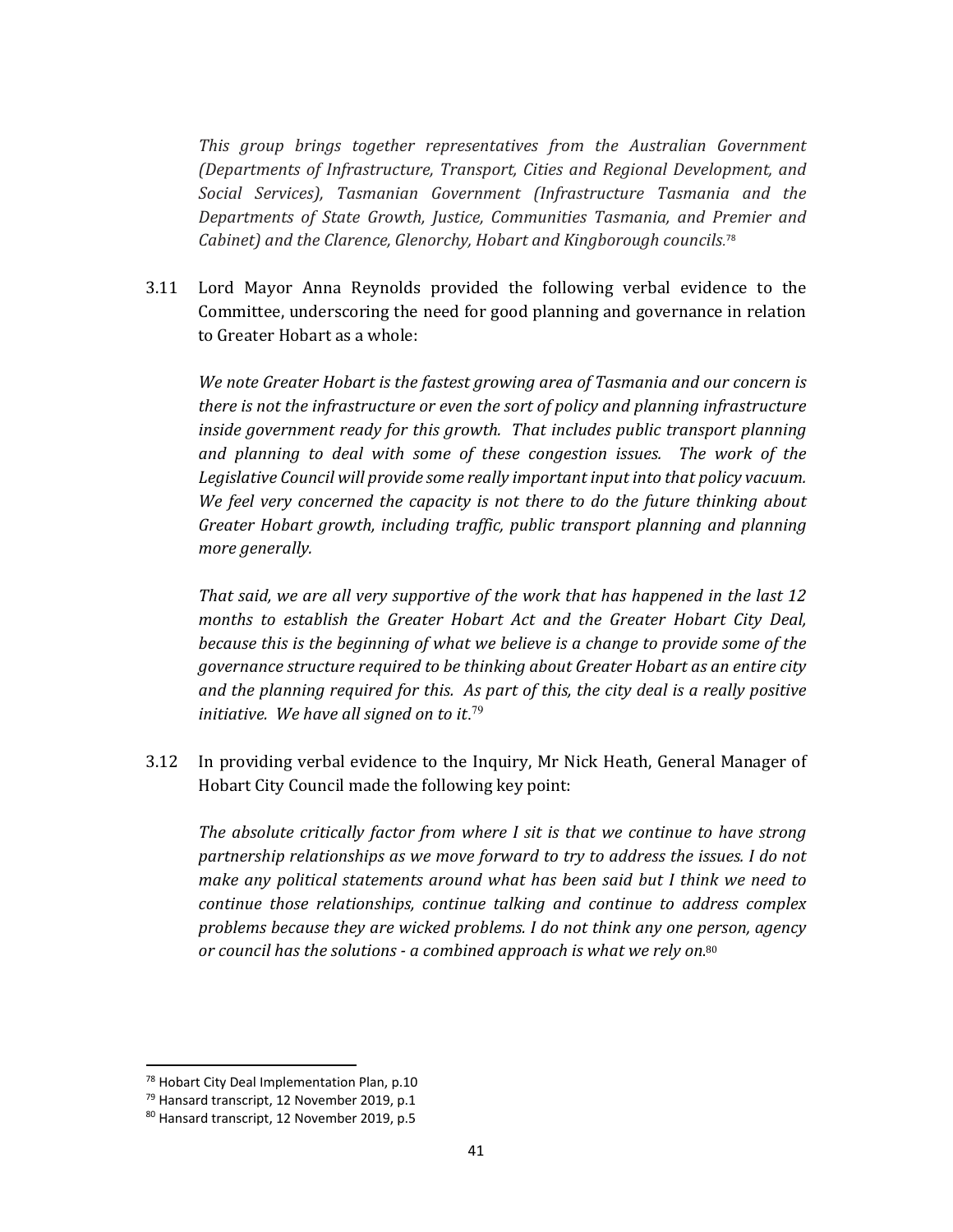#### Land use planning

3.13 The Planning Institute written submission outlined the following context and views in relation to disjointed growth of cities and regions, broader strategic planning issues and the need to review some existing strategies and policies:

*At that time, PIA National President Brendan Nelson said rising community frustration at the nationally disjointed growth of our cities and regions meant governments and policy‐makers needed to consider new ways to ensure that Australia's cities and regions remained some of the most liveable in the world. "It's clear we're reaching a tipping point in terms of the pressures on our cities, towns and regions," Mr Nelson said.*<sup>81</sup>

*PIA believes it is important to recognise that the challenges around the current state of congestion in GreaterHobart are inextricably linked to broader strategic planning issues including importantly settlement strategy, from the national level, through State, regional and down to the local level.* 

*It is understood that the Government intends to create a suite of State Planning Policies including a Settlement and Liveable Communities Planning Policy however the detail and implementation timeframe is unclear.* 

*Currently there are a number of existing strategies that guide land use decisions in the Greater Hobart area, primarily the Southern Tasmanian Regional Land Use Strategy (STRLUS); for transportation the Southern Integrated Transport Plan, the City of Hobart Transport Strategy 2018‐2030 and the State Government's Transport and Access Strategy.* 

*Currently the STRLUS provides the existing framework for settlement including an Urban Growth Boundary for the region, Planning Schemes within the region are required to be consistent with this Strategy, however it has been recognised at both Local and State Government levels that the current regional strategies including STRLUS are in need of review.* 

*Unfortunately, the State Government has indicated that, barring minor amendment, review ofthe STRLUS will not occur in the shortterm. PIA considersthatto effectively plan for improvement in the mobility of Greater Hobart, a coordinated settlement strategy possibly through the proposed Planning Policies, and the review of the STRLUS is necessary. The settlement strategy should include consideration of jobs growth as a spatial element, given where people work is as important as where they live in planning for transportation. A State Planning Policy which considers housing*

<sup>81</sup> Written submission 37, Planning Institute of Australia, p.2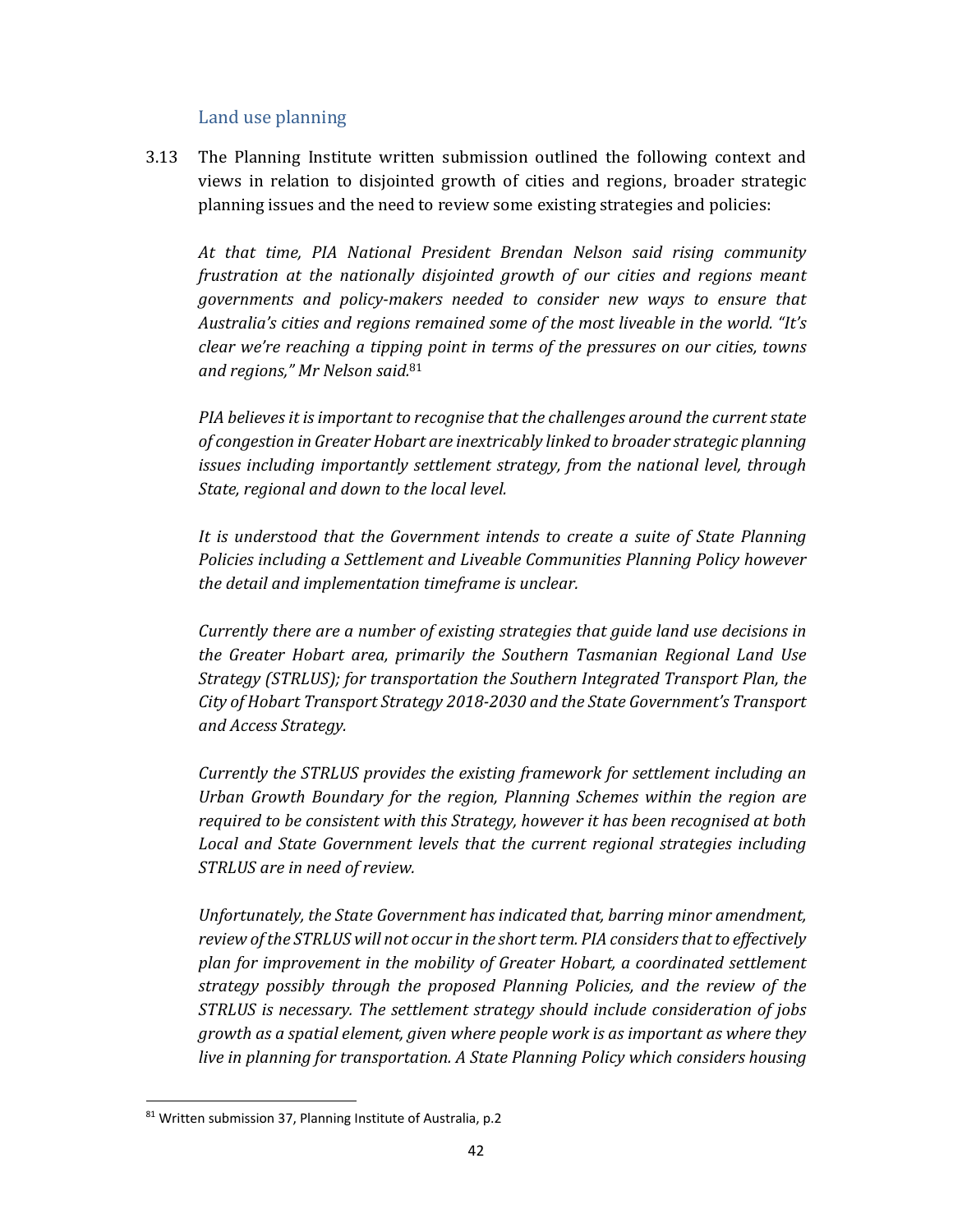*density and public transport should also be an aspect of a state‐wide strategy, to consider the dwelling density required to sustain a public transportsystem along key routes*.<sup>82</sup>

3.14 In July 2020, the Committee sent the following question on notice to the Minister for Infrastructure:

*The Minister mentioned during the hearing that corridor studies and infrastructure strategic planning were being undertaken and Mr Swain provided a rather time‐ constrained response. Can clarity please be provided as to the Government's commitment to the concept of urban growth corridors, as included in the recently amended statutory Southern Tasmanian Land Use Strategy document (6/2/2020), as an overarching mechanism that drivessuch strategic planning for infrastructure?* 

*Context: Such a strategy is broadly designed to reduce ad hoc and uncoordinated land use planning decision‐making associated with the placement of housing and physicalservices, ultimately impacting the variouslevels of demand for commuter transport on arterial roads/highways*

3.15 The Minister provided the following response:

*Regional land use strategies were declared in 2011 to set the medium to longer‐term strategic directions for each of Tasmania'sthree regions. In Hobart and Launceston, the strategies include an urban growth boundary for the metropolitan area. These boundaries set the outer limits for urban development, including urban residential growth, and identify areas for both densification (e.g. northern suburbs corridor, Glenorchy) and new greenfield development (e.g. Spring Farm and Huntingfield, Kingston).*

*Urban growth boundaries are important in supporting a more strategic approach to future residential development, allowing supporting infrastructure and services to be delivered in a more coordinated and sustainable way. It is important that urban growth boundaries provide for a range of urban development, including residential, commercial, industrial, recreational facilities (e.g. parks and ovals), and community facilities (e.g. hospitals and educational facilities). It also needs to provide for a range of housing opportunities in different locations, and reflect changes in demand and supply. The Government is committed to maintaining the urban growth boundaries and is planning to undertake a review of the existing regional land use strategies commencing in 2021 following the implementation of the Tasmanian Planning Policies.* 83

<sup>82</sup> Written submission 37, Planning Institute of Australia (Tasmania), p.3

<sup>83</sup> Letter dated 6 October 2020, Hon Michael Ferguson MP, Minister for Infrastructure and Transport, p.2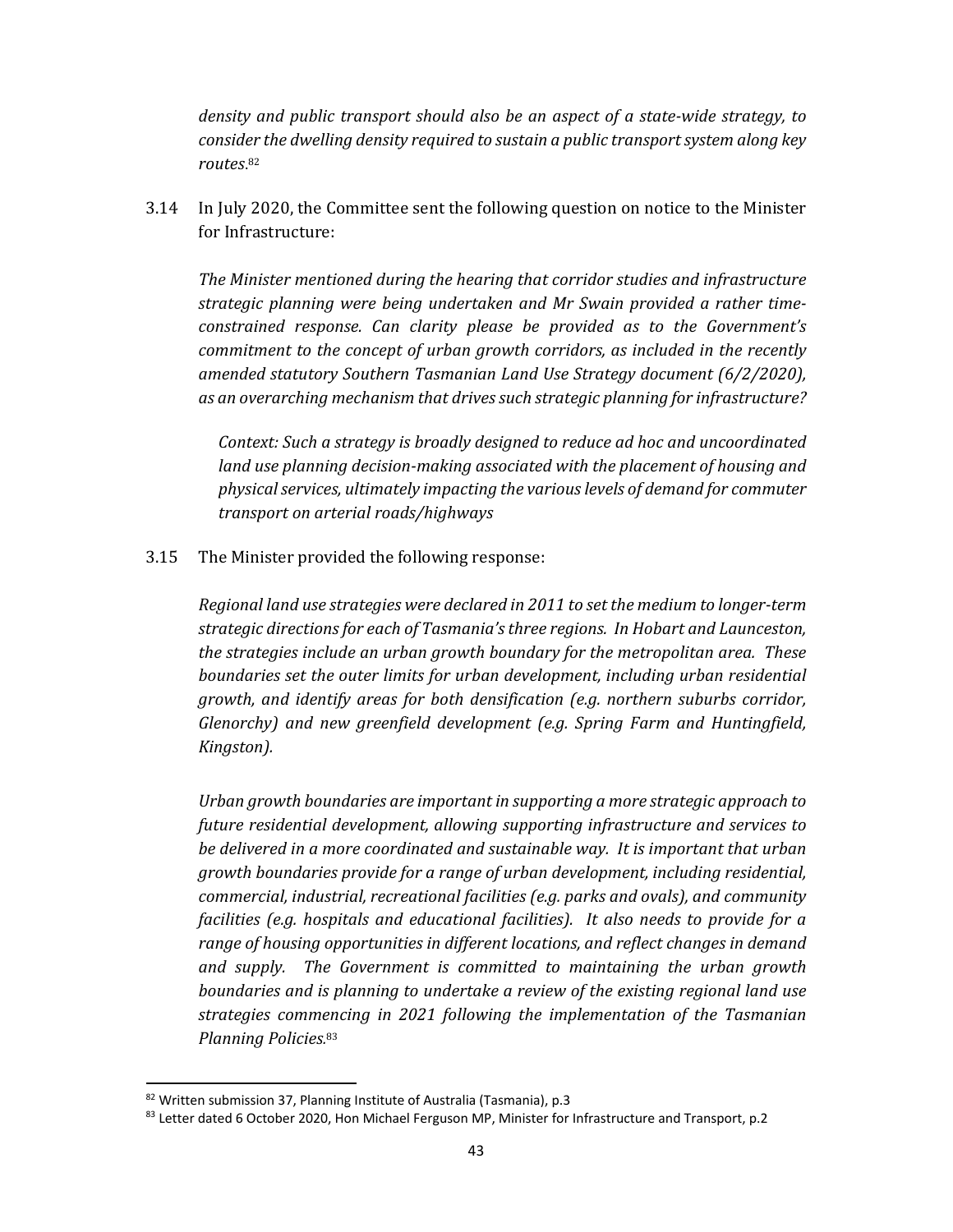3.16 The General Manager of Glenorchy City Council, Mr Tony McMullen, brought attention to the opportunities provided by the current focus on sustainability:

*Transport and housing development go hand in hand. As Mr Winter said, we have done a lousy job in Greater Hobart of coordinating land use and transport over decades. We now have an opportunity with this improved focus on sustainability to start to rebalance the equation, and I think that is really important.*

#### And further:

*In the past 50 to 60 years, we have been moving people away from transport systems. It is now time to start to design our cities and retrospectively move those people back towards a designed public transport system.*<sup>84</sup>

3.17 The written submission of MRCagney made further observations regarding the importance of land use planning and policies in addressing congestion:

*Land use planning has a direct link to how successful Hobart's transport network can evolve in the future. Understanding the major hindrances to better land use and transport integration in Greater Hobart need to be further investigated to highlight the key risks in the context of the city's growth trajectory and understand locations that are poorly accessed. Causes of congestion from poor land‐use planning are typically:* 

- *Urban sprawl;*
- *Lack of a coherent transport network; and*
- *Access to public transport services.* 85
- 3.18 The written submission of Brighton Council provided the following recommendation to the Inquiry in relation to mitigating traffic congestion:

*Introduce planning requirements that require all greenfield development (or a high percentage, e.g. >85%) to be within 400m of a public transport stop.* 86

#### Expert advice

3.19 The written submission of TasBus urged the creation of a Transport Advisory Panel:

<sup>84</sup> Hansard transcript, 12 November 2019, p.6

<sup>85</sup> Written submission 36, MR Cagney, p.5

<sup>86</sup> Written submission 35, Brighton Council, p.1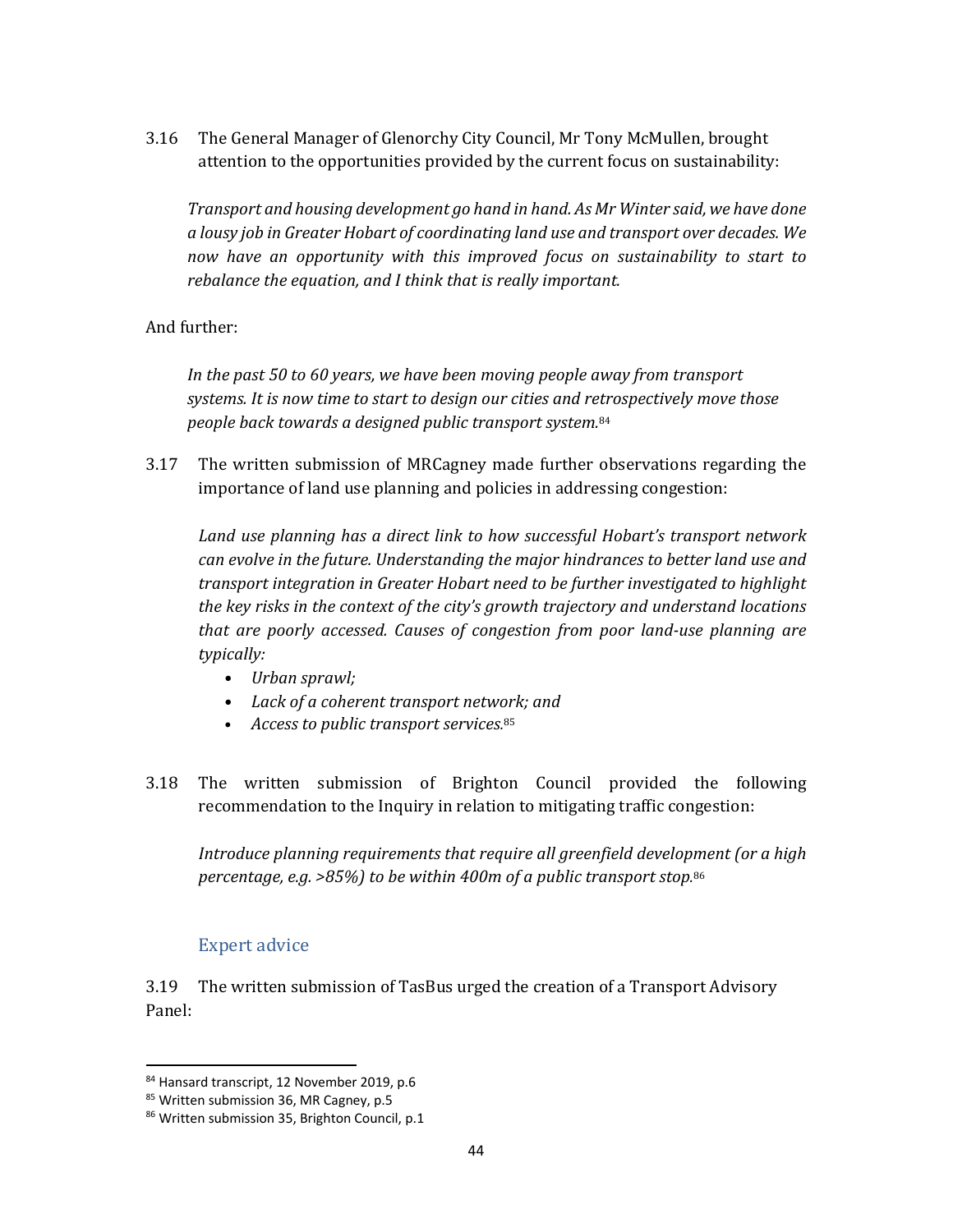*TasBus proposes the Tasmanian Government creates a transport authority with the specific purpose:*

- *to undertake the ongoing strategic assessment of Tasmania's passenger transport needs;*
- *regulate its provision; and*
- *oversee the delivery of all passenger transport services across the state.*

*We propose that in the first instance this advisory panel could oversee the immediate implementation of the following specific initiatives which Tasbus considers will promote and develop Tasmania's public passenger transport system:*

- *One ticket ‐ delivering integrated ticketing and standardized fares, zones and concessions through the extension of the Metro Tasmania Green‐CARD to all metropolitan and non‐metropolitan services, and other modes as necessary. This will provide efficiencies and incentives in the system and encourage more use of passenger transport including by commuters travelling into CBDs from urban fringe areas and by tourists visiting the State and wishing to visit areas and attractions outside the major centres.*
- *One network ‐ by planning and coordinating all major public passenger transport routes, services, connections and infrastructure to deliver a seamless system.*
- *One system ‐ by marketing this seamless system through consistent network branding and passenger information to allow existing services to become better utilized. Increased Passenger Transport services, including Better Services for Tourism.*

*Following on from Project 2018, the advisory panel described above can deliver better coordination and integration of regional, urban fringe and metropolitan passenger transport services under a common brand for all Tasmanians and visitors to our State.*

*Once implemented the focusshould turn to increased service coverage and frequency in areas identified as being "transport poor" by the many past reports which have looked at transport disadvantage in Tasmania.*

*Tasbus believes this can be achieved and coordinated through Mobility and Accessibility Committees and Industry established between the proposed advisory panel and Local Governments*. 87

3.20 A further comment from Lord Mayor Anna Reynolds indicated the importance of Infrastructure Australia's involvement:

 87 Written submission 28, TasBus, p.5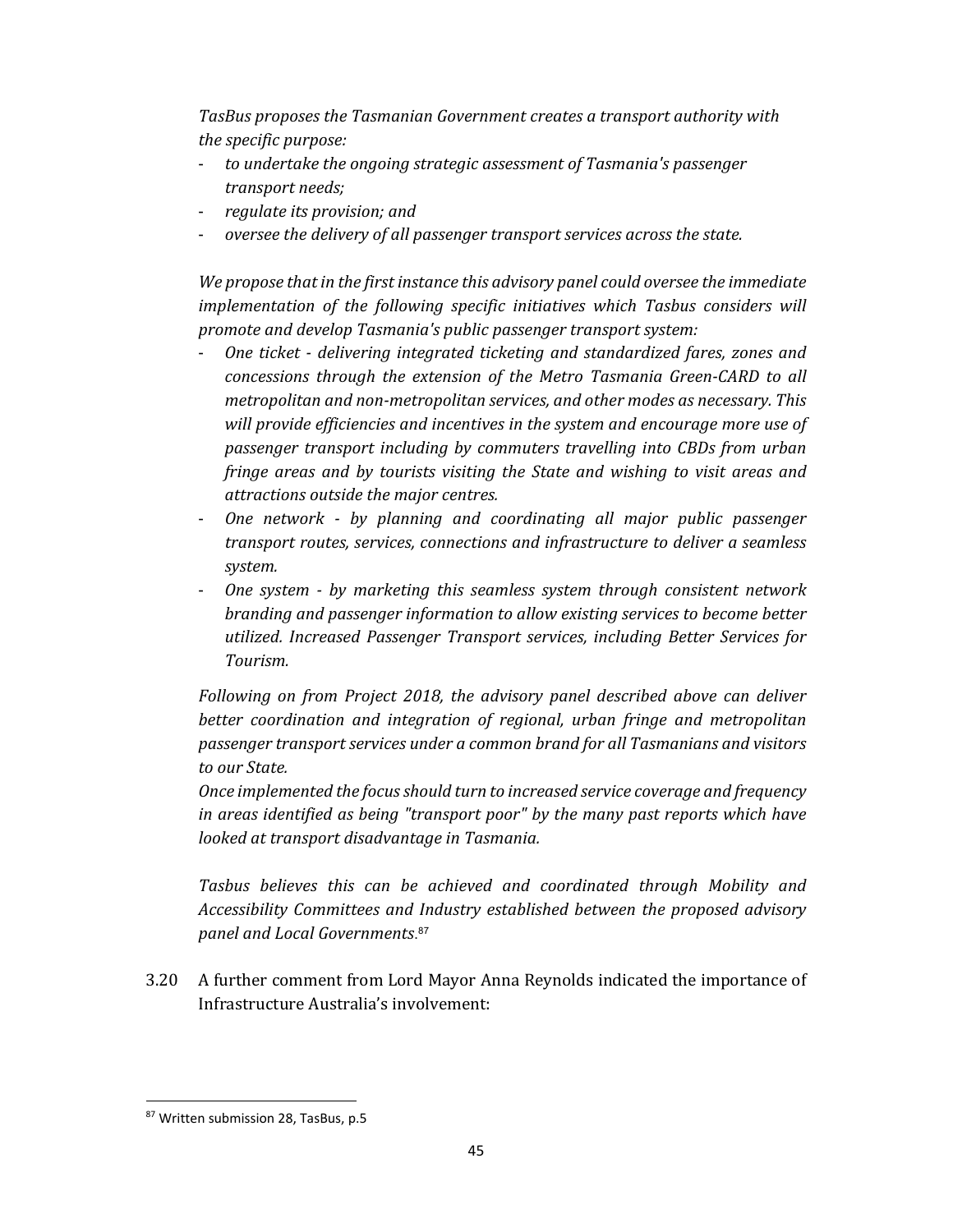*Infrastructure Australia is meant to be insurance against local members putting forward their favourite projects.*

*That is why Infrastructure Australia is there, to provide that insurance policy, to ensure that any federal government money has an independent party assessing projects and making sure that it is good value for money for the federal government.* 88

- 3.21 The Inquiry also considered evidence and recommendations from the *Hobart Western Bypass Study* and the *Greater Hobart Transport Strategy.* These are crossreferenced in paragraphs 4.73 – 4.80 below.
- 3.22 A recommendation was made by Mr Broadley with regard to an Expert Steering Committee to develop a transport strategy:

*Ensure that an expert steering committee oversees the above Transport Strategy. It would comprise State, Federal and Local Government elected representatives, public servants, and key stakeholders. This steering committee would have to be trained, educated in the processes to be contained in the work of the Transport Study prior to the study commencement. The Transport Study would have two concurrent streams of one, the Technical data collection, modelling, analysis and cost benefit appraisal, and second comprehensive Community Engagement.*<sup>89</sup>

<sup>89</sup> Written submission 5, Mark Broadley, p.20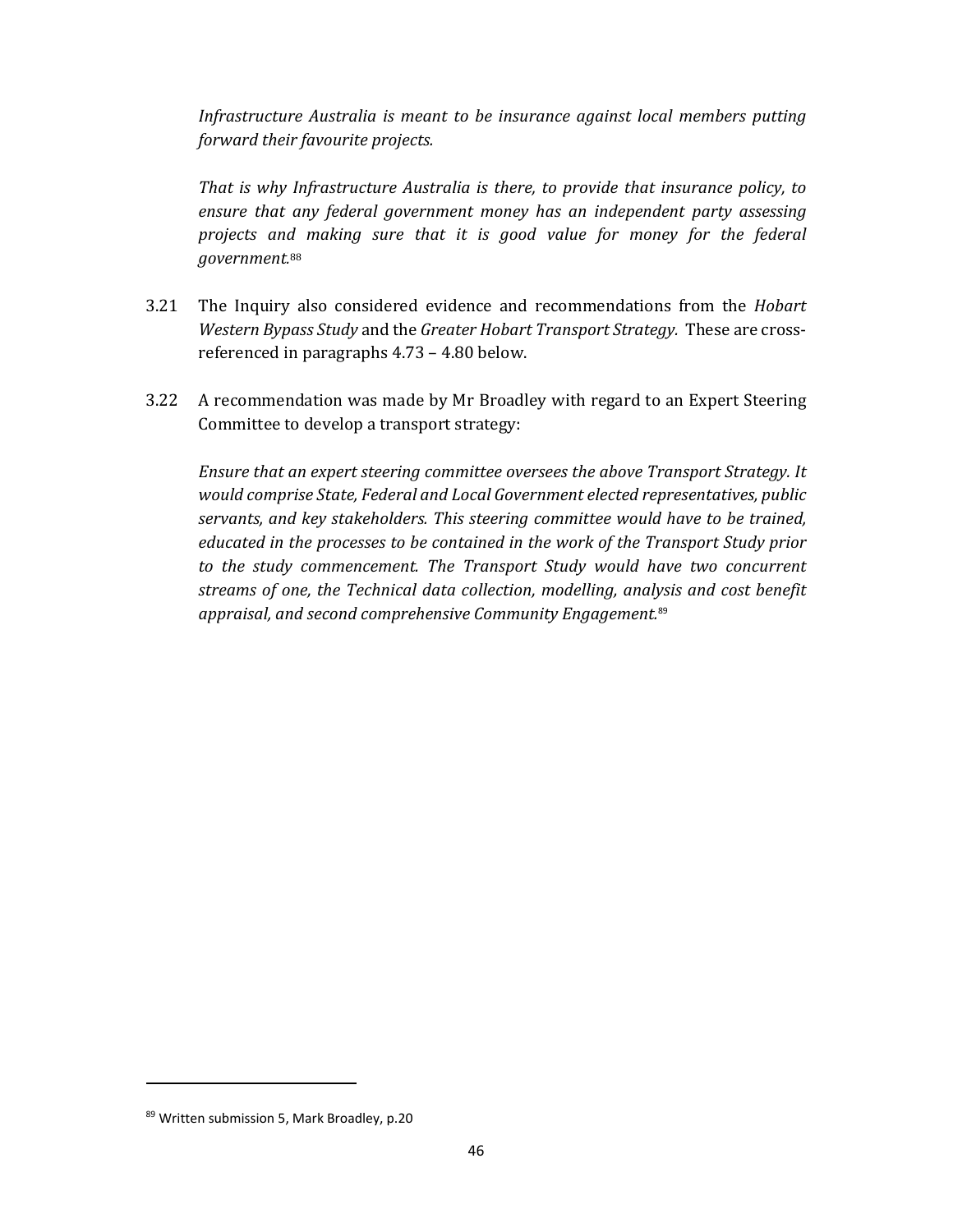# **4. Future initiatives to address traffic congestion in the Greater Hobart area**

#### Policy and Infrastructure-based initiatives

4.1 The written submission of the Planning Institute of Australia, Tasmania Branch, outlined infrastructure and policy-based initiatives to address traffic congestion:

*Initiatives to address traffic congestion in Greater Hobart can be broken into two categories, infrastructure/physical and policy based improvements.* 

#### *Policy based changes include:*

*1. The development of a settlement strategy to provide certainty as to where future populations will be located and how they will be accommodated, through coordinated Commonwealth and State Government actions.* 

*2. Development and implementation of the Tasmanian Planning Policies to guide a state‐wide approach to settlement, growth and transport (including public*  $transport$ *).* 

*3. Resourcing of data collection implementation of the review of the Southern Tasmanian Regional Land Use Strategy.* 

*4. Consideration ofschemes used elsewhere to share the benefits of infill development across all councils. This can be done through providing disincentives for land banking while at the same time providing potential revenue to assist with construction of park and ride or other public transport infrastructure. Examples like the Metropolitan Region Improvement Fund in Western Australia, or congestion charging in cities like Stockholm and London should be considered.* 

*With respect to infrastructure:* 

*1. Review existing infrastructure to determine capacity levels of all roads and public transport services and how these assets might be better managed through Traffic Demand Management principles.* 

*2. Consider inclusion of performance indicators or targets for increased usage in service contractsfor Metro and private bus service providers, to create incentives for providers.* 

*3. Consider the use of bus and transit lanes for specific routes and bus priority measures at intersections to improve network flow and travel time.* 

*4. Consider the implementation of public transport network along the existing rail corridor (eg light rail or bus rapid transport) as not only a transportation measure*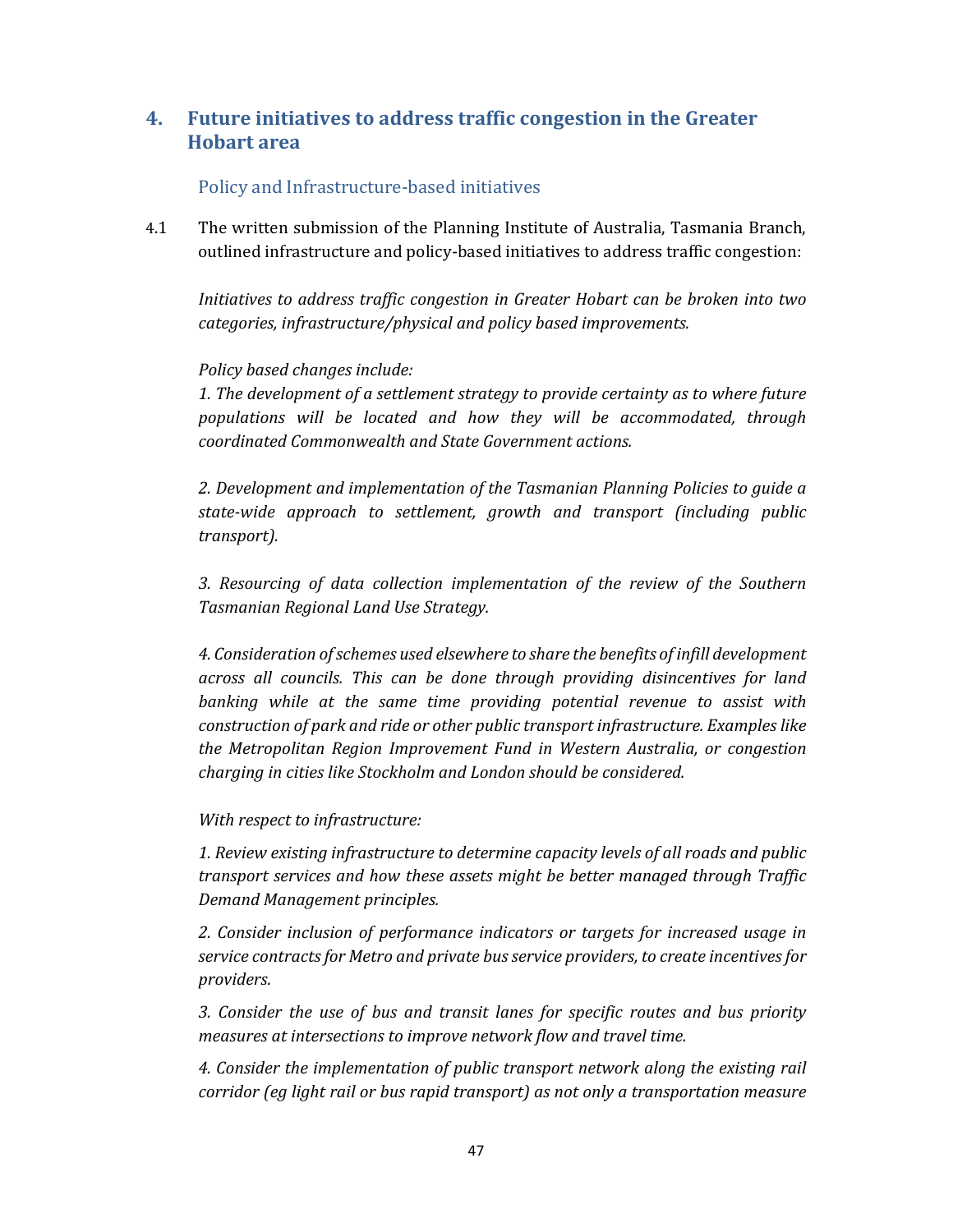*but also to facilitate land use goals as well as improving access and inclusion throughout Greater Hobart.* 

*5. Consider free public transport incentives on existing Metro services within specified routes or areas, to encourage greater participation levels and create commuter mode shift.* 

*6. Review car parking requirements within the State Planning Provisions of the Tasmanian Planning Scheme, to consider either the reduction of minimum requirements or inclusion of maximum requirements, in specific areas or for appropriate uses, to deter reliance on private car use.* 90

4.2 Mr Vercoe in his individual submission made the following observation regarding planning processes:

*Significant traffic generating developments such as large scale residential and tourism developments are currently not required to examine their impact on traffic beyond the 'immediate' transport network. Current planning rules appear to only require an examination of the traffic impact on the road on which they are proposed to be situated. For example, a large scale residential development on the Southern Outlet should be required to examine the capacity and impact of traffic on the entire network and not simply the road on which the development is proposed to be built.* 91

#### Road infrastructure

- 4.3 The Committee noted evidence that there had been little major infrastructure spending in the proximity of the Hobart CBD from the 1980s to the commencement of the Inquiry.
- 4.4 Mr Broadley in his written submission noted:

*…the most significant investments in infrastructure in and around the Hobart CBD were the duplication of the Southern Outlet in the 1980s and the creation of the Davey Street – Macquarie Street couplet at the gasworksin the mid 1980s. Since that time, most infrastructure work has been very small scale intersection capacity improvements.* 92

4.5 At a public hearing in June 2020, the Minister for Infrastructure advised of a number of current and future infrastructure initiatives, including those summarised below:

<sup>90</sup> Written submission 37, Planning Institute of Australia, pp.3‐4

<sup>91</sup> Written submission 10 Jarrah Vercoe, pp.1-2

<sup>92</sup> Written submission 5, Mark Broadley, p.4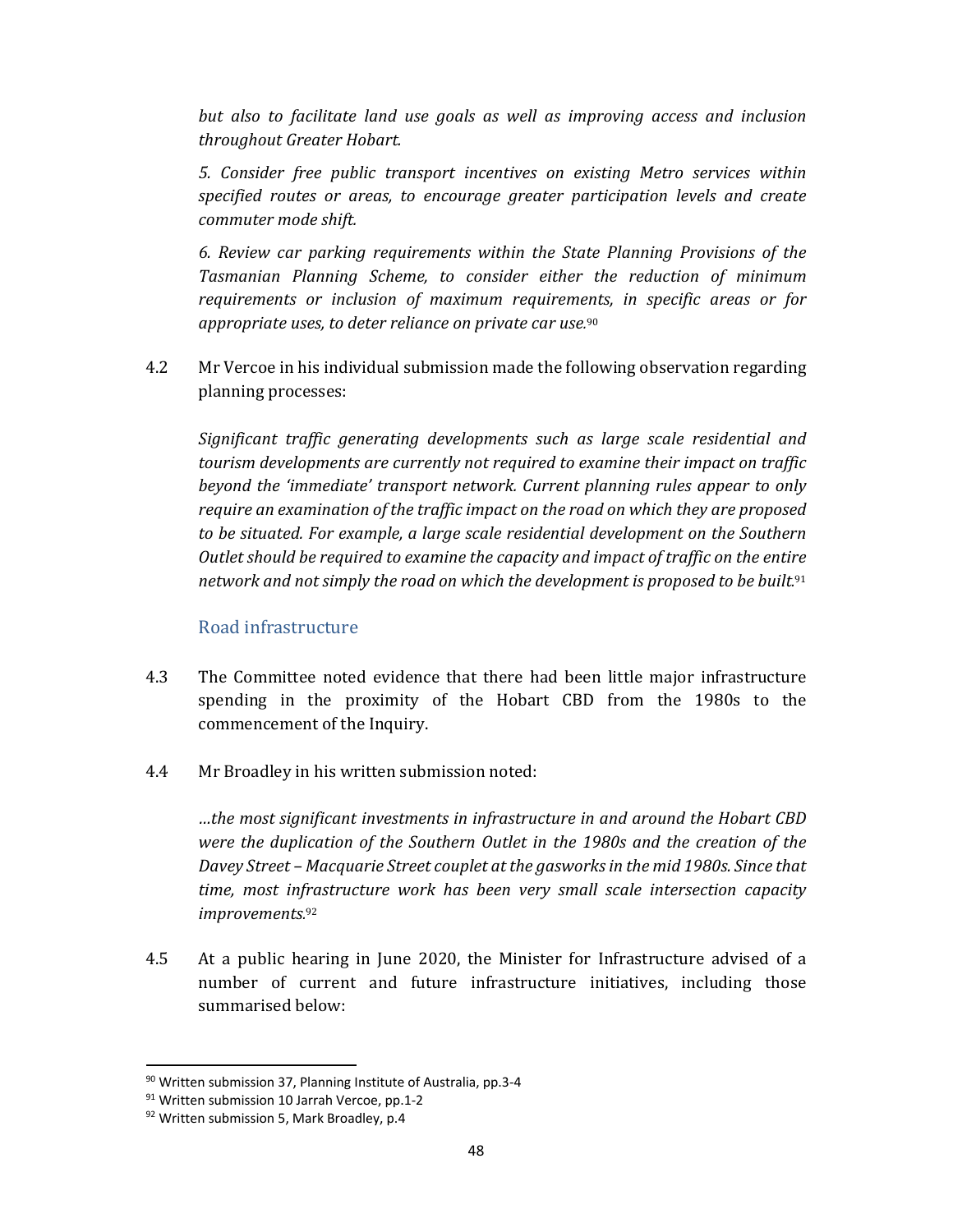- Public consultation on the South East Traffic Solution;
- Early construction of the Hobart Airport Interchange Project;
- Upgrades to the Richmond Road;
- Implementation of the Greater Hobart Traffic Solution that includes planning of a fifth lane on the Southern Outlet for buses, emergency and multioccupancy vehicles that connects the planned Kingborough Park and Ride and bus clearways in the Hobart CBD;
- Commitment to the delivery of a new Bridgewater Bridge.  $93$
- 4.6 The written submission of Peter Jones urged alternative forms of transport and behaviour change rather than additional road infrastructure:

*Essentially we need a two pronged approach: to creatively introduce alternative forms of transport into and out of Hobart CBD, and to move away from Tasmania's infamous car culture. What we do not need is more highways as it is well documented, the more roads you build, the more cars appear to clog them up again.* 94

4.7 A contrary view was provided by Mr Broadley in his submission:

*The point I make, not building new infrastructure for fear of there still being congestion post construction is not logical. New infrastructure leads to more trip making that might not otherwise be made which is a good thing.* 95

4.8 Tony Denne MIEAust., CPEng(ret.) presented the following point of view that new infrastructure needed to be appropriately targeted:

*… it's more visible now that those periods of heavy traffic load are extending in the mornings and in the evenings. Give it another five years and you will actually meet what the GHD thing said: you actually have a volume greater than the capacity of the roads. As the traffic speed slows and gets down to zero, you either get people off the road ‐ so that's why the fifth lane on the Southern Outlet is no good at all, you need to get rid of the bottlenecks to keep the existing traffic moving and away from the city centre. Traffic modes may well change. People will go to electric vehicles and the like*. 96

4.9 The Planning Institute of Australia's submission also noted oversaturation of car traffic in the CBD during peak times:

<sup>93</sup> Hansard transcript, 29 June 2020, pp. 2-3

<sup>94</sup> Written submission 2, Peter Jones, p.1

<sup>&</sup>lt;sup>95</sup> Written submission 5, Mark Broadley, p.2

<sup>96</sup> Hansard transcript, 12 November 2019, p.72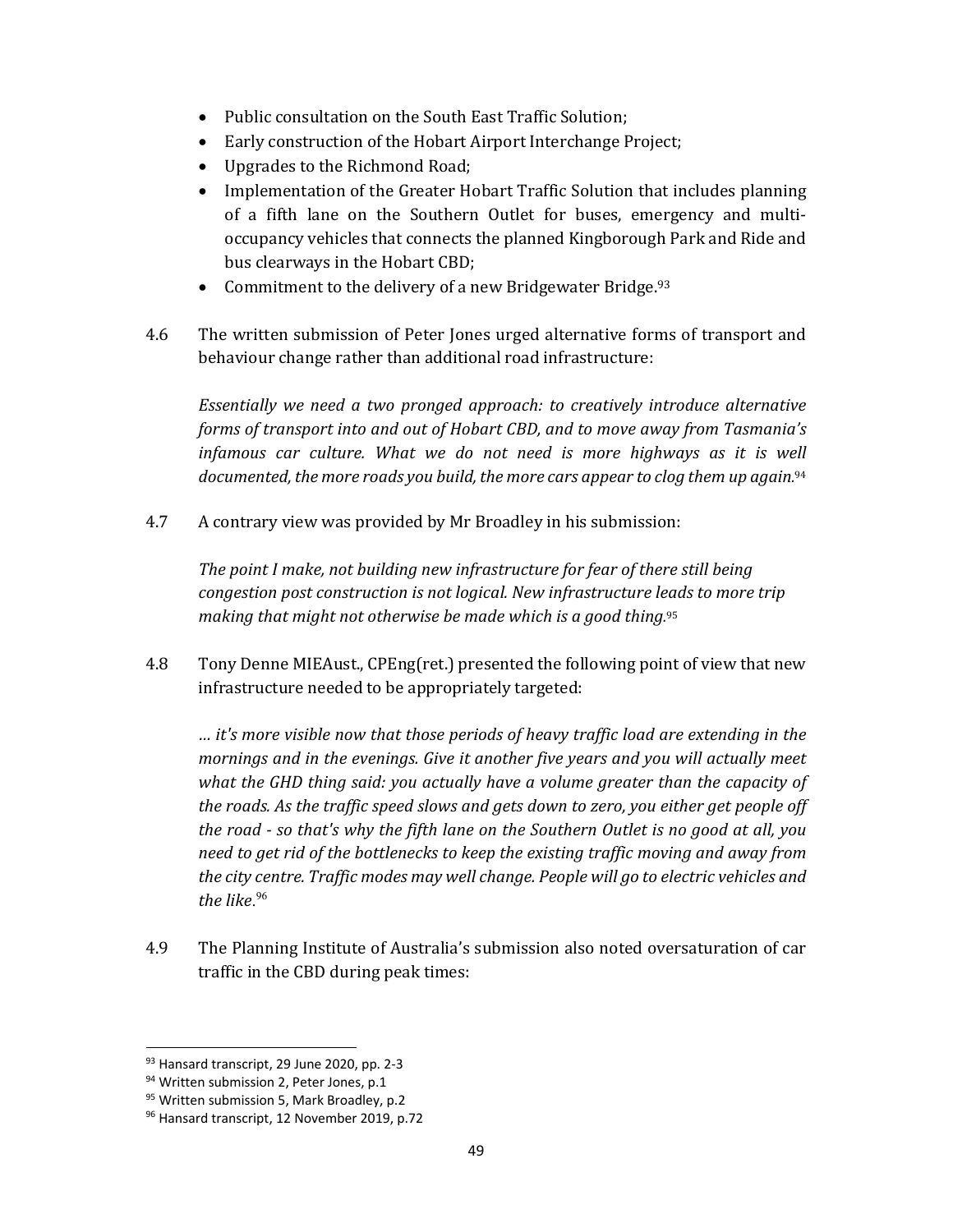*Increases in population living on the urban fringe limit options for reliable transport into the city. Yet car‐based transport has been shown to be increasingly unreliable in Hobart and is at times approaching capacity. Some roads in Hobart's CBD including Macquarie Street are even occasionally losing capacity due to an oversaturation of motor vehicle use in the afternoon peak.*<sup>97</sup>

#### 4.10 The Minister for Infrastructure made the following statement:

*All levels of government can contribute to managing congestion in Hobart. We need to recognise that three‐quarters of morning peak and two‐thirds of afternoon peak traffic travel to and from Hobart, which I am sure you will remember from my submission ‐ for example, the City of Hobart has a key role to play in implementing traffic managementsolutionsthrough its responsibilitiesfor providing for passenger transport, managing clearways on its own local government streets, parking, pedestrian flow, events and construction activities within the CBD.*

#### And further:

*In conclusion, southern Tasmania is, as we all know, a great place to live, work, raise a family and do business, but we need to keep it that way by making investments in infrastructure, making decisions with smart technology and encouraging human decision‐making that supports reducing congestion to allow us to all sustainably grow and continue the good work that has been started in our beautiful state of Tasmania.* 98

4.11 The written submission of Colin Appleby suggested the development of pedestrian underpasses at critical intersections (e.g. Murray and Davey Streets and Macquarie and Harrington Streets) in order to allow more cars to turn at these intersections rather than waiting for pedestrians to cross the road. 99

#### Incident response strategies

4.12 At a public hearing in November 2019, Mr Don Challen representing the NCK Evers Network made the following observation:

*The system is fragile, it falls over at the drop of a hat. As we said in the submission, often you can sit in a traffic jam on the Southern Outlet for three‐quarters of an hour, and when you finally get down to Macquarie Street, you wonder what the problem*

<sup>97</sup> Written submission 37, Planning Institute Australia, p.2

<sup>98</sup> Ibid, p.4

<sup>99</sup> Written submission 50, Colin Appleby, p.5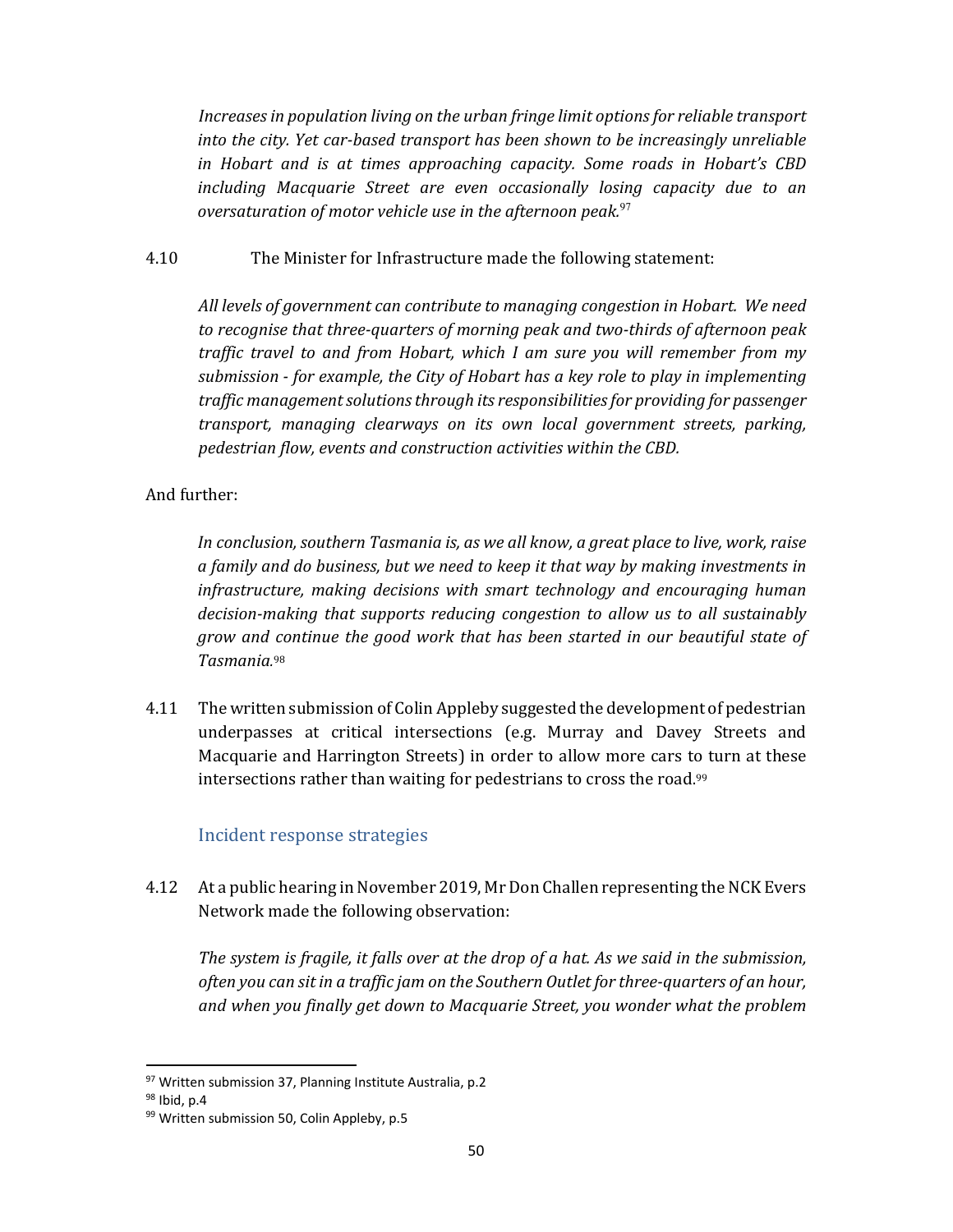*was. Well, the problem was an accident on the Tasman Bridge, and that's one of the problems.* 100

4.13 At a public hearing in June 2020, the Minister for Infrastructure advised:

*Last year, the department introduced an incident management plan, which is seeing tow trucks strategically placed around the Hobart network to ensure that when incidents do occur, vehicles can be quickly removed, minimising delays. These trucks are also removing cars from clearways on Macquarie Street during the morning peak, ensuring that we have maximum capacity*. 101

- 4.14 The written submission of Amanda Smith urged consideration of a 'traffic delay' sign in the event of accidents on the Southern Outlet that would give motorists the option to take an alternative route prior to being held up in a traffic jam. 102
- 4.15 Daniel Verdouw, Acting Director Network Management, Department of State Growth, added the following information:

*As the minister alluded to, we are currently planning what we calling the On Road Traveller Information System ‐ OTIS ‐ project ‐. That is utilising the Bluetooth procedures I talked about before around the CBD, but they also trail out down the Southern Outlet to the east and the north of the city as well. Using that information, we can track movements ‐ including, importantly, when incidents occur on the Southern Outlet. For example, we use that information now to deploy things like the tow trucks which the minister alluded to before that are currently operating, including on the Southern Outlet*.

#### And further:

*If there is an incident on the Southern Outlet, as you alluded to, Chair, it will notify you. For example, 'Incident on Southern Outlet, Olinda Grove, please take Channel Highway, Sandy Bay Road, or Old Huon Road'. It will provide an alternative as well as providing alternative travel times. We track and map on those routes as well. You will be able to give a real‐time analysis on how long it will take to take that alternative route*. 103

<sup>100</sup> Hansard transcript 14 November 2019, p.7

<sup>&</sup>lt;sup>101</sup> Hansard transcript 26 June 2020, p.3

<sup>102</sup> Written submission 46, Amanda Smith, p.1‐2

<sup>103</sup> Hansard transcript 29 June 2020, p.17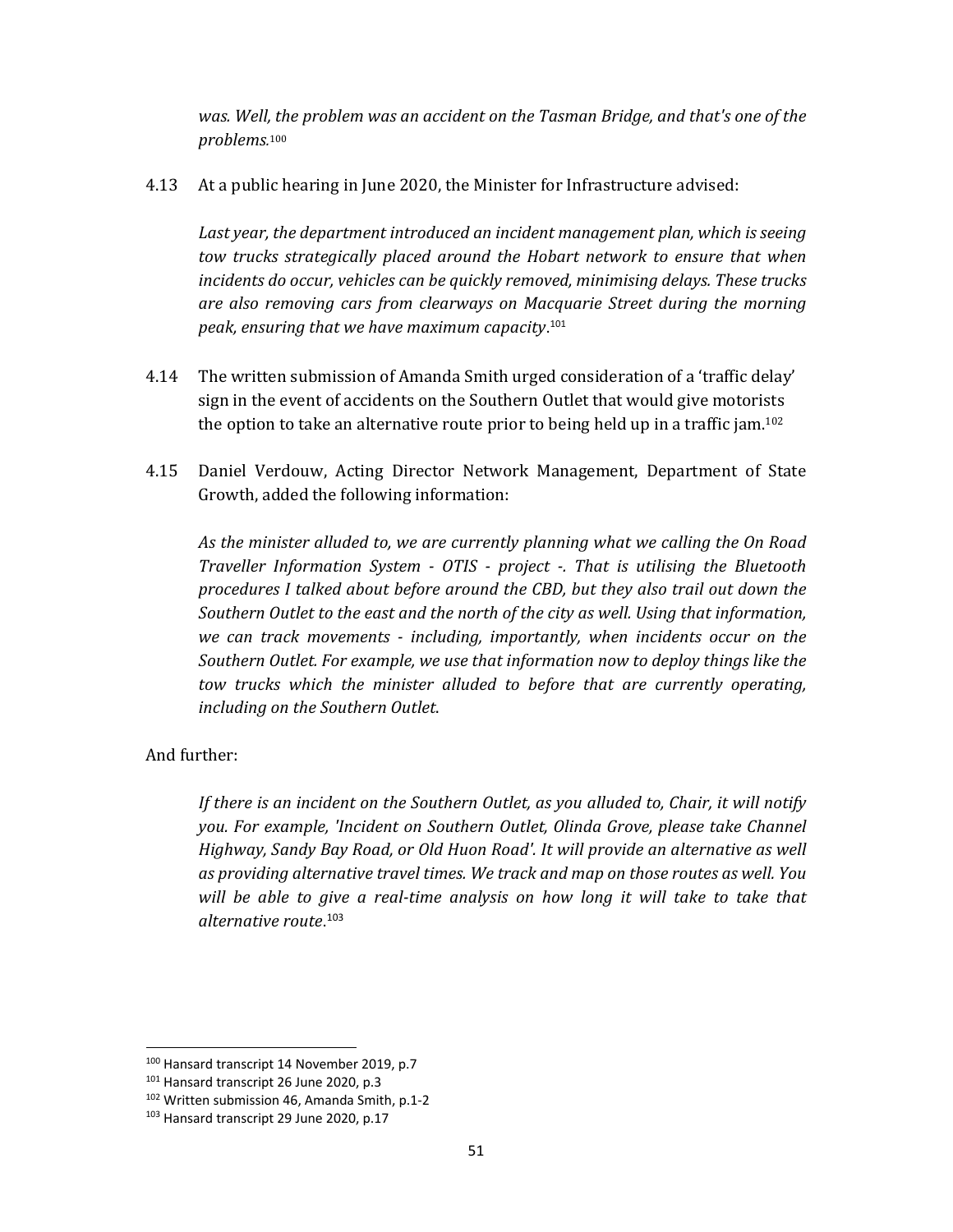# Management of traffic flow

- 4.16 Several submissions and witnesses were of the view that improvements could be made through the re-configuration of the one-way street system to two way, and better management of clearways and slipways, particularly on the Southern Outlet. Suggestions included longer slip lanes on the Southern Outlet and priority access for certain cars and motorcycles.
- 4.17 Ms Tereza Dobbin's written submission focussed, in part, on the one-way street system:

*I don't understand why Hobart requires a one‐way system. If ever there is an incident, the one‐way system compounds problems when all traffic feeds into Macquarie or Davey Streetsthat are one‐way from feeder roadsthat are also largely, one‐way. When I am idling in gridlock trying to reach the Southern Outlet, I often think how different things would be if I could do a u turn or take a right into Macquarie St because there's an issue on Davey St. Even if there is an incident on the bridge in the opposite direction it can also cause gridlock heading toward the Southern Outlet – all because of the one‐way system. Why does Hobart require this one‐way system? Comparable cities such as Geelong don't think it necessary to have a network of one‐way streets. I think it would make a significant difference if there is enough courage to give it a try.* 104

4.18 At a public hearing, Mr Bob Rutherford provided the following opinion on oneway streets:

*It is always a sensitive one in Hobart when you start talking about one‐way streets. When we look atthe cities around the world that wentto one‐way streets atthe same time as Hobart did in the post‐war period…Vancouver, Minneapolis, Louisville and Oklahoma City. They have all moved away from one‐way streets. They've done that from a traffic perspective and also a social and economic perspective, and understanding the differences between those.* 

*From a transport perspective, what they found was that it actually limited entrance and exit from a CBD because it limited the number of roads that people could travel on, the options. We've seen this in Hobart where it doesn't take much to happen in one street for everything to then back up because there's no other option.* 

*... On the social and economic front, those cities that have seen the activation of streets which were one‐way streets have seen a significant uplift in the activation. Businesses are going into those streets and are providing people with more options*

<sup>104</sup> Written submission 13, Tereza Dobbins, p.1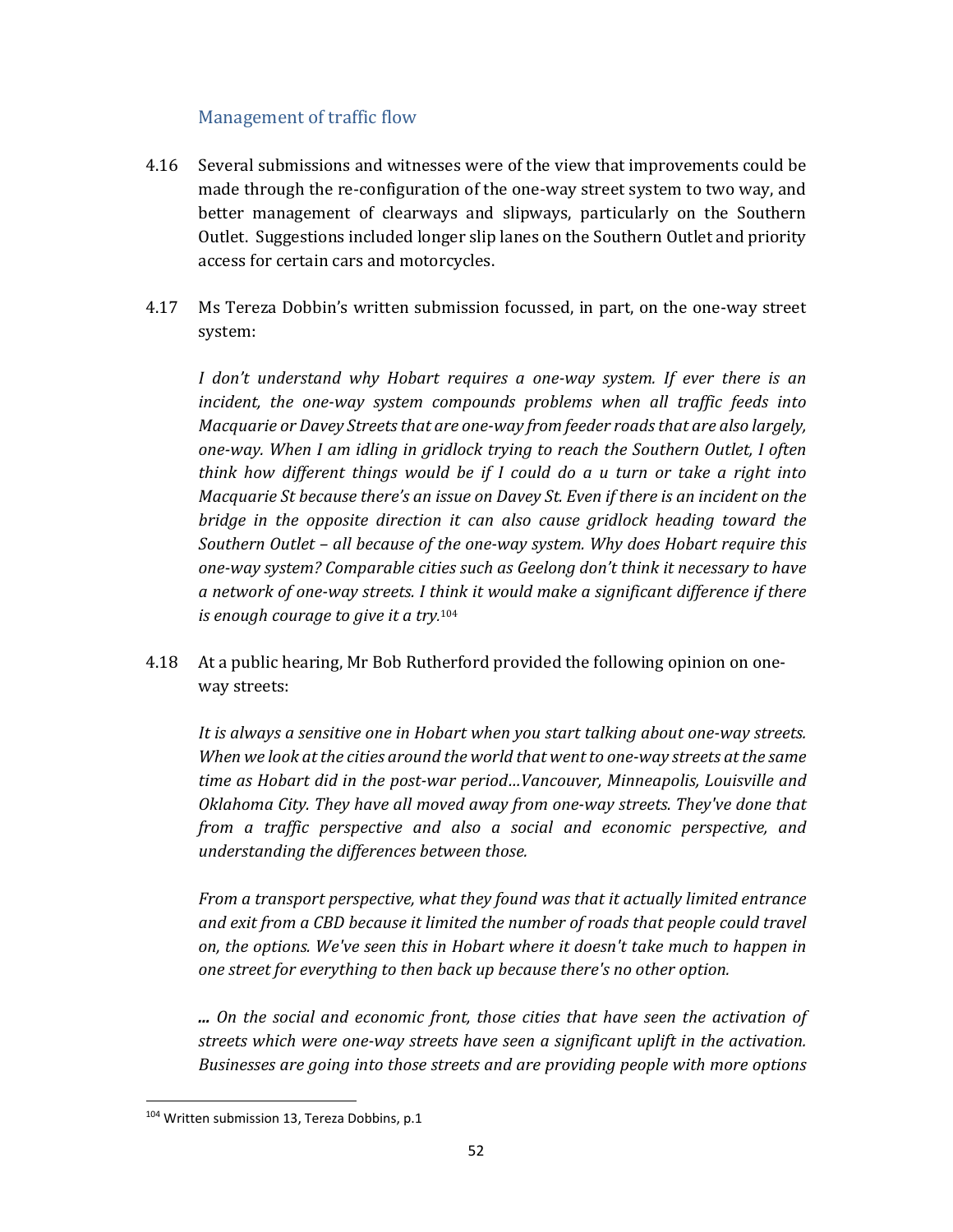*and they're more likely to use them in a two‐way fashion than when they were on a one‐way street. It's not just a matter of congestion, it's a matter of social and economic activation as well.*<sup>105</sup>

4.19 At a public hearing, the Minister for Infrastructure provided the following comments in relation to the Government's proposal for a fifth lane on the Southern Outlet:

*To pick out your particular question on the fifth lane, it's a specific treatment that opens up capacity but for a specific cohort of road users, rather than just business as usual. In making that decision, it's about prioritising buses, emergency vehicles and vehicles with more than a single occupant. Again, I don't want to be whimsical about this, but we want people who are in their vehicle, perhapstravelling slower than they might like, to see that they could actually have an incentive to jump on the bus, or to fill up the car and qualify for the fifth lane*. 106

4.20 The written submission of Margaret Wilmot provided the following suggestions:

*Isee no need to build a fifth laneway. In peak times(6am to 9.30am) allow only buses and vehicles holding three or more people to use the left hand lane into the city. Those solo drivers in the right hand lane will soon get fed up with their slow journey.*

*At peak times, the green light in Macquarie Street at the Southern Outlet intersection allows only one or two carsfrom South Hobart through. Thisfrustratingly short time creates problems for all vehicles, when those from South Hobart enter the intersection on the yellow light when there is not enough space. Also, Southern Outlet traffic will block this intersection. The area should be hatched, with a ruling that it is illegal to enter the hatched area unless the way is clear to pass through.*

*The Clearway times on Macquarie Street have been increased, but this has had no effect on moving the traffic through more quickly. The Clearway likewise needs to be increased in length back to Antill Street. Also the short Clearway on the northern side of Davey Street just before the Southern Outlet turnoff should be lengthened to commence at least at the Radiology Tasmania entrance so that traffic in that right hand lane turning into South Hobart does not block the next lane for traffic heading to Fern Tree. This can be done quickly and with little expense*. 107

4.21 The written submission of Ann Lowe contained a different suggestion for improving traffic flow into South Hobart between the hours of 7:00 am and 9:30 am:

<sup>105</sup> Hansard transcript, Bob Rutherford, 13 November 2019, p.38

<sup>106106</sup> Hansard transcript, 29 June 2020, p.27

<sup>&</sup>lt;sup>107</sup> Written submission 9, Margaret Wilmot, p.1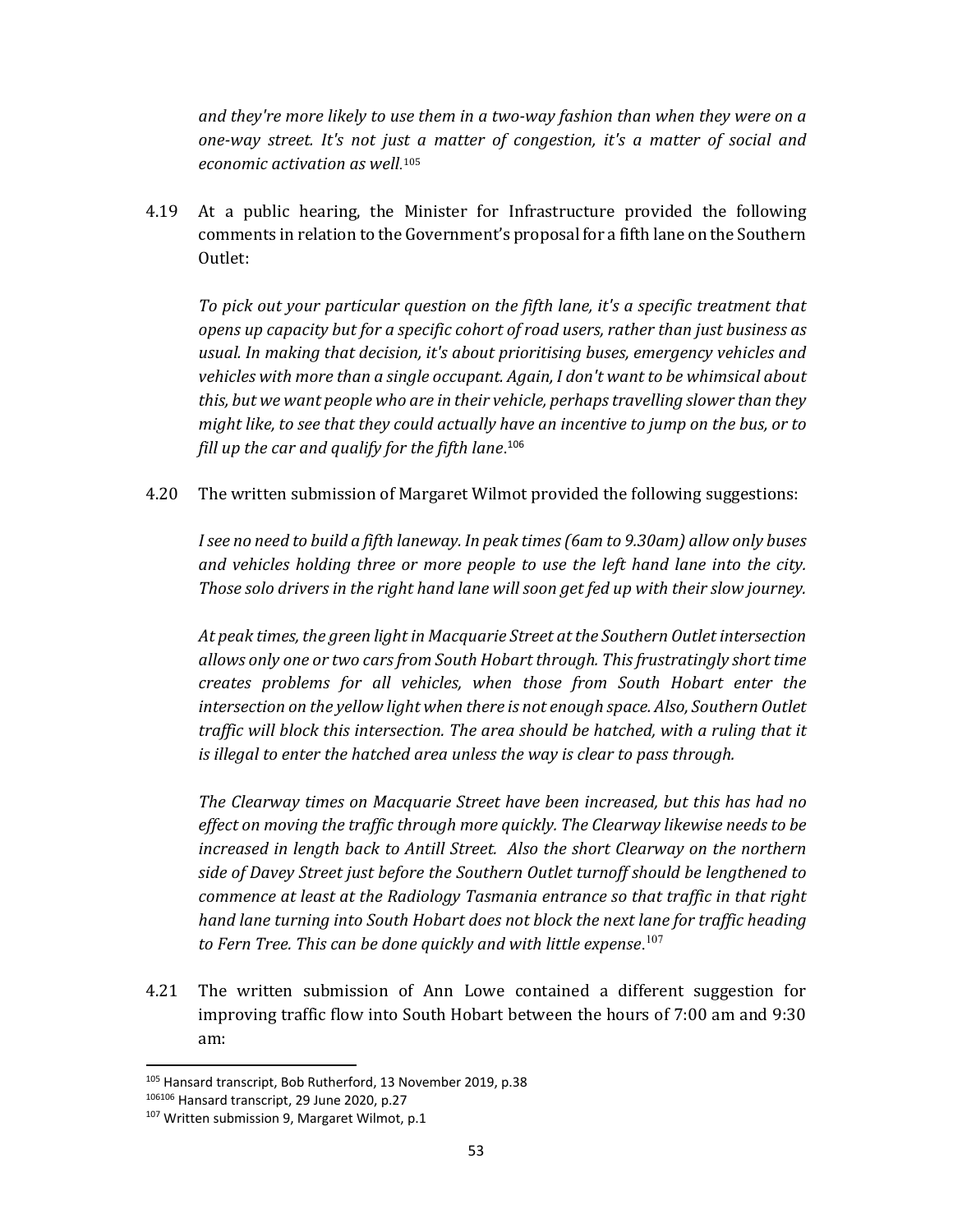*At this time of day, traffic coming up Davey Street (right hand lane) is often backed up down to Antill or sometimes down as far as Molle Street and further particularly if there has been an accident or breakdown which causes grid lock in all streets. The centre lane from Molle Street upwards(2nd right) which would normally be directed down the Southern Outlet could be used for traffic continuing up Davey Street then freeing up the right hand lane for traffic wanting to enter into Macquarie Street.* 

*The intersection at the Southern Outlet and Davey is often blocked at that time of morning not allowing the traffic to get back into Macquarie Street or continue up Davey because there is only one lane for both.* 

*There is very little traffic heading out of town toward the Southern Outlet at this time of day and the left hand lane is sufficient for this traffic during this time frame.* 

*All it would require is writing on the road in this lane –* 

*DAVEY ST & SOUTHERN OUTLET TRAFFIC BETWEEN 7.00 TO 9.30AM MONDAY TO FRIDAY* 

*between Molle & Antill Streets 2nd between Antill & Southern Outlet (probably just up from the Globe Hotel*. 108

4.22 The written submission of Colin Appleby recommended the establishment of bus priority lanes:

*Implement priority lanes for buses & passenger vehicles with 3 or more occupants during peak hours. This will increase the timeliness/reliability of buses and, if 3 occupant cars are taken up as an option (by carpooling), reduce the number of vehicles on the road during peak hours.* 109

4.23 The City of Hobart Transport Strategy 2018-30 also advocated in relation to a 'SmartRoads' approach:

*Managing and operating our network will need a 'SmartRoads' approach where preference is provided to high occupancy vehicles, especially public transport, and active transport modes on selected corridors at selected times.* 110

<sup>108</sup> Written submission 29, Ann Lowe, p.1

<sup>109</sup> Written submission 50, Colin Appleby, p.4

<sup>110</sup> *City of Hobart Transport Strategy 2018‐30,* Theme 8 – Managing our Traffic and Movement Network, Position Statement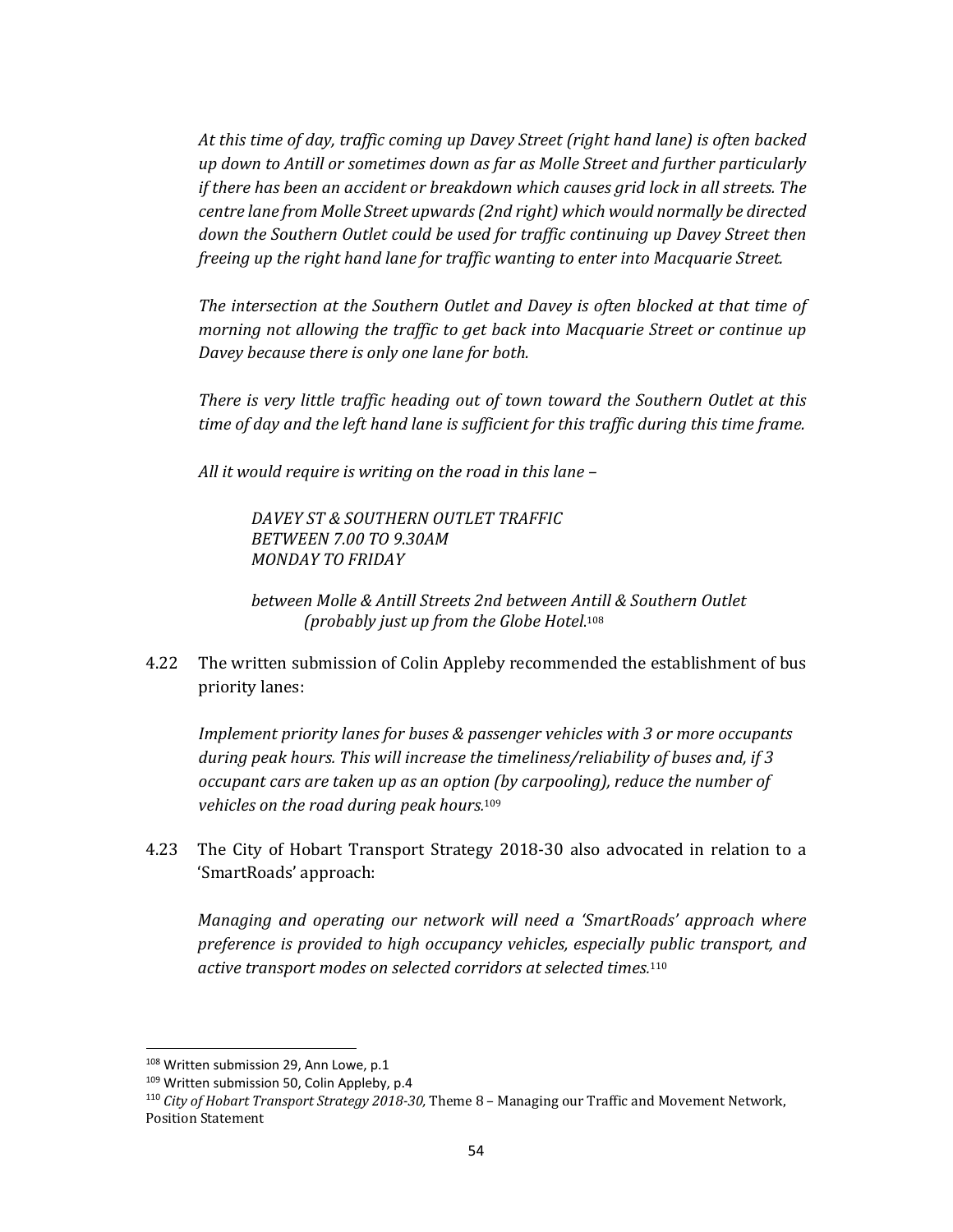4.24 At a public hearing in June 2020, the Minister for Infrastructure advised that the operation of the traffic lights at the top of Davey Street had been changed to allow Davey Street to operate more efficiently during the afternoon peak. The operation of four other intersections had also been changed to improve efficiency.<sup>111</sup>

*In addition to the congestion‐prone areas commonly identified by motorists, there are a number of key locations central to Metro's operations where disruption can have a `multiplier' effect. Chief among these is the 'hub' of Metro's network, extending from the Collins Street contra lane into the Elizabeth Street interchange, and the intersection of Elizabeth and Macquarie Streets, a space in which Metro facilitates up to 17,200 journeys per day. Congestion in this location has been exacerbated by construction of the Hyatt Centric hotel over the period from December 2016, changes to urban fringe and regional services in January 2019 which increased vehicle volumes, and the ongoing requirement for buses turning onto Macquarie Street to give‐way to pedestrians during a green light.* 112

Metro Tasmania also advised of work associated with the Main road Transit Corridor Plan that had been undertaken to improve flow for buses:

*With regard to the road network, the Department of State Growth's 2012 Main Road Transit Corridor Plan proposed measures to improve the flow of buses and reduce travel times on the Main Road – New Town Road – Elizabeth Street corridor.* 

*Modelling indicated the measures could reduce travel time between 12% (inbound) and 23% (outbound) in the morning peak, and 8 percent in both directions in the afternoon peak. Metro has implemented the recommendations within its remit, including the introduction of the high frequency service and bus stop rationalisation to improve spacing and amenity.* 113

Further prioritised recommendations were put forward by Metro:

- *1. Extend the bus lane from the Southern Outlet down the left lane of Macquarie Street*
- *2. Prioritise bus movements on Collins Street and exiting Elizabeth Street on to Macquarie Street (entrance to the interchange contra lane is impacted by cars queueing for Argyle Street car park; exit from the interchange is impacted by short traffic signal sequence)*

<sup>111</sup> Hansard transcript, 20 June 2020, p.3

<sup>112</sup> Written submission 8, Metro Tasmania, p.3

 $113$  Ibid, p.3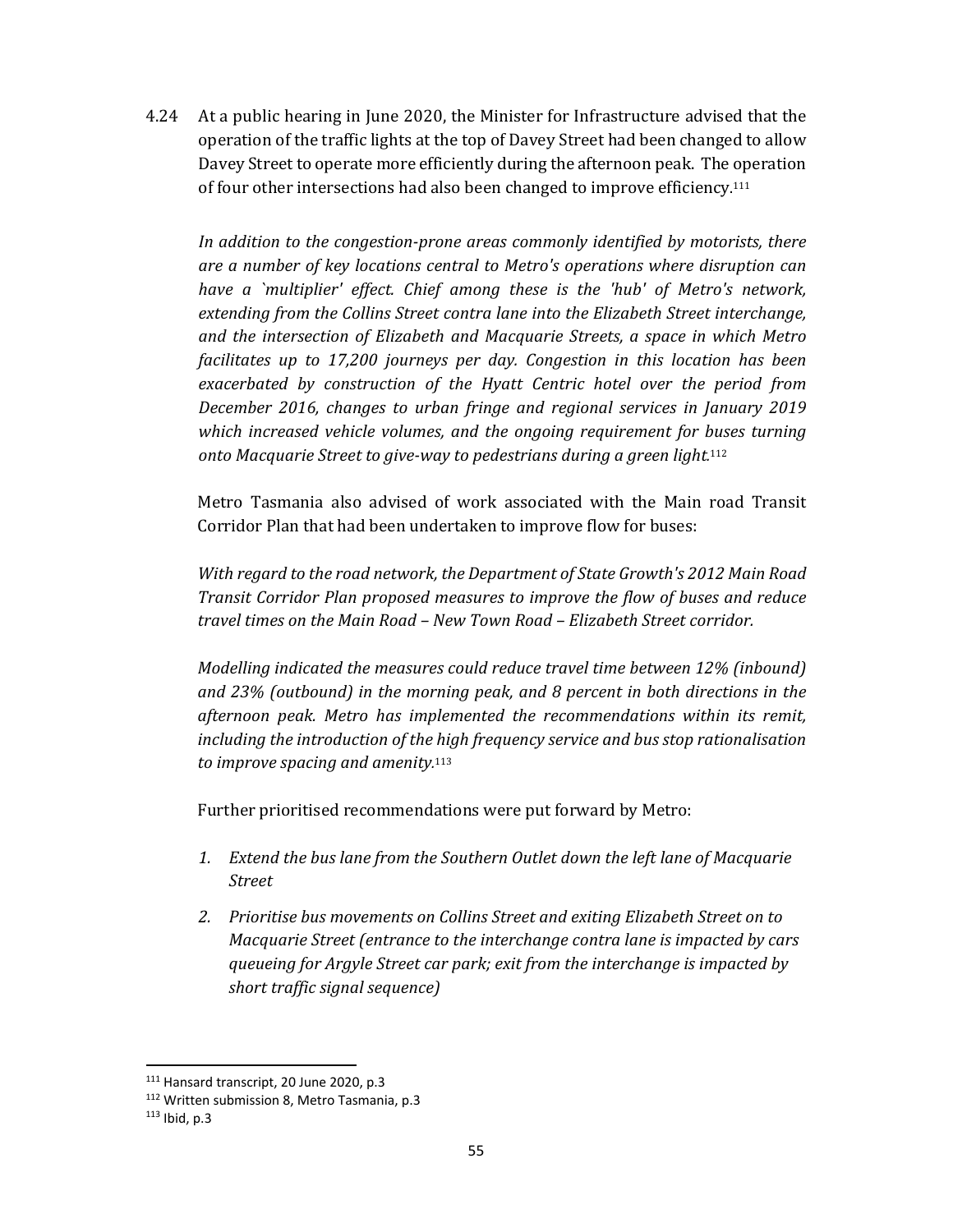- *3. Convert 'storage lanes' to bus lanes at each intersection on Brooker Highway from Goodwood Road to Risdon Road*
- *4. Allow buses a five to ten second head start at intersections on Main Road, Brooker Highway, Macquarie Street and Davey Street*
- *5. Implement bus priority lanes or tidal clearways*
	- *a. on Main Road between Springfield Avenue*
	- *b. from Shoreline to Mornington roundabout and on Tasman Highway*
	- *c. from Mornington roundabout to Rosny Hill*
	- *d. on Davey Street from Murray Street to the Southern Outlet*
	- *e. on Main Road from Marys Hope Road to Glenorchy interchange*
	- *f. on Rosny Hill Road from Bligh Street to Tasman Bridge.*<sup>114</sup>

#### Public transport

- 4.25 In providing verbal evidence to the Inquiry, the University of Tasmania confirmed Tasmania's investment in public transport was the lowest rate per capita of any other jurisdiction in Australia. 115
- 4.26 Mayors representing Greater Hobart Councils urged for more investment and development of infrastructure for Metro Tasmania and raised questions regarding its operational model.
- 4.27 Mayor Dean Winter expressed the following views:

*I've been reading Metro's annual report from last year. I know the business is working as hard as it can, but it's not good reading. Again the business has lost a significant amount of money; it's missed key targets. The Auditor‐General in his assessment last year of the previous year's annual report, in volume 2 of its Government Business 2017‐18 Analysis, said that Metro is relying on equity contributions in a service contract with the Department of State Growth to maintain its bus fleet and it has generated losses in each of the past four years, and you can add another year of losses to that. It goes on to say that some businesses ‐ and Metro is included in this ‐ are reliant on government funding and commercial industry support to maintain sustainability and are not expected or likely to generate profit sufficient enough to provide returns to government. The for‐profit corporate*

<sup>114</sup> Written submission 8, Metro Tasmania, pp. 4‐5

<sup>115</sup> Hansard transcript, 13 November 2019, p.33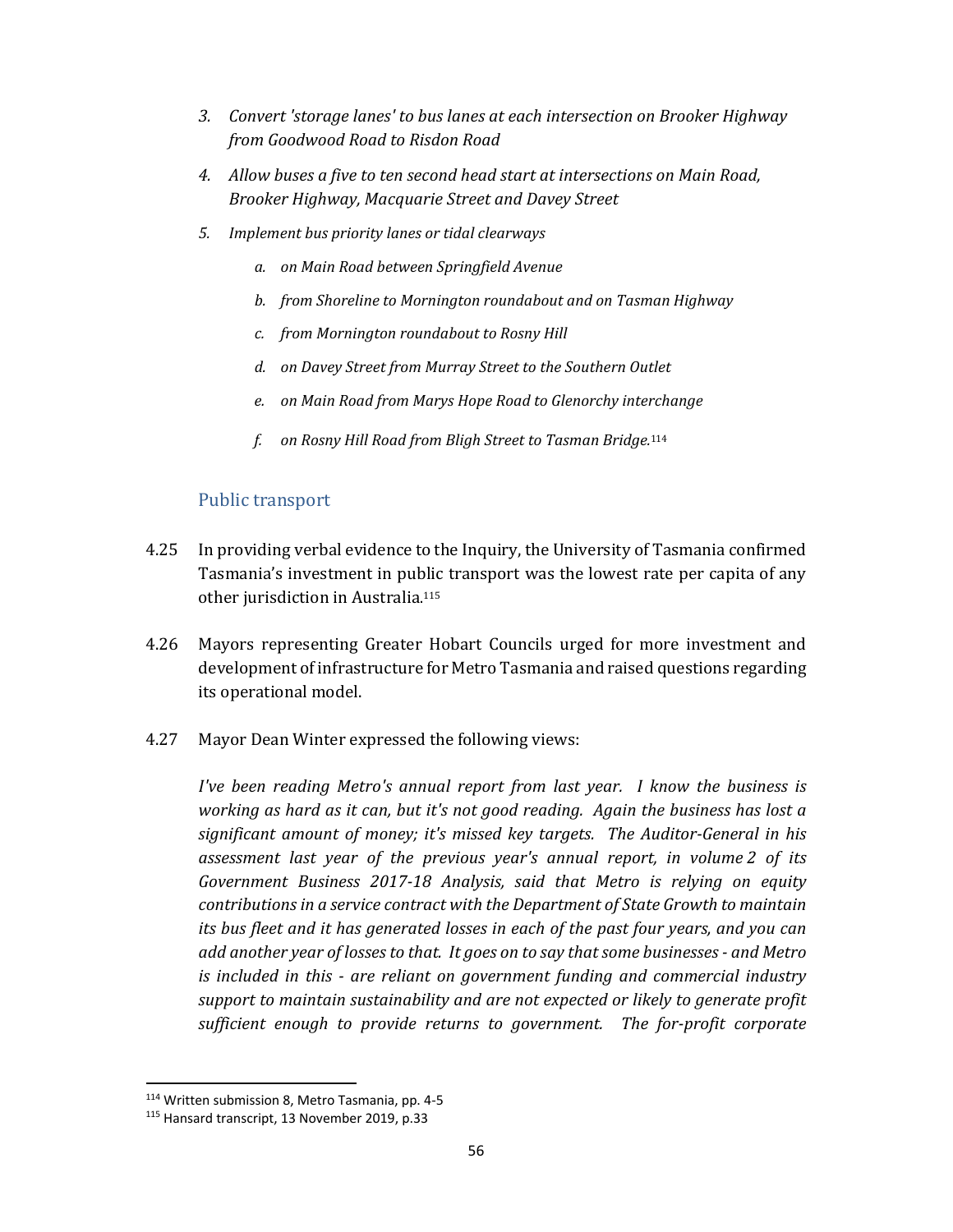*structure of entities like Metro may not be appropriate unless a significant improvement in the financial performance is expected, and it's not expected.*

*The structure and governance of Metro itself is called into question by the Auditor‐General and that ought to be part of your consideration as part of this. Metro isn't in a financial position ‐ it doesn't have the freedom to ‐ as I understand it, they can't even buy a bus without the minister or the department telling them they can buy a bus.*

…

*My personal experience with buses in our area was that even if 87 per cent of the time, they are on time that is actually not enough for a commuter who needs to get into work and do business. It is a critical failure in the model. If people lose confidence in public transport services, they are more likely to get back in the car.* 

#### And

My perception of Metro is it has a brand issue now - it is a pretty tired brand. It is *losing money; it has lost money again for the fifth consecutive year and not just a little bit of money ‐ it has lost significant money every year. Only 25 per cent of its revenue actually comes from ticket sales. The rest is massively subsidised by the Government. It is not really operating as a business in the normal sense*. 116

4.28 Mayor Kristie Johnston echoed Mr Winter's views:

*For us, the critical issue is we need the infrastructure first and then do the work to change hearts and minds. If you do not have the infrastructure to underpin the actual service, you can change hearts and minds all you like, but it will not last very long and will not bring about a sustained change in the cultural behaviour of our commuters in particular*.<sup>117</sup>

4.29 Mr Tony Mullen, General Manager of Glenorchy City Council, made the following observation regarding Metro's capacity during peak times:

*… Metro advised us that its capacity is fully utilised at peak periods, so if there is an underlying assumption we need to get more people onto public transport, Metro does not have the capacity at peak periods to increase that any further. There is clearly some need to invest further in additional peak capacity for Metro*.<sup>118</sup>

4.30 At a public hearing in November 2019, Hobart City Council Lord Mayor Anna Reynolds made the following statement:

<sup>116</sup> Hansard transcript 12 November 2019, p.4, 11

<sup>117</sup> Hansard transcript, Kristie Johnston, 12 November 2019, p.4

<sup>118</sup> Hansard transcript, 12 November 2019, p.3‐4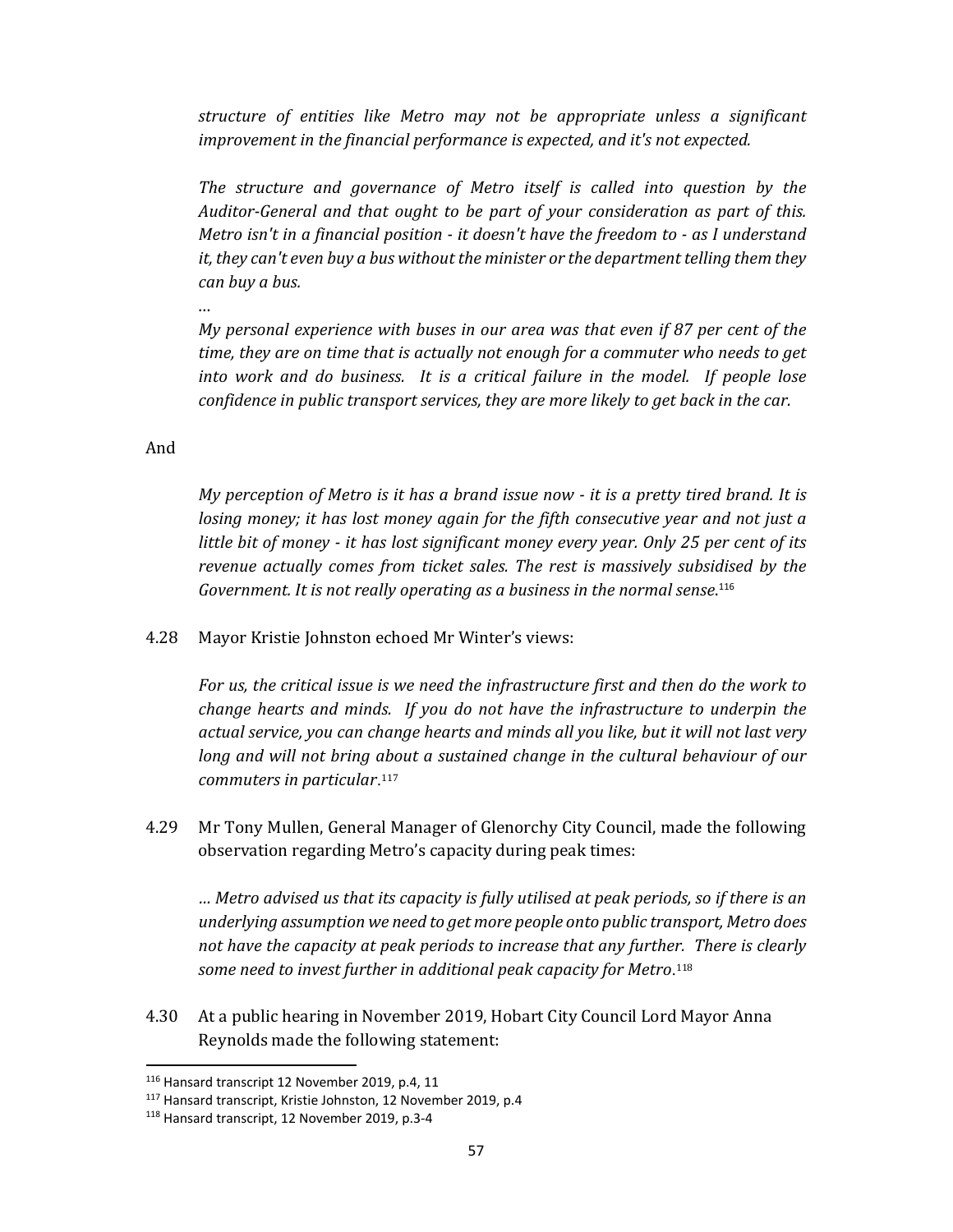*You will notice the major focus is to try to increase the reliability and number of public transport services, which we believe is the absolute priority in dealing with Hobart traffic congestion*. 119

4.31 Andrew Holmes provided his personal experiences as a public transport user in his written submission:

*… Traffic congestion significantly impacts my daily bus travel, causing delays to Metro's bus service. As a result of this, I believe congestion directly impacts on the operation of Metro economically as the delays and inconsistencies in the service make bus travel unappealing which limits patronage growth. Research has shown this is a known reason which challenges people and provides a barrier to use Metro's services (Lyth, Sharman & Cleland 2018, p.21).* 120

4.32 The following rationale by Metro made the case for that need to be undertaken to facilitate for better public transport services:

*From Metro's perspective, better mobility outcomes in Hobart rely on a reduction in single car occupancy ‐ with every bus capable of taking up to 60 cars off the road, we believe facilitating improved public transport generally, and incentivising commuter oriented services specifically, has enormous potential to reduce congestion and calm Hobart's extremely concentrated morning and afternoon peaks.*

*Consistent with this view, three core criteria ‐ reliability, flexibility, and cost – which influence mode choice can be manipulated in order to reduce congestion ….*

Further public transport planning initiatives were added for consideration:

- *increasing service frequency to maximise convenience, minimise wait times, and remove planning barriers to travel; and*
- *continuing to encourage the use of public transport with fare initiatives while increasing disincentives for private car use via parking fees and congestion charges.*<sup>121</sup>
- 4.33 The written submission of Mr Vercoe made an alternative observation in relation to large infrastructure:

…

<sup>119</sup> Hansard transcript, 12 November 2019, p.2

<sup>120</sup> Written submission 47, Andrew Holmes, p.2

<sup>&</sup>lt;sup>121</sup> Written submission 8, Metro Tasmania, p.1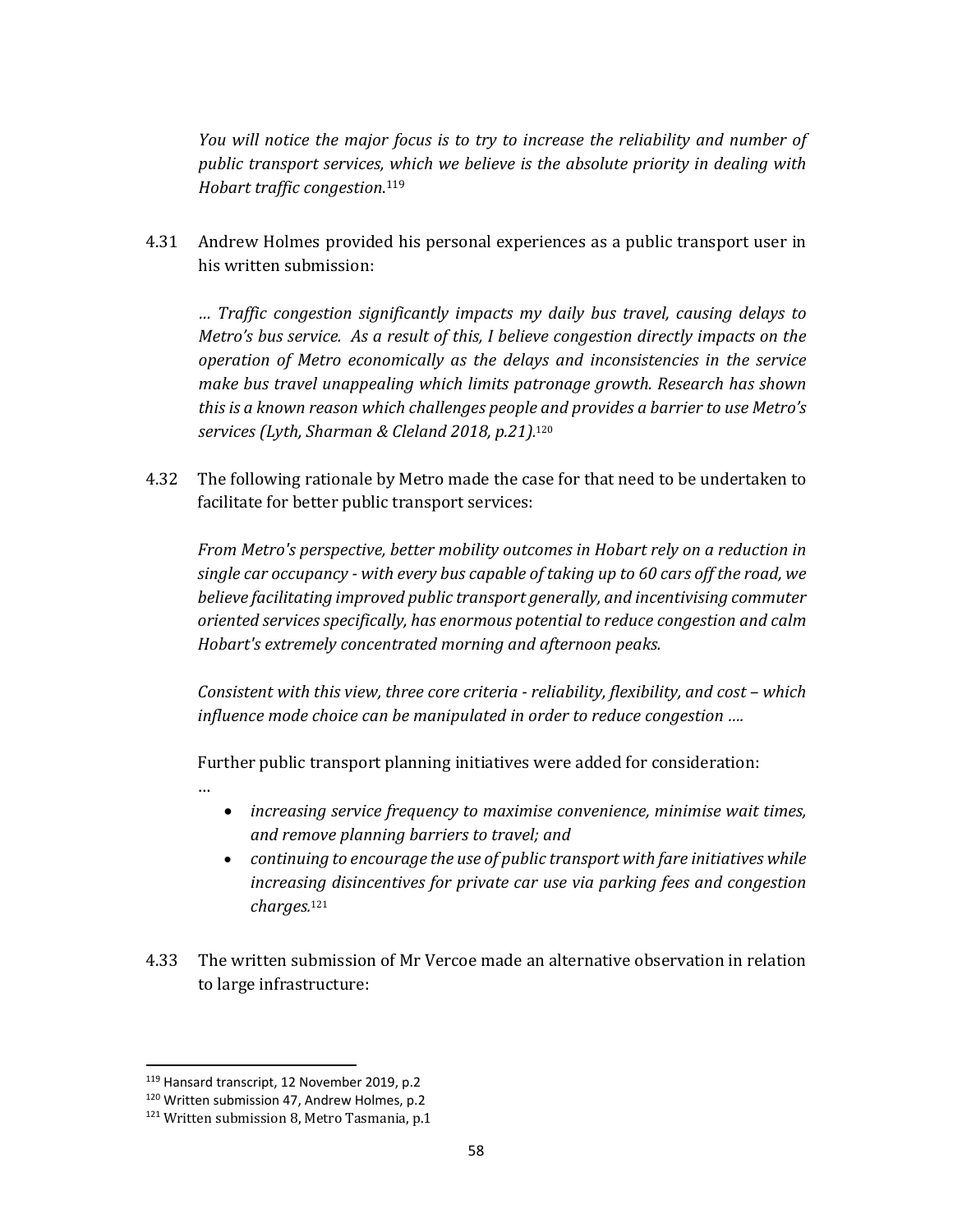*Implement methods of reducing traffic such as subsidising public transport in order to make it more appealing/affordable. Public transport could be 100% subsidised to discourage private motor vehicle use within certain zones or altogether. Before this idea is dismissed it would be useful to compare the cost of doing this versus the cost of massive engineering projects such as bypasses, extra lanes and tunnels.* 122

4.34 At a public hearing Metro provided information on growth in patronage and the key features required in order for public transport to be an attractive option and detail on an off-peak incentivisation trial:

*Ms SIEJKA ‐ …you have people who are not bus users currently who might consider it. Do you think spreading the bus timetable is going to assist in attracting more people, or is it purely going to help service the people who are already using the buses?*

*Mr GARDNER ‐ To run through the order of things in what really matters to people and how we get behaviour shift. The very clear feedback in our research, and research nationally and internationally, suggests that service reliability is the most important factor in getting people to utilise public transport.*

*The challenge we have at the moment is that our buses just sit in traffic with all the other vehicles. It is very hard.*

*…*

*…*

*If we could be in a position where we have the infrastructure that allows buses free movement and priority flow through traffic, then we are confident, and our patrons can be confident, that they will arrive at their destination at the scheduled time.*

*So, the other piece is if we can provide some pricing incentives for people off‐peak. We have already done some work on this.*

*Over the past four years, we have run a 'Free Before 7' initiative with the support of Department of State Growth. We have seen some data, an average 14 per cent increase in people choosing to travel prior to 7 o'clock, to take up that opportunity.*

4.35 There was further questioning regarding the incentivisation trial:

*Ms WEBB ‐ That increase of 14 per cent when you offered free travel before 7 a.m., was that in people who already use buses? Do you know what percentage may have been new travellers?*

<sup>&</sup>lt;sup>122</sup> Written submission 10, Jarrah Vercoe, p.1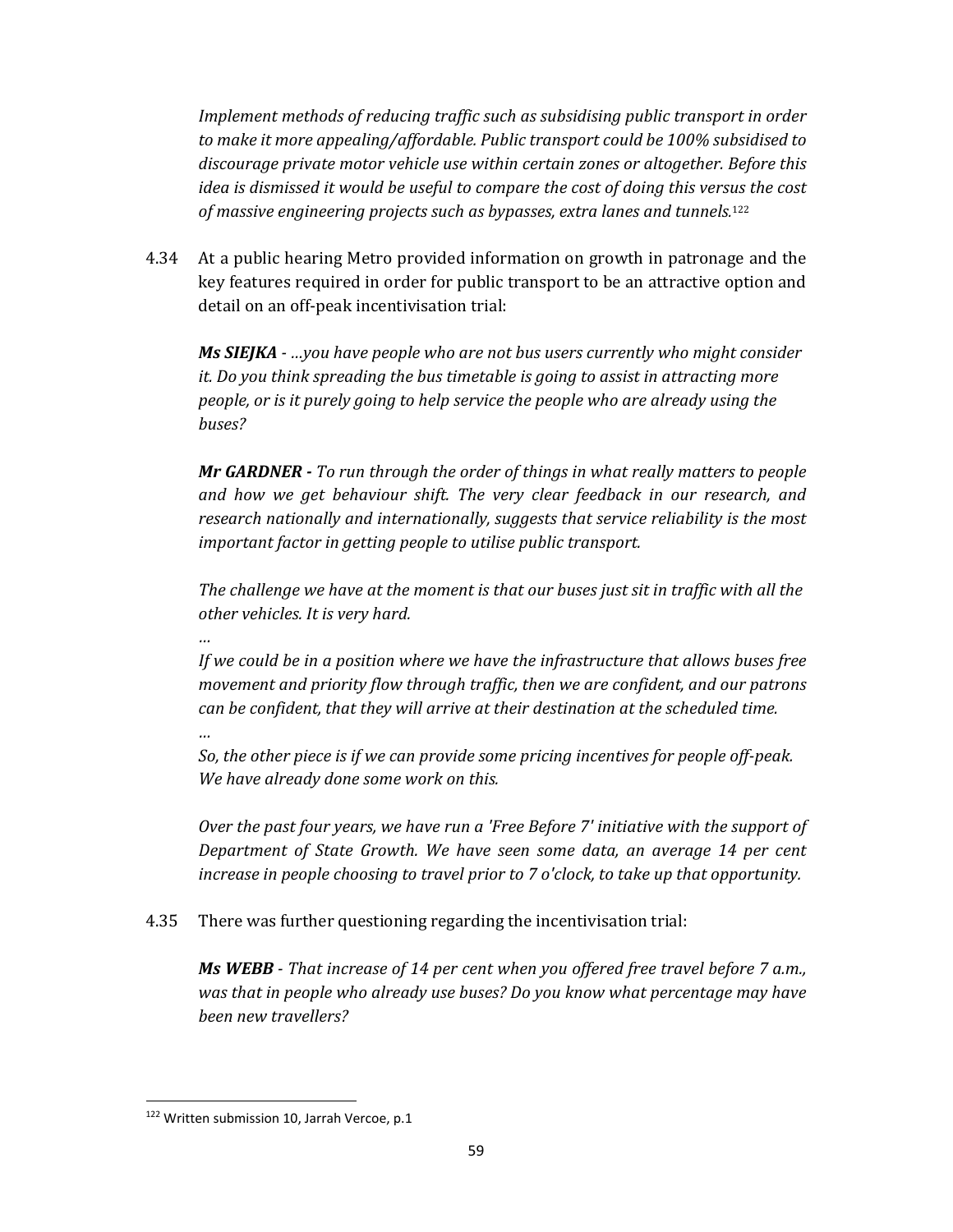*Mr GARDNER ‐ My understanding, and I will refer to Ms Morse, but I believe it was largely a movement ‐* 

*…*

*Ms MORSE ‐ In relation to that initiative, and the notion of attracting new passengers. I think the strongest case we can point to is our growth in Hobart since the implementation of our new Hobart network in January 2016.*

*We have had sustained year‐on‐year growth in patronage since that network was introduced. The strongest growth sector for that network has been in full‐fare paying adults, and we have consistently been in double‐figure growths. A more than 10 per cent growth year on year, in terms of our full‐fare paying adults.*<sup>123</sup>

4.36 Madeleine Ogilvy MP drew the Committee's attention to the Canadian model of small bus systems for school transportation:

*One of the things we have been thinking and considering in our office is a pilot of a Canadian‐style small bus system for schools. Schools with a huge amount of traffic around them and transport needs such as Lenah Valley might be a good example, where people live fairly close by.* 124

4.37 In response to the notion of smaller buses being employed, Metro provided the following verbal evidence at a hearing of the Inquiry:

*Mr GARDNER ‐ Two fundamental things: mass transit works on concentrating services on high‐priority routes at high frequency. When you look at the cost of operating the vehicles, 70 per cent of that is labour, so it becomes the more you decrease the capacity of each vehicle, the more inefficient that becomes and the higher the cost per person on that bus. There are various modes of transport for people moving around in our business, which is a mass transit business.*

*The value for our customers is derived from getting an optimum larger size that we can move through those busier corridors and those main routes as frequently as possible.* <sup>125</sup>

4.38 A number of submissions and witnesses urged consideration of incentives to encourage the use of public transport, including priority lanes for buses<sup>126</sup>, free public transport for students, free CBD inbound and outbound public transport

<sup>123</sup> Hansard transcript, 13 November 2019, pp.4‐5

<sup>124</sup> Hansard transcript, 12 November 2019, p.57

<sup>125</sup> Hansard transcript, 13 November 2019, p.13

<sup>&</sup>lt;sup>126</sup> Written submission 49, Sorell Council, p1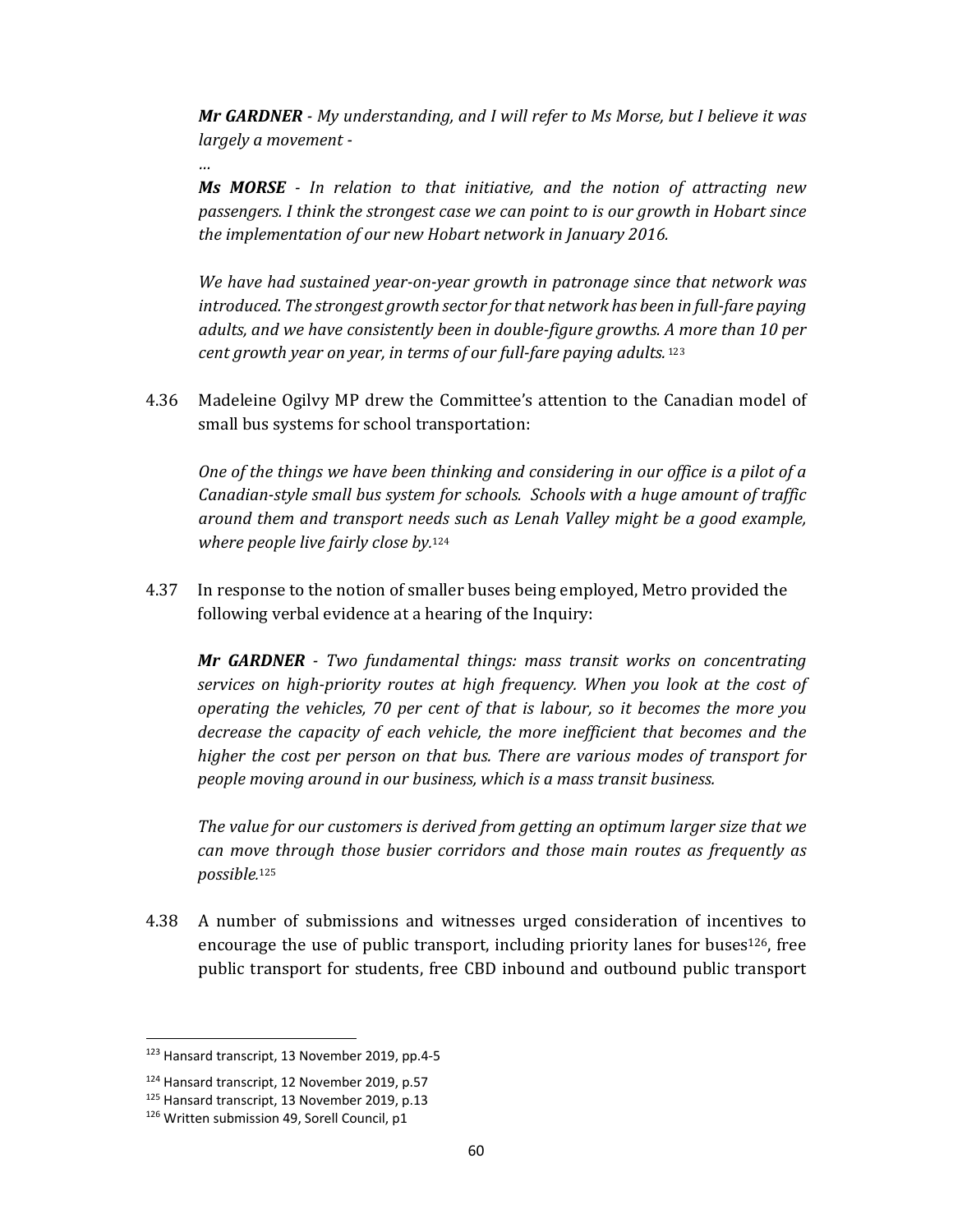during peak times, more services to hill suburbs such as West Hobart, Mount Stuart, West Moonah and Florence Heights<sup>127</sup> and free wifi on buses.<sup>128</sup>

4.39 The written submission of Huon Valley Residents and Ratepayers Association made the following observations and recommendations regarding public transport:

*Some people will never use public transport. Some would like to but can't because it doesn't provide the service they require. Some would use it if it was more efficient, less expensive, more comfortable and offered a better user experience (ie better coordinated service linkages/ good shelters/ GPS tracking/free Wi‐Fi etc).* 129

4.40 The written submission of Dr Peter Jones suggested a number of initiatives to improve public transport uptake:

*One obvious improvement would be a better public transport system, which even if heavily subsidised, would cost far less than underpasses, overpasses or a Western by‐ pass. School children should ride free and there will need to be more buses at those times ‐ the St Virgil's bus from the Eastern Shore in the morning is a good existing example. From Kingston, introduce Park 'n' Ride with parking at the terminus, and a designated bus lane on the Southern Outlet all the way into the CBD including Macquarie Street from 7.30 to 9 a.m.* 130

4.41 The Heart Foundation, in their verbal submission at a public hearing commented on proposed infrastructure initiatives, the need for better access to public transport and the broader health benefits of both public and active transport options:

*Mr LYNCH ‐ The Heart Foundation and public health advocates generally are not against motor vehicles and personal travel. It's necessary in our modern society. As I said, it's a complex system issue we are dealing with. The issues we specifically raise in our representations, with respect, we don't think are tinkering around the edges. They can make a significant system change in the way of thinking and the way of approaching things, but, as I said in my opening remarks, it may well be that there are some infrastructure solutions that could be implemented.*

*…*

<sup>&</sup>lt;sup>127</sup> Written submission 43, Elizabeth Seymour, p.1

<sup>128</sup> Hansard transcript, Pat Synge, 13 November 2019, p.44

<sup>&</sup>lt;sup>129</sup> Written submission 26, Huon Valley Residents and Ratepayers Association, p.3

<sup>&</sup>lt;sup>130</sup> Written submission 2, Dr Peter Jones, p.1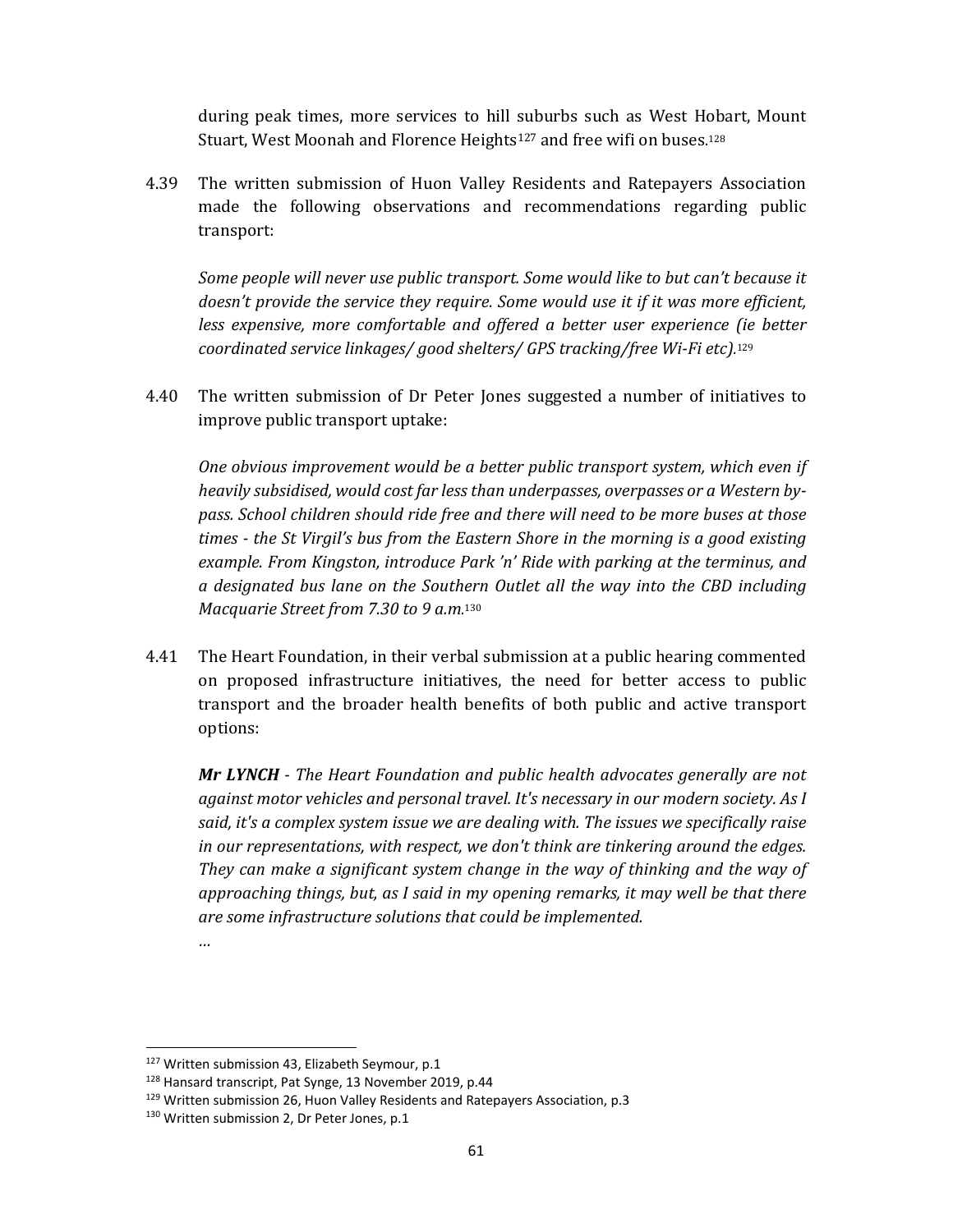*A number of them* [effective projects] *are outlined in our submission, but they are around things like creating better access to public transport and looking at the way that's organised or about how we manage parking of vehicles, park and ride.* 131

#### Centralised public transport hub at Macquarie Point

- 4.42 The Inquiry received evidence in relation to the feasibility of establishing a centralised transport hub at Macquarie Point.
- 4.43 The Huon Valley Residents and Ratepayers Association expressed a view in a written submission that Macquarie Point was a logical location for a centralised transport hub:

*A centralised "transport hub" should be introduced. Macquarie Point would seem to be the logical location since it could cater for road, rail, and water transport. Public transport will only work efficiently if transfer from one service to another can be seamless*. <sup>132</sup>

4.44 The Association's Public Officer, Pat Synge, elaborated on this at a public hearing in November 2019:

*Another thing we touched on was having a transport hub, ideally somewhere like, it would seem, Macquarie Point, then you could have ferries, light rail, buses, taxis all concentrated in the one area, under cover, attractive, modern,somewhere where you* can get off your bus and grab an Uber or a taxi and go to work if you are 10 minutes *away if it's too far to walk*. 133

4.45 At a public hearing, Mr Gardner of Metro commented that, whilst there was still a need for a bus interchange to be located in the CBD, Macquarie Point created an opportunity for the movement of public transport through the city:

*Certainly, Macquarie Point is integral to the flow of buses. There is still a need for an interchange within the CBD. So, it is not about shifting out to Macquarie Point but Macquarie Point is integral and it creates a real opportunity to redesign the flow of the public transport movement through the city. It is important for us that we seek to be actively engaged at all times in the future development of bus interchange in the city, be it the movement through Macquarie Point and then interchange into the city*. 134

<sup>131</sup> Hansard transcript, 12 November 2019, p.35

<sup>132</sup> Written submission 26, Huon Valley Residents and Ratepayers, p.3

<sup>133</sup> Hansard transcript, 13 November 2019, p.49

<sup>&</sup>lt;sup>134</sup> Hansard transcript, 13 November 2019, p.11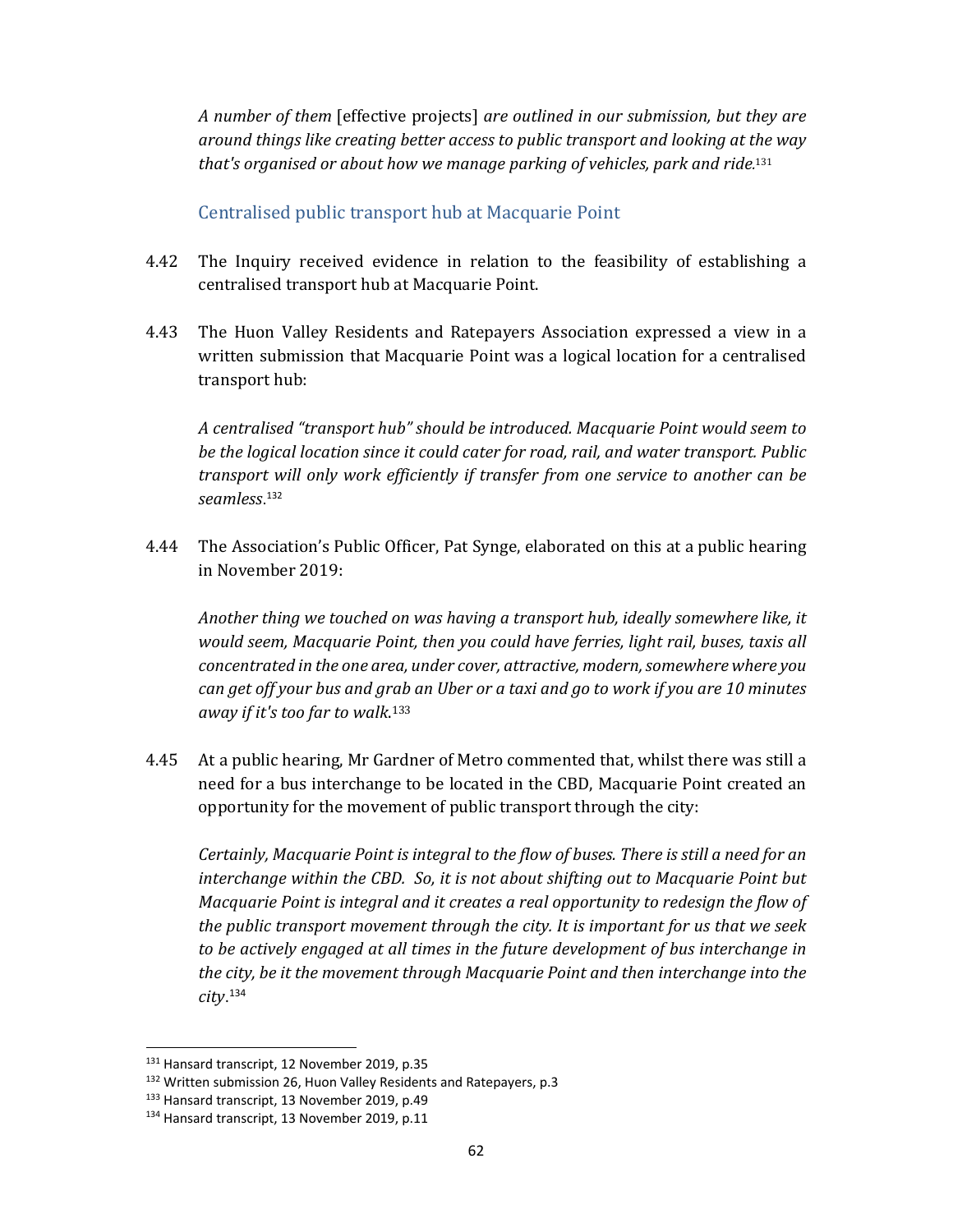4.46 The following was a finding of the RACT Greater Hobart Mobility Vision in relation to a centralised terminus at Macquarie Point:

*…a Macquarie Point terminus would be too far from other transit options in the CBD.* 135

# Active transport

4.47 The written submission of MRCagney provided a comprehensive summary of strategies to reinvigorate and provide a higher use of active transport:

*MRCagney believe there is an opportunity for active transport to play a greater role in resolving traffic congestion particularly in Hobart's CBD. The BITRE report for active transport by commuting mode, compares 2001 to 2011 data for Journey's to Work…. Significantly Hobart rates well in both walking and cycling and there is opportunity to reinvigorate and build capacity in these areas.* 

*Cycling can play a greater role in serving the needs of commutersto and from Hobart daily. MRCagney recommends an analysis that draw on examples from cities that enjoy strong participation in cycling as a mode split to identify effective and appropriate policy and infrastructure solutions for Hobart.* 

*As a minimum, we would encourage:* 

- *• Using GIS analysis to rank areas within metropolitan Hobart most suited to investment in cycling infrastructure (criteria could include proximity to Hobart CBD, population density, suitable topography for cycling, high existing mode split etc*);
- *• Developing a detailed bicycle plan that expands the contribution that cycling makes to the operation of the city and encourages an increase in the number of trips taken by bicycle;*
- *Identifying a new cycling network, with focus on introducing separated cycling infrastructure along key spines to boost participation in cycling for everyday needs, including commuting for work; and*
- *• Undertaking a background paper to look at opportunities for a bike share scheme in Hobart and car share program in Hobart and in conjunction with UTAS.*

*Highly walkable environments, coupled with land‐use planning, create cities that improve overall quality of life and economic prosperity. MRCagney recommendsthat a detailed analysis be undertaken to review Greater Hobart's walkability. This would include addressing:* 

<sup>&</sup>lt;sup>135</sup> Greater Hobart Mobility Vision 30 Year Strategy, RACT, April 2019, p.14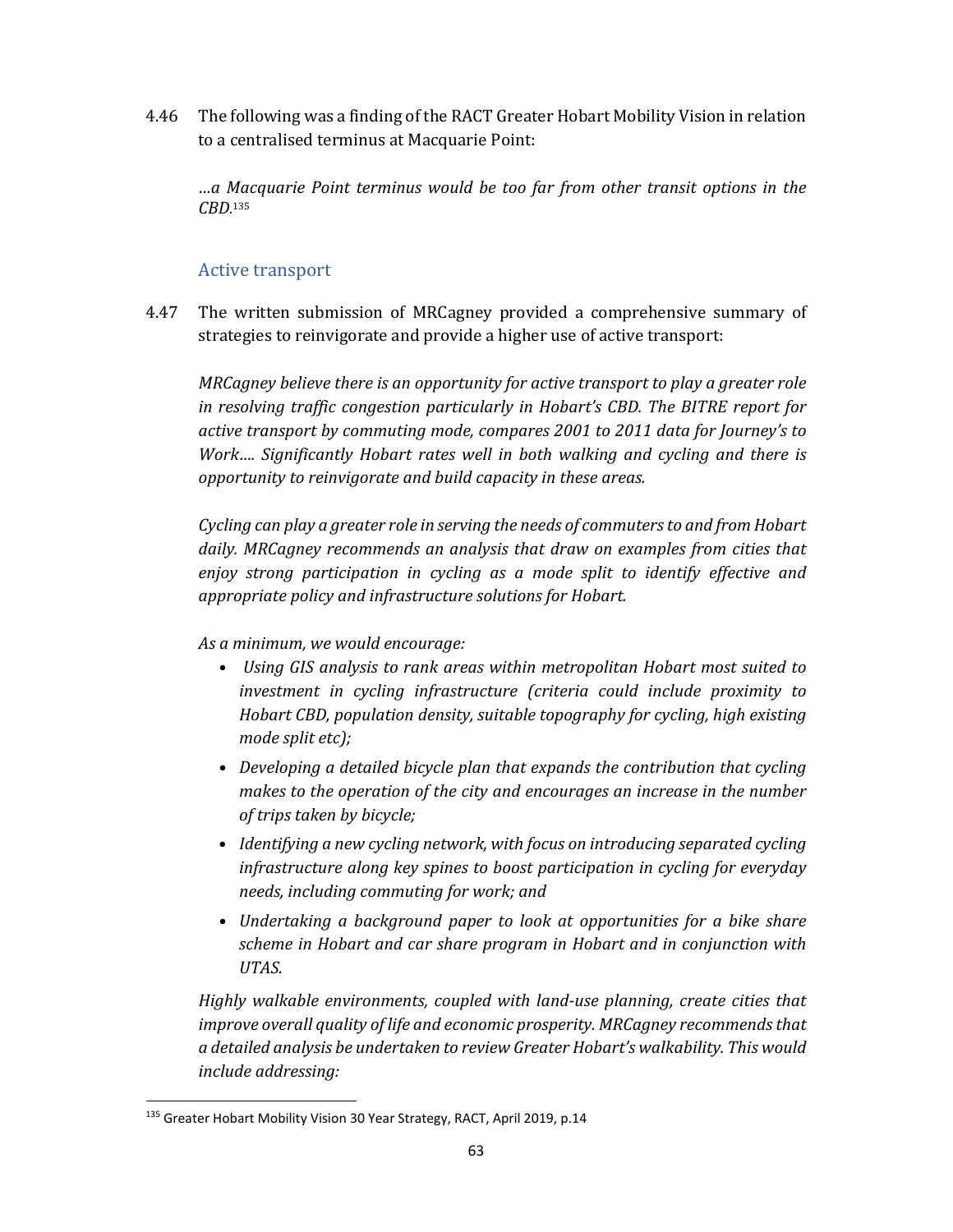- *• Establishing a typology of street designs including 'streets as places', 'walking streets' and 'shared zones', and identifying locations for implementation of these improved street designs;*
- *• Identifying locations for incremental space reallocation such as footpath widening around key public transport stations and kerb outstands at*  $intersections;$
- *• Understanding accessibility and connectivity due to topography of Greater Hobart and engaging with key stakeholder groups (e.g. residents, employees, walking groups and tourists) to understand barriers to walking in Greater Hobart:* and
- *• Developing design guidelines to assess the safety and security of walking in Greater Hobart.* 136
- 4.48 The RACT's Greater Hobart Mobility Vision 30 year strategy identifies many actions that had been underpinned by very significant and wide community consultation:

*The RACT 30‐year Greater Hobart Mobility Vision prepares Tasmanians for a transformed mobility landscape – one in which increased choice providessafer, more efficient and sustainable approaches to the way we move around our state.*

*We have kept the future of Tasmania in mind – focusing in the short term on shifting people's behaviours and patterns to embrace new technology and mobility options for a cost‐effective and sustainable future for the state.* 137

- 4.49 The Inquiry also considered a number of findings from the 2013 Legislative Council Inquiry *Report on the Options for an Integrated Sustainable Transport System in Southern Tasmania* in relation to cycling and walkways:
	- *57. In addition to cycleways, it was noted that cities with efficient integrated public transport systems have other cycling infrastructure such as showers, lockers and bike storage facilities to attract a greater number of patrons;*
	- *58 The University of Tasmania is supportive of initiatives to improve cycling infrastructure for its students, particularly in relation to students attending its Sandy Bay campus;*
	- *59. Cycling infrastructure projects are complex to negotiate as has been evident in the circumstances surrounding the proposals for a cycleway on Sandy Bay Road.*
	- *60. Whilst the intercity cycleway facilitates safer commuter cycling, road conditions in Southern Tasmania are currently a barrier to increasing commuter cycling;*

*…*

<sup>136</sup> Written submission 36, MR Cagney, p.7-8

<sup>137</sup> Greater Hobart Mobility Vision 30 Year Strategy, RACT, April 2019, p.2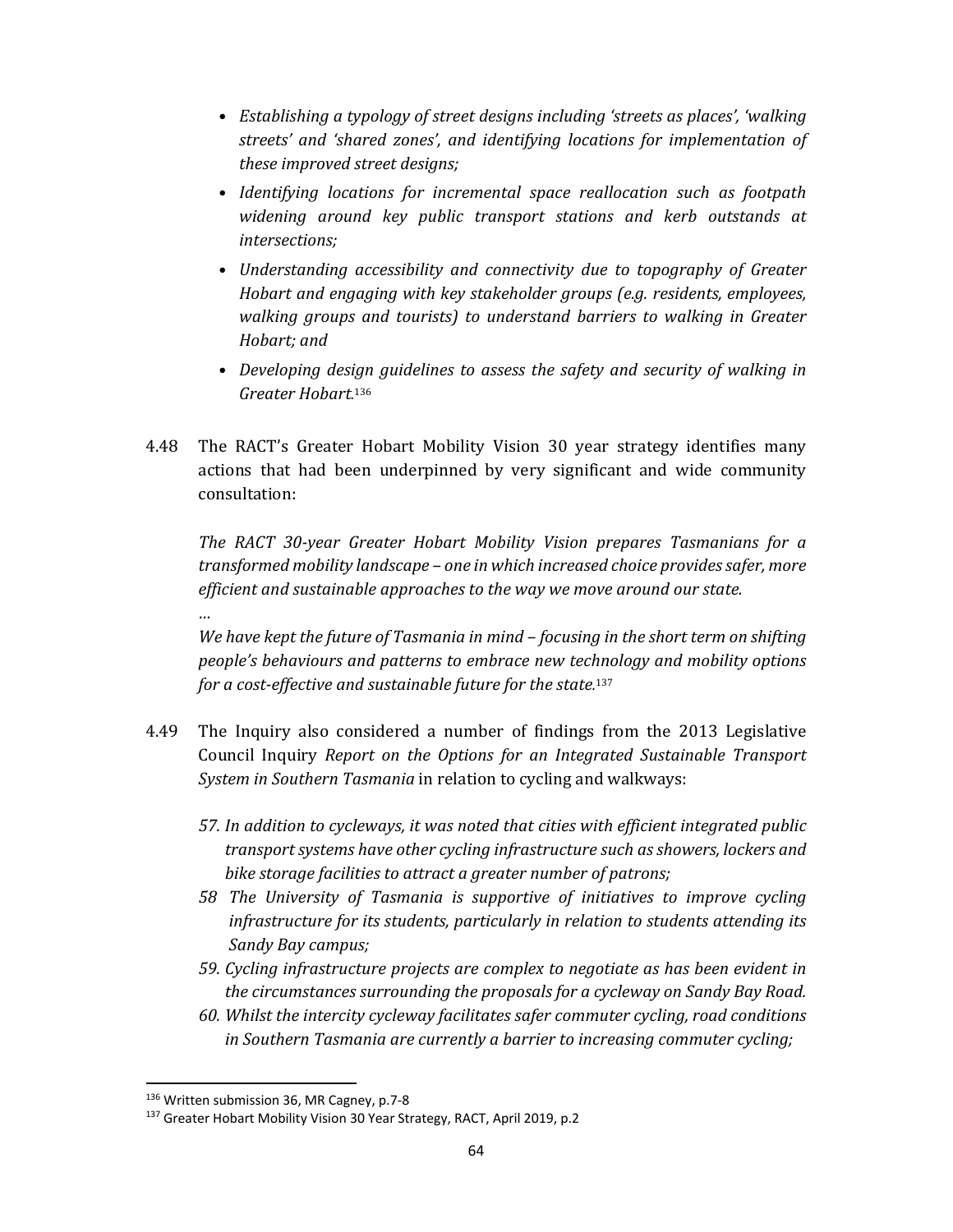- *61. Metro noted there were a range of operational challenges associated with carrying bikes. Ferries and trains more easily accommodate bikes, wheelchairs, and prams.*<sup>138</sup>
- 4.50 The Inquiry received information on initiatives by UTAS which reported that, in 2019, 25 per cent less staff were driving to its CBD campus compared with its Sandy Bay campus:

*A significant number of factors influence the congestion we currently see, both in terms of the infrastructure currently available but also the traffic choices or the transport choices that people make every day and the influence that then has on congestion. I think it is fair to say that the work we have done in terms of the university and looking at the choices our staff make ‐ for example, at the Sandy Bay campus 75 per cent of our staff choose to drive to work every day. When we look at that in the Hobart CBD, it actually reduces to 50 per cent. Currently, we are also putting into place a significant number of measuresin to actually provide choicesfor staff and for studentsto move away from reliance on motor vehicles astheir primary mode of transportation*. 139

- 4.51 UTAS advised that initiatives included the provision of student apartments close to its CBD campus and the opportunity for staff to lease e-bikes on a salary sacrifice arrangement.<sup>140</sup>
- 4.52 The Tasmanian Bicycle Council outlined a number of benefits of increased bicycle use and stated:

*The Tasmanian Bicycle Council is keen to see Hobart meet its ambitions outlined in the Hobart Transport Strategy for cycling to transform the capital's transport task by providing a strong network of safe paths and streets where people of all ages and abilities can make short and medium distance trips by bicycle. The core CBD separated cycling network outlined in this document is the blueprint for achieving these aspirations.* 141

- 4.53 The Tasmanian Bicycle Council also urged the establishment of a network of bidirectional separated cycleways in Hobart for the following reasons:
	- *People‐oriented city – city streets are attractive places for people to visit and move about by bicycle.*

<sup>&</sup>lt;sup>138</sup> Report on the Options for an Integrated Sustainable Public Transport System in Southern Tasmania, Parliament of Tasmania 2013, p.16‐17

<sup>139</sup> Hansard transcript, 13 November 2019, p.29

<sup>140</sup> Hansard transcript, 13 November 2019, pp.32‐33

<sup>&</sup>lt;sup>141</sup> Written submission 11, Tasmanian Bicycle Council, p.14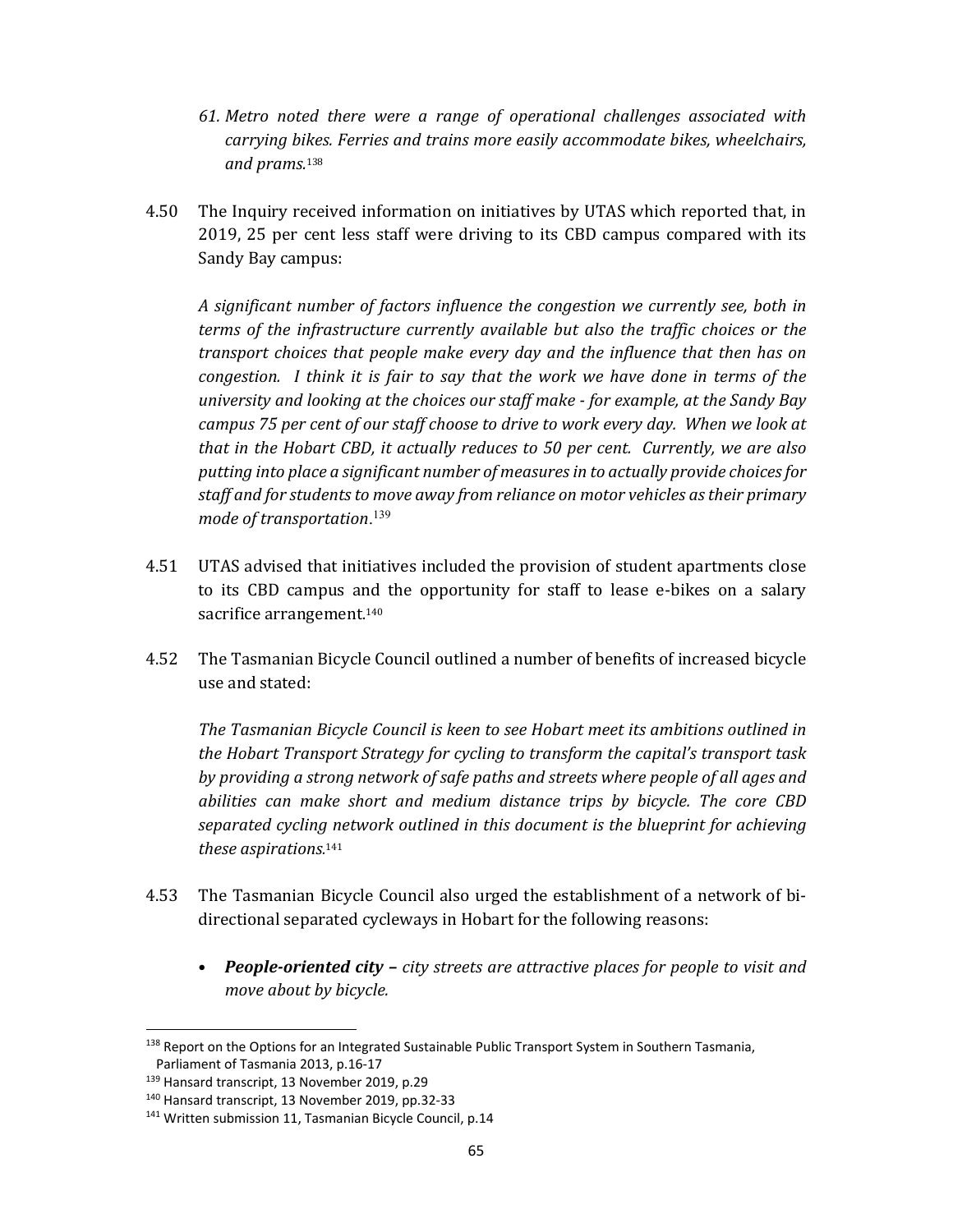- *Better for pedestrians – footpaths in high activity areas are not suited to cycling and cause anxiety for pedestrians. Separating walking and cycling infrastructure in busy city centres is better for everyone.*
- *Transport choice – there are easy and inviting options for going to the city without using a car. Cycling around the city isn't constrained by the one‐way street system.*
- *Equitable access for non‐car drivers ‐ young people and other non‐drivers are not excluded or limited from accessing the city using independent transport.*
- *Safer roads – greater comfort when using a bicycle, with less risk and stress, separated from motor vehicles.*
- *Ease congestion – people moving about the city by bike is incredibly more space efficient than if they moved around the city by car*. 142
- 4.54 The submission from Cycling South recommended:

#### *Revise the Principal Urban Cycling Network Plan for Hobart (PUCN)*

*Ensure the plan identifies separated cycling routes into the Hobart CBD from the south (Battery Point walkway), east (Tasman Highway corridor including the Tasman Bridge), west (Collins St) and north (Elizabeth St) as well as a CBD loop of bi‐directional separated cycleways to overcome the barrier the one‐way street system has on direct and convenient cycling in the city. The Tasmanian Bicycle Council produced a Separated Cycleways Plan for Hobart which identified a core grid of cycle routesin the CBD that connects UTAS sites, major employers and retail areas. The loop, comprised of bi‐directional separated cycleways, identified Campbell St, Melville St, Harrington St and Collins St.*

#### And further:

*There should be a commitment to provide undercover bicycle parking and shelter for pedestrians at major transit hubs. At stops on major bus routes a minimum of one bicycle parking rail should be provided.*

*There are times when it is useful to be able to take a bicycle on a bus due to a breakdown, poor weather or multi‐modal trip but even when buses are virtually empty, it is not possible to catch a bus with a bicycle in Tasmania. A conditional trial to allow bicycles on low‐floor buses which have a cleared area behind the driver for prams, wheelchairs, bulky items and bikes and at the discretion of the driver, based on how crowded the bus is. This is a good way to gaining understanding of the level of demand for taking bikes on buses in Tasmania's major cities and is low cost as it would only require installation of straps to secure bikes (as well as prams and wheelchairs) along with a change in policy.* <sup>143</sup>

<sup>142</sup> Ibid, p.2

<sup>&</sup>lt;sup>143</sup> Written submission 14, Cycling South, p.5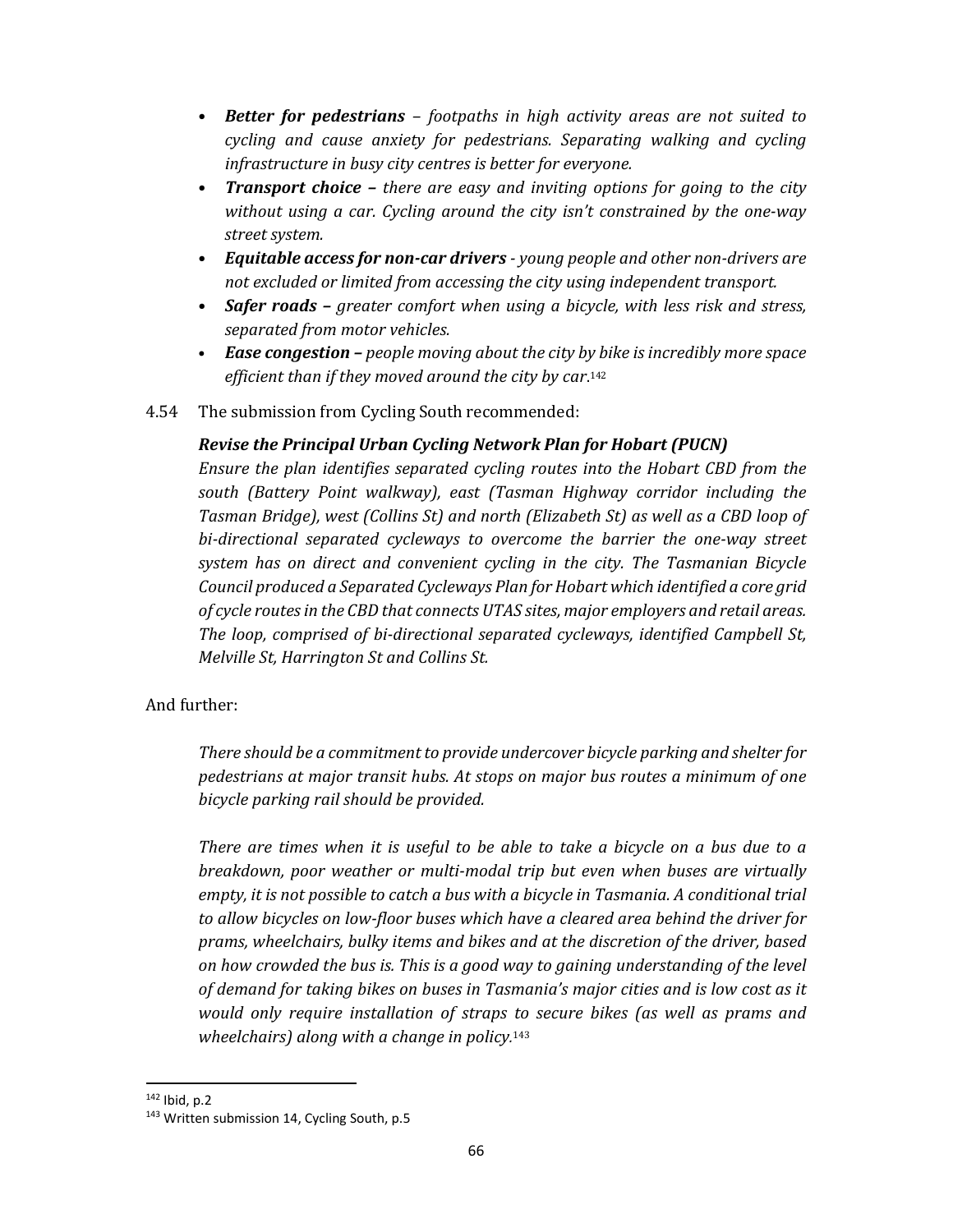4.55 Mary McParland, representing the Bicycle Network, provided the following views on facilitating use of e-bikes and scooters:

*The other thing probably worth mentioning is micro‐mobility. There is a lot of them around. It is electric scooters in Brisbane. The bike share schemes in many of the European cities are huge. It is almostlike an extension ofthe public transportsystem, but for those really small journeys where you get off a bus and you need to go a short distance, people were getting on to these ‐ what they call micro‐mobility ‐ scooters and we're not really catering for it. Where would they go? They're either on the footpath in these high‐congestion zones where people are walking, or they're on the roads with the traffic. That's where the challenge is, and that's where the separated cycleways have a role to play*. <sup>144</sup>

4.56 The written submission of the Heart Foundation highlighted the benefits of walking and cycling routes.

*A well planned and designed network of walking and cycling routes allows people to travel safely and with ease, whether on foot, bike or other off‐road wheeled transport. 'Walking and cycling routes' includes a well‐connected network of footpaths along streets, shared paths for pedestrians and cyclists, and paths for commuting, recreation and leisure*. 145

# Rideshare

4.57 The Committee noted information provided by Mr Gerry White, Public Officer, Circular Economy Huon, regarding vehicle occupancy:

*In terms of vehicle occupancy, a mixture of information exists. It is quite important in terms of the submission we make to increase the occupancy in cars.* 

*… There is a lack of information about the Huon Valley, because it is not considered to be part of Greater Hobart, so that is not an area of study which you may be aware of.*

*There are a range of things in there that talk about the data in terms of occupancy, and I contrast it with some of the work that has been done overseas in terms of high‐ occupancy vehicles and high‐occupancy lanes. As an example, in Leeds, Bristol and Madrid, it is quite interesting to see that where high‐occupancy vehicles and lanes have been built into the system, they are reducing congestion in cities.*

<sup>144</sup> Hansard transcript, 12 November 2019, p.45

<sup>145</sup> Written submission 15, Appendix 7 – *Healthy by Design*, Heart Foundation of Australia, p.22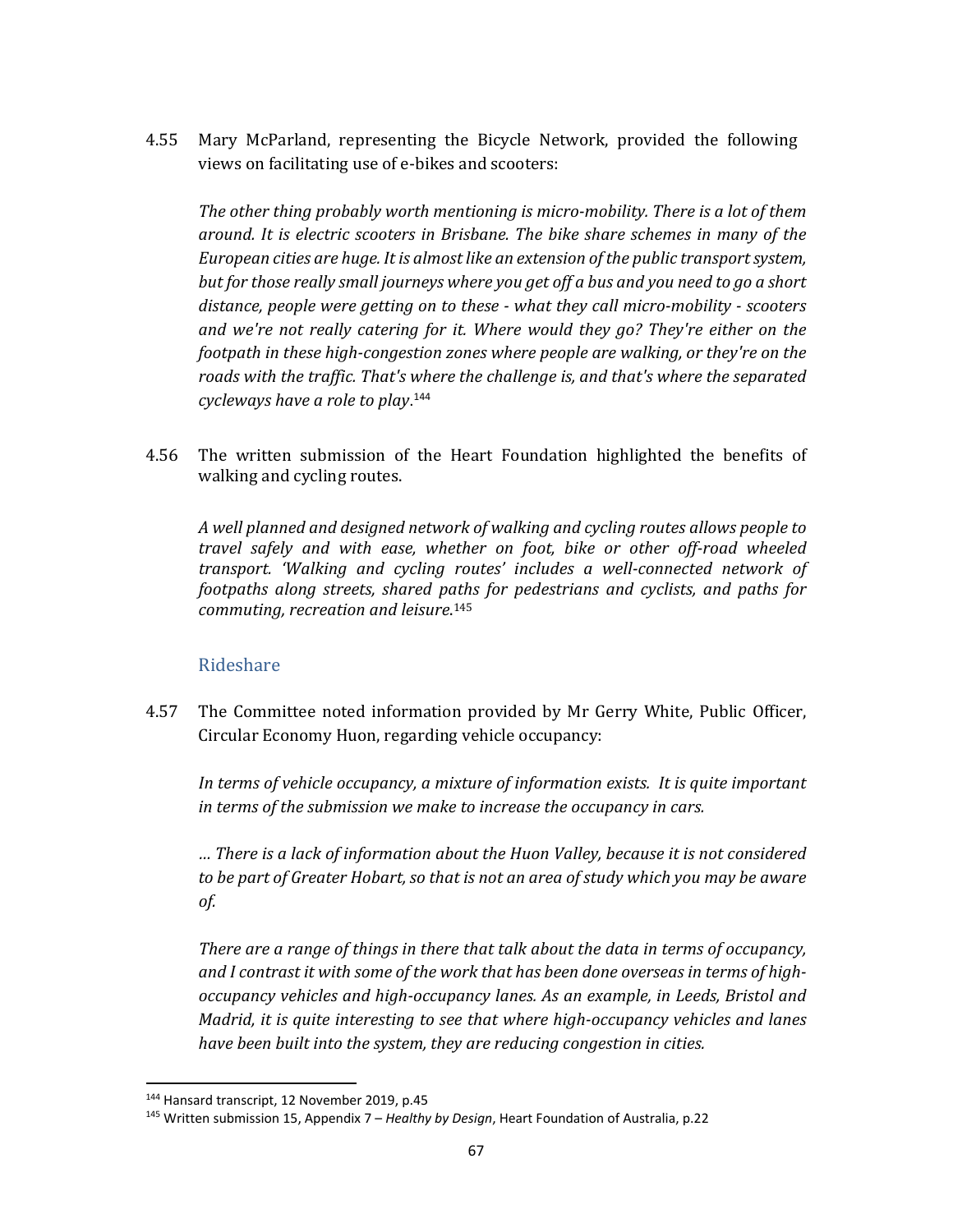*It is virtually impossible to say what the direct impact would be within Hobart, but if we were to increase the number of people in a car, statistically, by half a body, that would have an impact on many thousands of cars coming into the city. That is the argument I am putting and it has been shown by evidence*. 146

4.58 Similar comments were provided by Mr Synge of Huon Valley Residents and Ratepayers Association:

*Many people consider the vehicle a sacred space, a private space that they enjoy, and often it provides a degree of escape as well on their way to work where they can think quietly about what they are doing. It is also an expensive way to travel, especially* when you also have to pay for parking. A lot of people find a lot of their income goes *on travel when they have to travel a long way and pay expensive parking and they would quite enjoy sharing their vehicle if they knew who they were sharing it with. That has been a big failing in previous apps for ridesharing in that they were fairly random. There was no feedback or mechanism for feedback and most of them didn't operate on a smart phone. We think there is a lot of scope for improving apps for rideshare so that like and like, for instance, people at the university, might get together with other people at the university, or mechanisms for leaving feedback.* 147

#### Parking

4.59 The written submission of Adrian Keil noted the following with regard to motorcycle usage and parking:

*As a motorcycle commuter I have observed the immediate uptake of dedicated motorcycle parking to saturation point. I would anticipate that this would naturally expand if more (and more) such facilities were created.* 148

#### Light rail

- 4.60 A number of submissions urged for the introduction of a light rail system for the Greater Hobart area, particularly using the section of existing track between the Hobart CBD and Glenorchy:
- 4.61 The Hobart Northern Suburbs Rail Action Group written submission urged the following:

<sup>146</sup> Hansard transcripts, 13 November 2019, p.85

<sup>147</sup> Hansard transcript, 13 November 2019, p.42

<sup>&</sup>lt;sup>148</sup> Written submission 41, Adrian Keil, p.1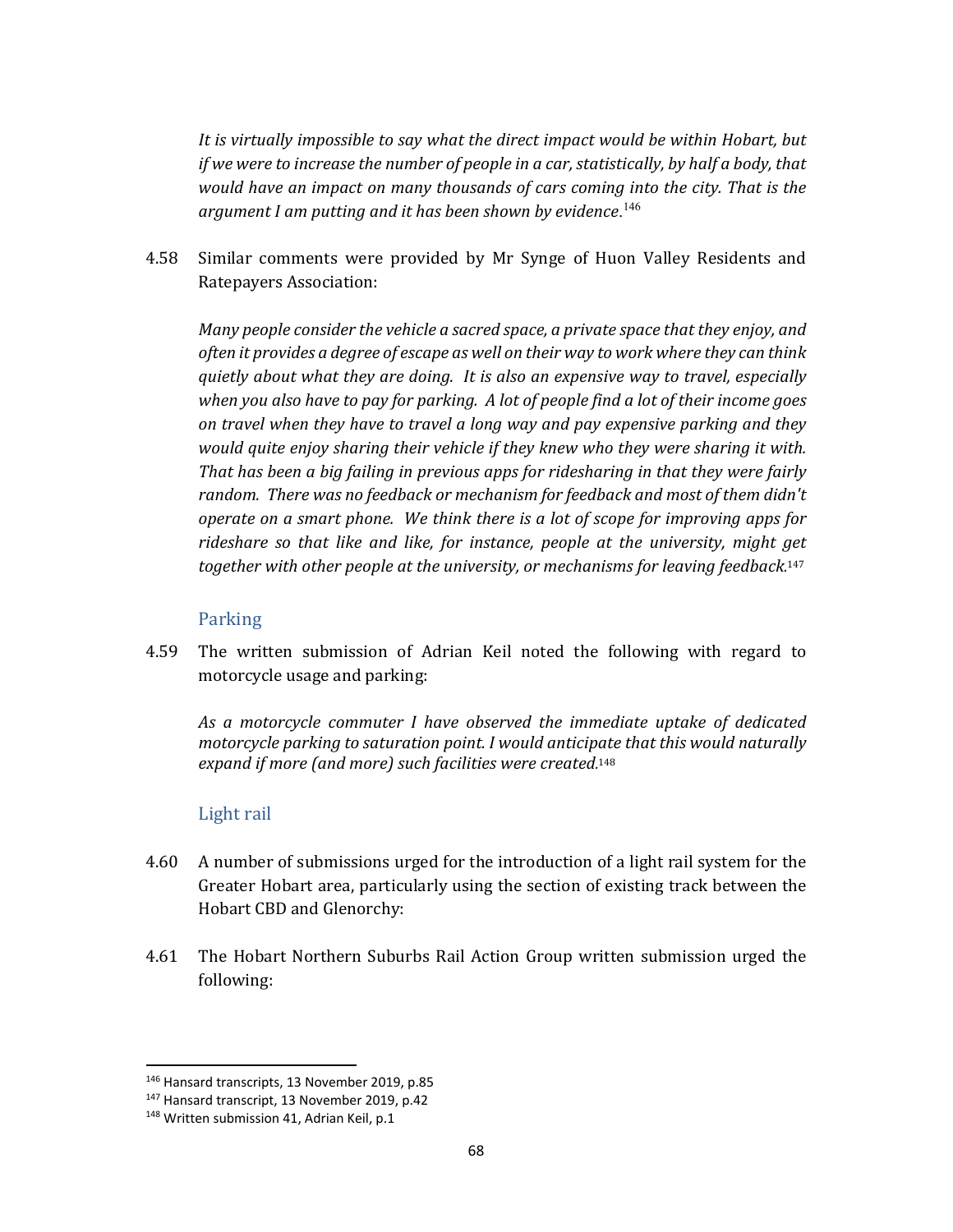*An integrated transport network is the key to addressing traffic congestion and rail is typically the centrepiece of any such network. The reliance on passenger rail to this end is manifest in growing and prosperous urban environments around Australia and overseas, particularly in addressing peak hour congestion. Hundreds of millions of dollars‐worth of new rail projects and network extensions are currently underway across several Australian cities ‐ where the failure of road networks in alleviating congestion is inescapable (and where Federal and State Governments have entered funding arrangements to provide solutions). Hobart is in desperate need of a similar State and Federal response with results on the ground. In the latter decades of last century ‐ with a stagnant population (& economy), Hobart's roads and highways were adequate in serving commuters. The same cannot be said today. Where there is an obvious solution ‐ such as the northern rail corridor ‐ it should be seized on.*

#### And

*While restoring rail services is often criticised as being too expensive, Hobart has been gifted with a dedicated corridor currently lying unused amid some of Hobart's most populated suburbs. The Hobart Northern Suburbs Rail Action group joins with a huge number of northern suburbs residents who believe this is nothing short of Government neglect. There are now too few excuses‐ not to proceed with a 5 year plan to restore rail to Hobart's public transport mix. Despite the single track railway, strategically located passing loops would allow movement of 1,000 people on each train in each direction every 12 minutes.* 

*Much of the expense of establishing a service has already been spared. With the corridor already in place, the capital cost for enabling works at new station precincts, new trains, refurbished track, new stations, power supply, signal and level crossing upgrades ranges from \$80m to \$200m depending on route length, number and type of rail vehicles. While critics have suggested a dispersed population makes such a service 'unfeasible', the last report by Infrastructure Tasmania failed to find evidence of any significant operating losses. The last modelling on the topic suggested six million rides per annum on rail services between Hobart and Glenorchy. With operating costs then predicted at around 2.5 million dollars per annum as stated in the Government's 2013 report, even fares as low as \$1 would cover the annual operating costs.* 

*The proposal has many key benefits for wider Hobart including access to renewed land and housing development along the current* [corridor]. *(To date, the project has been assessed in a rationalist passenger transport only approach without considering the wider benefits from land use improvements and economies of agglomeration). Importantly this will work to reduce future traffic congestion as the capital and northern suburbs continue to grow. Maintaining the rail link between*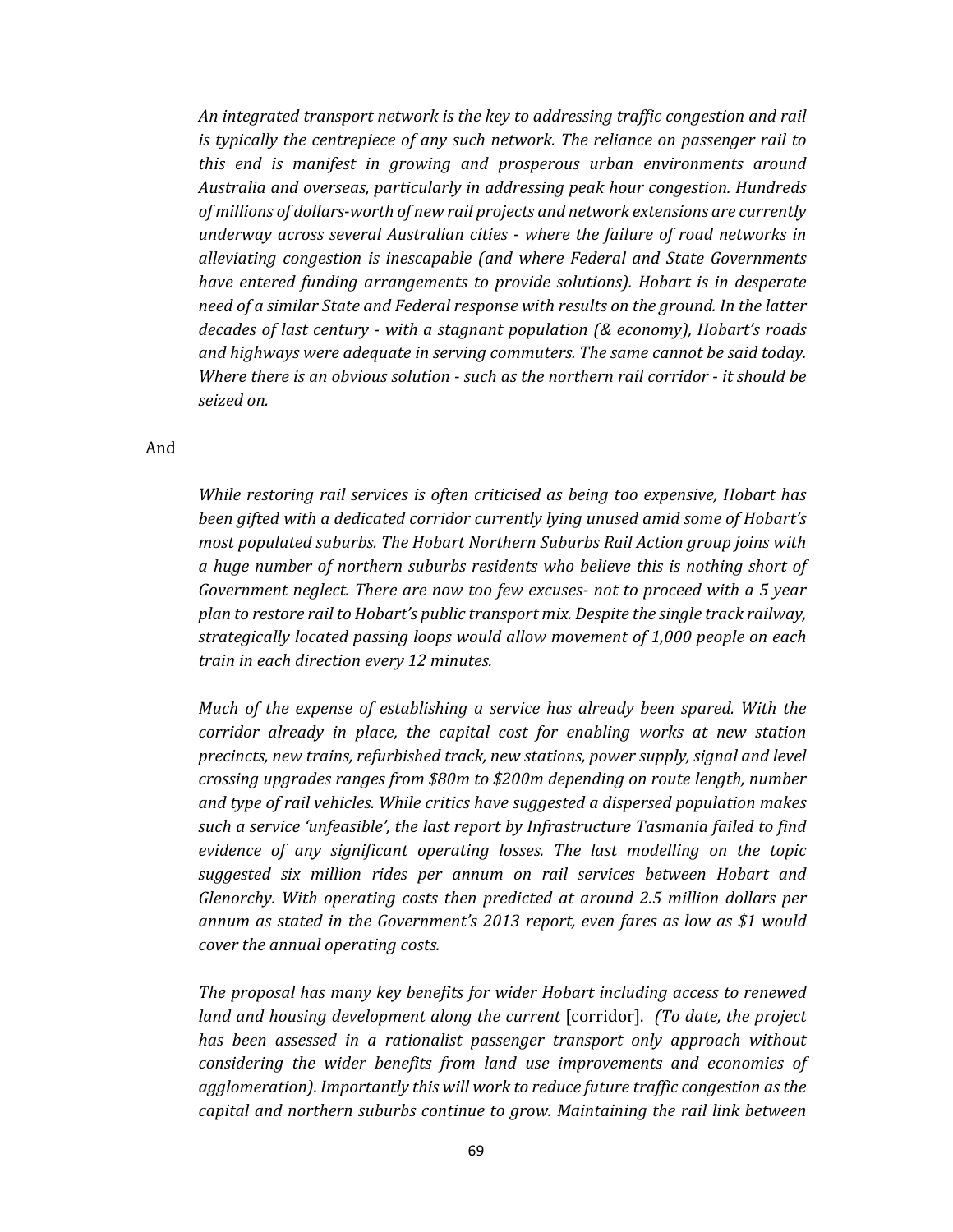*Hobart and Bridgewater should also be considered strategically by maintaining the rail freight link to the working port of Hobart and the Risdon industrial precinct ‐ as at present road freight is the sole mean.* 149

4.62 The written submission of Brighton Council also recommended the establishment of a light rail corridor to Brighton:

*Utilise the rail corridor for light rail out to Brighton.*

- **•** The BSP 2018 identifies potential stations at Old Main Road, Bridgewater, the *Brighton Industrial* [Hub] *and Station St, Brighton and provides concept sketch for how a high density, mixed‐use node could look if the rail corridor is utilised. This would provide significant economic stimulation and revitalisation to the area.*
- *Light rail will also improve access to people with disadvantage which is prevalent in the northern suburbs, particularly Bridgewater. Government has placed a significant amount of people in social housing with poor access to services and must invest in improving access.*
- *The rail corridor will also stimulate investment if it is utilised particularly around stations. The entire corridor should be Master Planned to encourage mixed use areas with high residential densities.* 150
- 4.63 However, the written submission of NCK Evers Network was not of the view that a Northern suburbs light rail service would have a significant impact on congestion:

*Light rail to the north of the city is also unlikely to have any appreciable impact on traffic congestion. The experience of other places, particularly in North America, is that light rail is unlikely to be a cost‐effective initiative. The existing bus system will serve the northern suburbs more flexibly and at lower cost than light rail. To the extent that light rail to the north attracts passengers it will be at the expense of the existing bus transportsystem. As such, an uneconomic light rail is also likely to make the bus system more costly to operate*. 151

4.64 The written submission of Mr John Pauley expressed the view that Hobart is primarily suited for buses and urged consideration of newer technology:

*In particular recognition that Hobart is a bus city is required. In this regard I note recent comments made by Professor Peter Newman … relating to the development of trackless trams as opposed to light rail. In this regard I consider that Hobart*

<sup>&</sup>lt;sup>149</sup> Written submission 16, Hobart Northern Suburbs Rail Action Group, p.1

<sup>150</sup> Written submission 35, Brighton Council, p.2

<sup>&</sup>lt;sup>151</sup> Written submission 7, NCK Evers Network, p.5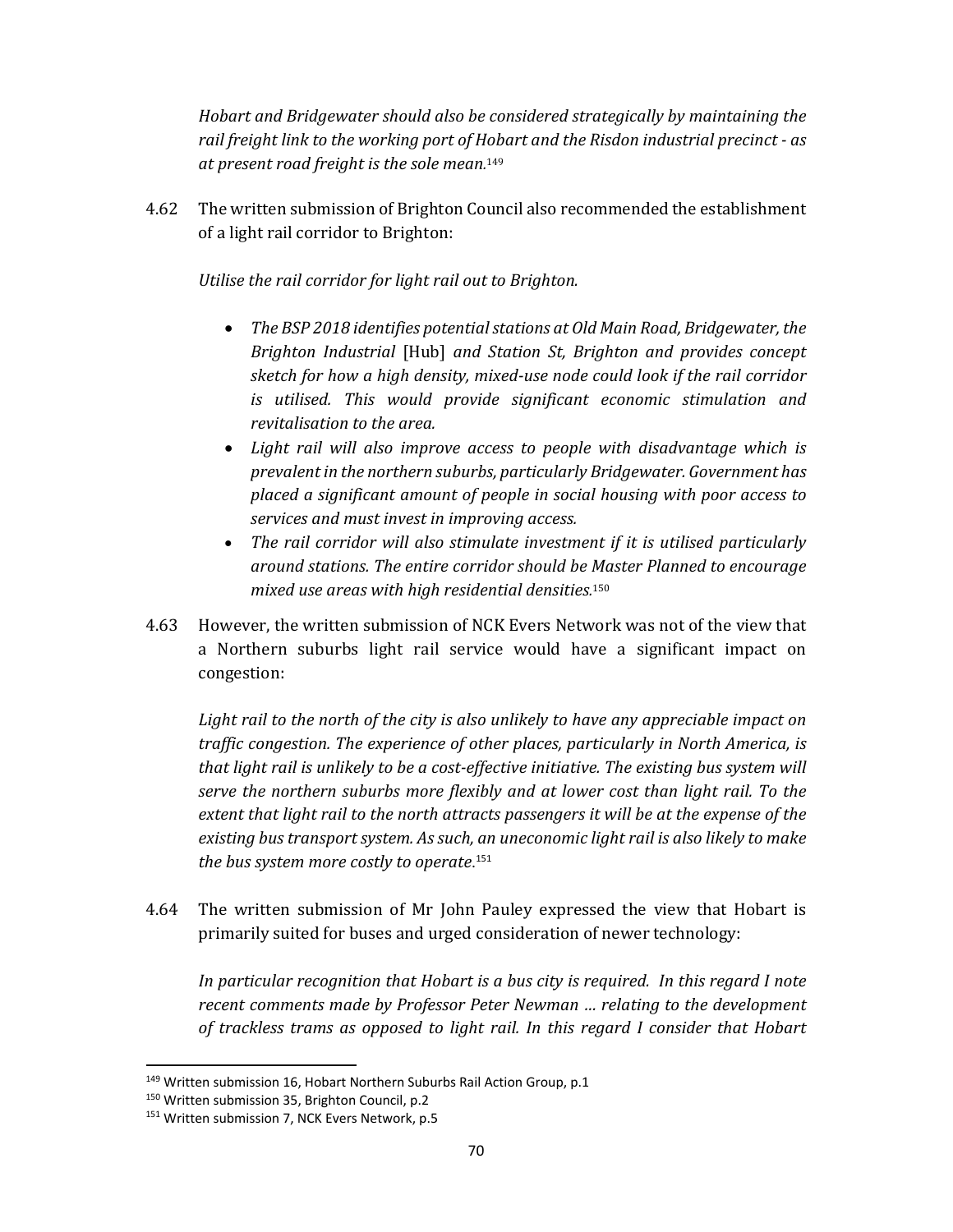*should be seeking to become an exemplar for new technology, rather than one of the last places to invest heavily in the outdated and constrained technology of light rail. This is particularly important if we seek to address traffic issues across Greater Hobart. Light rail addresses just one small aspect of the overall problem and does nothing to impact on the major traffic flows into the city from the east and south*.

And

*The best business case for light rail already highlights this with it assuming passengers are collected by Metro and delivered to just two stops ‐ one at Glenorchy and one at Moonah. Light rail has an upfront cost in the region of \$100m and will likely require an on‐going subsidy of around \$3 to \$5m per annum*.<sup>152</sup>

4.65 The written submission of TasBus included a 2016 study *Improving public transport service. Hobart ‐ A corridors case study*. The study included the following conclusions regarding the feasibility of developing the northern rail corridor:

*A number of studies have looked at using the old railway line along the northern corridor as a possible light rail corridor, to provide public transport operating priority.However,the lack of proximate customers and circuitous nature ofthe route mean that this fares poorly in economic terms. Bus rapid transit faces similar challenges. The report concludes that the most cost‐effective way to upgrade public transport in Hobart is to improve bus operation along existing arterial roads, with bus priority at peak periods in peak directions, with some possibility of a short section of BRT in the northern corridor on the rail line where it runs close to Main Rd. The analysissuggeststhat 'low‐hanging fruit',such as clearways(cheap signage) and intersection treatments (queue jumps) can support significant mobility improvements for public transport passengers (10 minute travel savings), without the need to spend large amounts on LRT or a full BRT system in the medium term. This is in accord with the fundamental infrastructure planning principle of making the most efficient use of existing infrastructure before seeking to add to that infrastructure*.<sup>153</sup>

#### Ferries

- 4.66 A number of witnesses and submissions made a case for the re-introduction of ferry services across the Derwent River.
- 4.67 The Greater Hobart Mobility Vision identified the establishment of a limited ferry service with up to three routes between the CBD and the Eastern Shore as one of

<sup>152</sup> Written submission 39, John Pauley, p.2, 7

<sup>153</sup> Written submission 28, TasBus, Attachment 1, p.42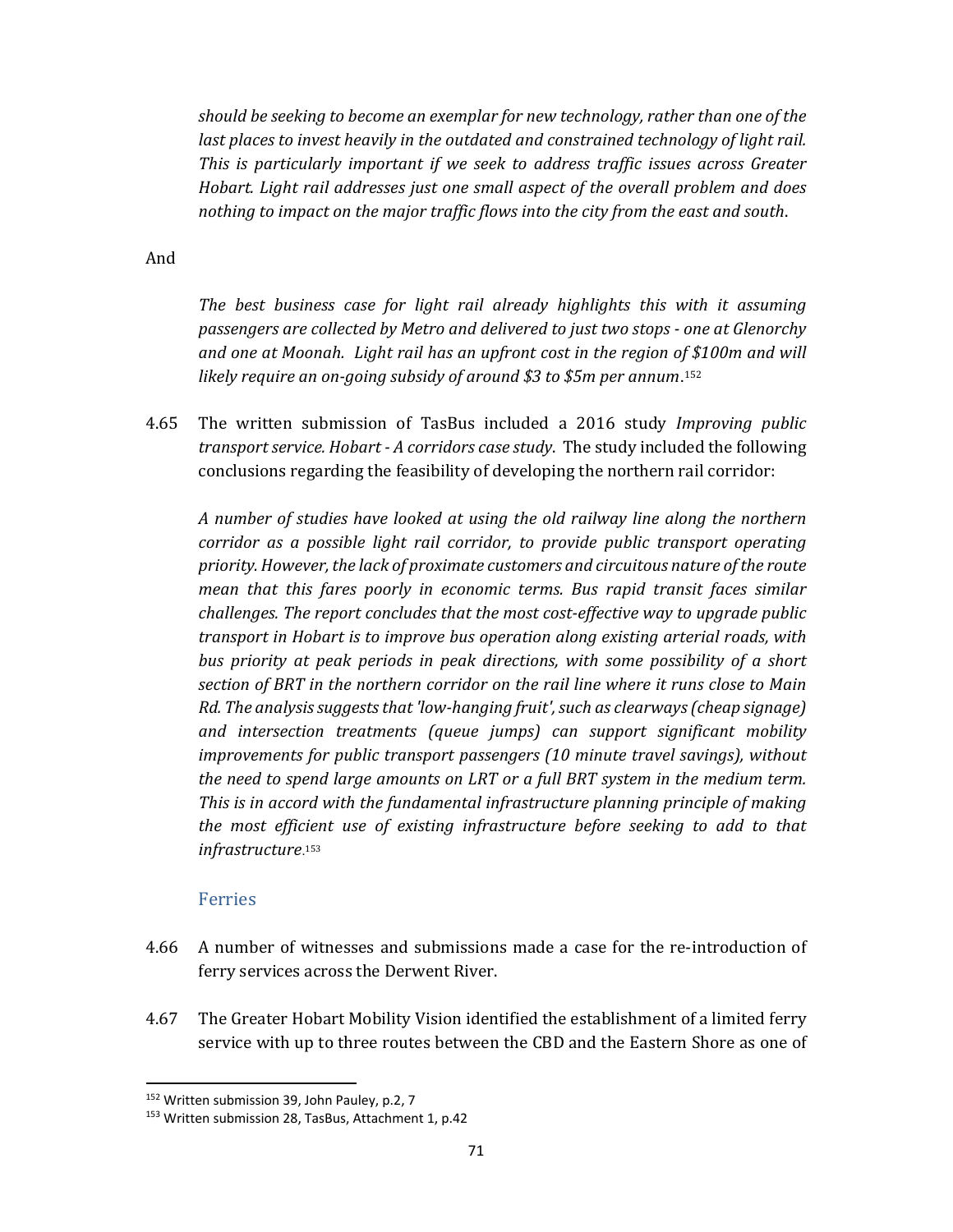its goals.154 It provided data that 63% of respondents living in an accessible distance from a proposed ferry route between Bellerive and Hobart said that they would use such a service.155 The Greater Hobart Mobility Vision lists extension of the ferry network, with capacity for bicycles, to up to eight terminals, each within a kilometre of key cycleways and footpaths, stretching north and south of the city.156

4.68 The written submission of the Heart Foundation made the following case for the introduction of a Derwent River ferry service:

*Hobart has a precious waterside location. The city's waterside setting on the River Derwent is one of the features that makes this place special. Other cities around the world, including other Australian state capitals, embrace their waterside location both as a beautiful setting but also as a valuable resource for transport. Hobart can do the same: it is time to resist the mediocrity and sameness of current transport options and seriously plan for (including identifying the requirements in land and infrastructure for) future commuter ferries being a mode of transport again in Hobart, which would offer great opportunities to promote sustainable, active, (and fun!) transport for residents and visitors alike. Regular ferry services supported by appropriate ferry terminal infrastructure (including shelter, connections to walking and cycling route, parking for bicycles and other vehicles) would promote active travel trips – walking and cycling at both ends of the journey. As well as providing an option for Tasmanians (other than sitting in vehicular traffic on limited bridge crossings and connecting routes), public ferries would provide an asset and attraction for Tasmania's increasing visitor numbers*.<sup>157</sup>

4.69 Clarence Council Mayor Doug Chipman provided verbal evidence to the Inquiry in relation to the potential utility of a ferry service from other Eastern Shore locations:

*There is another opportunity we believe that could be emerging because of the new golf course going in down at Arm End. Part of that whole proposal will require a ferry service between Opossum Bay, for example, and the centre of Hobart. There are a lot of moving parts*. 158

4.70 The written submission of Mr Broadley, however, made the following comments in relation to the utility of a ferry service if not linked to other modes of transport:

 154 Greater Hobart Mobility Vision, p.7

<sup>&</sup>lt;sup>155</sup> Greater Hobart Mobility Vision, p.7

 $156$  Ibid

<sup>&</sup>lt;sup>157</sup> Written submission 15, National Heart Foundation of Australia, p.4

<sup>158</sup> Hansard transcript, 12 November 2019, p.19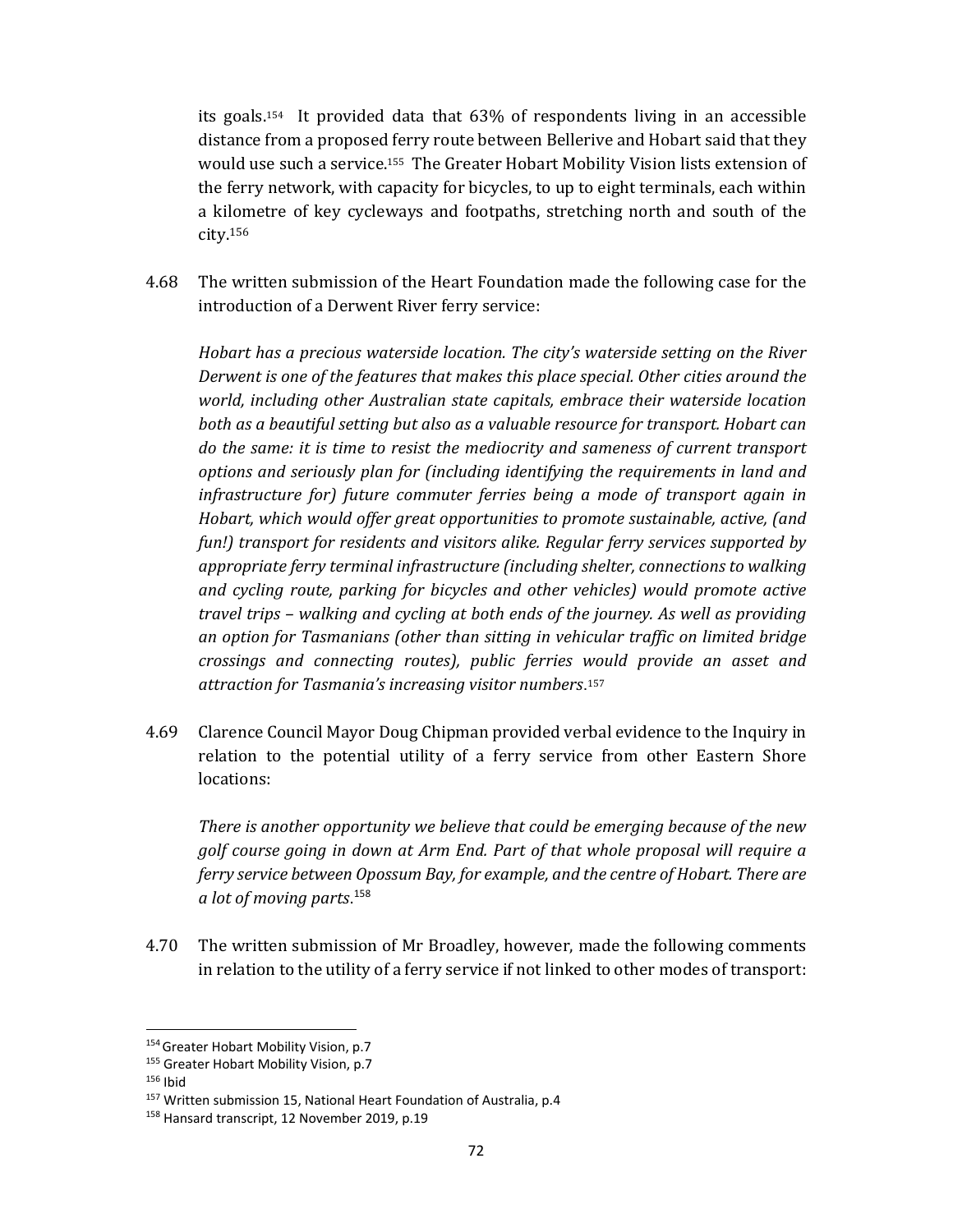*Obviously, for people living close to the ferry terminals, and whose destinations are near the setting down terminals, it's a possibly good option depending on service cost, frequency, time of travel etc. Butfor othersthat have to use more than one mode of travel at either end of the route (ie the start or end of ferry trip), it is highly questionable whether these travellers would be attracted to ferry based services. The ABS Census 2016 data shows very few trips made by two or three different modes ‐ ie car/bike, or car/ferry, or car/ferry/bus etc. So, again, introduction of linked ferry services whilst seemingly a good idea needs very careful investigation*. 159

4.71 A similar view was provided in the written submission of Mr Pauley in respect of both utility and cost-effectiveness:

*… what is largely unsaid in the discussions about these two modes* [ferry and rail] *is that the best business case will, most likely, be dependent upon a feeder bus network to deliver passengers to stops and ferry terminals.*

And

*What the investment and subsidy costs are for ferries is uncounted to my knowledge.* 160

4.72 The NCK Evers Network also made the following points regarding the costeffectiveness and amenity of establishing and running a ferry service on the Derwent River:

*Given the expensive infrastructure that is required to establish and operate a ferry system (jetties and vessels), it is very hard to see ferries being cost‐effective. Patronage would undoubtedly cannibalise the existing bus system. Given the open water involved, the wind and the swells, it would not take too many rough days for patrons to decide ferries are a poor option and to abandon them.* 

*It is understood the State Government has committed to a Bellerive to Hobart Waterfront ferry service trial. If this is the case, it is hoped that the trial service will be operated for a sufficiently long period to constitute a real test of the efficacy and cost‐effectiveness of the service. To expand beyond existing facilities will require a lot of costly infrastructure. The risk is high of investing in a white elephant. It is instructive that many commuters relied on ferries during the period from 1975 when the Tasman Bridge was being repaired. Once the road transport options returned,*

<sup>&</sup>lt;sup>159</sup> Written submission 5, Mark Broadley, p.13

<sup>&</sup>lt;sup>160</sup> Written submission 39, John Pauley, p.7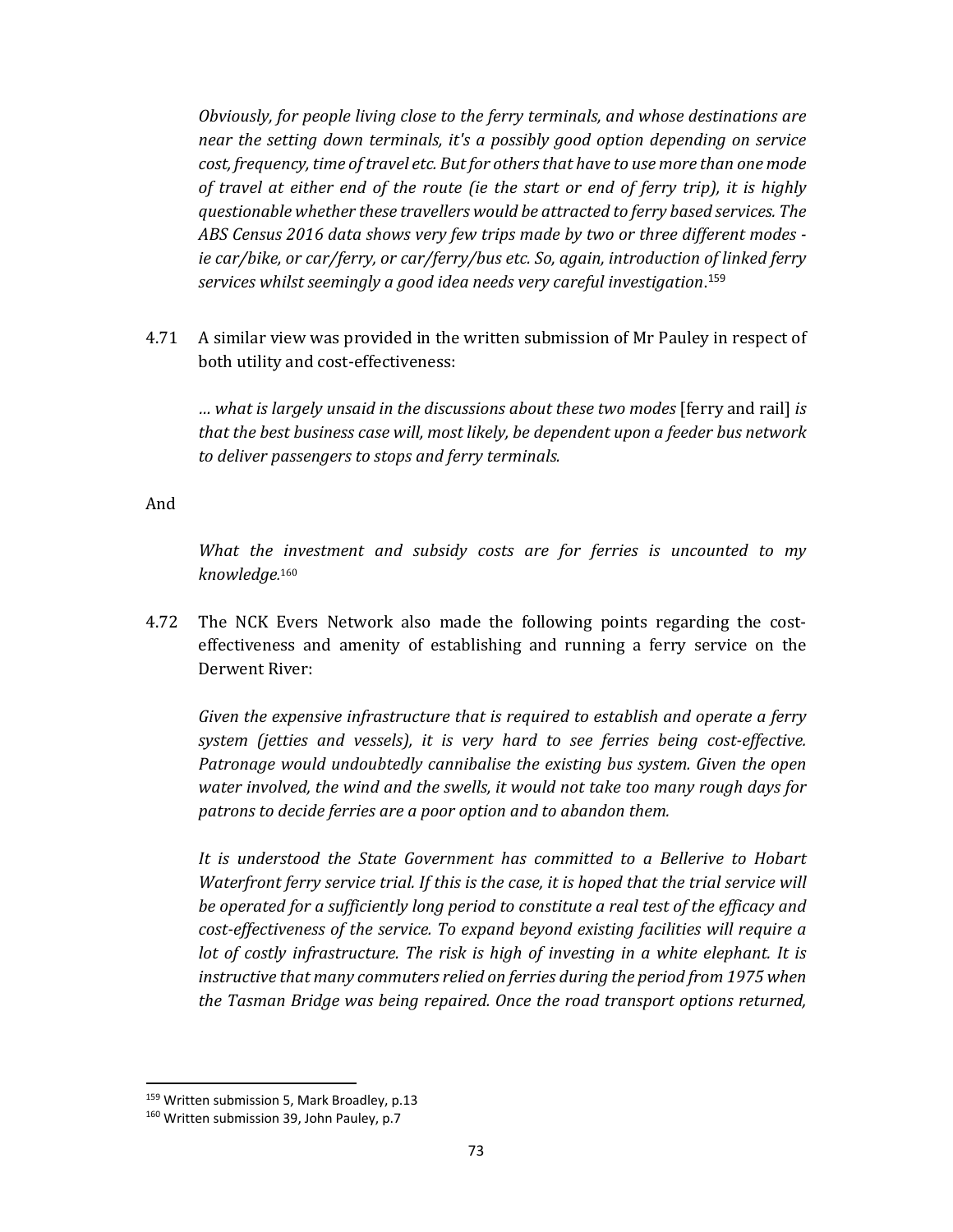*the ferries quickly disappeared. Against this evidence, it is hard to see a ferry system being economic.* 161

### Major infrastructure

*Hobart Western Bypass from Southern Outlet*

- 4.73 A number of submissions to the Inquiry urged consideration of a proposal for the Hobart Western Bypass.
- 4.74 Mr Denne provided a detailed concept for the Bypass in his written submission:

*The Hobart West Bypass proposal would connect the 3 arterial roads, the Southern Outlet, the Brooker and Tasman Highways with a 80kph nonstop road and tunnel system, 4.4km long and also allow connection with traffic from the adjacent suburbs.* 162

- 4.75 Mr Denne's submission advised that contemporary road tunnels of this type have been constructed throughout Europe, Asia and Australia using Tunnel Boring Machines (TBM's) and each tunnel would have a capacity for in excess of 4 000 vehicles per hour travelling in each direction at 80 km/hr assuming 40 metres between each vehicle.163
- 4.76 The NCK Evers written submission recommended the following:

*A traffic congestion solution is needed which directly tackles through traffic on the Macquarie‐Davey couplet.* 

*The couplet is among several examples in Hobart's traffic network which are at capacity (as noted in the DSG 2016 Report). Others include the Tasman Bridge, the Southern Outlet and the Brooker Highway. Growth rates on these arterials are very high, especially on the Southern Outlet. The DSG 2016 Report puts the compound growth rates per annum at Tasman Bridge 1.1%, Brooker Highway 1.5% and Southern Outlet 3.6%. Given the age of the data and the extent of residential subdivision activity occurring in Kingborough, the Southern Outlet growth rate estimated by DSG 2016 likely seriously understates growth on this arterial.* 

*Infrastructure which permitted through traffic to bypass the Macquarie‐Davey couplet would very significantly reduce Hobart's traffic congestion and create room for the future growth of Hobart's traffic volumes.* 

<sup>161</sup> Written submission 7, NCK Evers Network, p.5

<sup>162</sup> Written submission 18, Tony Denne, p.5

 $163$  Ibid, p.11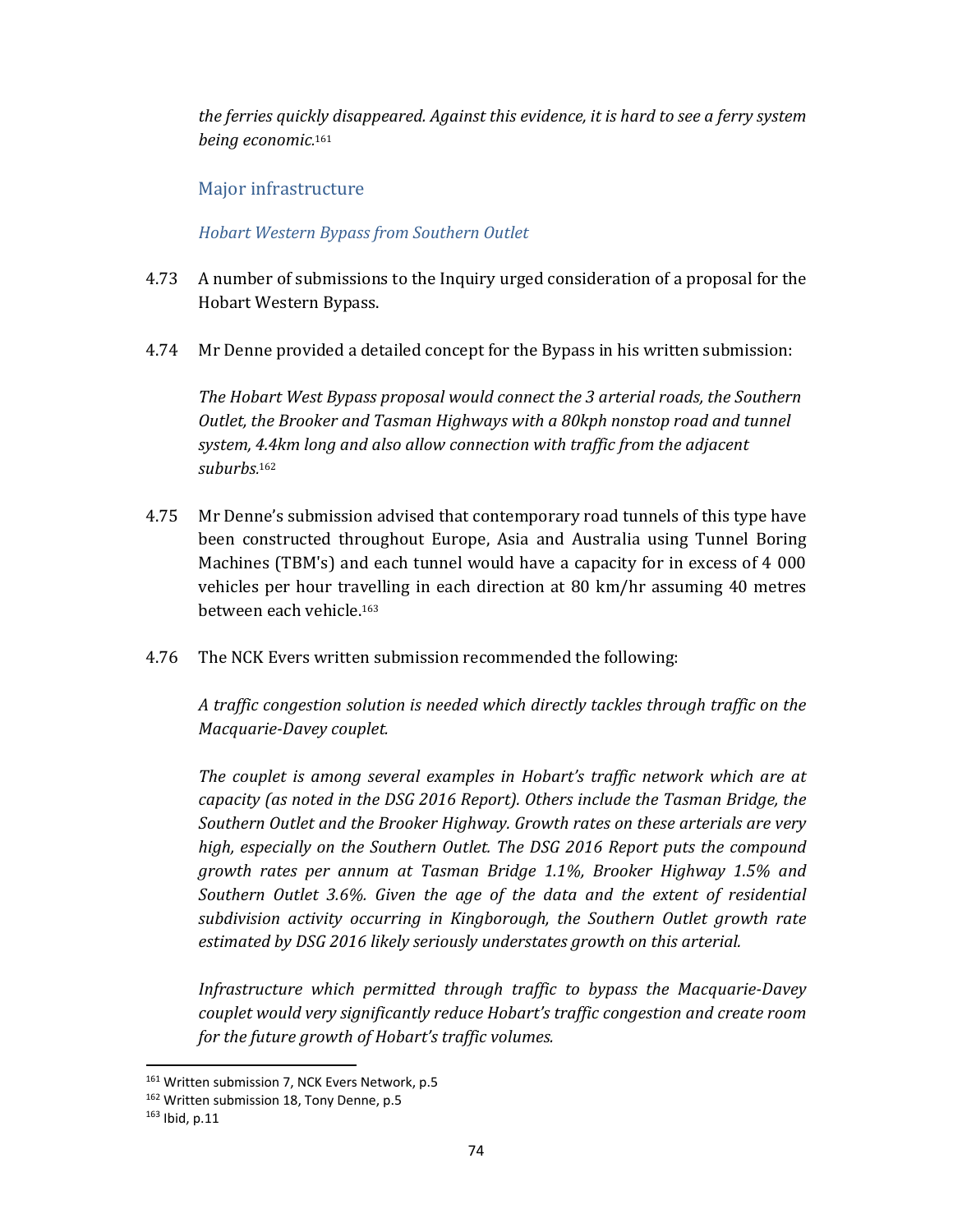*One potential bypass solution recently identified warrants closer examination. It is the same solution used the world over to resolve traffic congestion in cities – allow the through traffic to avoid the city altogether by sending it underground.* 

*The solution lies in building two, interconnecting pairs of tunnels – one under the city, linking the Southern Outlet and the Brooker Highway, and a second under the Queens Domain, linking the Brooker with the Tasman Bridge. As bold as the idea might seem, it is within the state's capacity to finance, perhaps with appropriate Commonwealth Government and private sector involvement.* 164

4.77 In providing verbal evidence to the Inquiry, Mr Don Challen made the following comments:

*It's a question for a feasibility study and it's a question of when. I'm not saying we would build a billion‐dollar tunnel or bypass tomorrow, what I am saying is that by the time we get it built, we are going to need it desperately, so we ought to start thinking about it harder right now.* 165

And

*They have come relatively late to Australia. We have seen developments in Sydney, Melbourne and Brisbane in recent years. In Europe, if you go to the city of Lyon, for instance, which is a smaller city than Hobart but has some of its complex geography.*  It sits on a river, it has an island in the middle of the river on which the old town was *built. The road network is a nightmare and yet the traffic whizzes around invisibly in a complex of tunnels under the place. It works like a dream.*

*A project of this sort will be a very interesting one to private sector investors. Superannuation funds and managed funds and the like are always looking for infrastructure projects of this size and type, and there is dearth of them around the world. There is a dearth of them in Australia so they are very attractive. If there is a component of the revenue from use of the complex that comesfrom tollsthat would make it a relatively easy project to at least part‐finance with private sector investment. Whether you would do the whole project that way, I don't know. This is a matter that would be explored in a feasibility study, but I imagine a modest toll of a few dollars each way would produce enough revenue to allow there to be a private sector investor involved*. 166

<sup>164</sup> Written submission 7, NCK Evers Network, p.5

<sup>165</sup> Hansard transcript, 14 November 2019, p.6

<sup>166</sup> Hansard transcript, 14 November 2019, p.3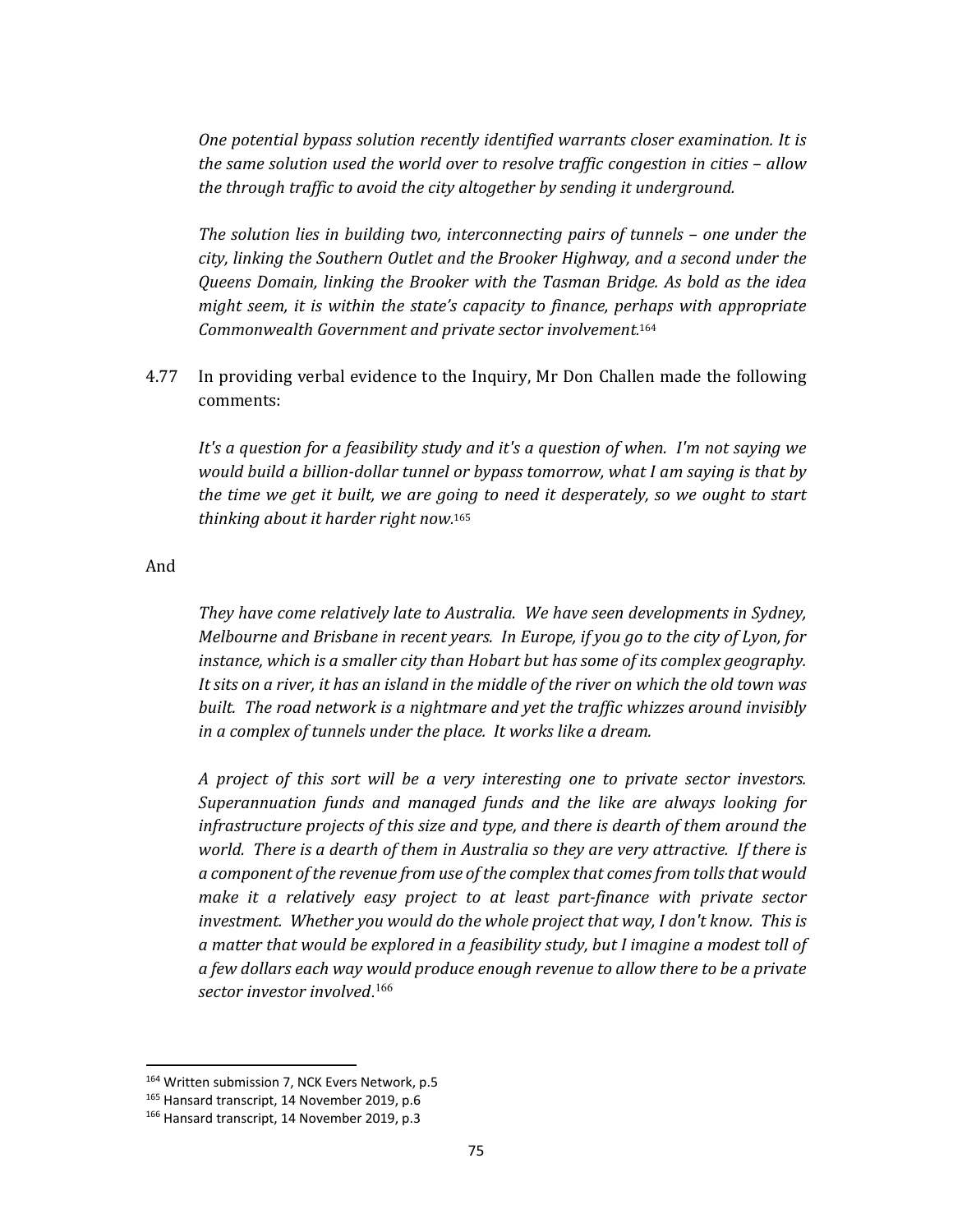4.78 At a public hearing before the Inquiry in June 2020, Minister Ferguson noted the expense of tunnelling, together with figures demonstrating that most traffic entering the CBD remains within it:

*Tunnelling in any place is a very expensive investment for any government to consider, particularly when you're looking in the billions of dollars ‐ not the millions of dollars ‐ for tunnelling.*

*The concept is being taken seriously, but there is no view that it is an immediate solution ‐ nor should it be, given that we are, I hope,settled on the science that nearly 80 per cent of the traffic coming from the southern, eastern or northern suburbs of Hobart is in fact intended to finish its journey in the Hobart CBD.*

*So the bypass option is an interesting one. It is potentially a long‐term one. Any government will need to be aware of its feasibility or otherwise, and so from that point of view consultants have been engaged*. 167

4.79 At the same public hearing, Mr Gary Swain, Deputy Secretary Transport Services, Department of State Growth, added the following in reference to a study conducted by GHD Consulting:

*Through that* [GHD consulting] *work, I guess we have a much clearer understanding* of the costs. They are in the billions, so it is quite some way off for Hobart - and if *other measures are very successful, particularly passenger transport and other demand management strategies, you would keep pushing it out. In a sense, when you go into those really big capital solutions, you know your other mechanisms haven't worked, and you haven't been able to keep up with that pace of increase or alleviate it. Success is probably that you don't get to this one, because your other measures have been successful in avoiding having to spend that much money*.

### And

*Yes, we've looked at it very seriously. We have a piece of work that is just about to be concluded, and what it really will say is that for a tunnel to be considered, you would need to have worked through your other options and taken them as far as you can, because a tunnel is very expensive and disruptive*. 168

4.80 The Inquiry noted a key recommendation of the *Hobart Western Bypass Feasibility Study* published in September 2020:

 <sup>167</sup> Hansard transcript 29 June 2020, Hon Michael Ferguson MP, p.5

<sup>168</sup> Hansard transcript, 29 June 2020, Gary Swain, p.5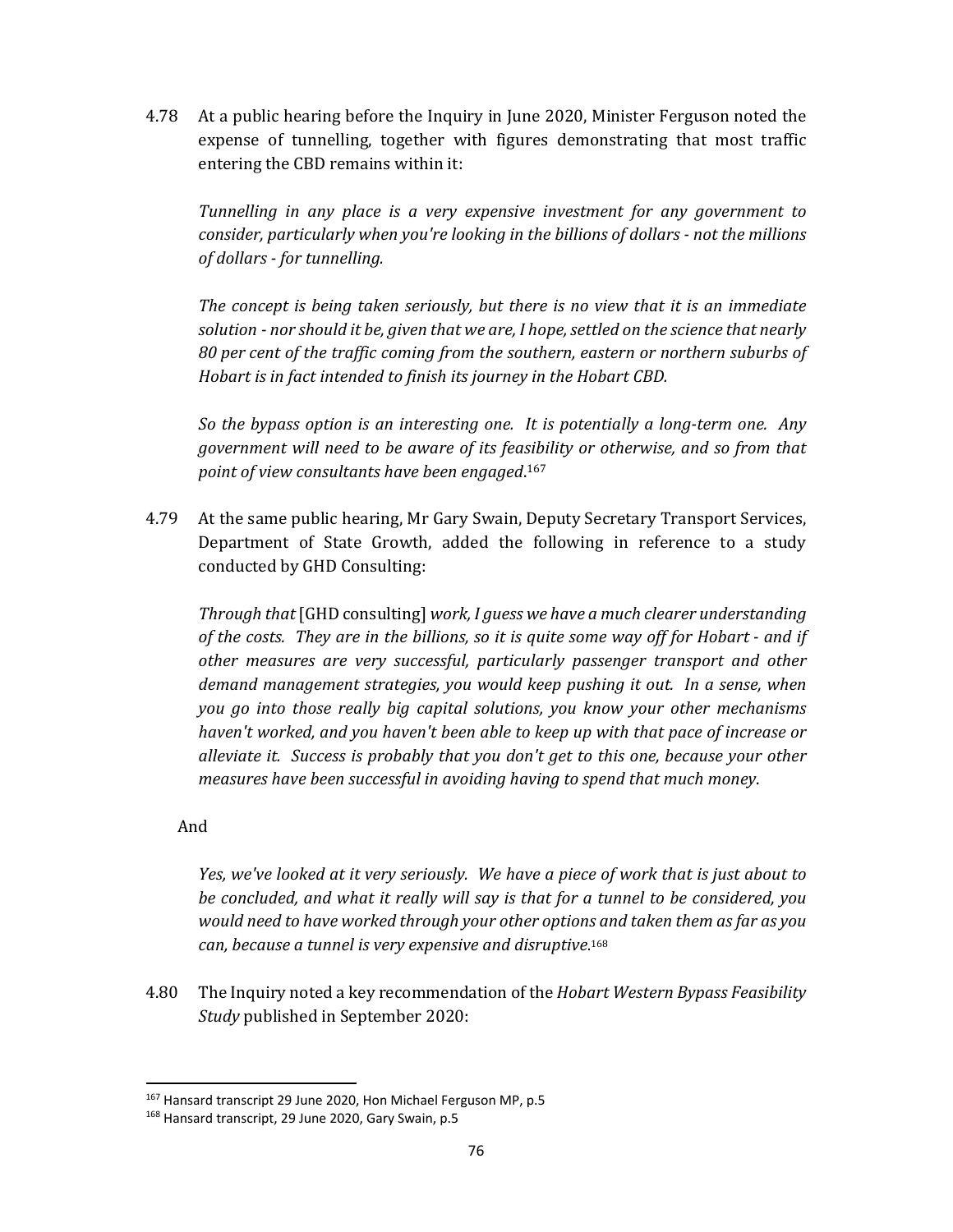*Both of the shortlisted bypass options investigated were found to be technically feasible and would deliver estimated travel time savings of between 2 and 4 minutes, however neither option wasfound to be commercially attractive for a PPP* [Public Private Partnership] *investment nor, in the Department's view, fundable by the Tasmanian and Federal Governments.*

 *This conclusion is largely due to the high construction cost of \$3.4 billion, relatively low traffic volumes(based on the overall magnitude of Hobart'straffic volume) and a low forecast growth in traffic demand along the Macquarie Davey Couplet (less than 1% p.a.) over the 30 year assessment period*. 169

### *Eastern Bypass (Flagstaff Gully Link Road)*

4.81 The written submission of the Clarence City Council highlighted a potential Eastern Bypass between the Tasman Highway and the Bowen Bridge:

*Investigation of an Eastern Bypass ‐(Flagstaff Gully Link Road) would provide a connection between the Tasman Highway and Bowen Bridge and assist to alleviate traffic congestion in the Tasman Hwy and East Derwent Highway corridors.*<sup>170</sup>

4.82 At a public hearing, Mayor Chipman provided the following views on potential bypasses:

*There are two other ways to reduce traffic congestion in Greater Hobart. We need two ring roads ‐ an inner and an outer ring road. The inner ring road would connect the Mornington roundabout to the East Derwent Highway up through Flagstaff Glly. The outer ring road would connect the Brighton logistics hub to the airport up the Richmond Road and Back Tea Tree Road onto the Brighton bypass. The inner ring road and the outer ring road are essential to future development of Greater Hobart.* 171

#### Other measures to avoid expensive infrastructure

4.83 The written submission of Mr Vercoe urged more consideration be given to workplace flexibility to mitigate traffic congestion:

*Encourage employers to have flexible start and finish time for employees. This may help to reduce the 9 am and 5pm surge of cars. Working from home for city based*

<sup>169</sup> Hobart Western Bypass Feasibility Study – Summary Report, September 2020, Department of State Growth, p.12

<sup>170</sup> Written submission 45, Clarence City Council, p.3

<sup>&</sup>lt;sup>171</sup> Hansard transcript 12 November 2019, p.30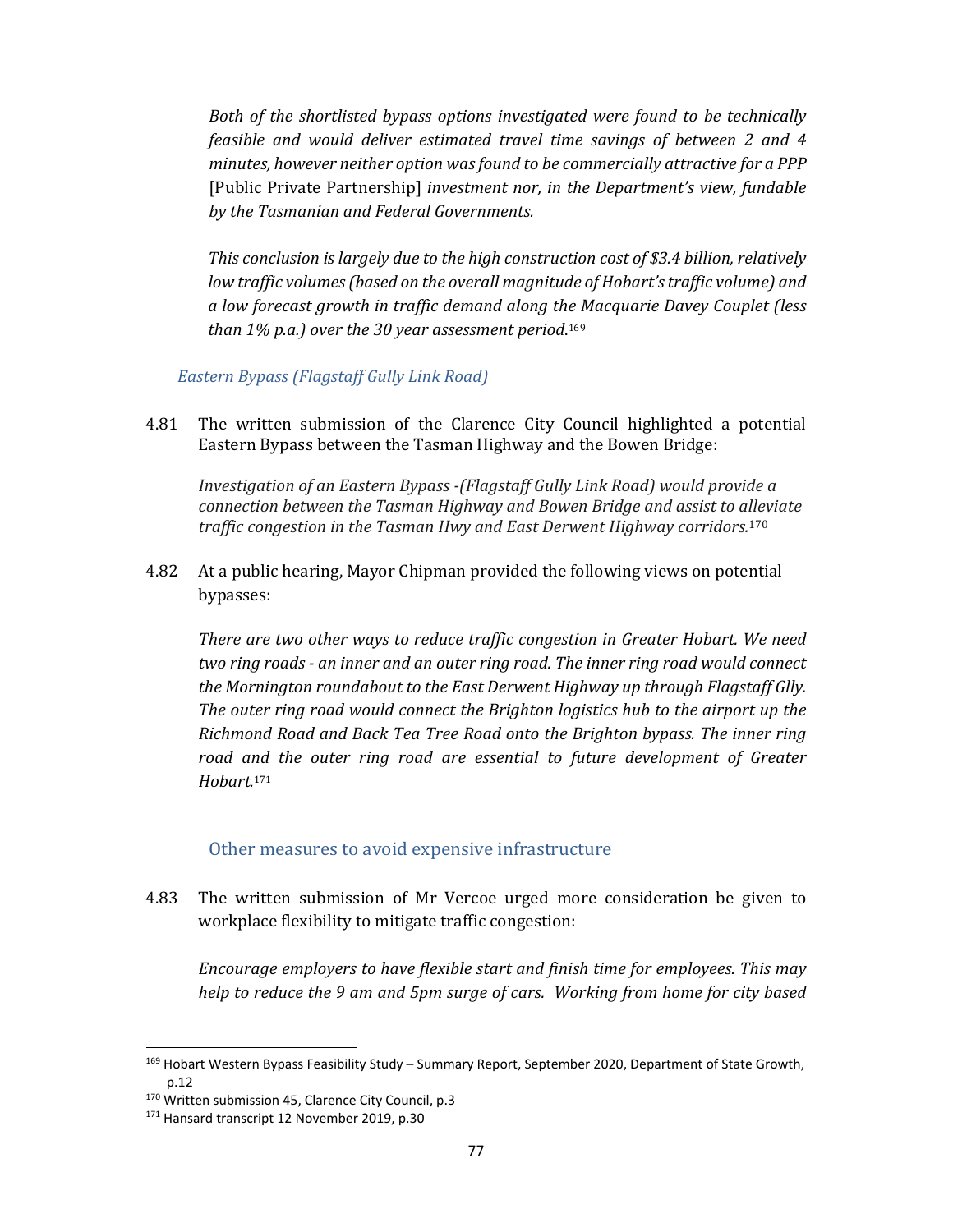*employees on extra days/week. Decentralise workplaces ‐ Encourage employers to locate in areas outside of the CBD and closer to where people live.* 172

4.84 This was backed up by the Tasmanian Labor written submission:

*Alternative working arrangementsfor Park 'n' Ride must also be considered to assist in taking volume out of the network at peak travel times.* 173

4.85 In its written submission, the Huon Valley Residents and Ratepayers Association outlined a number of initiatives that may improve traffic congestion and avoid expensive infrastructure outlays including decentralisation of public service departments:

*The Federal Government has only this year restated its commitment to decentralising public service departments and this should be something that State Government and University of Tasmania should perhaps also consider. This would reduce congestion and have more than one benefit for regional communities. As well as providing additional employment opportunitiesin the regions, it would also mean that commuters (both in cars and on public transport) would be running both ways between regional towns and the CBD during peak hour. This would not only reduce traffic congestion, but also have an economic benefit for public transport, with buses not travelling empty when returning from the city in the morning and going back to the city in the afternoon*. 174

<sup>172</sup> Written submission 10, Jarrah Vercoe, p.1

<sup>173</sup> Written submission 27, Tasmanian Labor Party, p.3

<sup>174</sup> Written submission 26, Huon Valley Residents and Ratepayers Association, p.2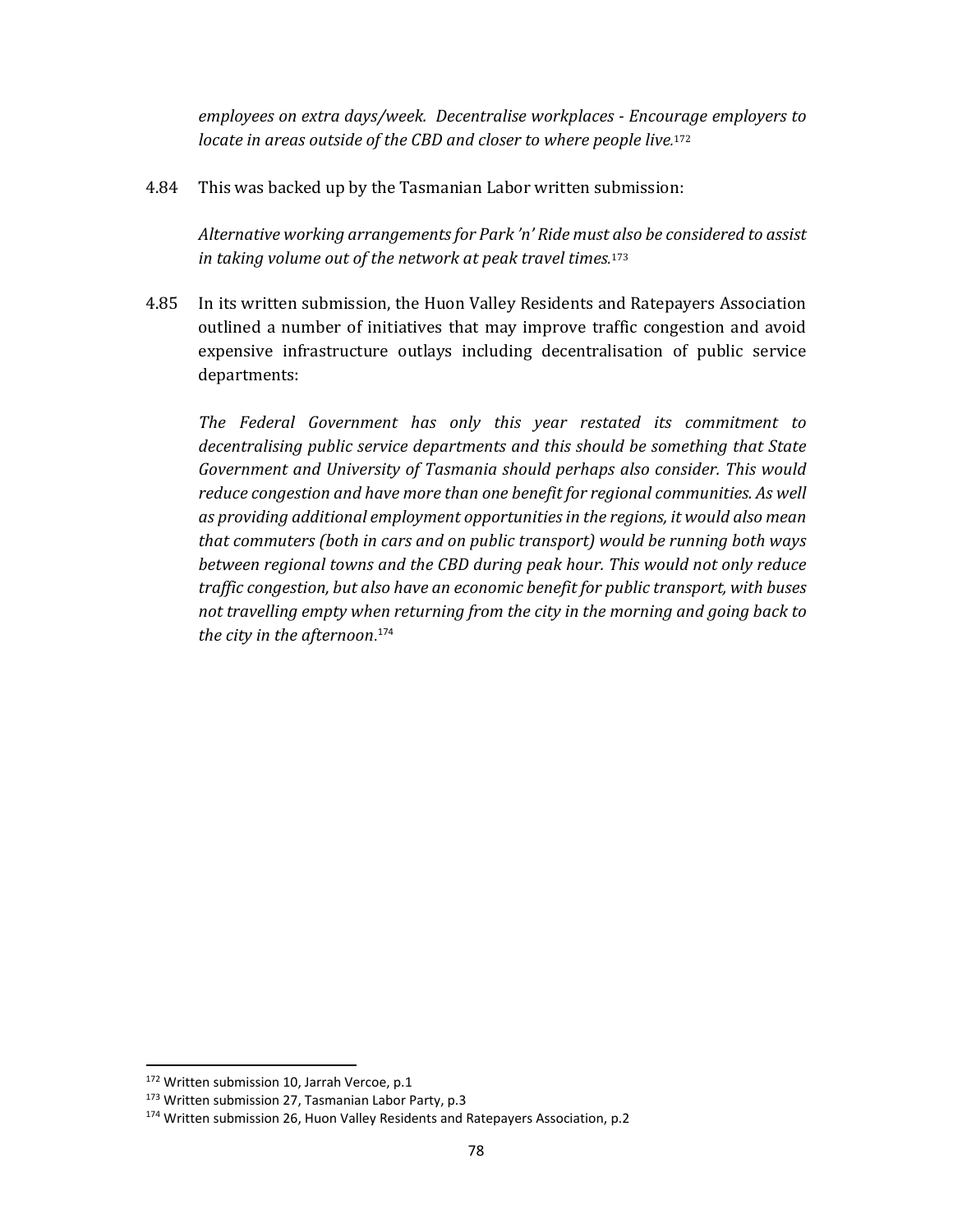# **5. Any other matter incidental thereto**

## Unintended consequences of infrastructure upgrades

5.1 The written submission of the South Hobart Progress Association noted the impact of infrastructure improvements made to address pedestrian safety and yet were not effective:

*Engineering infrastructure solutions do not automatically solve human‐related problems. For example, the City of Hobart recently installed much‐needed traffic signals at the intersection of Macquarie and Elboden Streets (a "black spot"). The engineering works were carried out professionally and to the satisfaction of everyone, and have led to a much‐improved pedestrian amenity. However, innovations, such as so‐called "wombat crossings" have led to several "near misses" in Elboden Street, as there is a lack of understanding ‐ by both pedestrians and motorists ‐ as to the use of such infrastructure. Anecdotal first‐hand information indicates that motorists are going faster than before around the new corner from Macquarie Street into Elboden Street. This is creating unsafe conditions for pedestrians. Further, motorists do not seem to recognise the new traffic arrangements and speed through the crossing, even when the pedestrian light is "GO".* 175

# **Climate change**

5.2 The written submission of the Planning Institute Australia provided figures on the average age of Tasmanian passenger vehicles:

*Furthermore, transport is … now the subsector which is attributed to the largest greenhouse gas emissions in Tasmania. Tasmania currently has, on average, the oldest passenger vehicles in Australia—an average of 12.3 years old—resulting in many being made before more stringent emission standards*. 176

<sup>175</sup> Written submission 22, South Hobart Progress Association, p.1‐2

<sup>176</sup> Written submission 37, Planning Institute of Australia, p.2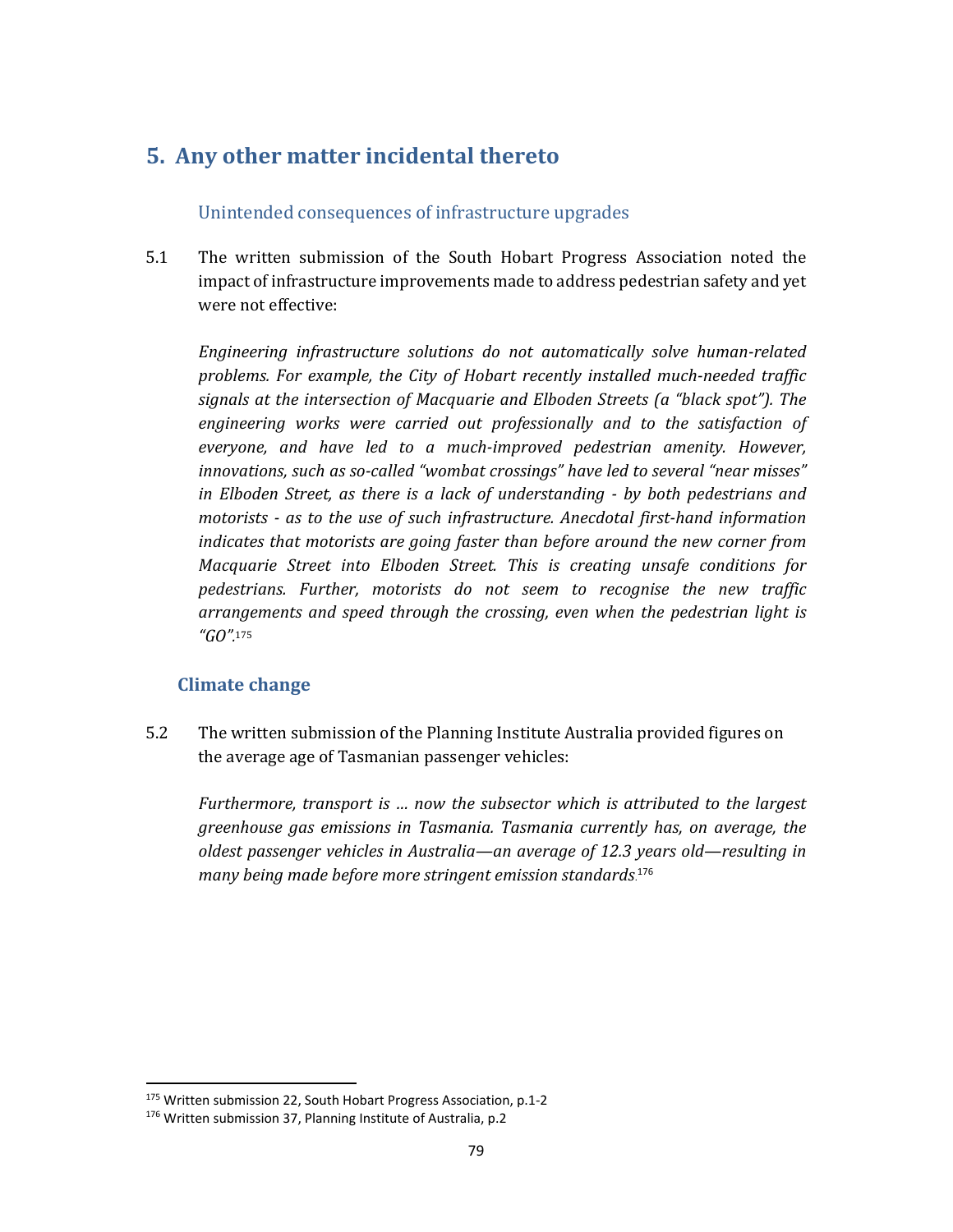# APPENDIX 1 – List of submissions, hearings and witnesses

List of submissions

| 1                   | Ian Batchelor                                       |
|---------------------|-----------------------------------------------------|
| $\overline{2}$<br>3 | Dr Peter Jones                                      |
|                     | John Hawkins                                        |
| $\overline{4}$<br>5 | Chris Smith                                         |
| 6                   | Mark Broadley<br>Peter Allcock                      |
|                     |                                                     |
| 7                   | <b>NCK Evers Network</b>                            |
| 8<br>9              | Metro Tas                                           |
|                     | Margaret Wilmot                                     |
| 10                  | Jarrah Vercoe<br>Tasmanian Bicycle Council          |
| 11<br>12            |                                                     |
| 13                  | John Thurstans<br>Tereza Dobbin                     |
|                     |                                                     |
| 14<br>15            | <b>Cycling South</b><br><b>Heart Foundation</b>     |
|                     | Hobart Northern Suburbs Rail                        |
| 16<br>17            |                                                     |
|                     | Barbara Holgate<br><b>Tony Denne</b>                |
| 18<br>19            |                                                     |
| 20                  | <b>Bicycle Network</b><br><b>RACT</b>               |
| 21                  | Lindsay Brinsdon                                    |
| 22                  | South Hobart Progress Association                   |
| 23                  | Rob Nolan                                           |
| 24                  | Robert Cotgrove                                     |
| 25                  | Jane Wilson                                         |
| 26                  | Huon Valley Residents & Ratepayers Assoc            |
| 27                  | <b>Tasmanian Labor Party</b>                        |
| 28                  | <b>TasBus</b>                                       |
| 29                  | Ann Lowe                                            |
| 30                  | Janiece Bryan                                       |
| 31                  | <b>Tasman Council</b>                               |
| 32                  | Circular Economy Huon                               |
| 33                  | <b>UTAS</b>                                         |
| 34                  | Huon Valley Council                                 |
| 35                  | <b>Brighton Council</b>                             |
| 36                  | MRCagney                                            |
| 37                  | Planning Institute Australia (Tasmania)             |
| 38                  | Southern Tasmanians for Action on Roads and Traffic |
| 39                  | John Pauley                                         |
| 40                  | Alderman Luke Edmunds Clarence Council              |
| 41                  | Adrian Keil                                         |
| 42                  | Hobart Glenorchy & Kingborough Councils             |
| 43                  | Elizabeth Seymour                                   |
| 44                  | Tasmanian Government                                |
| 45                  | <b>Clarence City Council</b>                        |
| 46                  | Amanda Smith                                        |
| 47                  | <b>Andrew Holmes</b>                                |
| 48                  | Madeleine Ogilvie MP                                |
| 49                  | Sorell Council                                      |
| 50                  | Colin Appleby                                       |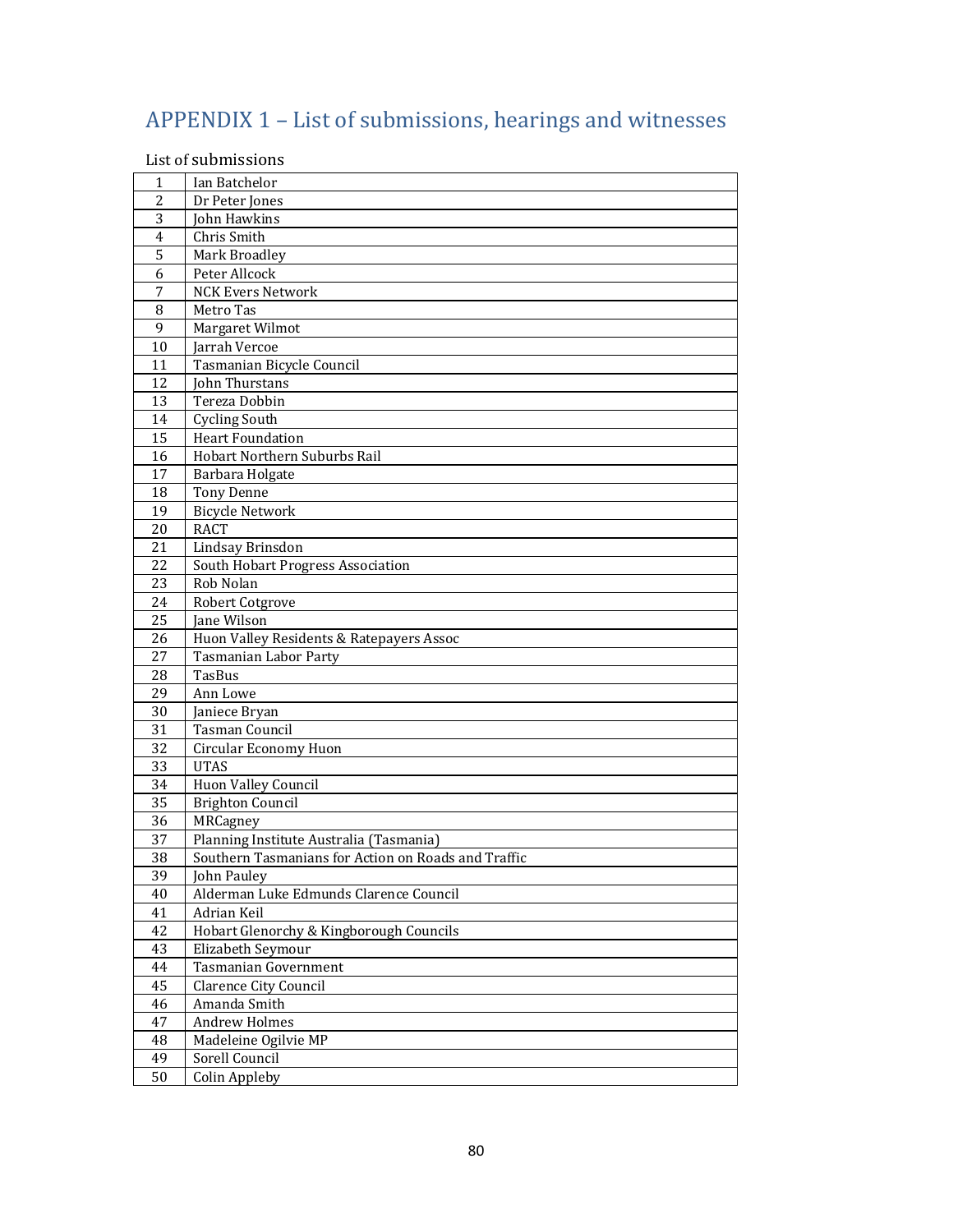List of hearings and witnesses

| 12 November 2019 | <b>Greater Hobart Councils</b>                                                                     |
|------------------|----------------------------------------------------------------------------------------------------|
| Hobart           | Anna Reynolds, Lord Mayor, Hobart City Council<br>Nick Heath, General Manager, Hobart City Council |
|                  | Kristie Johnston, Mayor, Glenorchy City Council,                                                   |
|                  | Tony McMullen, General Manager, Glenorchy City Council,                                            |
|                  | Dean Winter, Mayor, Kingborough Council                                                            |
|                  |                                                                                                    |
|                  | <b>Clarence City Council</b>                                                                       |
|                  | Doug Chipman, Mayor                                                                                |
|                  | Ian Nelson, General Manager                                                                        |
|                  | Ross Graham, Group Manager Engineering                                                             |
|                  |                                                                                                    |
|                  | <b>Heart Foundation of Australia</b>                                                               |
|                  | Graeme Lynch AM, Chief Executive Officer                                                           |
|                  | Keith Brown, Policy Advisor Built Environment                                                      |
|                  | <b>Bicycle Network</b>                                                                             |
|                  | Craig Richards, Chief Executive Officer                                                            |
|                  | Mary Mc Parland                                                                                    |
| 13 November 2019 | <b>Metro Tasmania</b>                                                                              |
|                  | Timothy Gardner, Chair                                                                             |
|                  | Megan Morse, Chief Executive Officer                                                               |
|                  |                                                                                                    |
|                  | <b>Brighton Council</b>                                                                            |
|                  | David Allingham, Manager Development Services                                                      |
|                  | <b>Rob Nolan</b>                                                                                   |
|                  | <b>University of Tasmania</b>                                                                      |
|                  | Tim Rutherford, Executive Director, Southern Futures                                               |
|                  | Jason Byrne, Acting Dean, School of Technology                                                     |
|                  |                                                                                                    |
|                  | <b>Huon Valley Residents and Ratepayers Association</b>                                            |
|                  | Pat Synge, Public Officer                                                                          |
|                  |                                                                                                    |
|                  | <b>RACT</b>                                                                                        |
|                  | Stacey Pennicott, Executive General Manager                                                        |
|                  | <b>Andrew Holmes</b>                                                                               |
|                  |                                                                                                    |